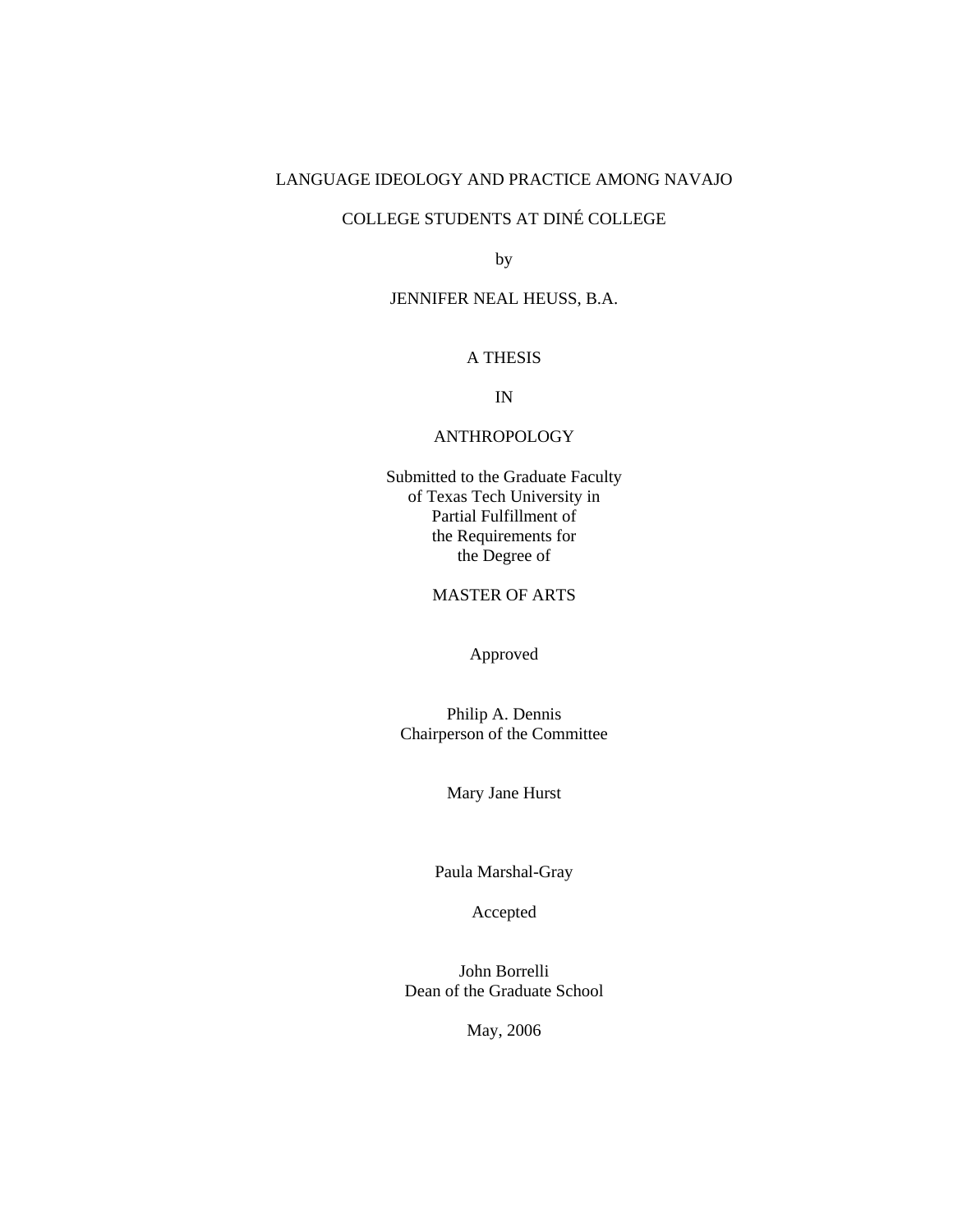#### ACKNOWLEGEMENTS

 I would like to acknowledge and thank the many people who have helped me in this undertaking. First, I thank the students at DinÈ College for their willingness to share their experiences and thoughts about the Navajo language, and also for their friendship and support throughout writing this thesis. In particular, I would like to thank Jackie Burbank, Merlin Nez, and Crystal Begay for their kindness and generosity. Eric Bitsui's guidance shaped the focus of this project. His expertise helped me tailor my project to benefit the Cohort program. I thank my committee, Phil Dennis (chair), Paula Marshall-Gray, and Mary Jane Hurst for their dedication, patience, and flexibility in helping me construct an ethnographic text. I learned much from each member of my committee and am fortunate to have had the opportunity to work with them. In addition I thank Deborah House, who introduced me to the Diné College community and taught me much about ethnographic and linguistic data collection. My mother and father, Freddie and Ron Heuss, offered tireless emotional and academic support throughout all phases of this project. Pauli Bitsui and Zonnie Jones offered their hospitality and encouragement at times I needed it most. I thank my fellow graduate students and friends at Texas Tech for their fellowship and support. In particular, I thank Abed Monawar, Jordan Shepherd, Jenni Monnat and Jeff Wheeler for all that they taught me throughout this endeavor. The Texas Tech University Graduate School and the Evelyn I. Montgomery Grant provided much needed financial support for my thesis research. Without funding, this project would not have been possible.

ii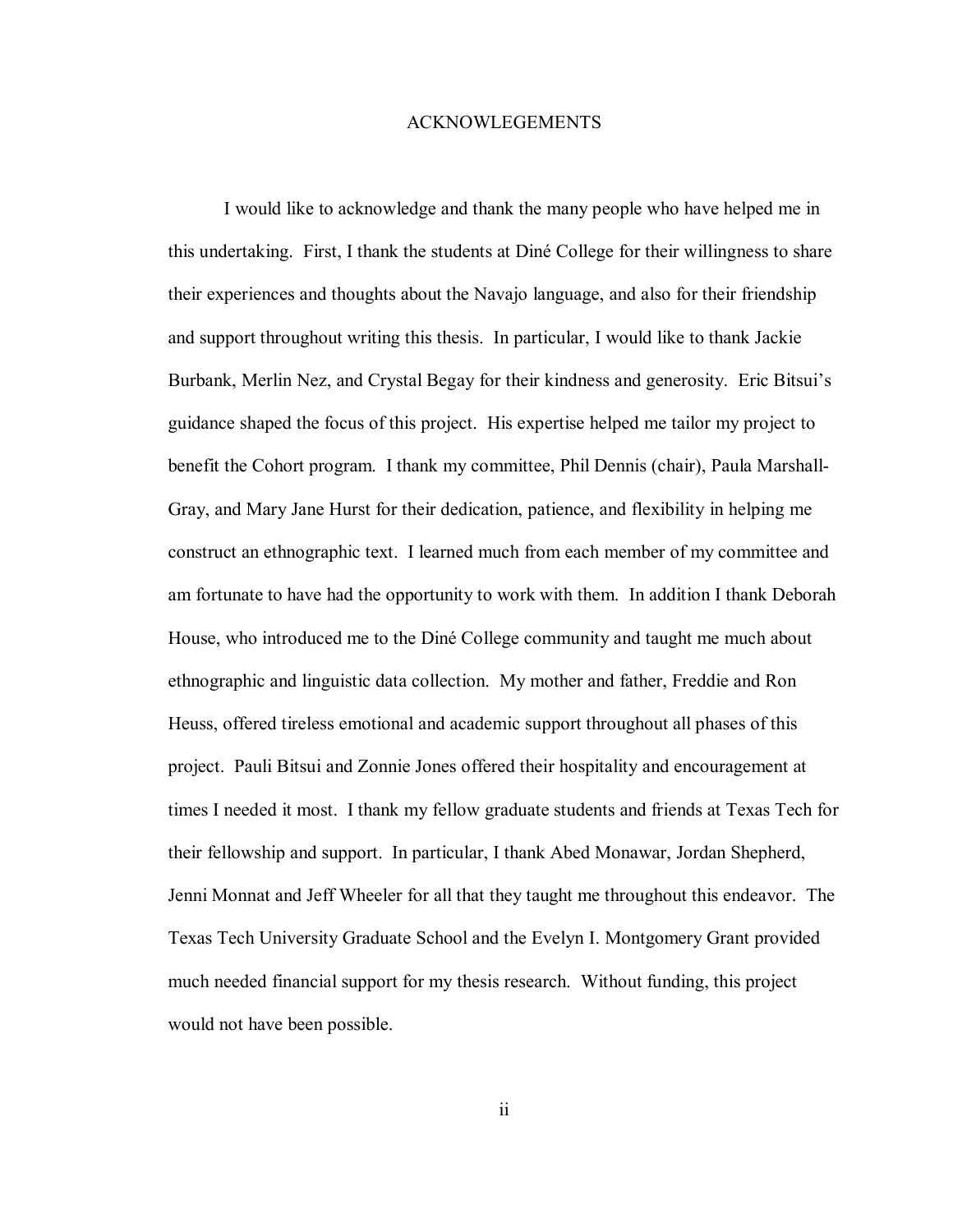# TABLE OF CONTENTS

| <b>CHAPTER</b> |                                                    |
|----------------|----------------------------------------------------|
| I.             |                                                    |
|                |                                                    |
|                |                                                    |
|                |                                                    |
|                |                                                    |
| II.            |                                                    |
|                | Diné College History and Institutional Framework29 |
|                | The Tribal Control Movement, Self-Determination,   |
|                |                                                    |
|                | Adjustments to the Mission Statements              |
| III.           |                                                    |
|                |                                                    |
|                |                                                    |
|                |                                                    |
|                |                                                    |
|                |                                                    |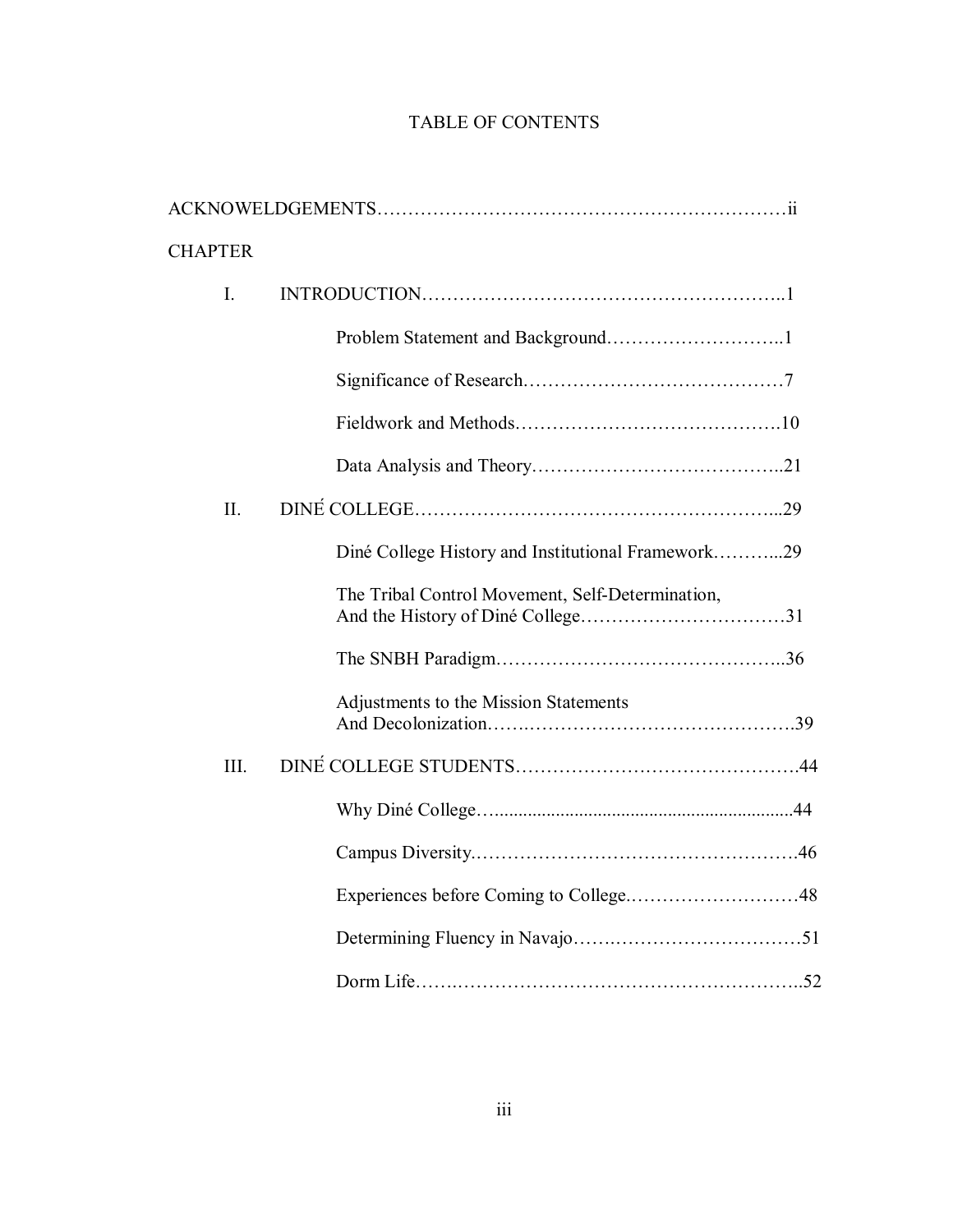| IV. | REASONS STUDENTS VALUE SPEAKING NAVAJO |  |
|-----|----------------------------------------|--|
|     |                                        |  |
|     |                                        |  |
|     |                                        |  |
| V.  | <b>TWO STUDENT DISCOURSES ABOUT</b>    |  |
|     |                                        |  |
|     |                                        |  |
| VI. |                                        |  |
|     |                                        |  |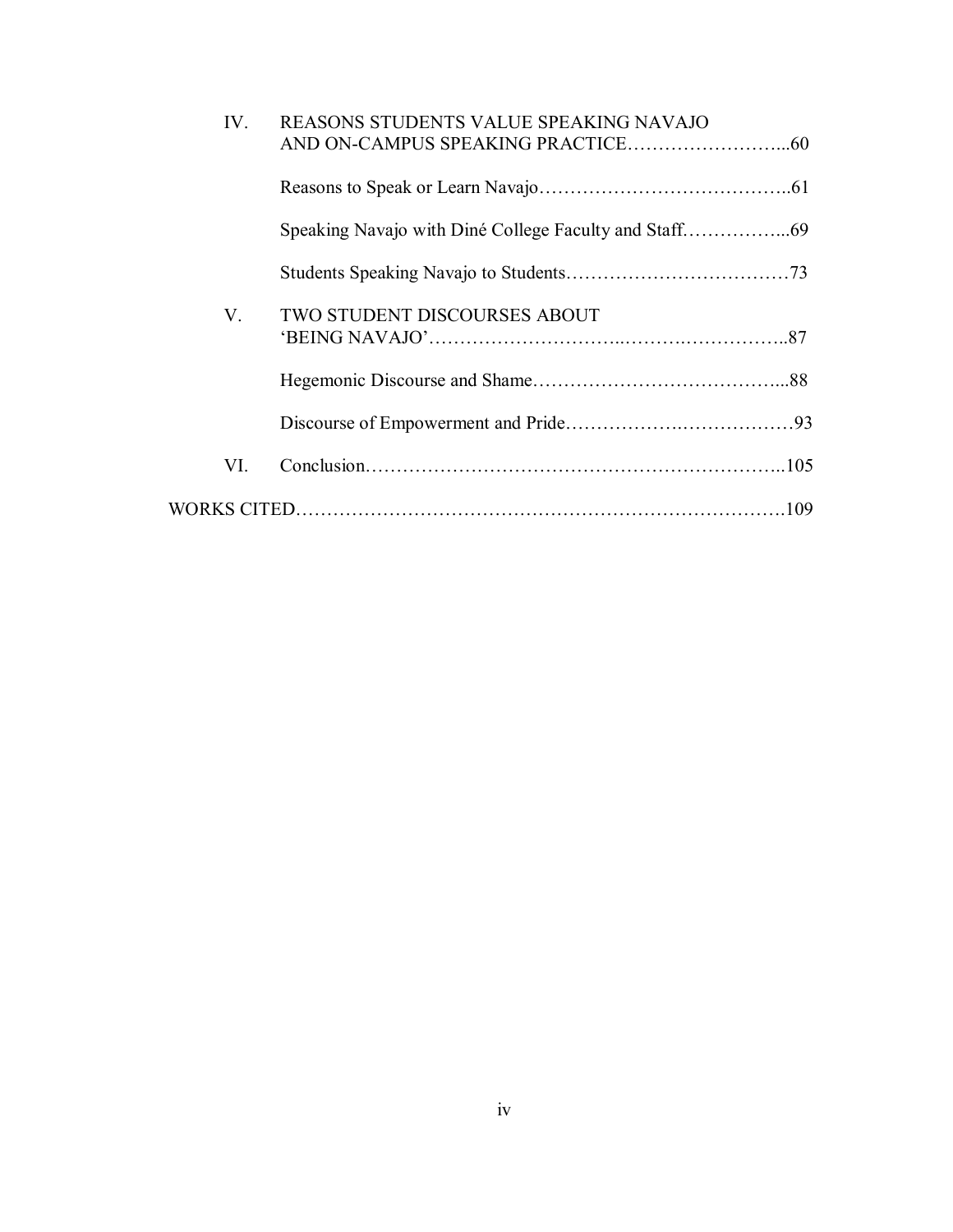## CHAPTER I

#### INTRODUCTION

*And I told you, the thesis about us injuns is not a matter of what's right or wrong, it's just your perspective of us.*  $-Johnny Two Features (Instant Message on November 21, 2005)$ 

### Problem Statement and Background

Until recently, *DinÈ Bizaad*, the Navajo language, was considered the only American Indian language safe from the encroaching threat of language shift to English. Today many young Navajos are no longer learning to speak the Navajo language. Increasingly younger Navajos choose to speak English rather than Navajo, despite the predominance of spoken Navajo in many regions of the Navajo Nation (House 2002:54). Navajo language activists, educators and scholars adamantly point out the grim signs of Navajo language attrition, in order to gain public support and funding for language revitalization programs. Unfortunately the attitudes younger Navajos and their parents have about the Navajo language serve to undermine revitalization efforts (Benally and Viri 2005). "Language attitude," according to Tsunoda  $(2005:59)$  "is one of the most crucial factors regarding the fate of endangered languages." Utilizing a qualitative ethnographic methodology, I facilitate a collaborative exploration of language attitudes held by Navajo college students attending Diné College, the tribally controlled college located at the heart of the Navajo Nation, the small community of Tsaile, AZ. This study is intended to benefit the Navajo Nation by providing information about the language values of this particular age group.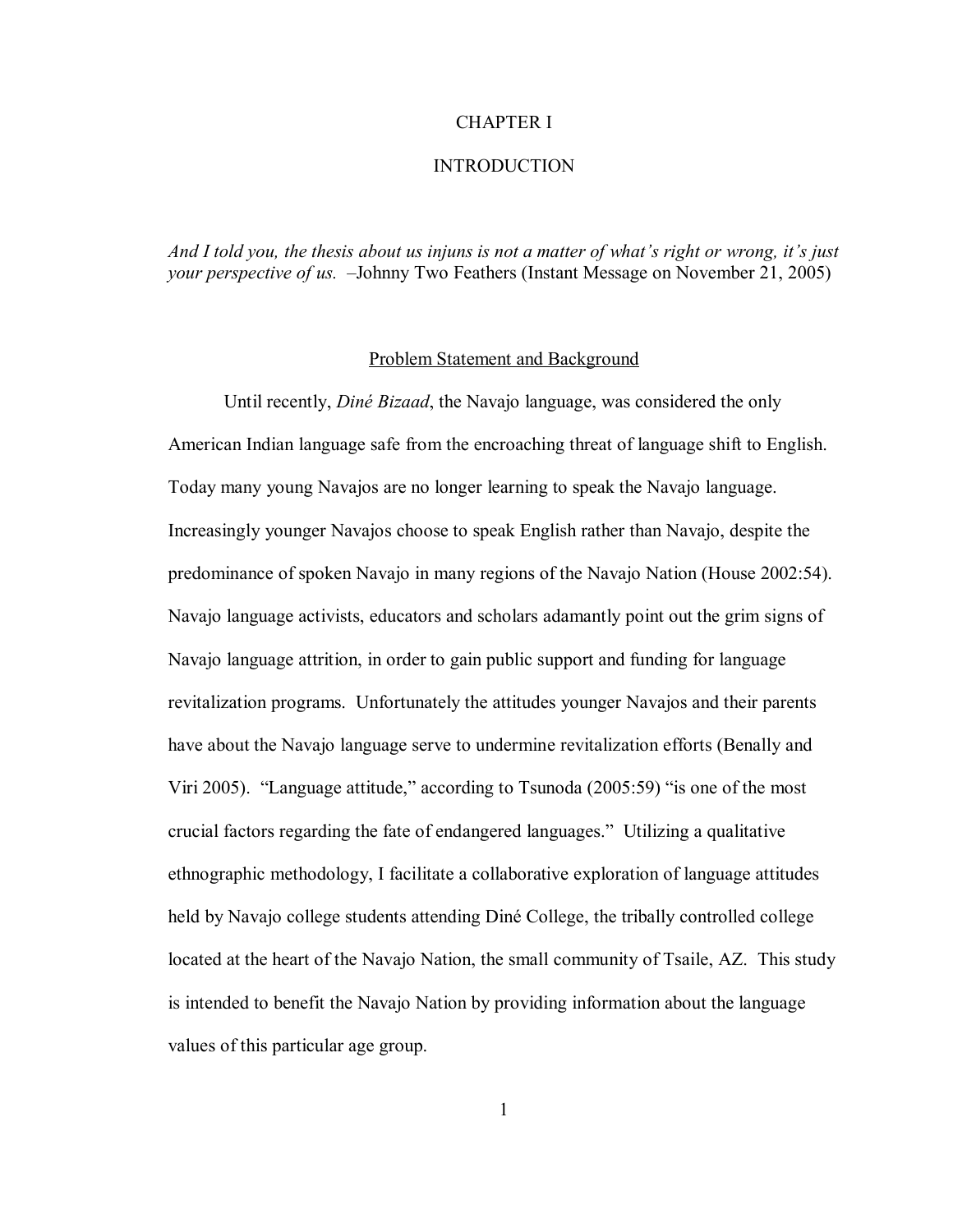#### Indigenous Language Loss

The tragedy of indigenous language loss cannot be overstated; the Coolangatta Statement on Indigenous Rights in Education, framed by the World Indigenous Peoples Conference on Education (WIPCE) "declared the use and preservation of Native languages to be a fundamental human right" (Bennaly and Viri 2005:85). The following portion of the Coolangatta Statement is offered in Bennaly and Viri (2005:86), and is available online (http://www.ankn.uaf.edu/IKS/cool.html). The section on the value of Indigenous language conveys the fundamental importance these languages serve in the lives of all Indigenous peoples:

> 2.3 Indigenous peoples have strong feelings and thoughts about landforms, the very basis of their cultural identity. *Land gives life to language and culture.*

> > 2.3.1 Indigenous languages in all forms are *legitimate and valid means* of communication for Indigenous peoples.

> > 2.3.2 Language is a social construct; *it is a blueprint for thought, behavior, social and cultural interaction and self-expression*.

> > 2.3.3 *Language is the medium for transmitting culture* from the past to the present and into the future. Acknowledging that many Indigenous languages have been destroyed, the 1999 WIPCE asserts that Indigenous languages are the best way to teach Indigenous knowledge and values.

> > 2.3.4 Languages are the foundations for the liberation of thoughts that provide *direction for social, political and economic change and development*.

2.3.5 The *survival and revival of Indigenous languages is imperative* for the protection, transmission, maintenance and preservation of Indigenous knowledge, cultural values, and wisdom (Coolangatta Statement).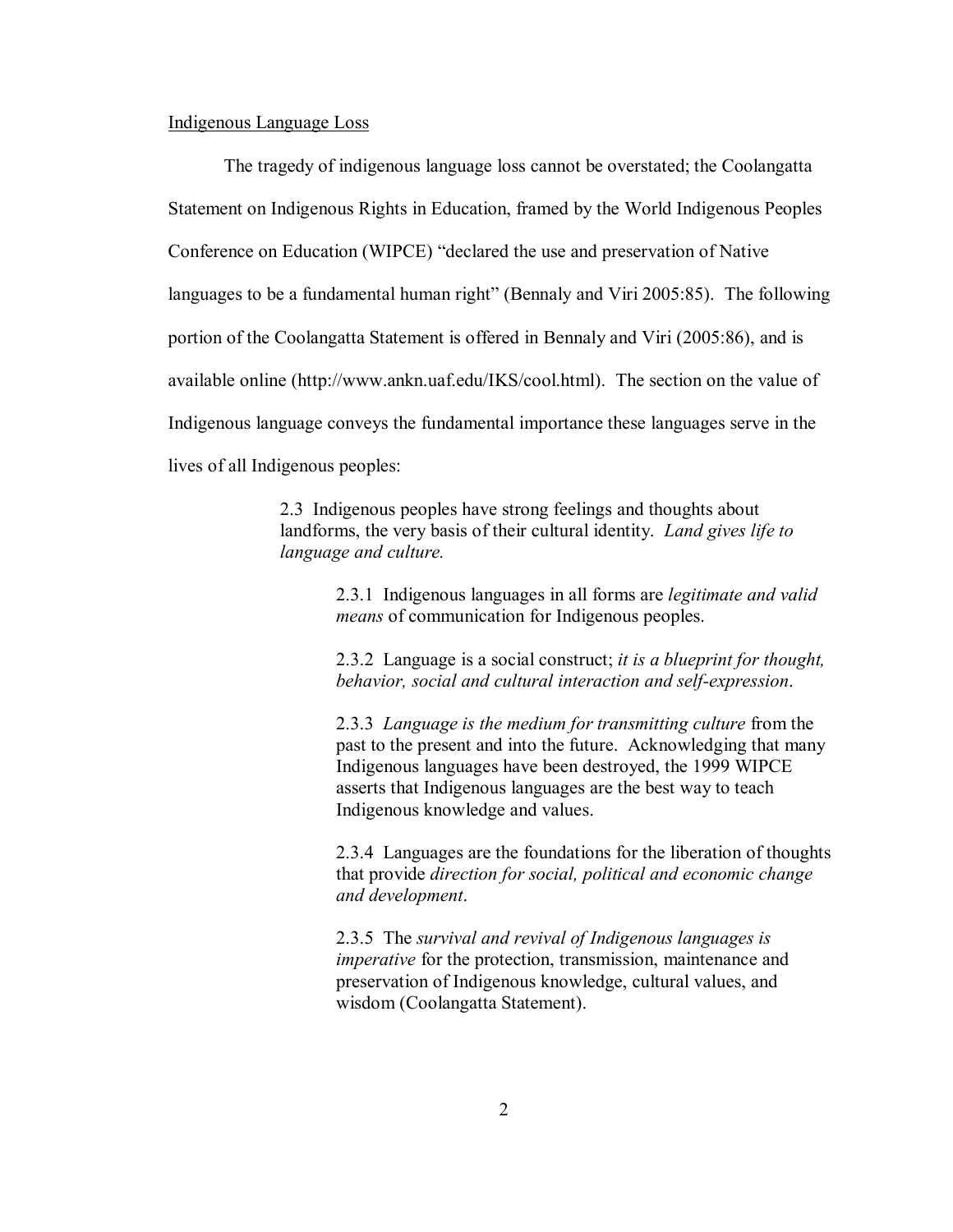The Coolangata statement is similar to others found within the human rights policy of organizations like the European Union, the Organization for American States, the Organization for African Unity, and UNESCO (Grenoble and Whaley 2006:2). These statements speak to the values indigenous people attribute to their respective Native languages and traditions.

#### Navajo Language Attrition

Because information about the extent of fluency and language practices of Navajo adults is significantly lacking, Benally and Viri (2005:94) use speaker age as the primary means to predict fluency among Navajos. Navajo language speakers over 40 years of age are more likely to be fully fluent in Navajo than speakers under 30 years of age, who are least likely to posses any proficiency in the language. Many within this group, of which most of my research population is a part, are best described as "latent" speakers of Navajo—those that can understand Navajo but cannot speak it (Benally and Viri  $2005:94$ ). A comparison between Spolsky's (1970) and Platero's (2001) studies indicates that the number of monolingual English speakers among Navajo first graders quadrupled over a span of twenty-two years. This suggests a dramatic language shift from Navajo to English, which began surfacing 35 years ago when the first monolingual English speaking Navajo students entered Navajo schools on the Navajo Nation (Spolsky 1970). The Navajo language is considered severely threatened, falling somewhere between stage six ("some intergenerational use of the language") and stage seven ("only adults beyond child bearing age speak the language") in the eight stages classifying language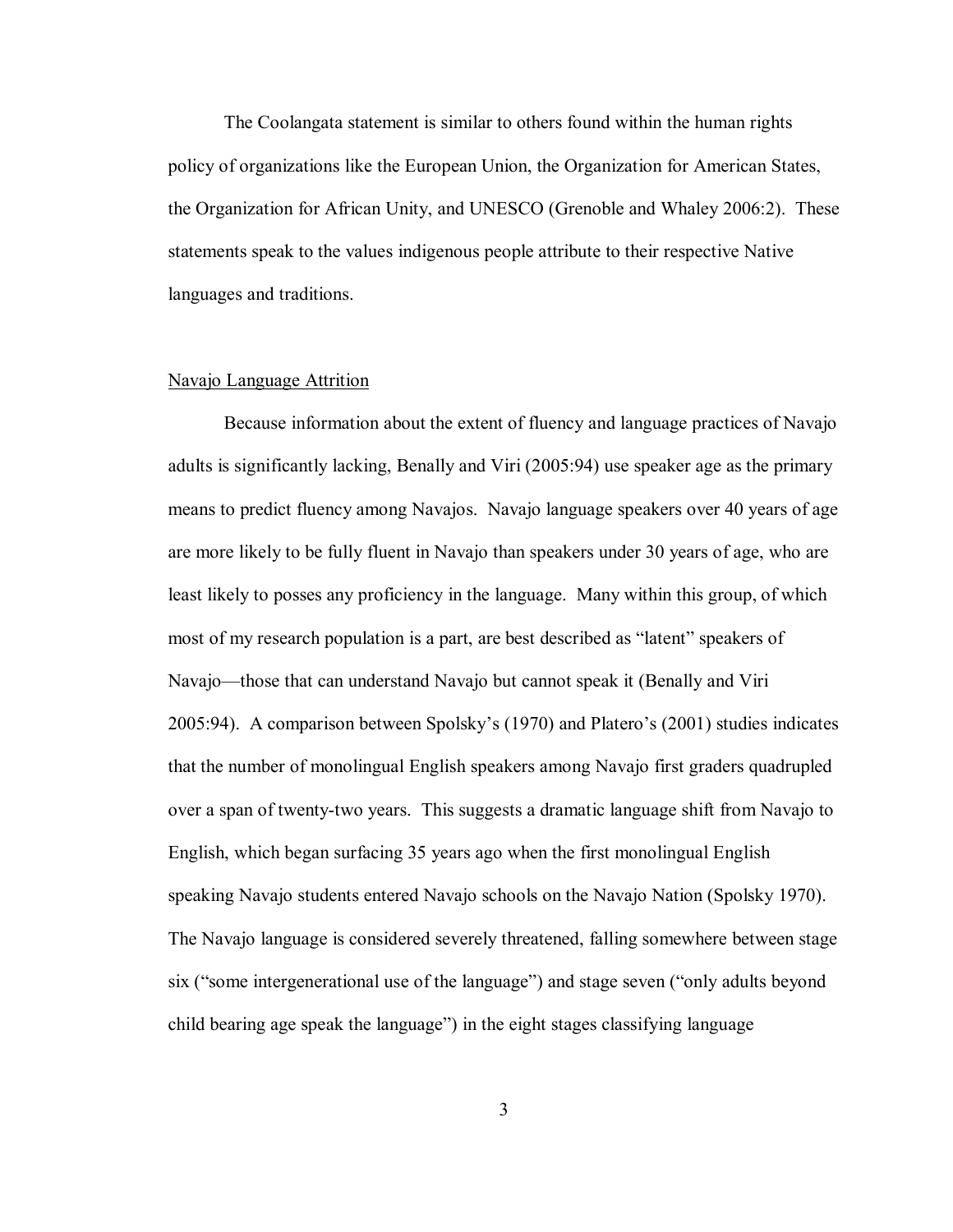endangerment **(**Reyhner 1999**)**. However, the historical strength of the Navajo language and culture creates favorable circumstances for its revival (Francis and Reyhner 2002:48).

Lianne Hinton (1994) discusses the importance of language to Indigenous communities. She shows the power of language in shaping the world by quoting the final sentence of a Maidu story: "As he talked, he transformed it" (Hinton 1994:61). When combined with verbal symbols in the ceremonial context, Navajo visual symbols "refer to the past and present at the same time, resulting in the intensification of experience" (Griffen-Pierce 1992:99). Claire Farrer (1994) refers to this as the ëmythic presentí where time collapses. The Navajo language, *DinÈ Bizaad*, like *DinÈ Bahaane΄* (the Navajo oral tradition), and *DinÈ Nitsékees* (Navajo thinking) are all structured by movement. Griffen-Pierce (1992:24) explains how these function together in the ceremonial context:

> What Toelken  $(1979:253)$  calls "the metaphor of movement" permeates Navajo mythology, religion, language, and thought. Navajo origin myths are rich in images of heroes traveling for sacred knowledge and healing power. Hoijer (1964:146) explained, "Myths and legends reflect this emphasis [on movement] most markedly, for both gods and culture heroes move restlessly from one holy place to the next, seeking by their motion to perfect and repair the dynamic flux which is the universe." In healing ceremonials, motion plays a major role not only in the ritually directed movements of the patient, the chanter, and the God Impersonators, but also in the prayers that include the well-known phrase, sa΄a naghái bik΄e hózhó, which evokes balanced, beautiful conditions that surround the petitioners in every direction as they travel along.

This emphasis on movement in the ceremonial process is reflected in the Navajo

language. As Hoijer explains, the wide variety of positional morphemes that attach to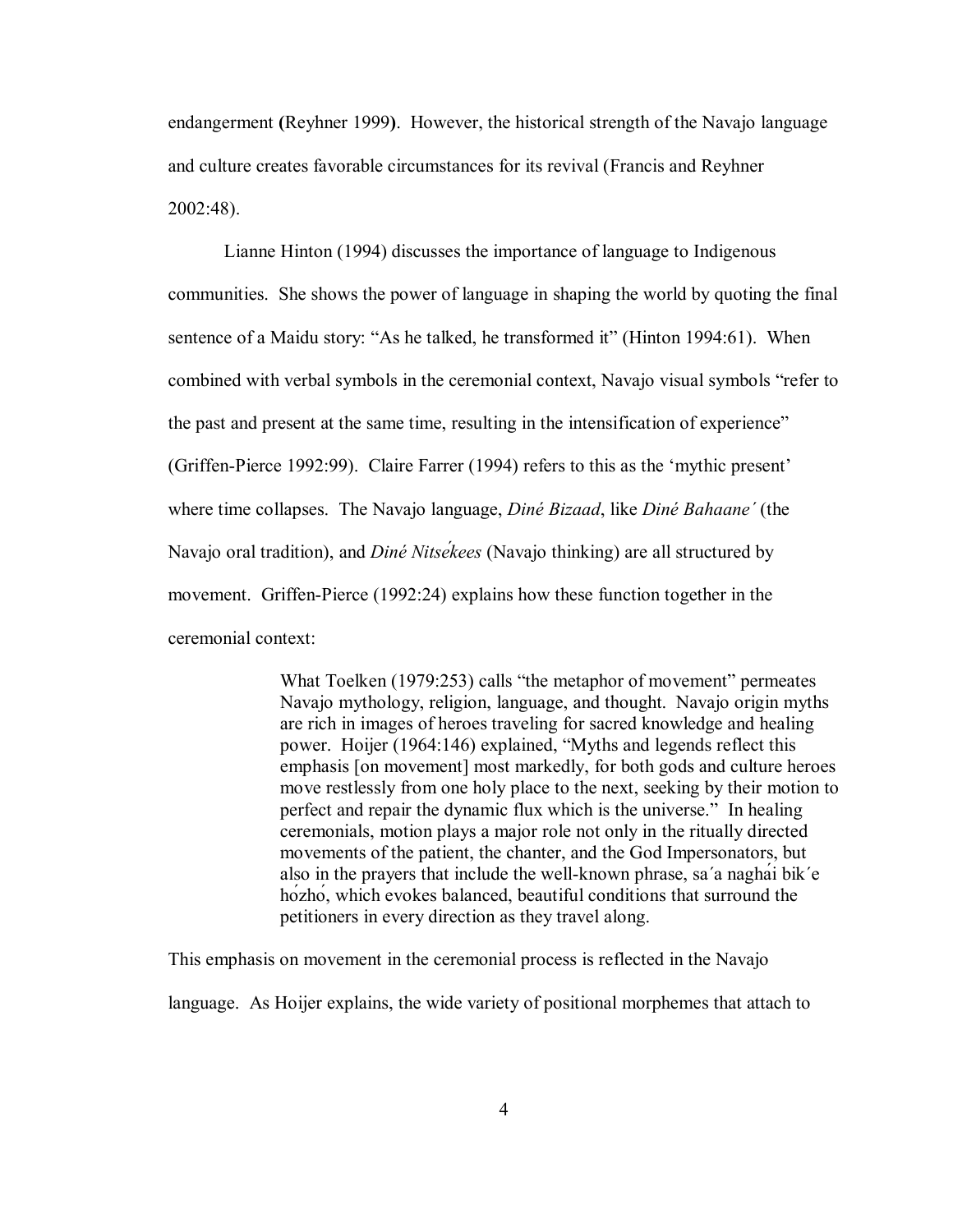verbs show the "nature, direction and status of such movement in considerable detail" (Griffen-Pierce 1992:25).

In addition to threatening the ceremonial process, language shift also poses a threat to Navajo children's academic success. Numerous studies have shown that Navajo children placed in bilingual/bicultural programs academically out-perform Navajo students placed in monolingual English classrooms, as shown by their higher scores on standardized tests (Benally and Viri 2005:99-101; Arviso and Holm 2001). Dramatic behavioral changes in Navajo elementary students were documented when the Fort Defiance School adopted a bilingual program. The once monolingual elementary school shifted from English-only to a bilingual/bicultural school, developing a Navajo language immersion program for Kindergarten and first grade students (Benally and Viri 2005:100). English is introduced in the second grade, where 50% of the instruction remains in Navajo. According to Benally and Viri (2005:100):

> Positive results became evident through observing the behavior of the students and the improvement of their academic skills. Students, Arviso and Holm observed, came to "act more like traditional Navajo children." In addition to learning the language, Navajo students began to take on the expected social behaviors of a properly trained Navajo child...they displayed proper etiquette as befitting the various social situations they came into. Furthermore, rather than being quiet, children became more active and verbal. Arviso and Holm further state that "students were at once more focused and more relaxed" (Arviso & Holm, 2001:209).

Some parents, teachers, and elders are aware of the language shift from Navajo to English and perceive the impending harm to the Navajo cultural knowledge base as a major threat to students' academic and social success. Benally and Viri (2005:99-102) point out that not all parents and teachers of Navajo children are cognizant of the critical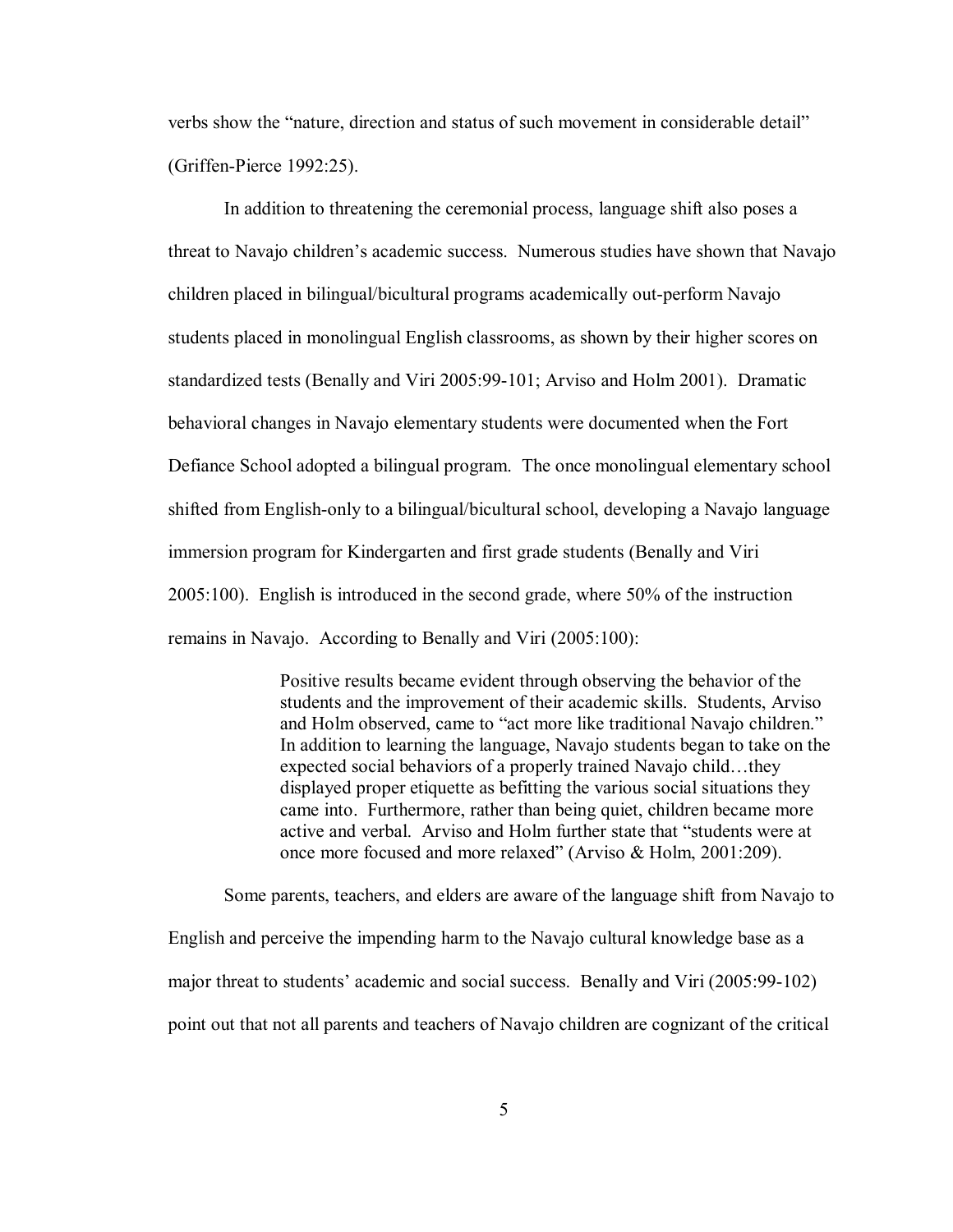state of the Navajo language. Furthermore, many parents, teachers and elders continue to insist on teaching children English rather than Navajo because of their perception that avoiding Navajo will ensure stronger skills in English. Many parents and teachers within this group rely on the false hope that 'others' will take responsibility for passing on the Navajo language, and often deny the endangered state of the Navajo language. The inaccurate perception that the Navajo language is strong and stable serves to undermine the efforts of Navajo language activists who are aware of the critical state of the Navajo language (Benally and Viri 2005:97-98). Challenging parental apathy and complacency about Navajo language shift are important consciousness-raising efforts by Navajo language activists.

 Unreliable funding for the incorporation of bilingual/bicultural approaches destabilizes programs that otherwise benefit from strong community support and parental involvement (Francis and Reyhner 2002:13). Benally and Viri (2005:98) point to the lack of monetary support by the tribal government as key to the funding problem: "Even though the Navajo Nation government has enacted a Language Policy statement supporting and endorsing the Navajo language, it has not allocated funding to support it." Aside from funding shortages, these programs suffer other deficiencies: a shortage of reading and writing materials in Navajo and a lack of teachers trained to teach Navajo literacy and oracy (Benally and Viri 2005:98). Properly trained teachers who speak local languages fluently are very difficult to find. Quite simply, those who are trained are usually not fluent, and those who are fluent are often not formally trained (Grenoble and Whaley 2006:189). Furthermore, Platero's (1992) study of teacher-student interactions in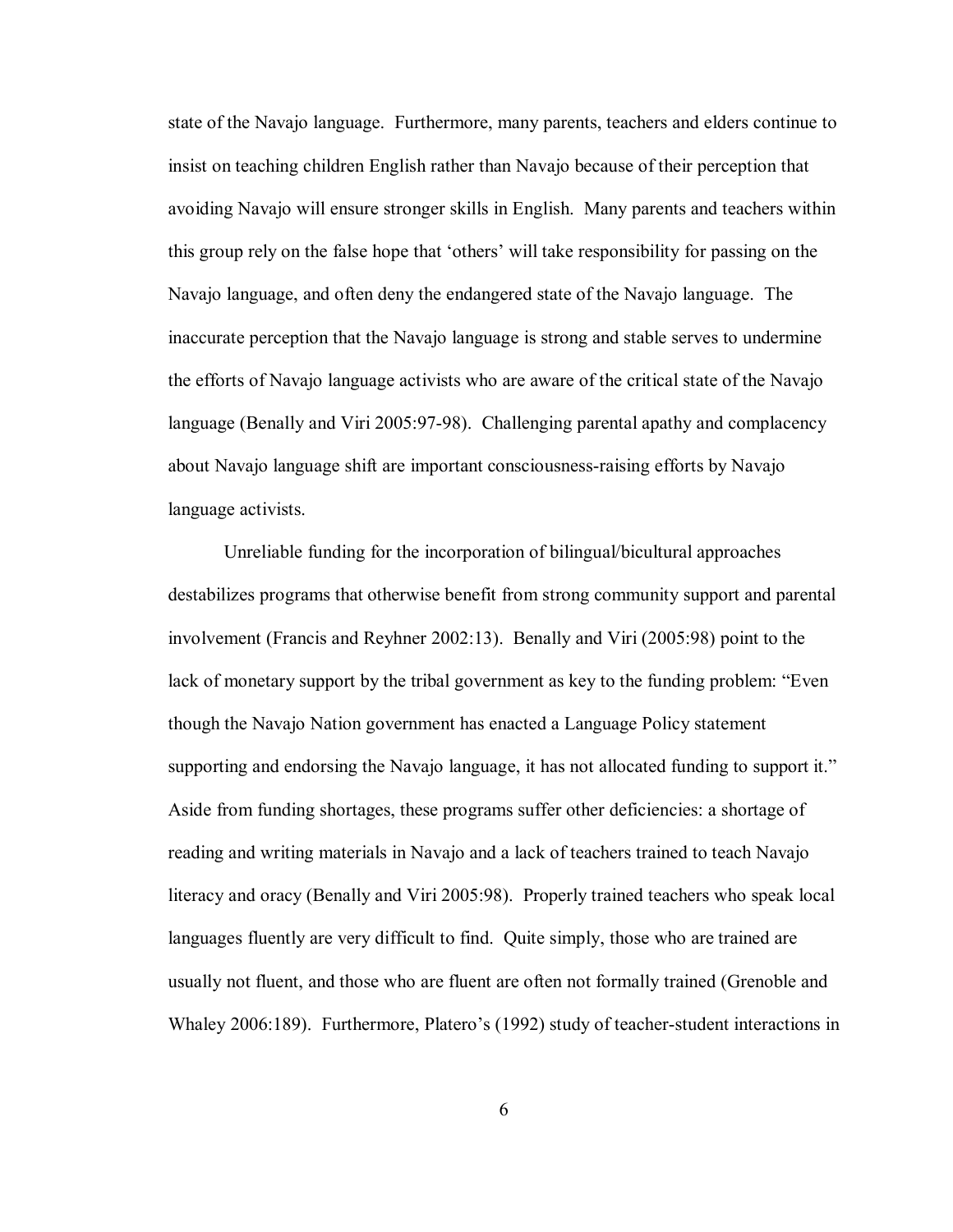several Navajo Head Start programs points out teachers' preference for teaching and speaking in English rather than Navajo in the classroom. Through their practice in the classroom, teachers reinforce to students the inaccurate message that English is more appropriate than Navajo in academic environments (Platero 2001:95-96).

#### Significance of Research

Little academic research concerning the language attitudes and practices of Navajo college students is available. Therefore, I investigated the attitudes that Diné College students have about the Navajo language and their use of the language on the DinÈ College campus. Knowledge of their attitudes and practices provides insight into the kinds of situations on campus they find conducive to speaking the Navajo language. My research follows the ethical guidelines offered by Max (2005), by producing academic information that can contribute to specific needs of those in my research population. This information directly benefits the DinÈ College Cohort Program that seeks to provide a forum to encourage student to speak and learn the Navajo language.

Cohort Program co-coordinators Miranda Haskie and Erik Bitsui are exploring several options to facilitate and increase Navajo language use by students at DinÈ College. This program currently targets developmental first year DinÈ College students who place lower than freshman level on a computerized placement test. The goal of the program is to "use Navajo cultural roots for students' success" (Bitsui, personal communication). Currently the Cohort Program is developing a language immersion program in the dorms for Cohort students. Within two years the program will become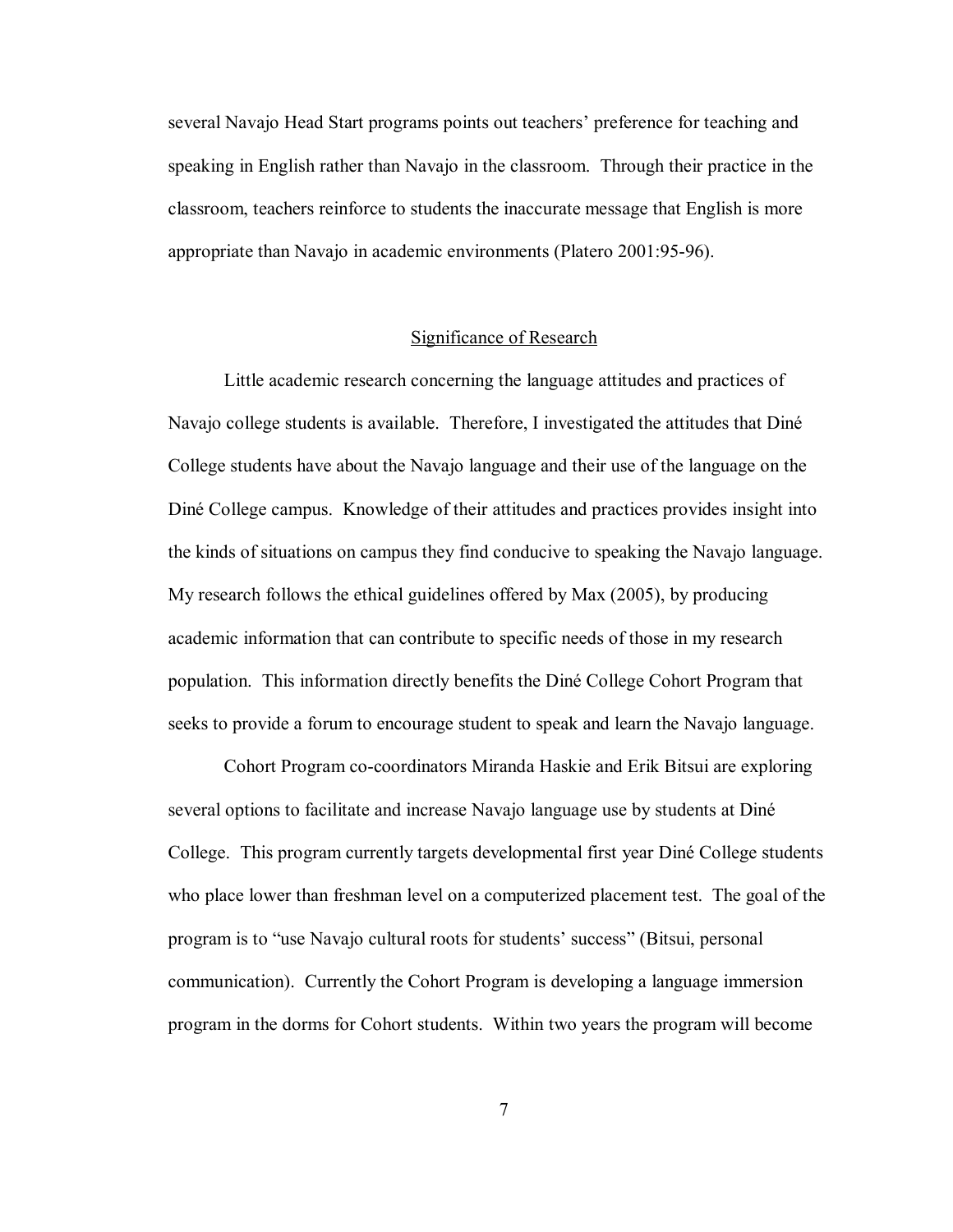available to all incoming DinÈ College students (Bitsui, personal communication). Because individuals' attitudes about a particular language relate strongly to their decision to speak or learn a language, developing an understanding of Diné College students' attitudes about the Navajo language will contribute insight to language revitalization programs, like the Cohort Program, so that they are better able to productively tailor their programs to the needs of this particular age group.

To understand the kinds of situations and speaking genres in which students appear to prefer speaking Navajo, I utilized an ethnographic approach to data collection and observed the students' language use first hand. These situations and speaking genres could potentially be simulated by the Cohort Program, to more productively encourage students to speak Navajo. Through our interviews students provided detailed descriptions of their past experiences with speaking Navajo, along with distinct reasons for needing the Navajo language in their individual lives. Descriptions of both language usage, and the needs students expressed for using Navajo, could be assets in developing a language revitalization program tailored to the students of DinÈ College. Additionally, I explore the aspects of students' discourse about language that may relate to a larger set of Navajo youth discourses. Some of these perpetuate a negative image of Navajo speakers, while others serve to generate pride in being Navajo and speaking Navajo. Understanding the way younger Navajos generate knowledge about the language may be vital for programs which critically confront negative stereotypes and myths about speakers of the language. Furthermore, Navajo hip hop music, all in the Navajo language, may provide an excellent language teaching aid to which students respond positively.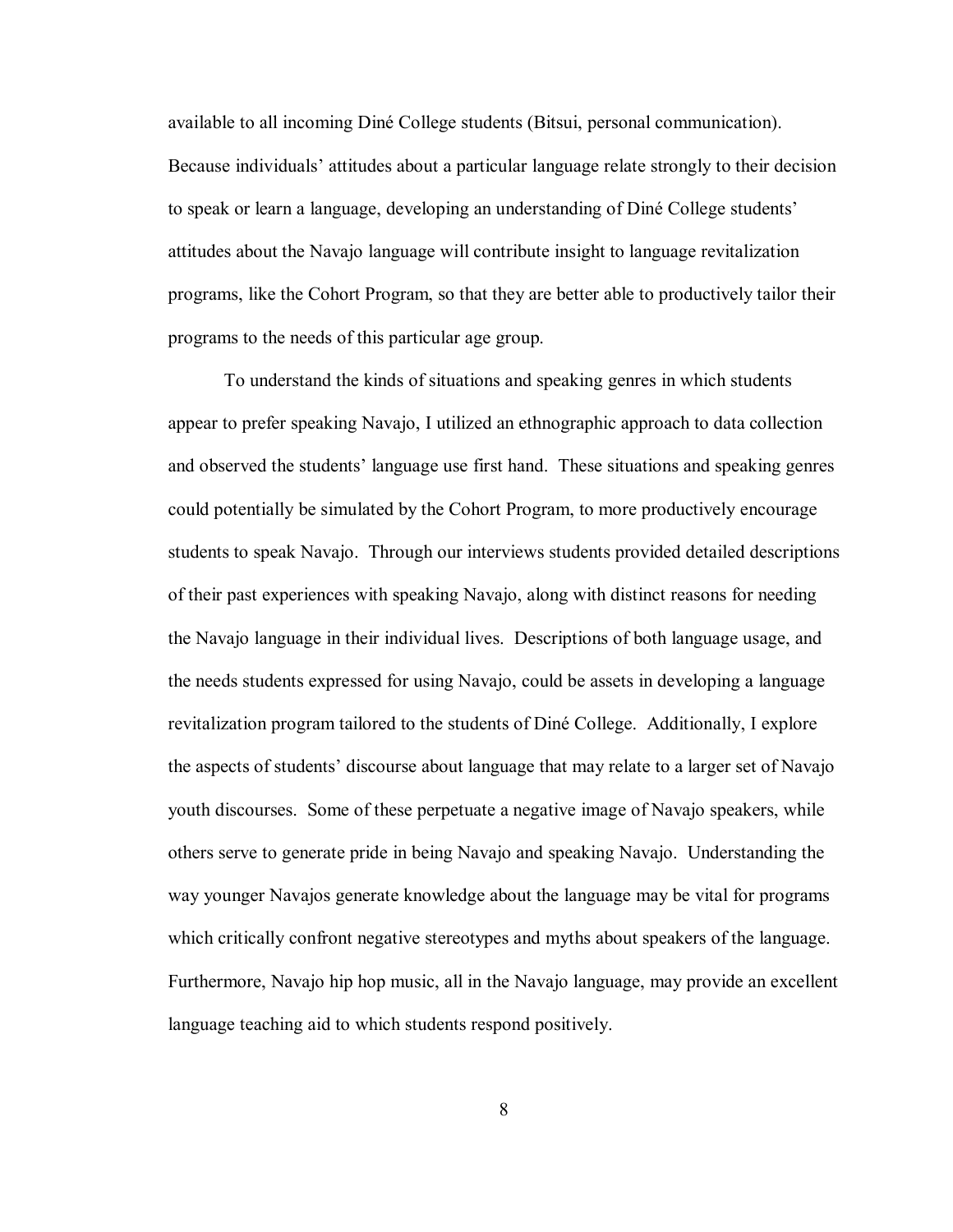The qualitative approach employed in this research, builds upon and complements work by Navajo language and culture activists and educators (Benally and Viri 2005, Deyhle 1986, Lee 2005, House 2002, McLaughlin 2001). House's (2002) critical examination of adult Navajo language ideologies investigates the way adult Navajos living in the Tsaile community position themselves in relation to essentializing discourses about the "benefits of being American" and the "benefits of being Navajo." She examines the negative consequences of both discourses and their application to language revitalization programs. Then she suggests that Navajos turn to traditional approaches of problem solving to formulate a plan for language revitalization. House (2002:85-103) also points out an important schism between the spoken values about the Navajo language and the actual practice in speaking the language, from her fieldwork among Navajo people. My research with Navajo college students shows greater consistency between their spoken values about Navajo and actual language practice. My findings probably do not contradict those of House (2002). Rather, I believe the difference is related to generational and political differences between the populations with whom we worked.

McLaughlin's (2001) research explores and defines the way non-pedagogical uses of Navajo literacy empower Navajo youth attending the Rough Rock demonstration school. His model for ethnographic writing about Navajo issues offers insight into language practice and explores the wide range of venues for ethnographic data. Donna Deyhle's (1986) ethnographic description of Navajo and Ute high school students' commitment to break dancing as a form of youth empowerment served as a model for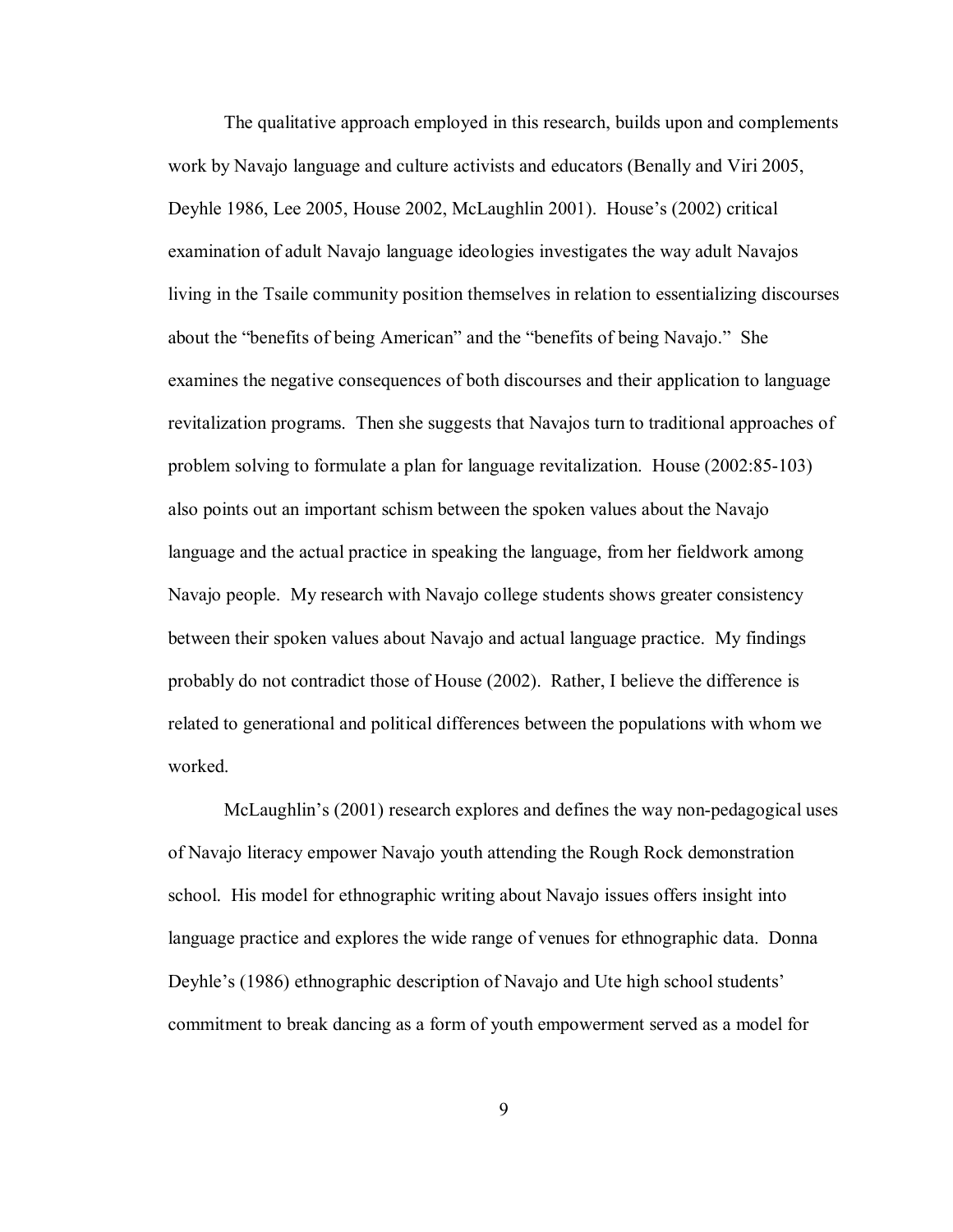conducting an ethnographic investigation of the intersection of pop culture movements and the experience of younger Navajos. Deyhle's work directed my attention to Navajo hip hop, a similar genre of youth empowerment and resistance.

Benally and Viri's (2005) summary of Navajo language shift suggests that the age group most important in reversing the shift consists of Navajos under thirty years of age. The mean age of Navajos living within the Navajo Nation is 22 years old (Navajo Nation Census 2000), which shows that the Navajo Nation is a strikingly young population. My own observations in the summers of 2003, 2004 and 2005, were of college students within four to five years of this age. This age group is quickly becoming the parents of the next generation of Navajos (Benally and Viri 2005). This means that their thoughts and beliefs about the Navajo language and the value of teaching it are likely to affect the language choices of the coming generation. My research seeks to understand the relationship between the value young Navajos place on speaking Navajo and their response to language and culture programs. This type of analysis may help increase the efficacy of programs such as the Diné College Cohort Program's language immersion program.

#### Fieldwork and Methods

I conducted formal fieldwork at DinÈ College in Tsaile, AZ, from June 5, 2005, until August 8, 2005, which consisted of participant observation and conducting semistructured interviews with Diné College students. At the end of my first week at Diné College, I discussed my research interests with the students at a dorm meeting. I received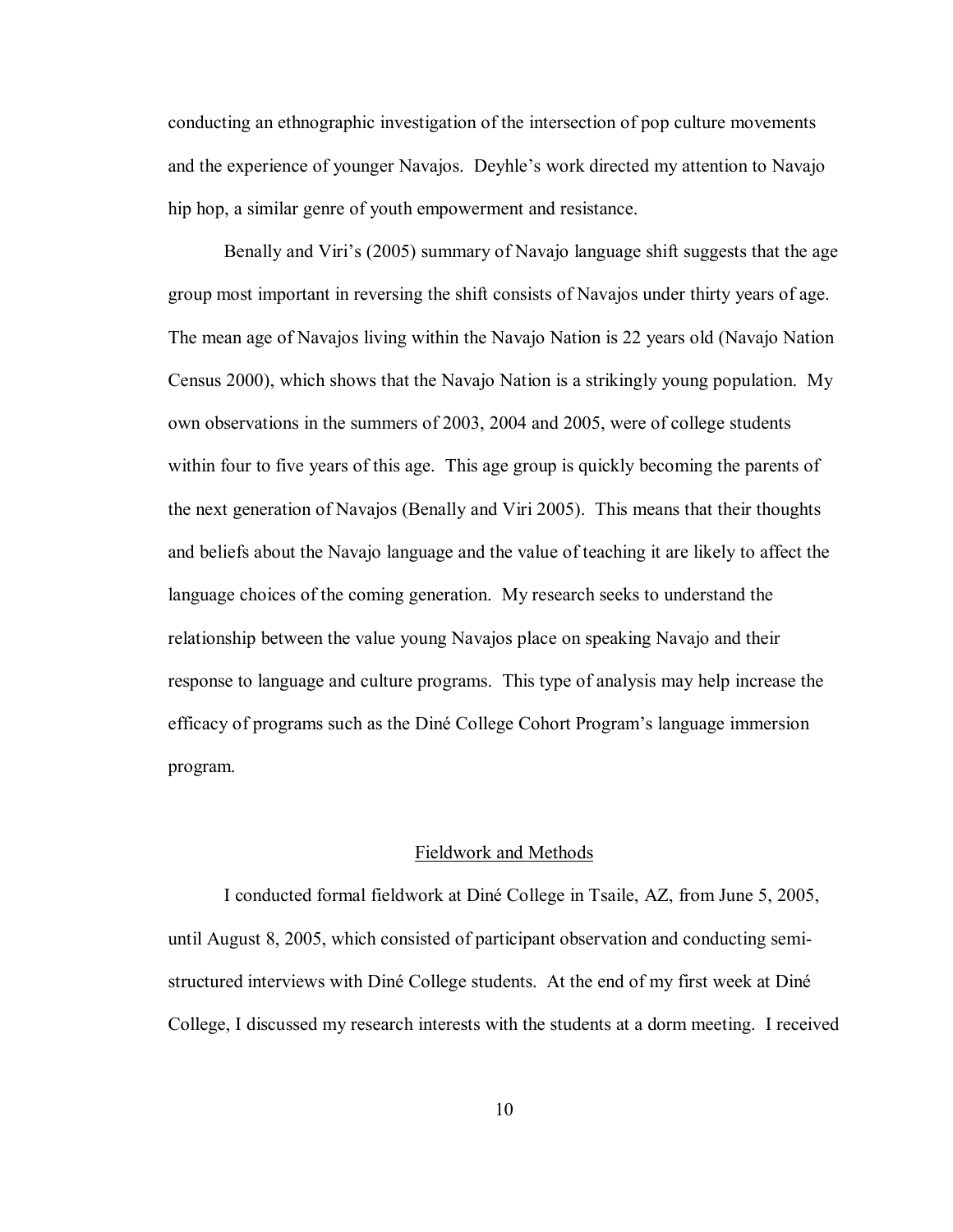the permission of the Navajo Historic Preservation Committee and the DinÈ College dorm supervisor prior to my visit to ensure that my research was done in accordance with Navajo Nation research guidelines.

#### Entering the Field

Lila Abu-lughod (1991) writes about the importance of writing against the homogenizing aspects often embodied in the use of the term "culture." She discusses several ways ethnographers can write *against* culture. One of the crucial ways to accomplish this is to describe how anthropologists relate to the people and places that are being researched. This serves to create less distance between the anthropologist and those with whom they work (informants or consultants). The following vignette explains how I came to do research on the Navajo Nation and how I developed this specific project concerning the language ideologies and practices of Diné College students at Diné College.

When I first came to the Diné College campus in the summer of 2003, I had driven 10 hours from my apartment in Lubbock, Texas, to the dorm room the College housing department had arranged for me prior to my visit. The first summer I enrolled in classes and subsequently spent two more summers (2004 and 2005) on the campus. Dr. Deborah House, the professor who suggested I work on the Reservation at Diné College, advised me to spend a month taking classes, just to make certain I would be comfortable staying there for future fieldwork. These courses shaped my understanding of Navajo language and culture. House (2002) conducted extensive language ideology research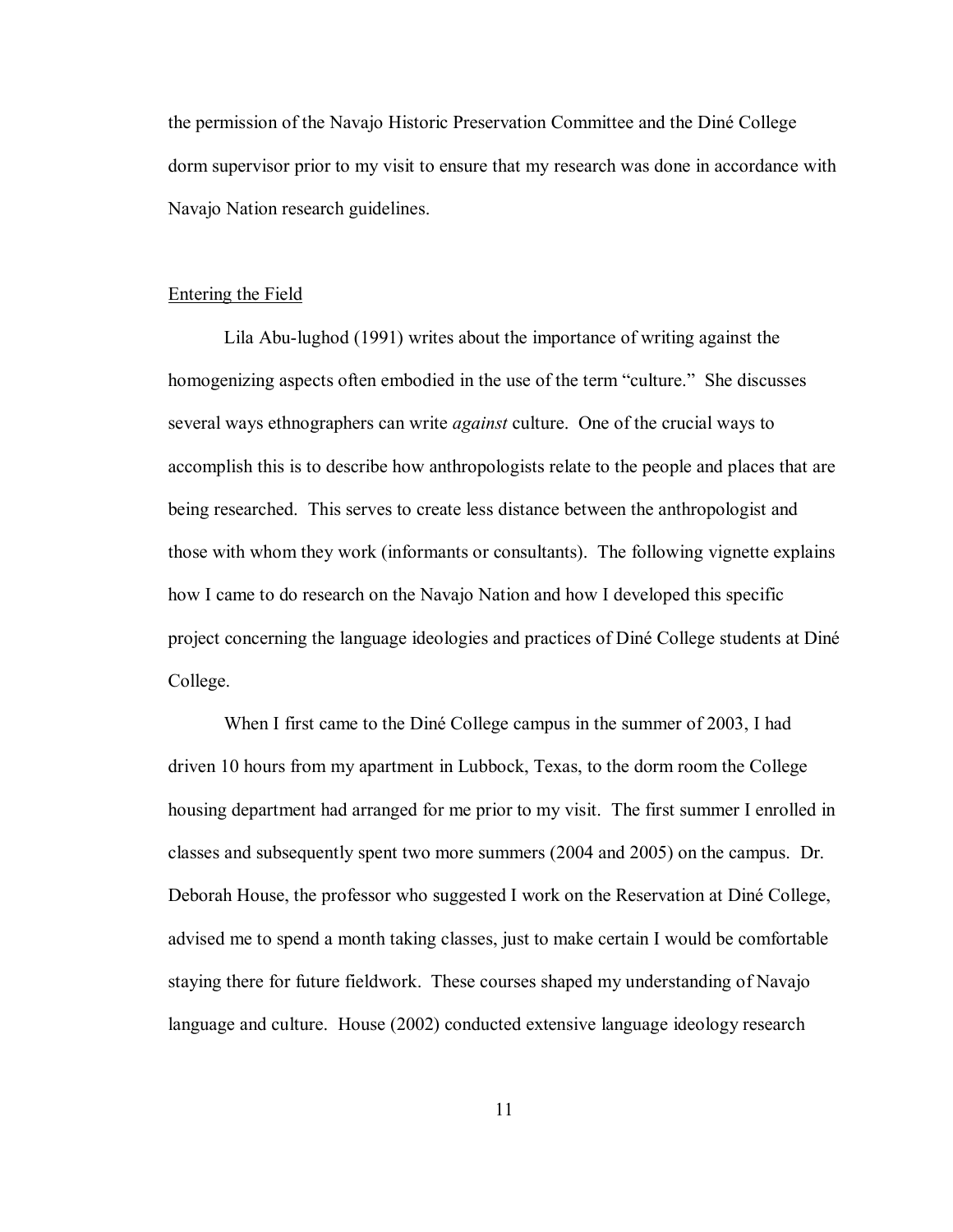over a ten year period, while living and working in the Tsaile community. Her research focused on teachers at the college and elementary school, and with other adults in the community. In order to complement her adult language ideology focus, I limited my own research to the experiences of the college students.

The first summer I came to Diné College, I introduced myself to the students as "just another student." I was in the process of completing my bachelor's degree by taking a political science correspondence course. When I walked into my dorm room on that first day, my roommate had already moved in. She looked at me, and I felt I could read her mind. "Oh god, I have to room with a white girl..." That night we talked and I tried to get to know her as she laid across her bed, kicking her feet into the air. Credence's Clearwater Revival was playing on her massive stereo. I do not remember everything from that night. I did not write it down. I was nervous with my new position among a group of people I did not really know. Introducing myself the second summer presented similar difficulties, as none of the students from the previous summer were enrolled. As I carried my belongings from the car to the dorm, I was met with suspecting stares. My roommate, a 16 year old high school student, was kind to me and introduced herself by name. Immediately thereafter she explained that although she was Navajo, she did not and would not date any Navajo boys. She may have said this with the hope of establishing a better relationship with me, an Anglo female. After a few weeks of taking classes and interacting with the dorm students, I began developing friendships with some of them. The following summer (2005) things went much smoother; many of the same students from the previous summer were enrolled in summer school in 2005.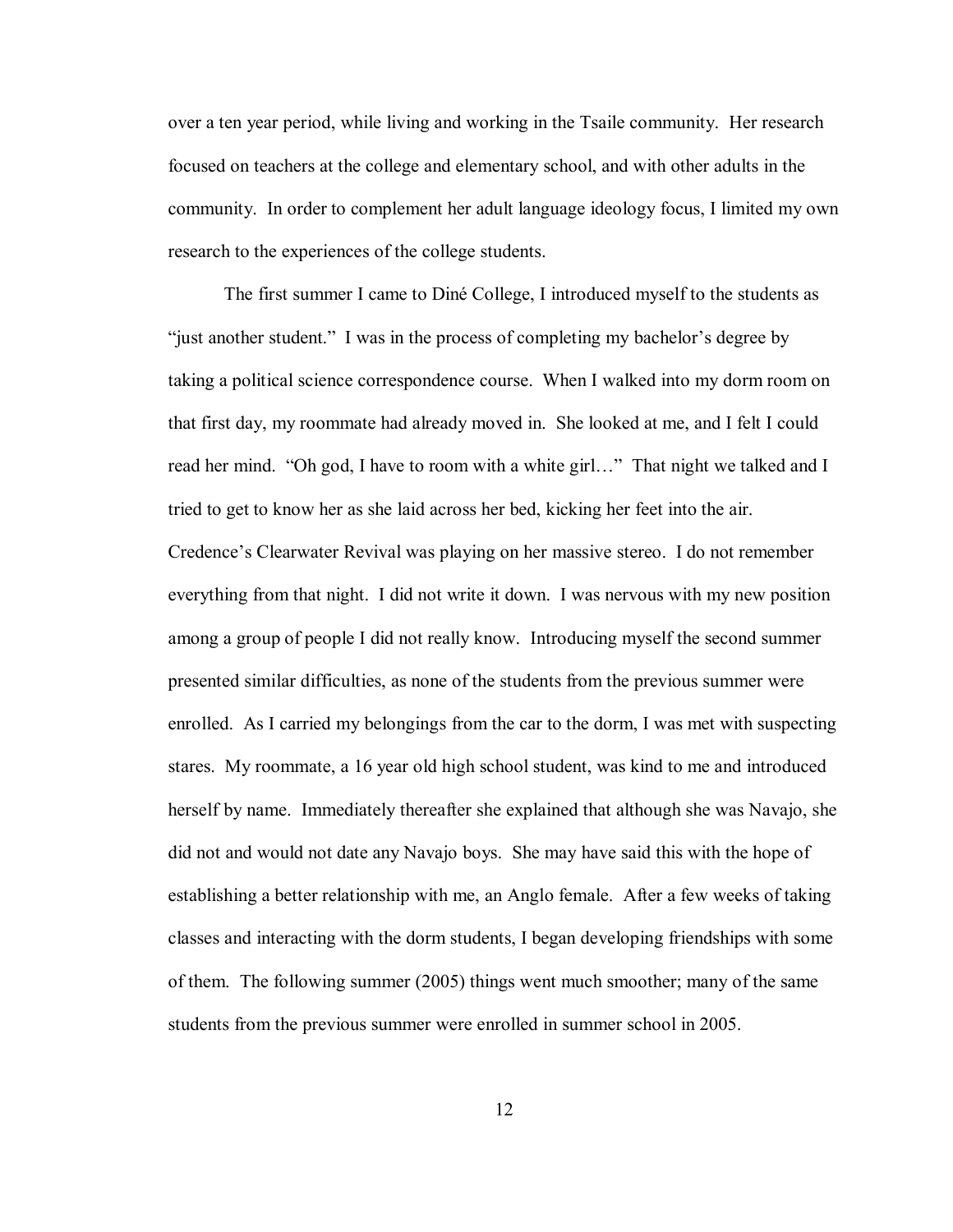From my perspective, each of the three summers at Diné College seemed markedly different. This may be related to the fact that there was an entirely different group of students who attended the college in 2003. There was considerable overlap in the students who attended DinÈ College in the summers of 2004 and 2005. The first summer was important because I finally had the chance to learn about Navajo culture from DinÈ teachers in the Navajo Indian Studies (NIS) program. Several of the dorm students were enrolled in the same classes, which provided common ground on which we could relate to one another. During this time, I began paying careful attention to the way students used both Navajo and English. That summer, I became convinced that none of the students were fluent in Navajo. The following summer (2004) things were much different; new students came to summer school and at first, most of them seemed to speak or understand Navajo. During these first two summers I refined my interest in understanding students' language choices to be more specifically geared toward figuring out whether peer groups offered social incentives for individuals to speak Navajo on campus.

During my fieldwork in 2005, I realized this question could not be effectively investigated during the summer session. I then reformulated my research project to focus upon the research question I examine here. A crucial turning point in this research process was my conversation with Eric Bitsui, a teacher and the Cohort Program Coordinator, with whom some of my friends in the dorm suggested I discuss my research. Mr. Bitsui patiently listened as I explained my campus research interests. He then explained his involvement with the campus Cohort Program which was interested in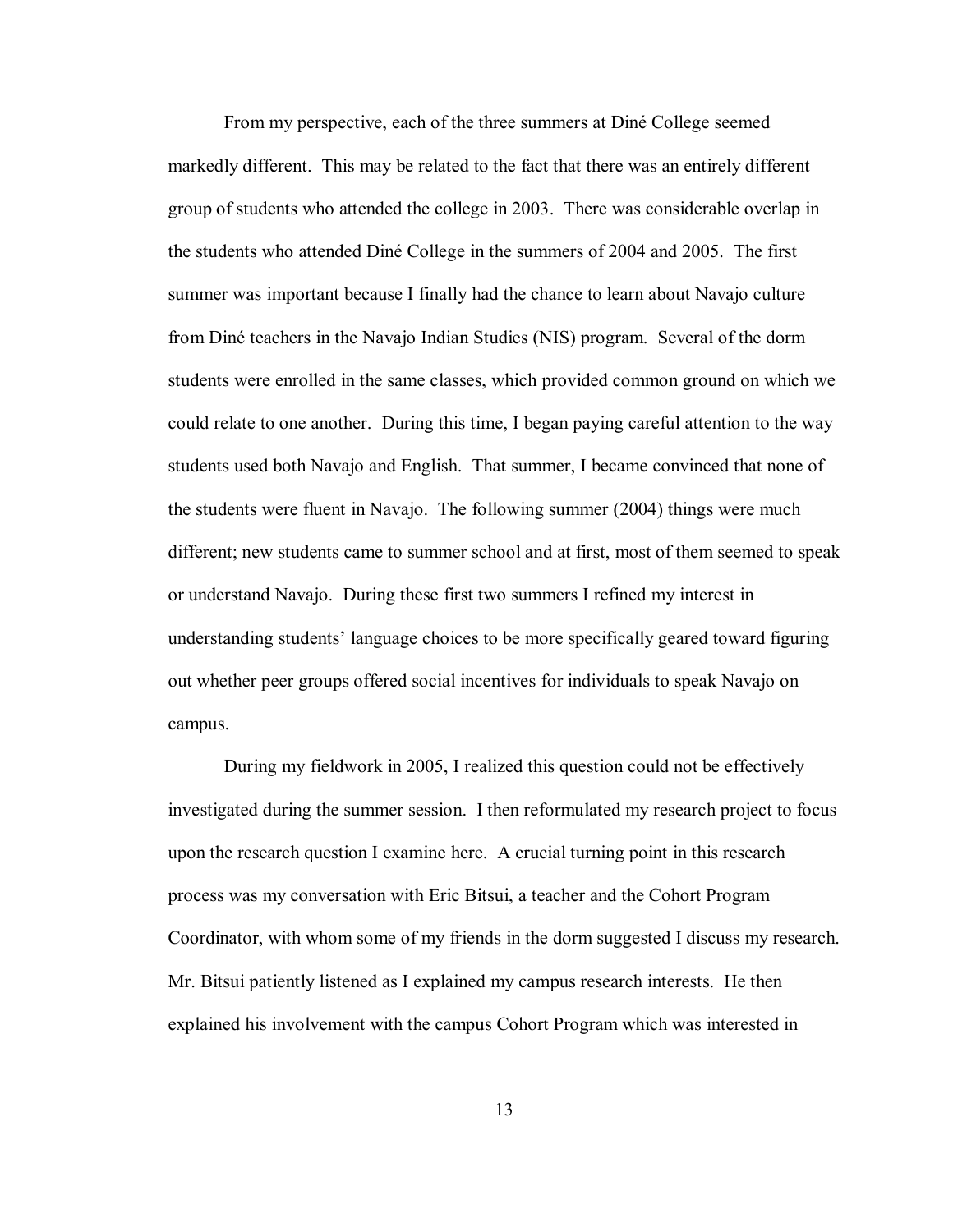developing a Navajo language immersion program on campus. Mr. Bitsui explained the program would be offered in the student dorm, and would focus on immersing students in the Navajo language as well as offering incentives to encourage them to speak it in the dorm context. Because English was the norm for most communication, albeit inconsistently so, the program hoped to facilitate increased student communication in Navajo. From our conversation, I realized that my research could offer helpful information about studentsí language practices, as well as insight into their past and current experiences with the Navajo language. I hoped this focus could potentially point to genres of speech and situations in which students indicated, through interviews, increased comfort in speaking Navajo.

As I lived on campus, some students had initial difficulty accepting my presence. On one occasion Katy, a student in one of my classes and a dorm resident, explained to me most students from "other" places and of non-Navajo ethnicities do not adapt well on campus, and become so depressed and lonely they eventually leave. Terrence, another dorm resident, was quite annoyed by my role as an anthropologist. Other students considered him a source of information about Navajo culture and encouraged me to interview him. When I approached him about an interview, he explained he was thoroughly disgusted with both anthropology as a field of study, and with anthropologists as people. He had read old anthropological texts about Navajos and absolutely did not want to be "used" by me in a data mining process. Furthermore, many of the students who did participate in interviews were explicit that I was not to distort their words with analytic interpretations. I believe they participated because they wanted my research to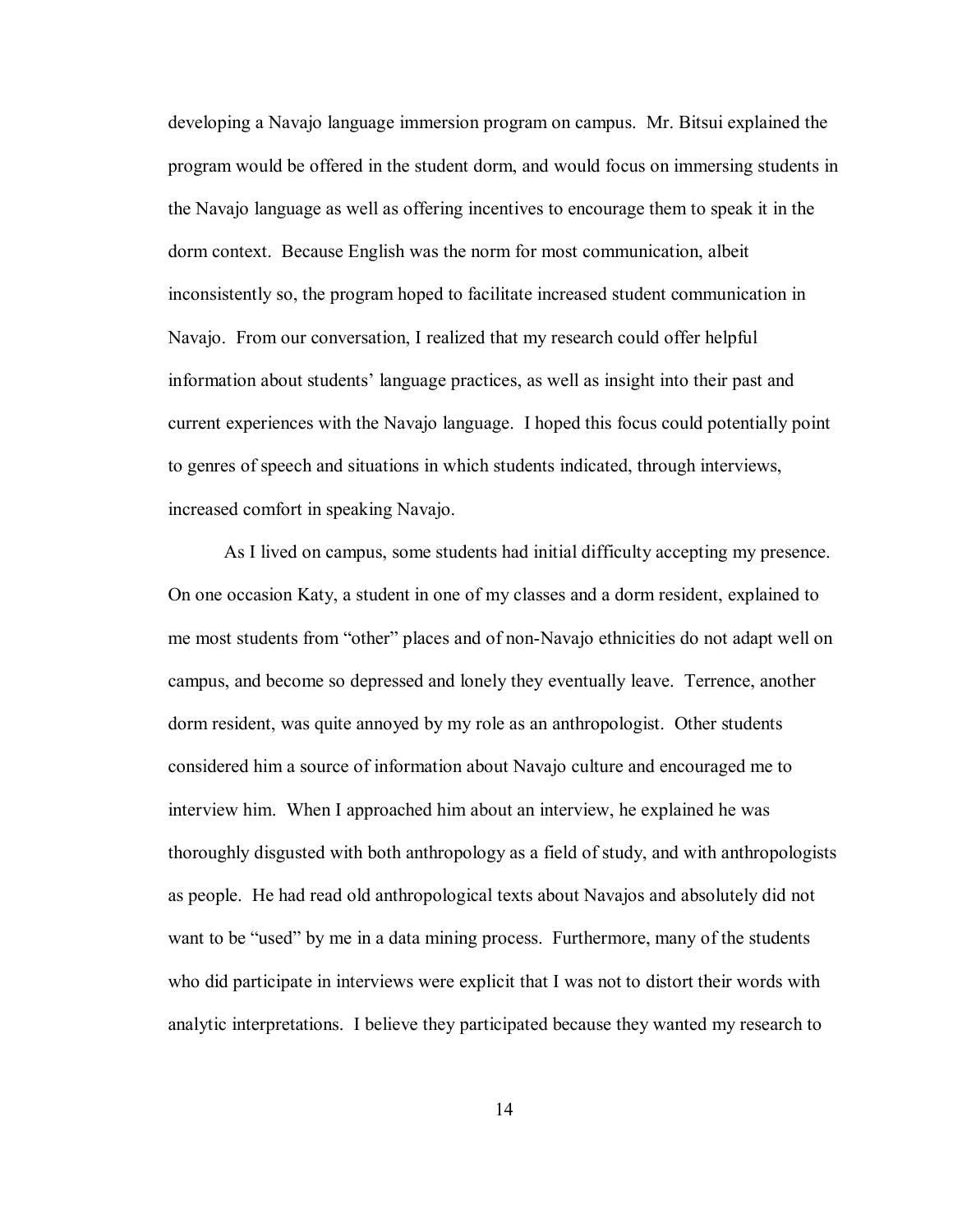be a forum for their thoughts about the Navajo language. For this reason, I have tried to present extended student narratives, organized around pertinent themes that emerged in the grounded theory analytic process, described below.

#### Fieldwork

My role as a participant observer was informed and defined by literature I read before entering the field. Of primary influence was Saville-Troike's (2003) approach to the ethnography of communication, which offers a methodology geared toward understanding situated speech practice, or the way a particular speech community uses language socially. Using this approach entailed combining informal qualitative interviewing strategies and participant observation experience, in investigating the situationally driven language practices of this student population. Looking at situated speech practice (language usage) required my paying close attention to which person communicated what ideas to whom, where speakers communicated their ideas, when they chose to communicate them, why they chose to express what they expressed, and the way they chose to convey their thoughts to others.

I participated in student life as a registered student resident at DinÈ College over the course of three summers. I enrolled in five classes during the first two summers. In June, 2003, I lived on campus for one month of the summer session. During this time I took Wilson Aronilth's "Introduction to Navajo Culture" and "Navajo Philosophy." I lived on campus for two more months during summer of 2004 and took Martha Jackson's "Navajo Language for Non-Speakers," Avery Denny's "Holistic Healing," and O.J.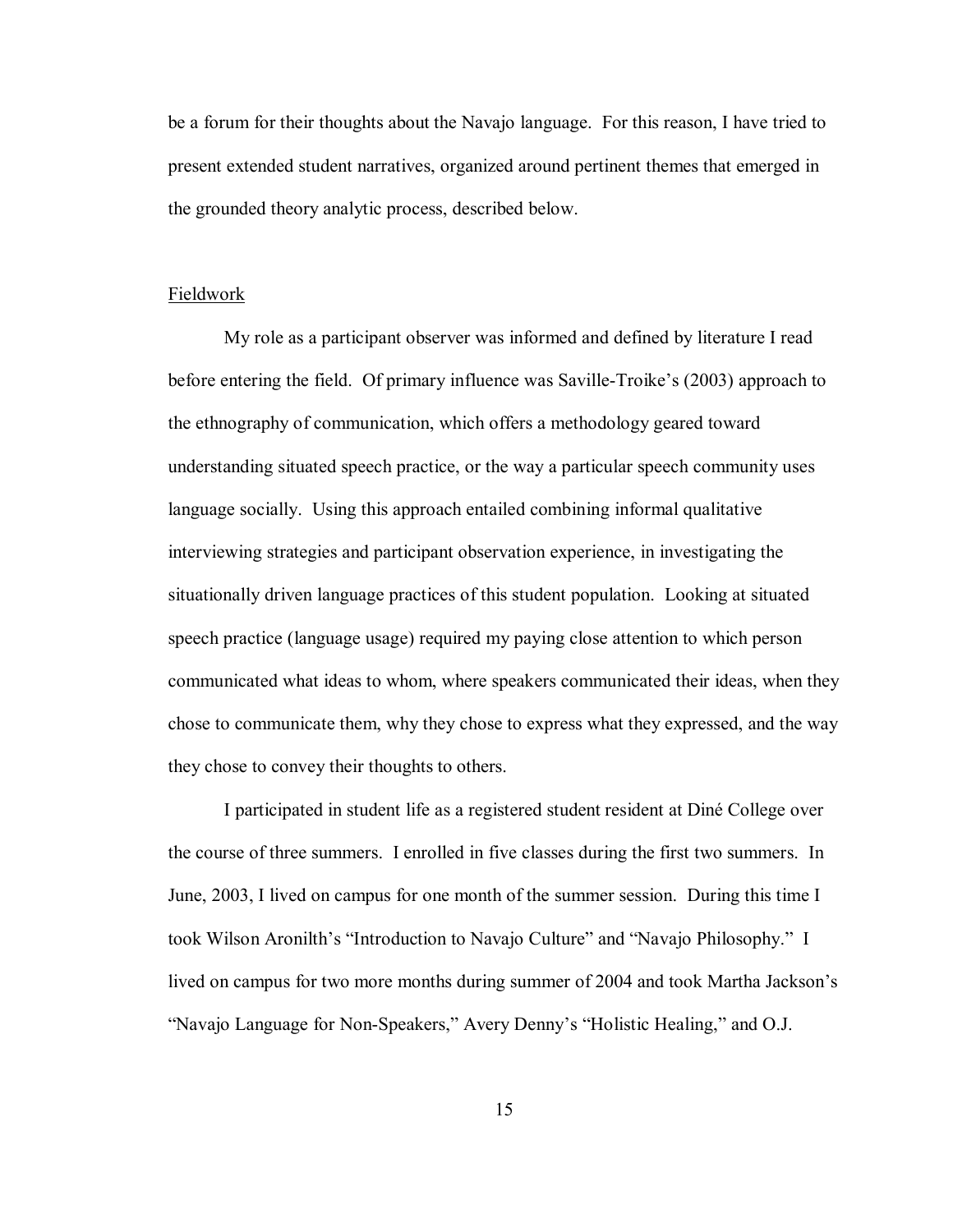Vacinti's "Navajo History." These courses shaped my understanding of Navajo language and culture. Many of the students living in the dorm were enrolled in the same classes, which provided me the opportunity to observe their classroom language decisions.

In addition to taking courses at DinÈ College, I joined students in the cafeteria for daily meals, allowing me to observe their interactions with cafeteria staff and other students outside of the dorms or classrooms. I participated in the same routine activities as other dorm residents. I shared a dorm room with a roommate; I attended school sponsored events (such as concerts, baseball games, and student meetings) and dorm room parties; I helped in preparing weekend lunches for others and enjoying the weekend lunches other students prepared; I walked to Wilkinson's Trading Post and Tsaile Lake; I sat around the dorm fire and played dominoes; I took short trips to the nearby town of Chinle. Most of the students with whom I interacted were within five years of my age. The similarity in our age made it much easier for me to interpret students' words and actions, and for them to accept me as a friend. All of these activities were accompanied by conversation, which was mostly in English but sometimes in Navajo. The similarity between our ages may have afforded me greater access to student activities. In total, I estimate that I had the opportunity to interact with and observe approximately fifty students over the course of the three summers.

My observation time focused on situational Navajo language use among students. I documented what I saw and heard each time students communicated in Navajo with DinÈ College faculty, staff and other students. As I observed these encounters, I noted the following, when possible: (1) *scene* (genre, topic, purpose, and setting), (2) *key*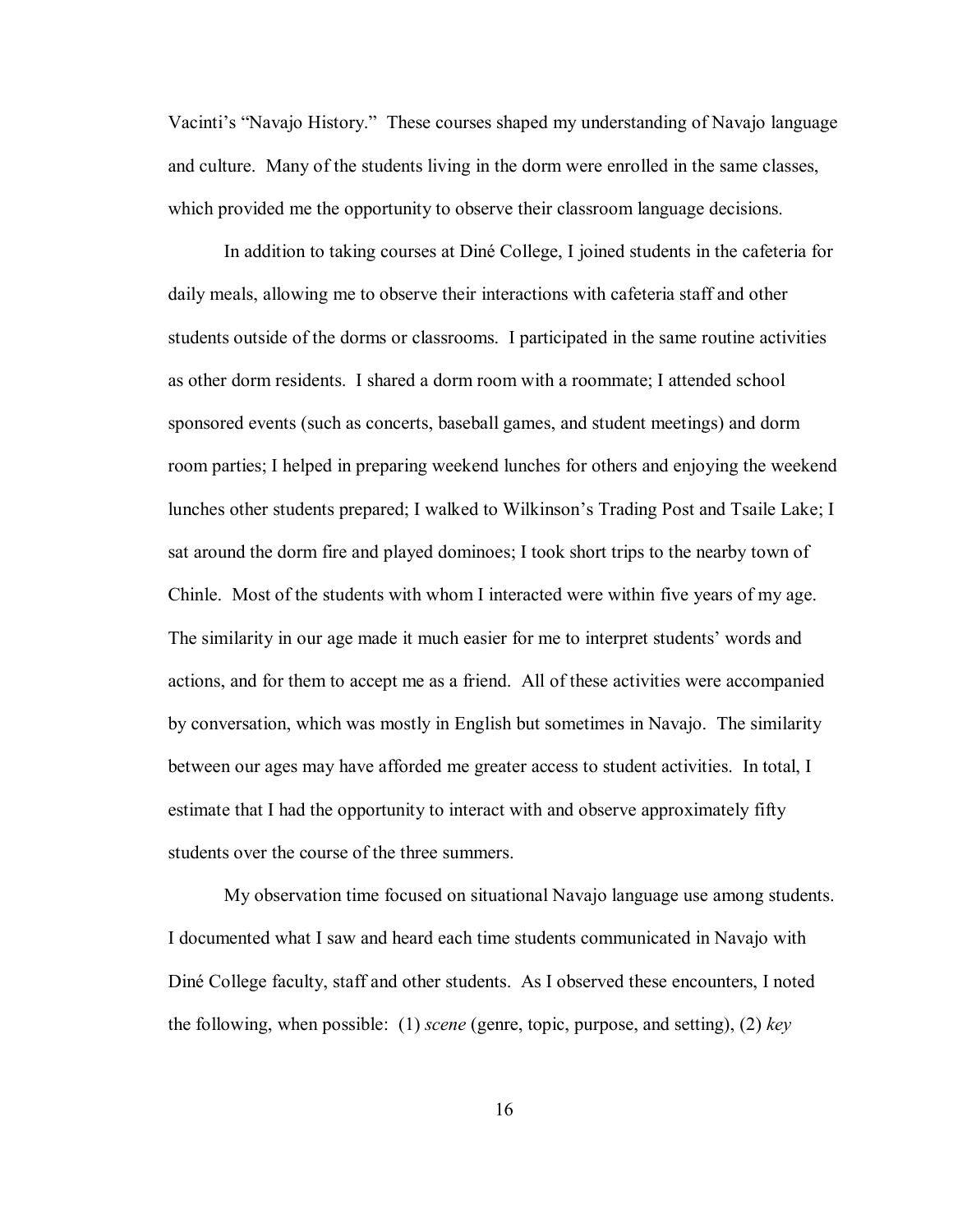(emotional tone), (3) *participants* present, (4) *message form* (language or variety choice), (5) *message content*, (6) *rules* for interaction, and (7) *norms* for interpretation (Saville-Troike 2003:110). Documenting my daily observations required making jottings in a notebook (Bishop 1999:76-81), which were typed into field notes at the end of each day. Drawings and other items collected during fieldwork were kept in a sketchbook. I also kept a personal diary of my own thoughts, concerns and frustrations. These multiple documentation strategies, allowed me to revisit my observations and analyze the fieldwork setting. My observation of and participation in these interactions facilitated a more accurate interpretation of what I heard, saw and discussed with other students during our interviews (Saville-Troike, 2003).

I conducted and recorded interviews with 21 students during the summer of 2005. I created a structured interview schedule prior to my visit but did not rely solely upon those specific questions. I used open ended, spontaneous questions as well. During our interviews, the schedule served to remind me of the types of questions I wanted to ask. Having a list of questions helped me be more relaxed during the first interviews and prevented my initial anxiety from interfering with my ability to ask important questions.

I also conducted two group interviews. The first group interview was a class of six students, but was not very helpful. The students did not speak much and seemed fairly uncomfortable in the situation. This coupled with the low quality of the digital recording prevented an adequate transcription. I later discarded the interview. The second interview was with two friends (Michael and Celeste). The rest of my interviews were one-on-one with individual students. Most of the interviews took place in the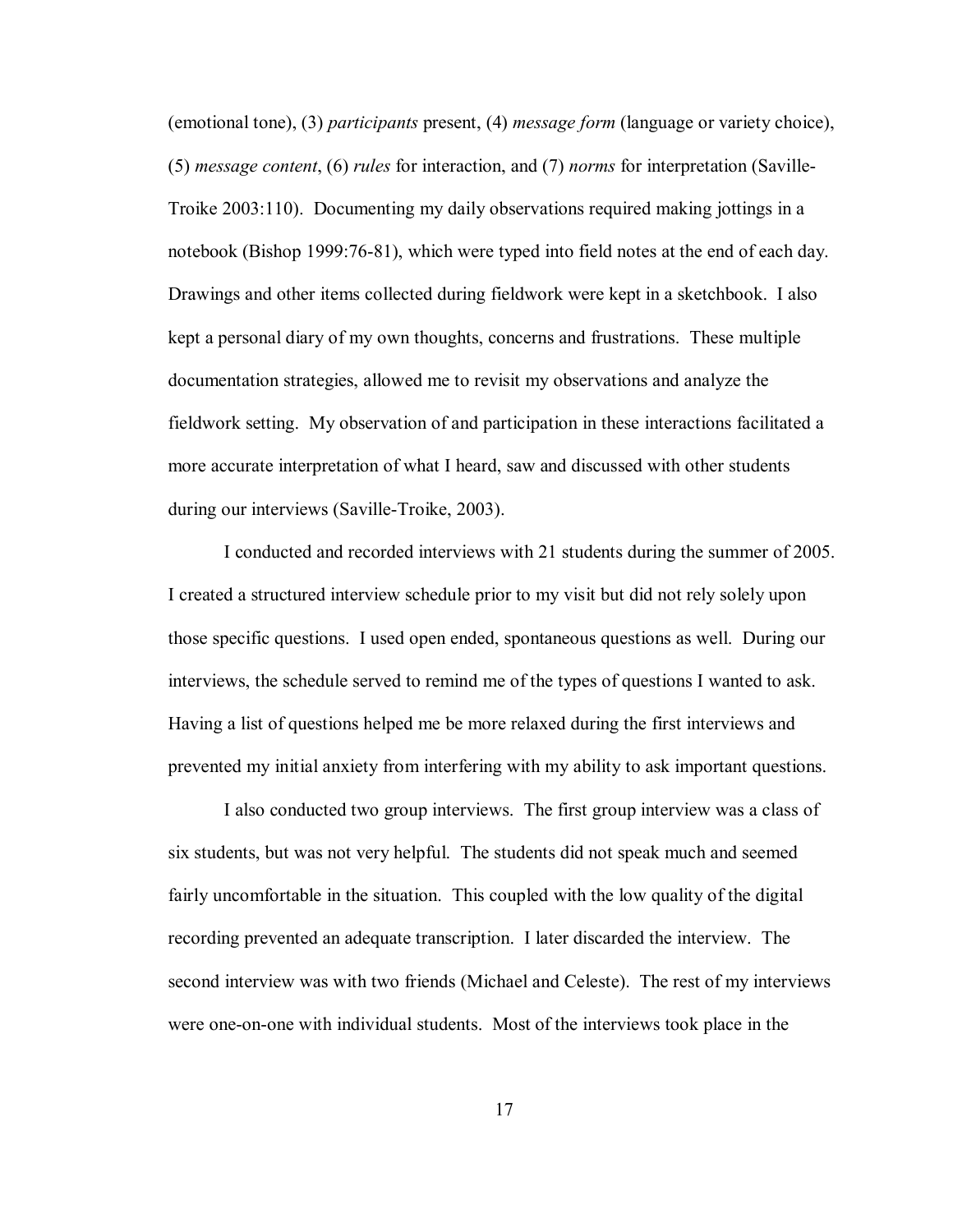context of my dorm room, where we would be less likely to be disturbed (my roommate was usually away). Two interviews were conducted outdoors as a matter of convenience for the students. The interviews averaged around 30 minutes and ranged from less than fifteen minutes to over an hour. The first students I interviewed were close friends. In turn, they recommended I interview specific students, and in some cases even asked the students to participate on my behalf. This strategy was beneficial in creating initial interview environments where students felt comfortable with me, and I in turn felt comfortable with them. Interviews with close friends were the longest. I believe these students' familiarity with me increased their willingness to take my questions seriously. Students I did not know, but who were referred to me by other students, offered significantly less in-depth information. I believe several of these students were intimidated by the digital recorder I placed between us, my presence as an Anglo researcher, and the Texas Tech Internal Review Board consent form that looks and reads like a legal agreement. These factors created skepticism in students who did not know me well.

Prior to conducting fieldwork, I intended to investigate the way peer group communicative styles relate to individual students' decision to speak Navajo. Unfortunately, after a few weeks at the college during the summer session, I realized that this project was less feasible than I had thought. First of all, there were simply not enough students during the summer session to support that project. Students did not display the same group loyalties in the summer program that they did in the fall. While I felt this project would make a significant contribution, I had to revise my project in the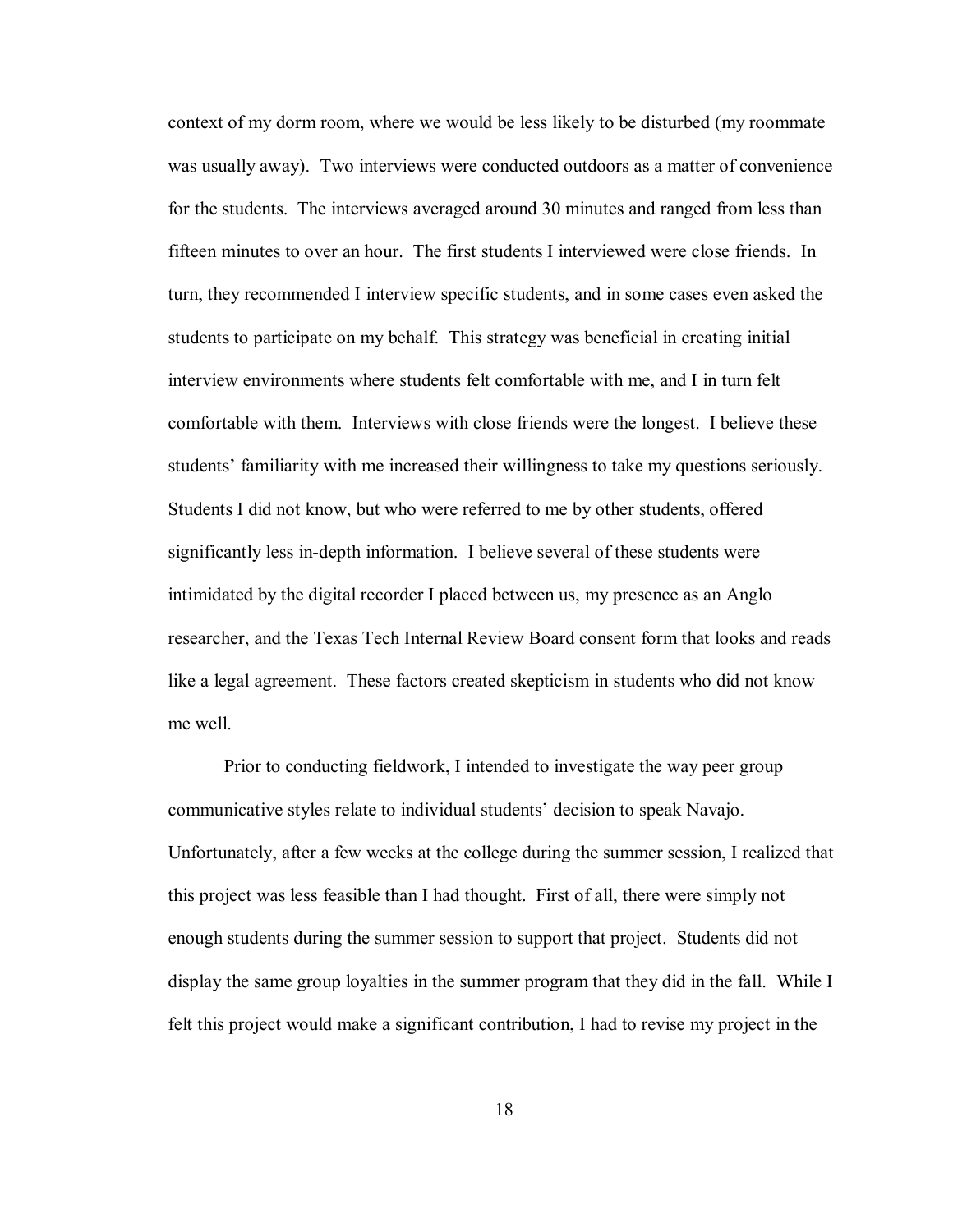field to be more feasible in the summer school situation. After much deliberation, I decided I needed to employ a research design that would take advantage of the intimate situation fostered by the summer school program. Several students mentioned to me that if I had attended DinÈ College in the fall, I would have had more difficultly in establishing trusting relationships with students in such a short amount of time. Because so few students were on campus during the summer, we became acquainted easily, and this allowed me much greater insight into personal thoughts and beliefs about the Navajo language.

My interview questions, designed to elicit information about peer groups, remained helpful in understanding the way students relate to various student groups. My initial interviews were much more structured than any of the others. This was due to my reliance on the interview schedule. As time went on and I interviewed more students, my questions became less formal and more open ended. I wanted students to tell me as much as they could comfortably discuss about the way they related to the Navajo language as individuals. I was also interested in their perceptions of other students' language choices, so that I could better understand the kinds of pressures that exist to speak or not to speak the Navajo language.

There are several limitations to the approach I have taken in conducting this research. First and foremost, time constraints limited my ability to conduct research beyond the summer session. Being able to live on the DinÈ College campus during a regular session would have allowed me to observe and interact with many more students in a wider range of contexts. During my discussions and interviews with students, they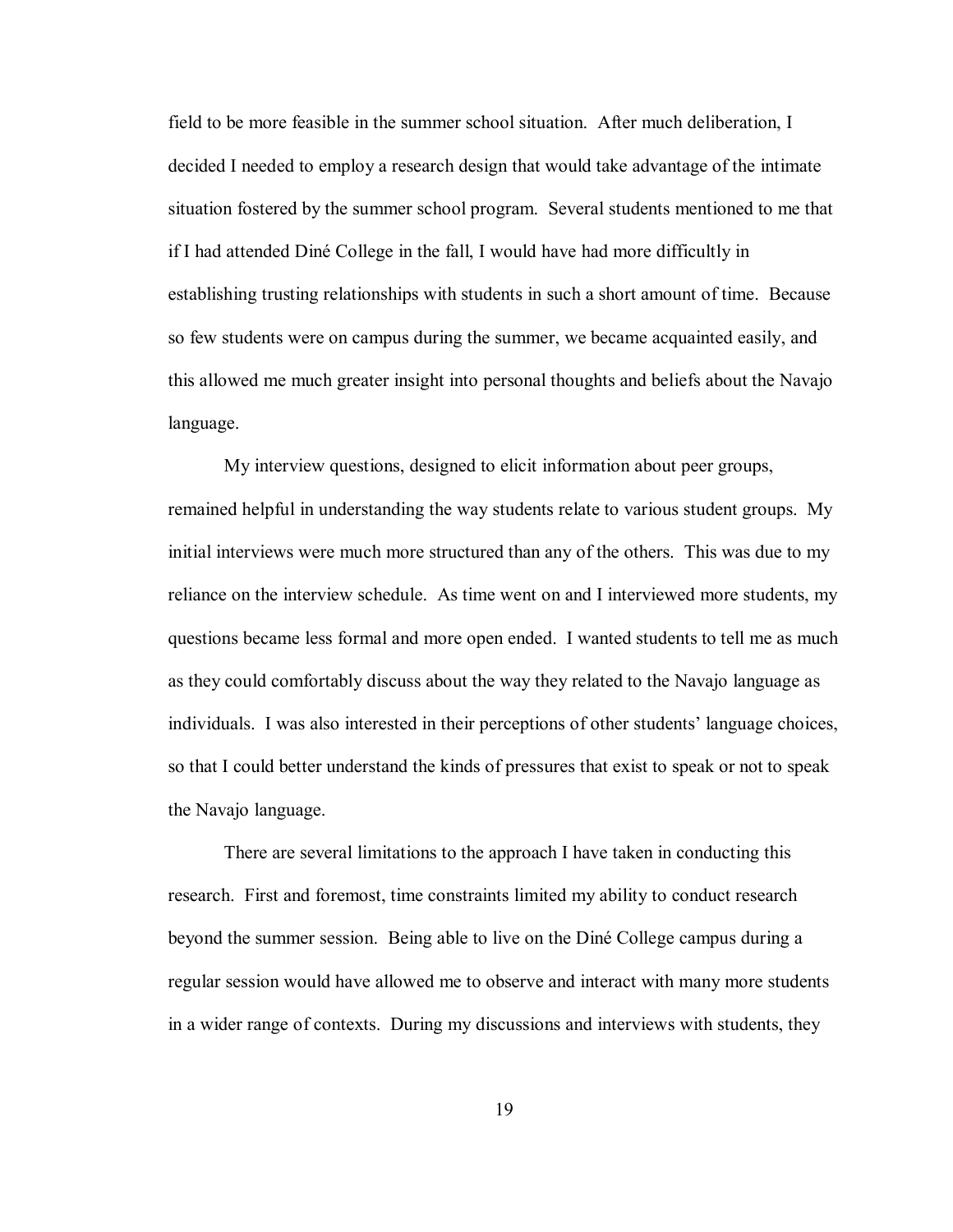mentioned the predominance of spoken Navajo in student club settings, such as the Native American Church club. Observing student interactions in these contexts, which I was unable to do, would have provided a rich source of observational data regarding the contexts of spoken Navajo on campus. Furthermore, during a normal semester, studentsí daily routines on campus would have been more stable and predictable, allowing a more accurate depiction of student life.

A second weakness in my research relates to methods. I discussed my research topic freely and honestly with students, seeking their input about ways to improve my approach. Studentsí suggestions were very helpful in locating new venues for discussion in my research. However, this approach may have pushed students to answer my questions in ways that reflected what they thought I wanted to hear, rather than their actual opinions.

The third major limitation relates to selecting interview participants. The majority of the people I interviewed were close friends. They were most comfortable participating in my interviews, and they offered the most in-depth information. However, this came with the risk of disproportionately representing their views, over those of students with whom I never became acquainted. Also, more group interviews would have been helped gain a clearer perspective on students' political views about language. If I could have organized group interviews with students who knew each other well, I believe this could have provided rich information for analysis.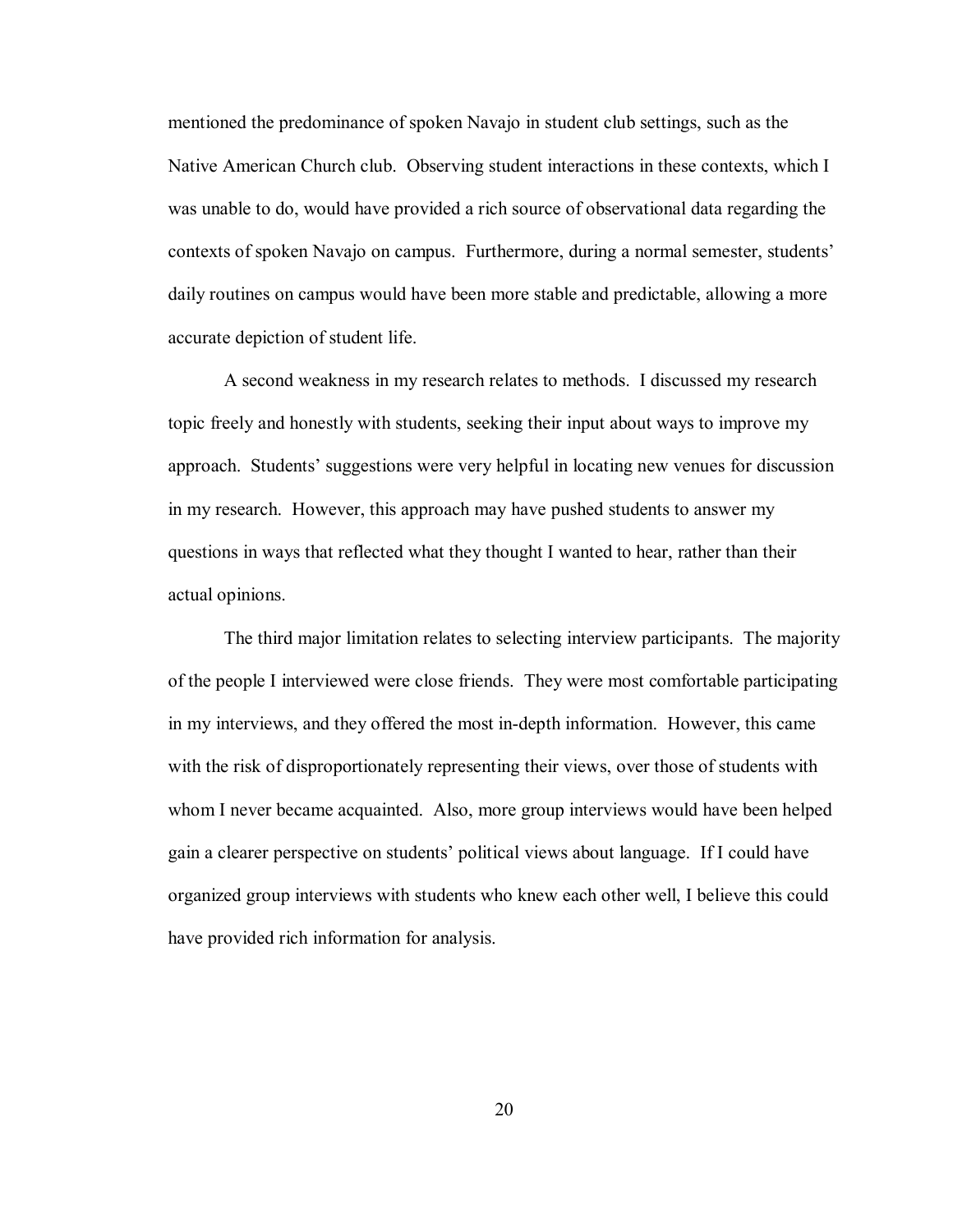#### Data Analysis and Theory

After I returned home from research at Diné College, I began transcribing my interviews. While typing them, I began noticing similarities and differences between students' responses. After the majority of the interviews were transcribed, I had two choices in analyzing my data: sociolinguistic analysis or grounded theory. I had entered the field believing a sociolinguistic analysis would be the most obvious choice. A sociolinguistic analysis tends to structure students' responses around the sociolinguistic concepts they reflect, rather than letting students' responses direct the flow of data presentation. Grounded theory, on the other hand, creates a structure built around the themes students discussed with me in their interviews. Rather than choose between the two approaches, I relied upon Clarke's (2005) approach to grounded theory for the analysis of my interviews, and then I structured the presentation of my data to incorporate useful insights from sociolinguistic literature to name, define and discuss some of the language ideology phenomena observable in students' responses.

#### Grounded Theory

Grounded theory is different from more traditional academic approaches to data analysis. Rather than approach the data from the top down, grounded theory approaches the data by coding, categorizing and mapping situations to allow theoretical insights to emerge bottom-up from the data. A major tenet of these approaches is privileging the theory that emerges through this analytic process, over theories external to data. Glaser and Strauss (1967) were the first to lay out a methodology for grounded theory, which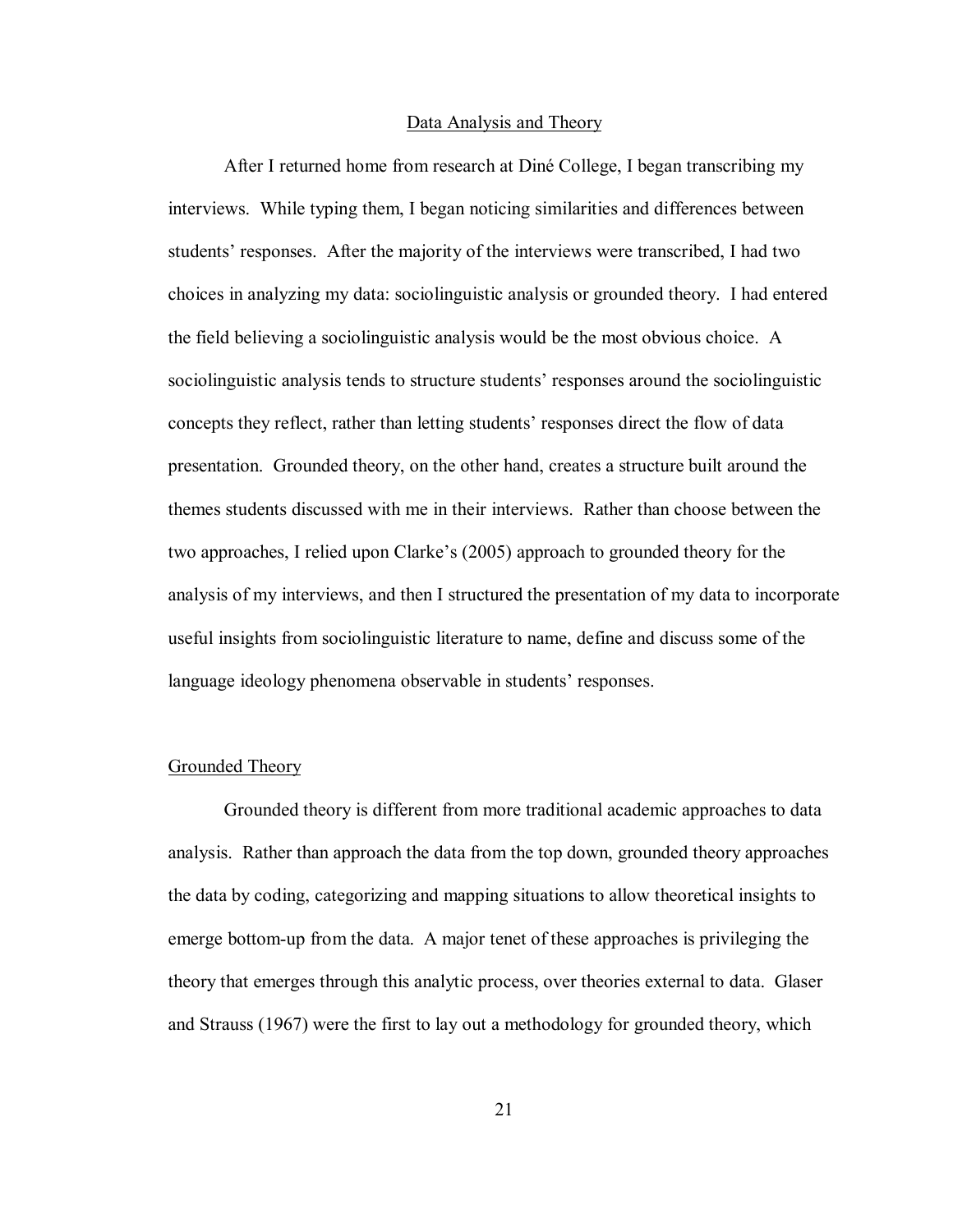was rooted in the Chicago school's pragmatist and symbolic interaction approaches (Clarke 2005:xxi). Since their seminal work, Glaser and Strauss and many others have elaborated on the approach.

To analyze my data, I have relied on Adele Clarke's (2005) approach to ìsituational analysis,î which builds upon the traditional approach to grounded theory through utilizing similar methodologies (coding, categorizing). It departs from this traditional approach by focusing more on the situation and the relationships between discursive components of the situation. Clarke (2005:xxi-xli) writes about the importance of carrying grounded theory "across the postmodern turn" to move from the modernist emphasis on "universality, generalization, simplification, permanence, stability, wholeness, rationality, regularity, homogeneity, and sufficiency" to capturing the postmodernist emphasis on "partialities, positionalities, complications, tenuousness, instabilities, irregularities, contradictions, heterogeneities, situatedness, and fragmentation—complexities" (Clarke 2005:xxiv).

Keeping these complexities in mind, the initial coding process involves careful analysis of interview data that entails writing a word or phrase by each concept presented in the interview data and answering the question "what is this about?" Strauss and Corbin define coding as "the part of analysis that pertains specifically to the naming and categorizing of phenomena through close examination of dataî (Dey 1999:97). After coding interviews, the researcher becomes more familiar with the data and then begins determining categories that best describe the kinds of themes that emerged in the coding process (Dey 1999:98-104). Once the general themes have been established, the

<u>22</u>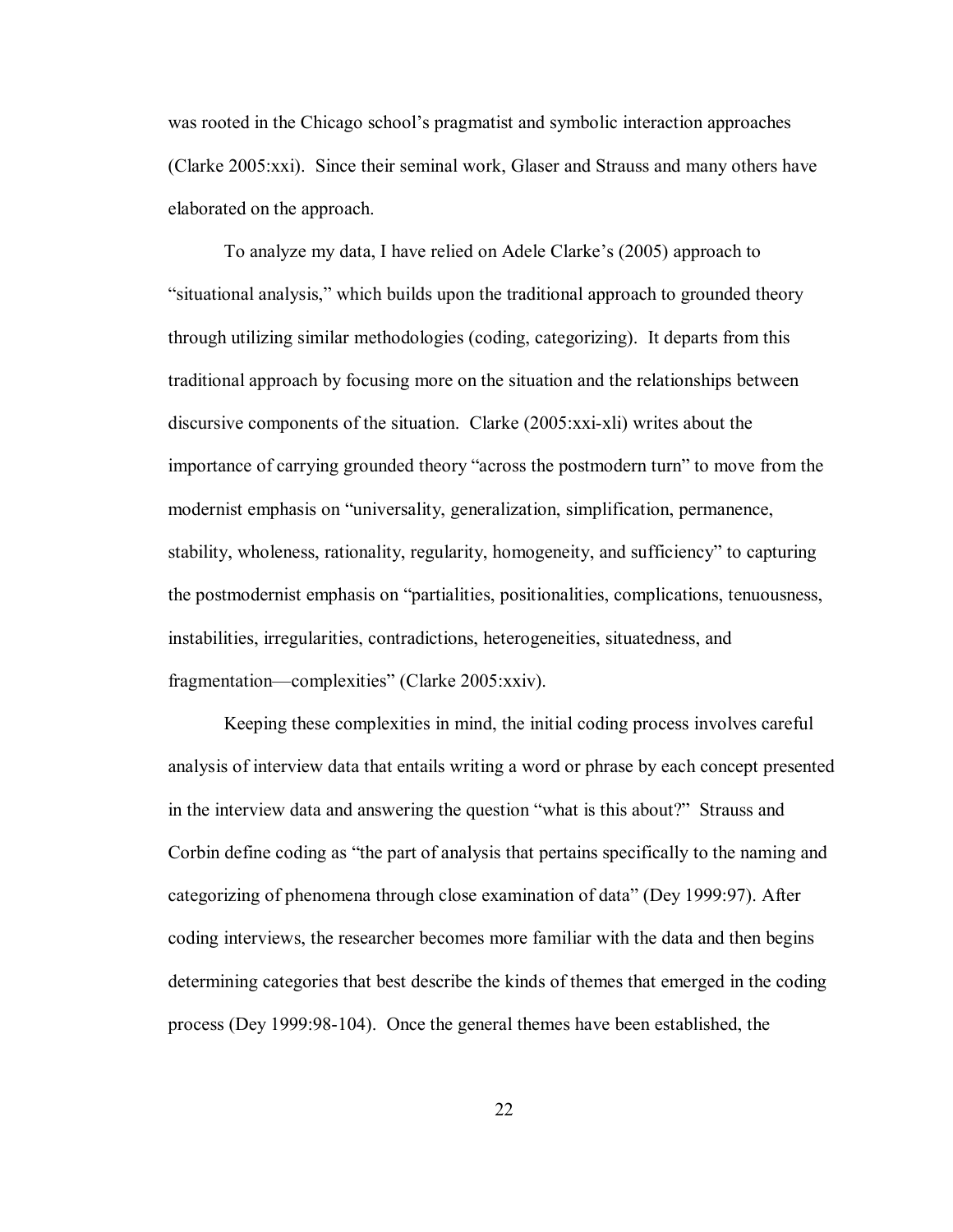researcher adds the key concepts, or themes under each category, until the category reaches a point of saturation. Saturation is reached when the data no longer offers new conceptual distinctions (Dey 1999:8). After all the themes that emerge from the codes are saturated, the researcher is left to decide which are most relevant in answering the research question (Clarke 2005:83-86).

Situational map making can help with this decision. Creating situational maps involves writing down all the categories that emerged in the data alongside discourses, technologies, and features of the setting that are relevant (Clarke 2005:xxii). These maps offer the advantage of creating a snapshot in time of an otherwise "open, indeterminate, changing, unstable, unfixed, tenuous, and temporary" state (Clarke 2005:296). The researcher then creates situational maps by indicating how the various items on the page are connected to one another and noting the relationship between key connections (Clarke 2005:83-144). Clarke states that creating situational maps should produce a description of the research situation in the same way as Geertzian "thick descriptions"  $(2005:xxiii)$ . Positional map making, another strategy suggested by Clarke (2005:128), aligns all the perspectives on an *x* and *y* axis, visually representing the degree of difference between individual positions regarding an issue. This helps visually to display the range of perspectives within a situation.

This is precisely the way in which I analyzed my data. First, I coded my interviews to determine the general categories of information students thought pertinent in answering my questions. Then I created a situational map that visually illustrated how the various themes they discussed were connected. Features of the college setting, such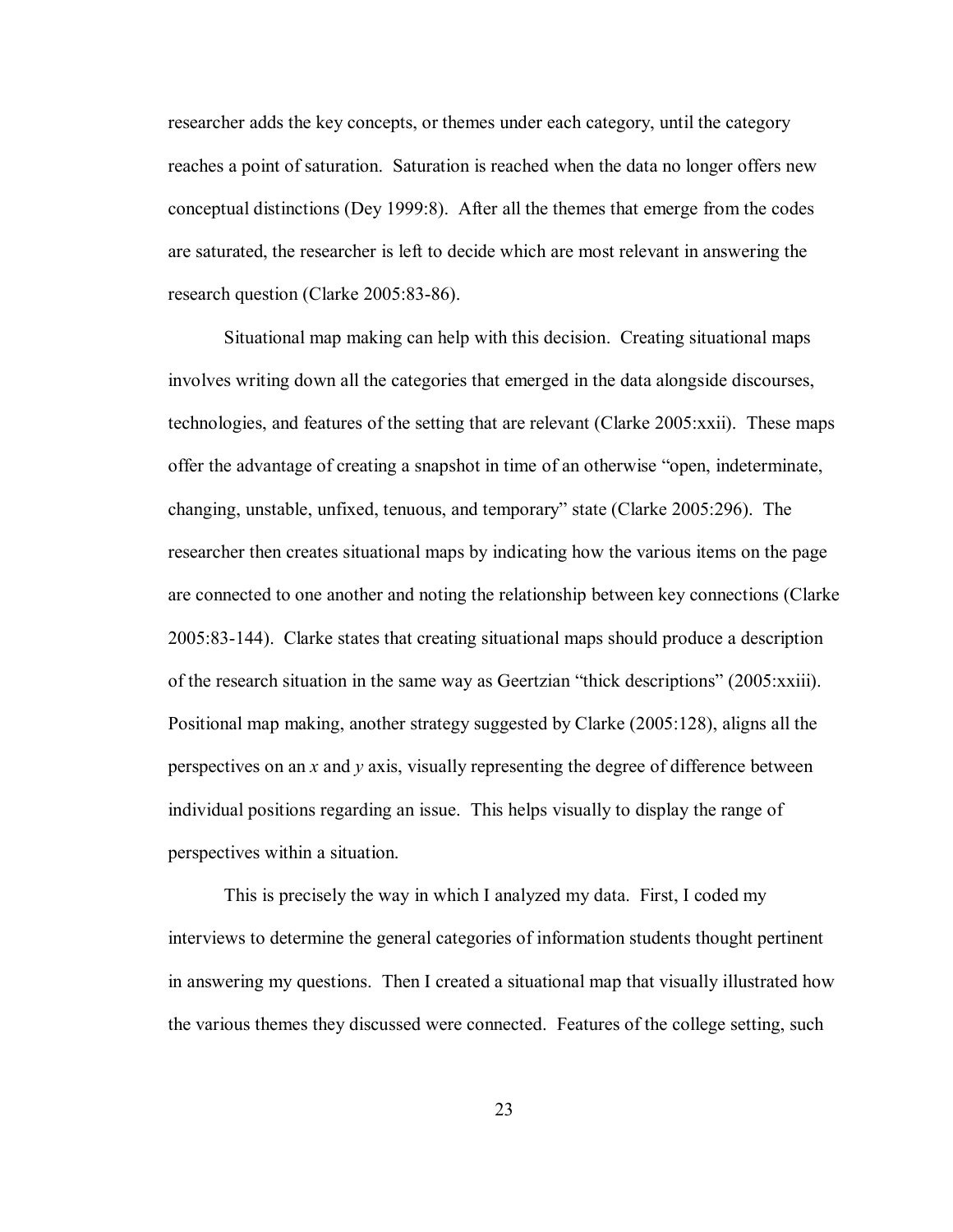as the institutional discourse of DinÈ College and major discourses of the Navajo students, clearly influenced some of the students' responses. This situational map served to structure the presentation of my data (quotes from interviews) and simultaneously present the themes in students' interviews. These were pertinent to understanding both the similarities and differences between individual students' needs to speak the Navajo language.

In writing my observations and compiling quotes that represent the positions students took regarding the Navajo language, I confronted a dilemma about whether to represent students by pseudonyms or their actual names. Many students gave permission to use their names on my consent forms. I wanted to offer students the opportunity to take credit for their statements by giving them the choice to use their real names. After reading my transcripts of students' interviews, however, I realized some students may not have been entirely aware of the social risks involved in negative evaluations of other students' language practices. In order to do my best to protect students' interests, I decided to use pseudonyms for all students in this study.

#### Language Ideology and Practice

 Sociolinguistic literature about language ideology and practice contributes insight in interpreting students' opinions and practice with regard to speaking Navajo. Many concepts and insights from sociolinguistics show the importance of language ideologies in shaping speakers actual linguistic practices. As mentioned above, Saville-Troike's approach to the ethnography of communication was helpful in garnering an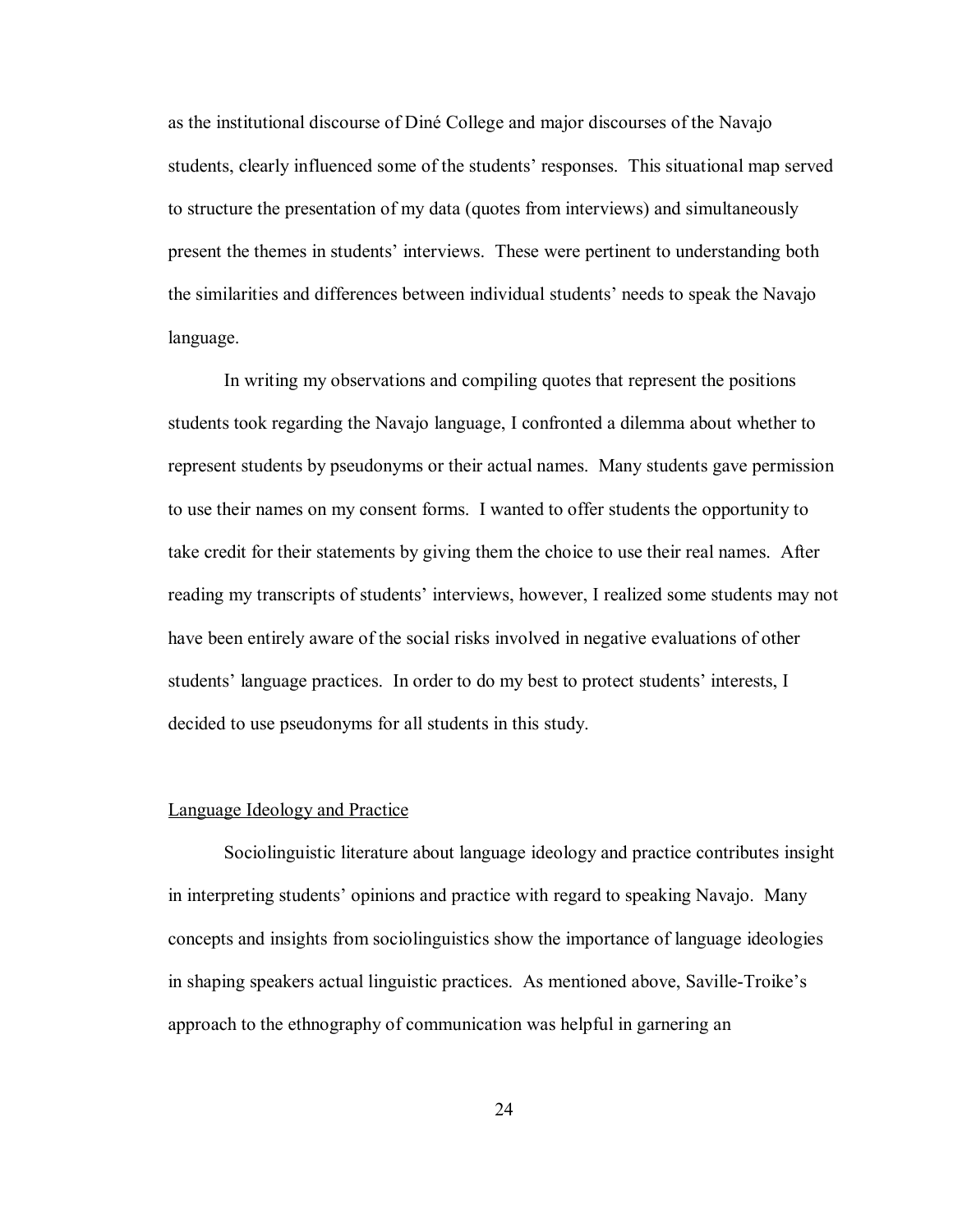understanding of situated language practice. Dell Hymes provided the foundation of this approach through pointing to omission of context from most descriptive speech data (Saville-Troike 2003:1-5; Woolard and Schieffelin 1994:59). Realizing the intersection between descriptive speech practice and the socio-cultural context of its occurrence became a foundational tenet of the "Ethnography of Speaking" approach, as it was originally called (Saville-Troike 2003:1). An examination of situated speech practice is helpful in exploring language ideology, in that language use reflects ideological commitments (Gal 1998; Hill 1998; Kroskrity 1998; Saville-Troike 2003; Silverstein, 1998; Simpson, 1993:5; Woolard and Schieffelin 1994). Furthermore, as Marshall McLuhan points out, "the medium is the message." Stated differently, students use of Navajo (the medium) conveys an interpretable message about when, where, and to whom they want to speak Navajo (McLuhan 2001:129-138). Therefore, speech practice is ideological.

Language ideology theory was also significant in recognizing and interpreting students' interviews as metalanguage, or language about language. There is a wide variety of definitions of language ideology, most of which are interpreted as either *i*neutral" or *i*critical" means of evaluating language (Woolard and Schieffelin 1994:57). Silverstein provides a critical definition of language ideology as "sets of beliefs about language articulated by users as a rationalization or justification of perceived language structure and use" (Woolard and Schieffelin 1994:54). Simpson (1993:5), offering a more critical description of language ideology, states that "an ideology therefore derives"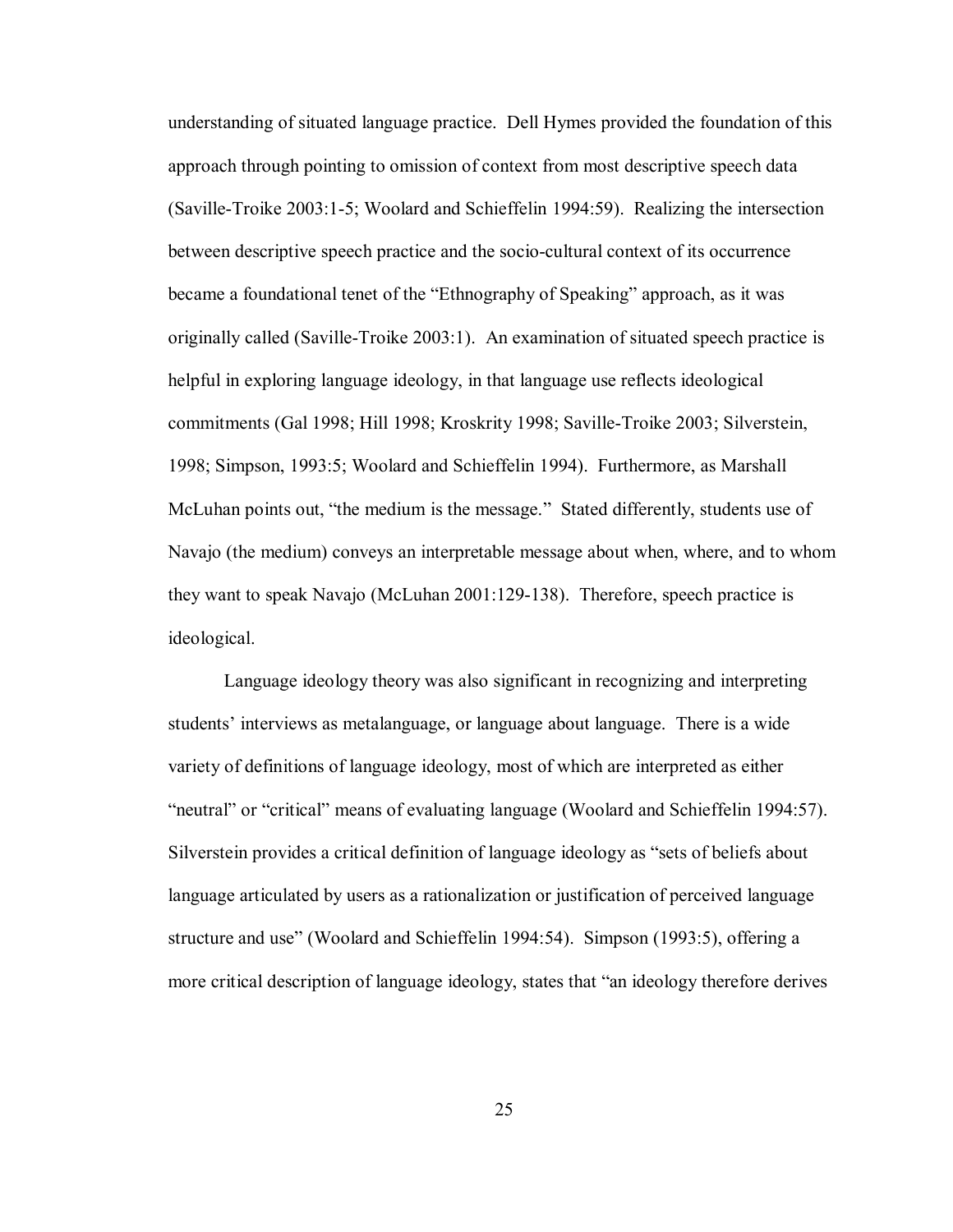from the taken-for-granted assumptions, beliefs and value systems which are shared collectively by social groups."

A neutral interpretation of ideology is offered in the ethnography of communication approach. According to Woolard and Schieffelin  $(1994.59)$ , "the ethnography of speaking has long given attention to ideology as neutral, cultural conceptions of language, primarily through description of vernacular speech taxonomies and metalinguistics." Although I borrowed the relatively more neutral ethnography of communication approach in eliciting students' language about language, I take a critical stance. As Simpson  $(1999:5)$  points out about language ideology, "what we say and think interacts with society." The same holds true for Diné College students' attitudes about other speakers use of the Navajo language.

Gramsci (2001:43-45) writes about the relationship between ideology and structure, which is helpful to further theorize about the ways students' ideas about language interact with society. In my study I incorporate two of his three assertions about the relationship between ideology and political structure: "1. Ideology is identified as distinct from the structure, and it is asserted that it is not ideology that changes the structures but vice versa. 2. It is asserted that a given political solution is 'ideological'  $$ i.e. that it is not sufficient to change the structure, although it thinks that it can do so" (Gramsci 2001:45).

Williams (2001:156-157) offers insight into the way ideologies of the dominant society saturate the consciousness of dominated societies. This is a crucial component of the relationship between colonized peoples and the dominant ideology of the colonizer.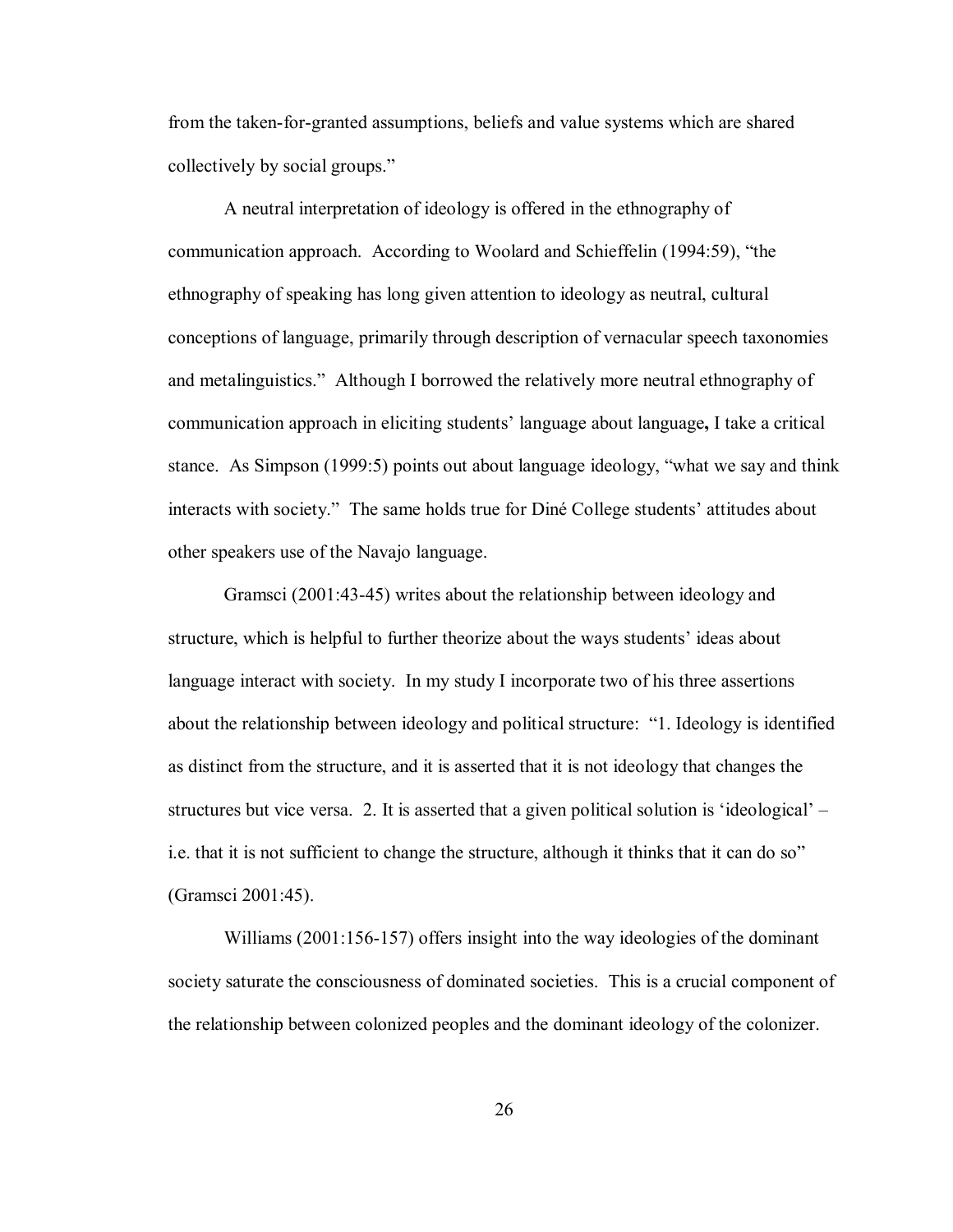The past and present relationship between colonizers and the colonized around the world has been described in literature by several important postcolonial writers. Loomba's (1998) work defines and distinguishes colonialism from postcolonialism. Thiogo (1986), and Fanon (2001) explain the way hegemonic forces 'colonize the minds' of peoples historically oppressed by colonization. Thiongo (1986) and Lee (2005) each address the process of decolonization, as a means to move toward Nationalism. Lee (2005) focuses specifically on Navajo efforts to move toward nationalism and greater sovereignty. In his approach he discuses the way Navajo language attrition relates to the goal of Nationalism. Deloria (1997) offers a valuable critique of Western scientific discourse, through the oral tradition. These works combined with feminist approaches within and outside anthropology contribute a great deal of insight about the way race and gender intersect in our lives as researchers and in the lives of those with whom we collaborate to produce texts of their experiences (Abu-lughod 1991; hooks 2001:424-438; McClaurin 2001:1-23; Silko 1996; Trihn 1989).

In the four remaining chapters, I present my data and analysis. I try to explain Diné College students' situated language practice and their language ideologies, to shed light on their attitudes toward language shift. In Chapter II, I analyze the history of Diné College and the development of institutional discourse which forms the setting for my study. I explore students' relationship to the college in Chapter III, as well as some of their past experiences speaking Navajo. Chapter IV focuses on patterns of "collective" commitmentî with regard to speaking the Navajo language (Clarke 2005:110). Students explain the needs they have for speaking the Navajo language, as well as some of the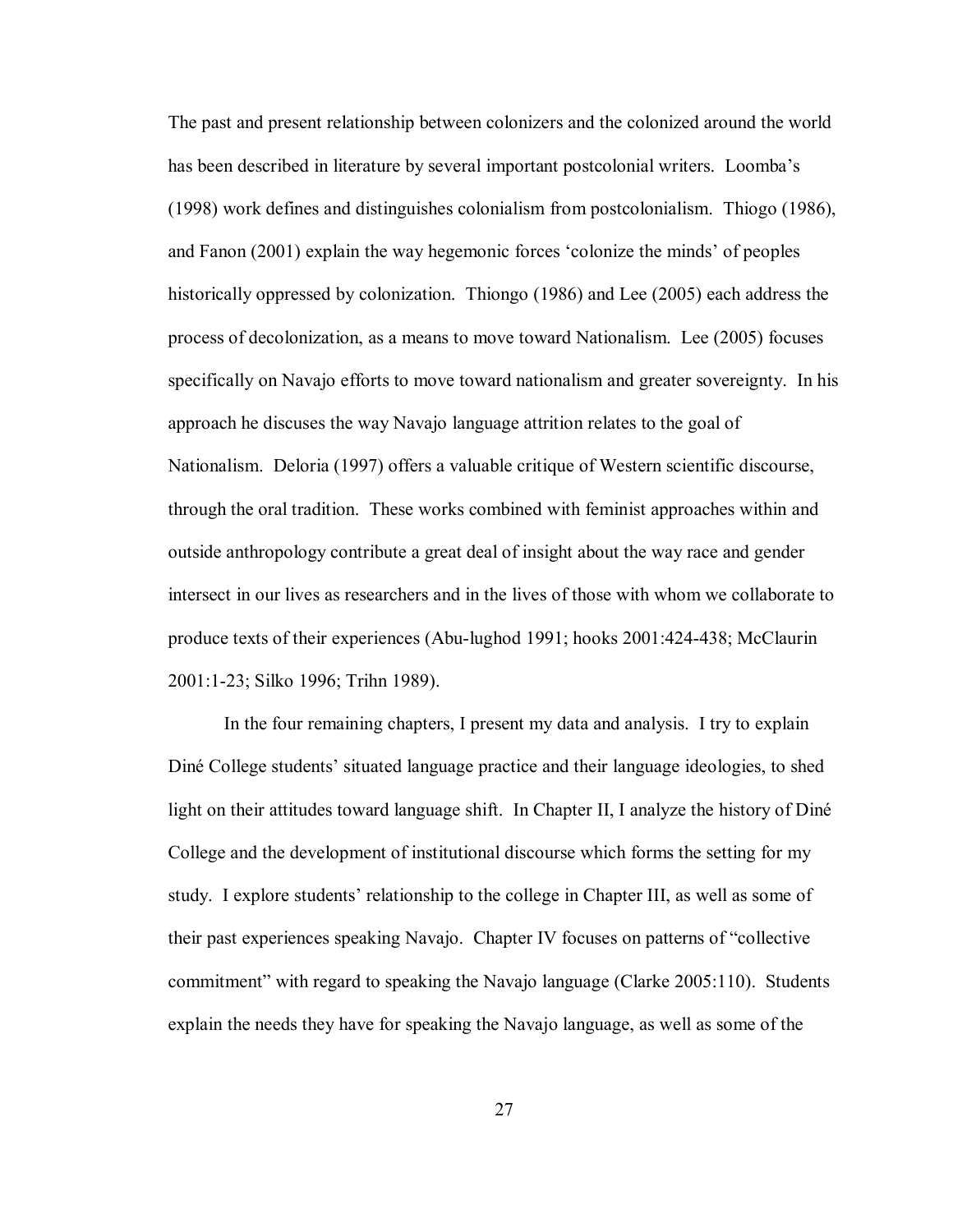reasons they refrain from speaking it on campus. I analyze and describe two genres in which students do speak Navajo (greetings and joking). I interpret their language practice as reflecting their commitment to speaking Navajo in certain domains. In Chapter IV, I describe the salient features of two student discourses operating on the campus that appear to affect and pertain to students' language decisions, and their evaluations of other students who speak Navajo. Chapter V concludes by summarizing the themes presented in the preceding chapters. I hope to provide insight into the kinds of situations in which college students feel most comfortable speaking Navajo on campus. The information in Chapter V may offer additional ideas to the Cohort program, which attempts to encourage more students to speak Navajo on campus.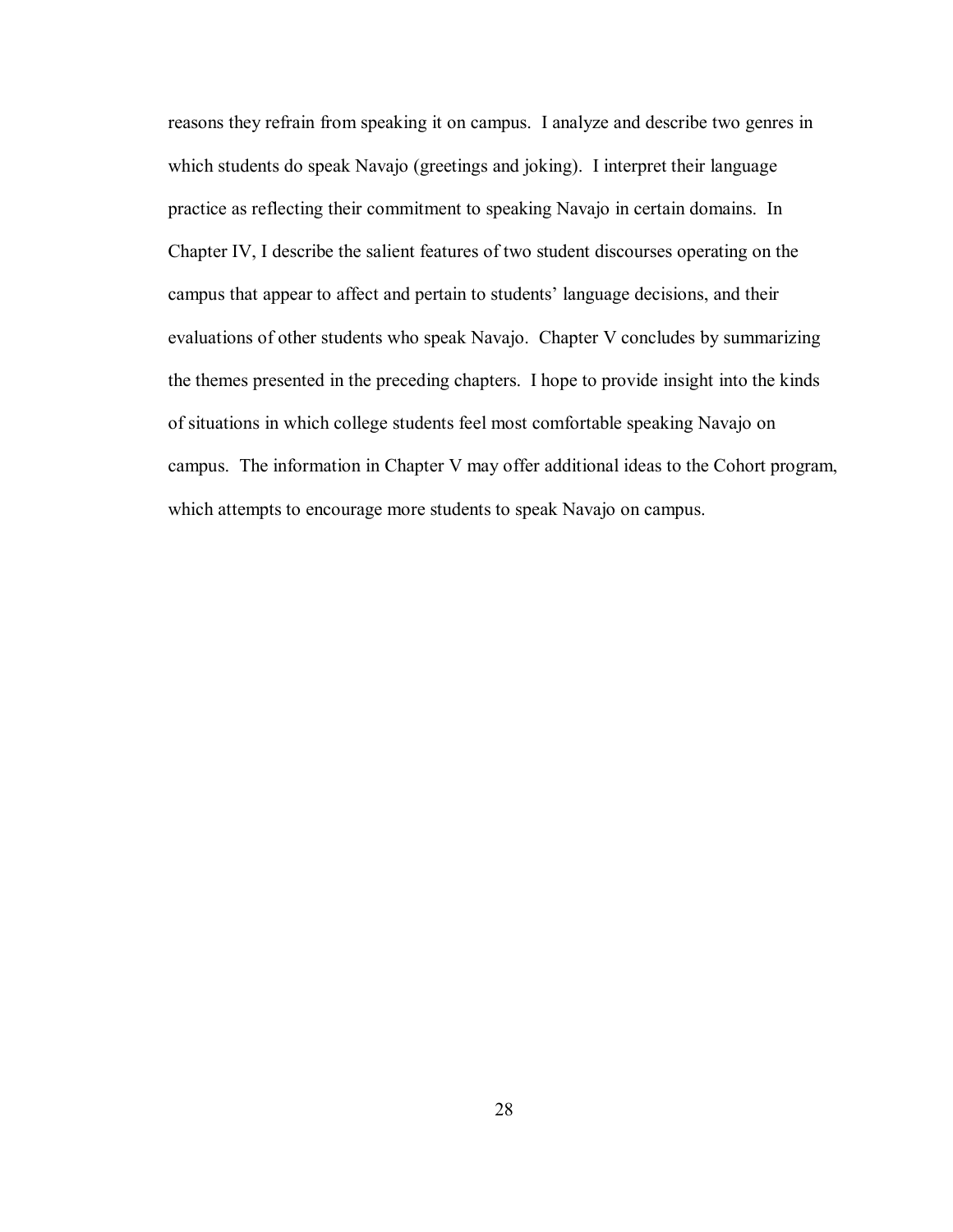## CHAPTER II

# DINÉ COLLEGE

The unique history of Diné College is significant in framing my investigation about students' language choices on campus. Diné College's institutional goals and objectives with respect to language and culture revitalization, combined with students' past experiences and family history, affect students' choices in their on-campus language practice. This chapter offers a brief history of Diné College focusing on the way in which tribal leaders' lobby for federal support. I describe how their activism intersects movements such as the American Indian Movement and the Tribal Control Movement. The College has had a historical commitment to "decolonizing" students' minds (Thiong΄o, 1986). This commitment can be seen even with changes in institutional discourse. I explore these changes through an analysis of past and present College mission statements. DinÈ philosophy shapes current institutional discourse and is even reflected in the campus architecture. Both institutional discourse and the unique physical setting of the college contribute to the Colleges' institutional goal of reversing the negative psychological effects of colonization.

#### Diné College History and Institutional Framework

In 1957 the Navajo Nation created a scholarship fund to encourage and support Navajos seeking a college education. Many students initially took advantage of the opportunity, yet most of them dropped out after only a few semesters. Unfortunately, the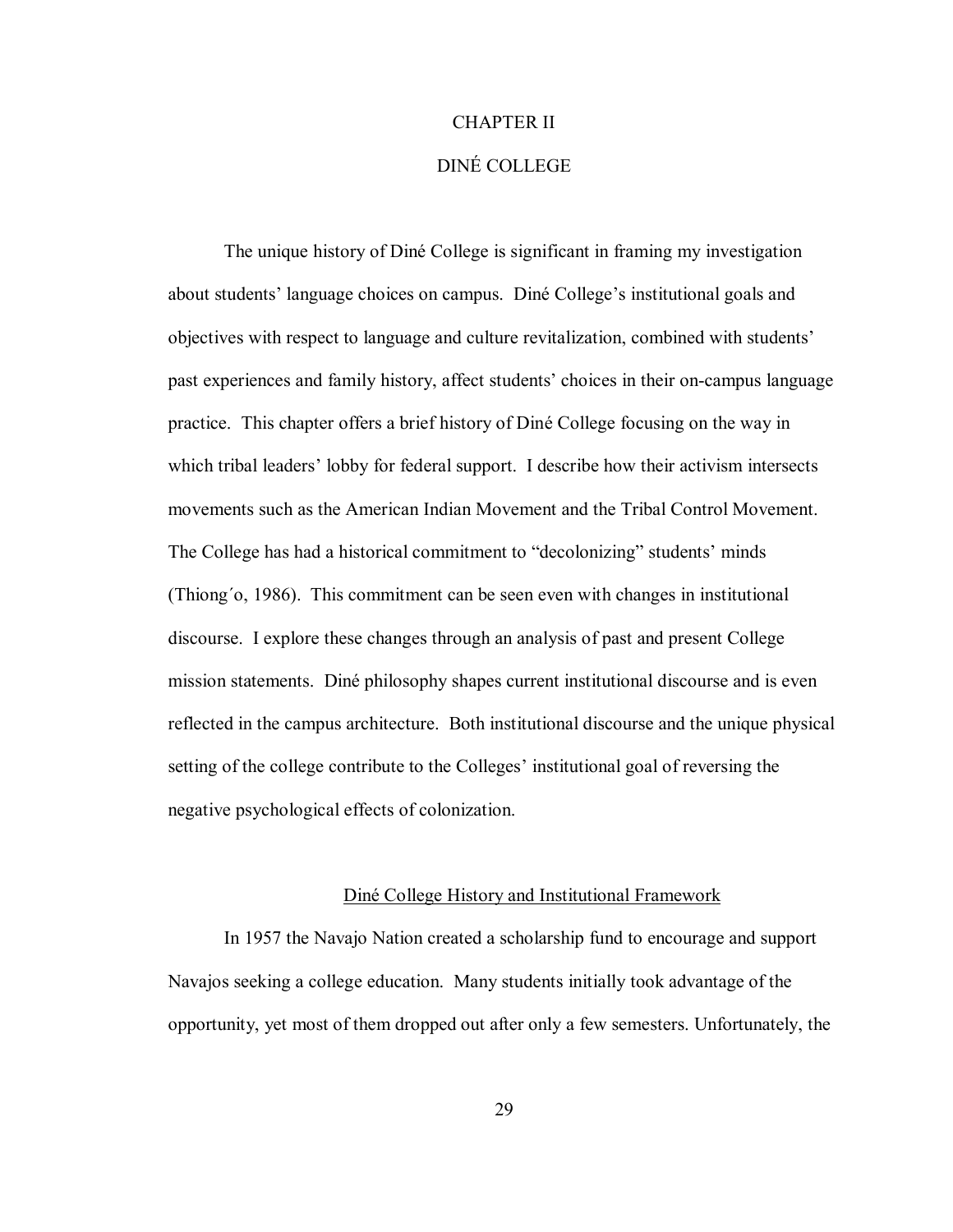experience of cultural discontinuity on unfamiliar college campuses was more of a problem for these students than funding (www.dinecollege.edu). Not only did students have difficulty relating to the courses offered in outside institutions, but many could not afford to give up their jobs and homes on the reservation (House 2002:70). Native educators realized that a positive solution to these and other problems might be found through a tribally controlled college education opportunity. This hope was fueled by the success of the Rough Rock Demonstration School, one of the first bilingual and bicultural contract schools on the reservation (Lee 2005). The creation of DinÈ College in 1968 represented the first tribal control of an adult education program anywhere in the United States.

The experiences of cultural discontinuity and other byproducts of colonization (Aronilth 1988:8) are the greatest challenges for indigenous children in their school experiences, both on and off the reservation. Among Diné parents, educators, and elders there are a wide variety of opinions about how a Navajo institution can successfully respond to these kinds of problems (Deyhle 1981; 1986; House 2002:57-83). The activism of Native leaders and educators fueled the development of the College and shaped the institutional framework through an agenda of decolonization. The following section provides a brief history of the events that led to the creation and functioning of Diné College. The institutional agenda is discussed elsewhere as a process of "Navajoization" of Navajo schools (House 2002:57-83). I will expand this notion by examining several changes in the college's mission statement since 1968. My research can be better understood through this brief history of DinÈ College and an analysis of its mission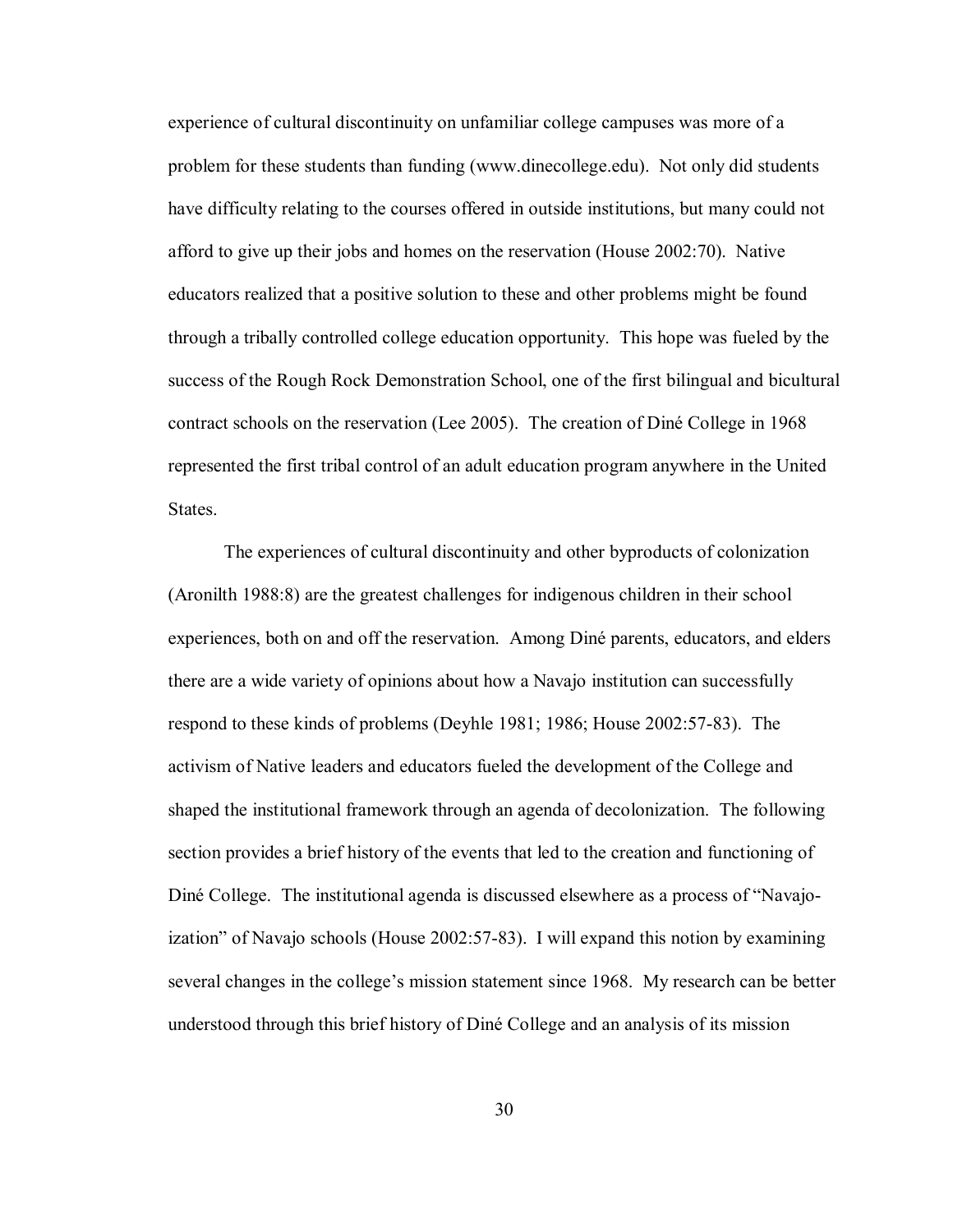statements, which reflect a significant component of the ideological institutional setting of this research. This chapter concludes with a description of the students who currently attend DinÈ College, focusing specifically on the students with whom I attended school and conducted fieldwork.

# The Tribal Control Movement, Self-Determination and the History of Diné College

Eighty-two years prior to the 1957 scholarship fund, the Treaty of 1868 guaranteed United States government control of Navajo education. From the onset, Navajos, like other Native American groups, suffered unreliable United States governmental education policies. Vogt and Kluckhohn (1951:149) describe the inconsistency in United States educational policy with respect to Native Americans as analogous to a pendulum swinging between two extremes: strict assimilationist policies designed to eradicate traditional knowledge (from the 1860's to the 1880's, and later in the 1950's); and 'romanticist' policies attempting to 'save' Navajo culture through archiving or preserving what was seen as a 'dying' culture  $(1930)$ 's and  $1960$ 's). Many argue that this second trend continues today (Deloria, 1995: 3-10; House, 105-109; Lee, 2005). The policies of the 1970s and 1990s are often considered more tolerant, and had better funding for language and culture preservation. Current educational reform efforts, however, appear to advocate assimilation, as evidenced by the dramatic decrease in funding for 1990s programs established in the 1970s. The impact of governmental programs such as 'No Child Left Behind', and language policies that favor monolingual English speakers are evidence of the pendulum's return swing towards assimilation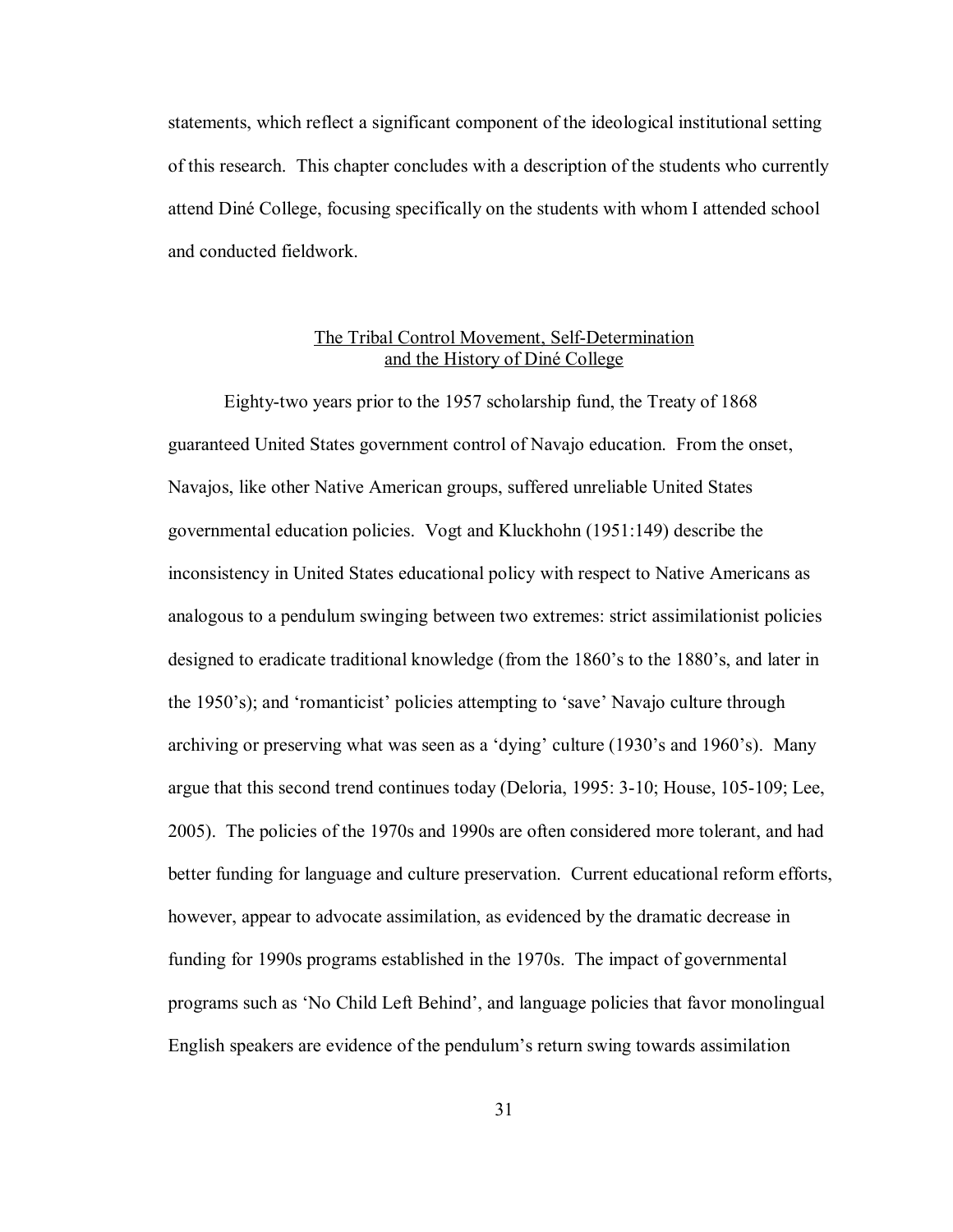(House 2002: 107, Lee 2005:12, Reyhner 1999:2). The current U.S. education policy, signed into effect by President George W. Bush on January 8, 2002, is intended to lessen the achievement gap between minority students and white, middle class students. The method is increased "accountability testing." The language of the policy, as well as the languages in which the policy is printed, makes clear that the program is directed toward immigrant children, as if they were only non-English speaking children in the U.S. Indigenous languages are completely overlooked in the policy (Grenoble and Whaley 2006:33-34). The swinging pendulum is a useful analogy for understanding inconsistent funding and divergent educational policies. It highlights destabilization as the main problem. While Navajo parents have lost control of their children's education, mainstream American administrators and politicians have dominated educational policy making for Navajo children.

In the 1970s, the pressure on Congress, through the consciousness raising efforts of the American Indian Movement, gradually effected a change (Lee 2005:19). In 1969, a Senate Subcommittee on Indian Education wrote a report titled "Indian Education: A National Tragedy, A National Challenge," which documented American Indians' educational status (Beaulieu 2000:29). The report determined that forced assimilation and the loss of cultural integrity were the main causes of educational failure among American Indians (Beaulier 2000:30). Around the same time, the American Indian Movement (AIM) emphasized tribal control. It is often considered the most important influence on American Indian education. AIM created the unity and momentum needed to finally create and foster stable, self-controlled educational policies. Former DinÈ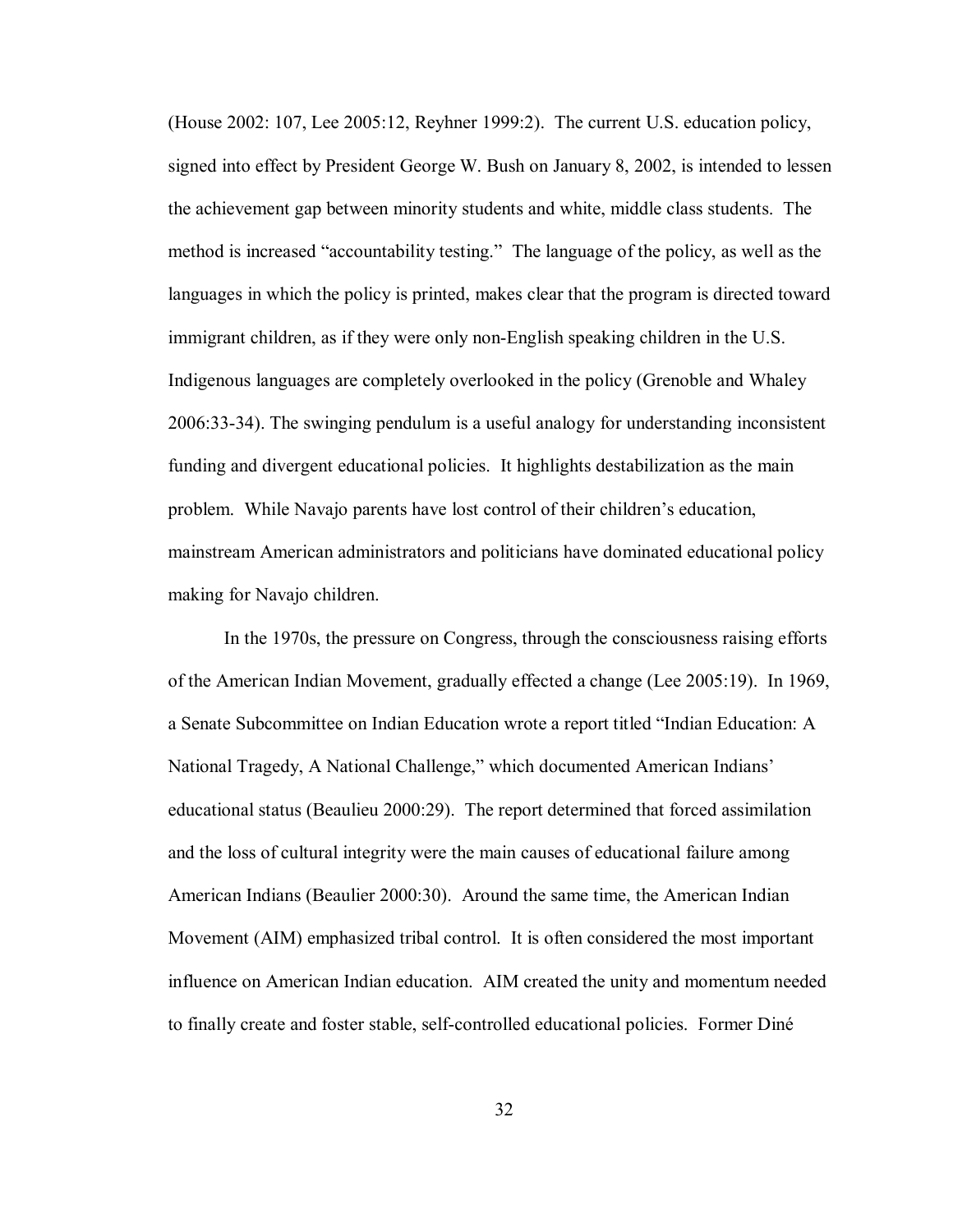College vice president, John Tippeconnic III, points to tribal control as the necessary ingredient for re-stabilization. Tribal control, he says, is the first of four arenas crucial in the improvement of American Indian education. The remaining three arenas include focusing and prioritizing on language, culture and research. Tribal control allows "the force of unity [that] is critical to the growth and improvement in Indian Education... [including] the positive use of tribal languages and cultures in schools, relevant curriculum, increased parental involvement; and a larger number of Indian teachers, administrators and counselors" (Tippeconnic 2004:40). The need for tribal control of education is also pointed out in the Coolangatta Statement on Indigenous Rights in Education (1999), which reads: "When measured in non-Indigenous terms, the educational outcomes of Indigenous peoples are still far below that of non-Indigenous peoples. This exists not because Indigenous peoples are less intelligent, but because educational theories and practices are developed and controlled by non-Indigenous peoplesî (http://www.ankn.uaf.edu/IKS/cool.html).

Guy Gorman, Ned Hatathli, Allen Yazzie, Robert A. Roessel, Ruth Roessel, and others believed that the Navajo Nation could support a local community college (Stein 1990:1). According to Stein's interview with Gorman in 1987, "they believed that the community college designed and founded correctly would be a major part of the answer to breaking the destructive cycle of poverty which had grown up on the Navajo reservationî (Stein 1990:1). The Office of Navajo Economic Opportunity and Arizona State University coordinated a study to determine whether a community college on reservation land, controlled by the Navajo Nation, would be economically feasible. After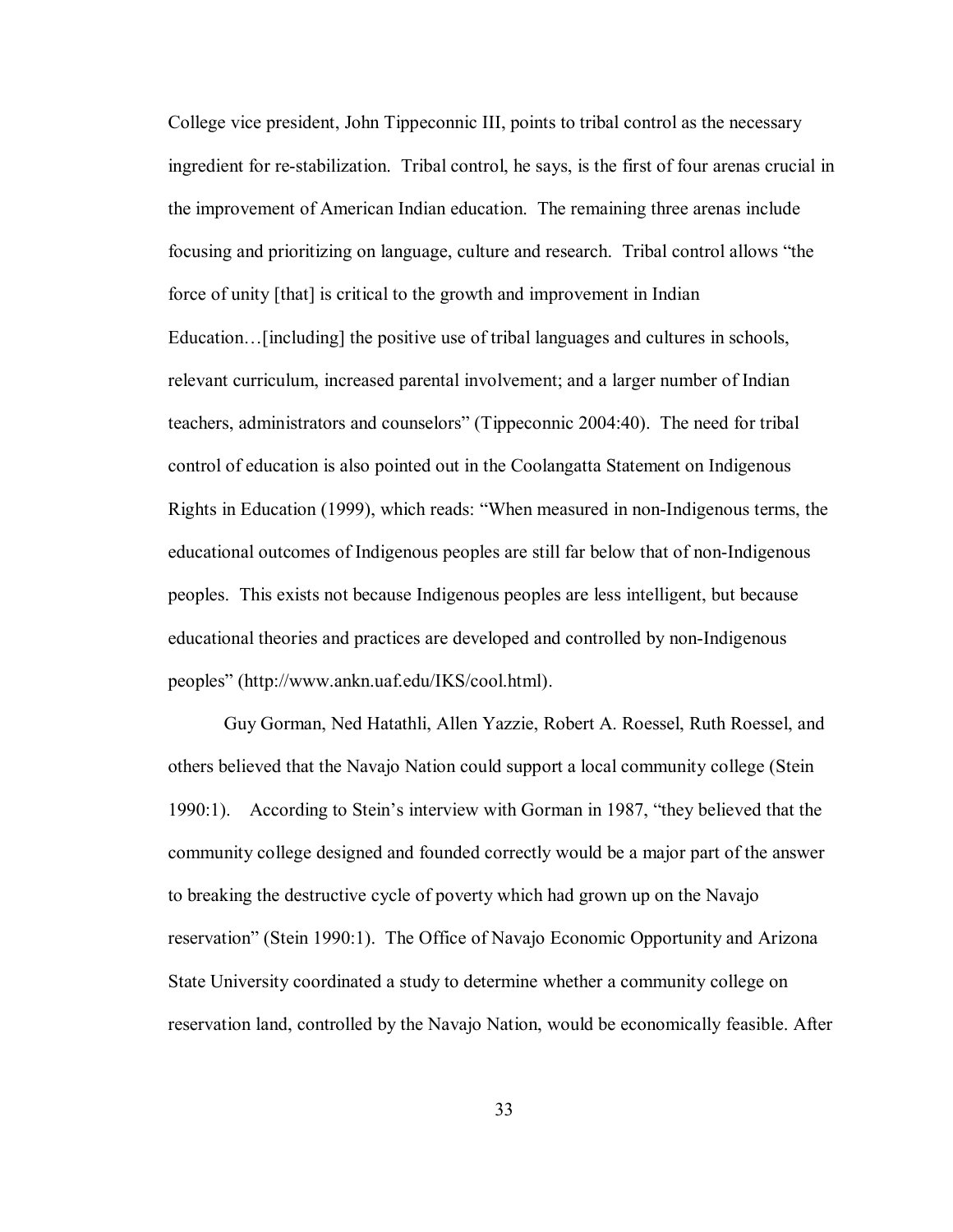petitioning and gaining support from the tribal council, this group traveled to Washington D.C and New York to seek private and public funding and support. Funding was the most immediate problem. In 1968, the Navajo Tribal Council provided \$250,000, which was combined with \$60,000 and later \$100,000, donated by the Donnor Foundation (Stein 1990:1-2).

After solving initial funding problems, a board of regents was appointed by the Navajo Tribal Council in 1968, and this group elected Bob Roessel to be the first president of DinÈ College. The initial funding provided enough money to open the College, but it would literally take an act of congress to assure future funding. Soon thereafter, U.S. Rep. Wayne Aspinall (D-CO) accepted (after much deliberation) Ruth Roessel's invitation to attend the groundbreaking ceremony for the Tsaile campus. The event had a great deal of impact on Aspinall, who along with others held the *gish* (traditional digging stick) during groundbreaking. After releasing the stick he exclaimed,  $\hat{I}$  have been to mosques; I have been to synagogues; I've been to churches all over the world. But I felt God when I felt that stick. You will get your college" (Ambler 2002:1). He kept his promise, and the Navajo Community College Act became law in 1971. This Act, for the first time, sent federal funds directly to the tribal council, rather than to the BIA. The Act reads, "It is the purpose of sections 640a to 640c-3 of this title to assist the Navajo Tribe of Indians in providing education to the members of the tribe and other qualified applicants through a community college, established by that tribe, known as the Navajo Community College" (Public Law 92-189).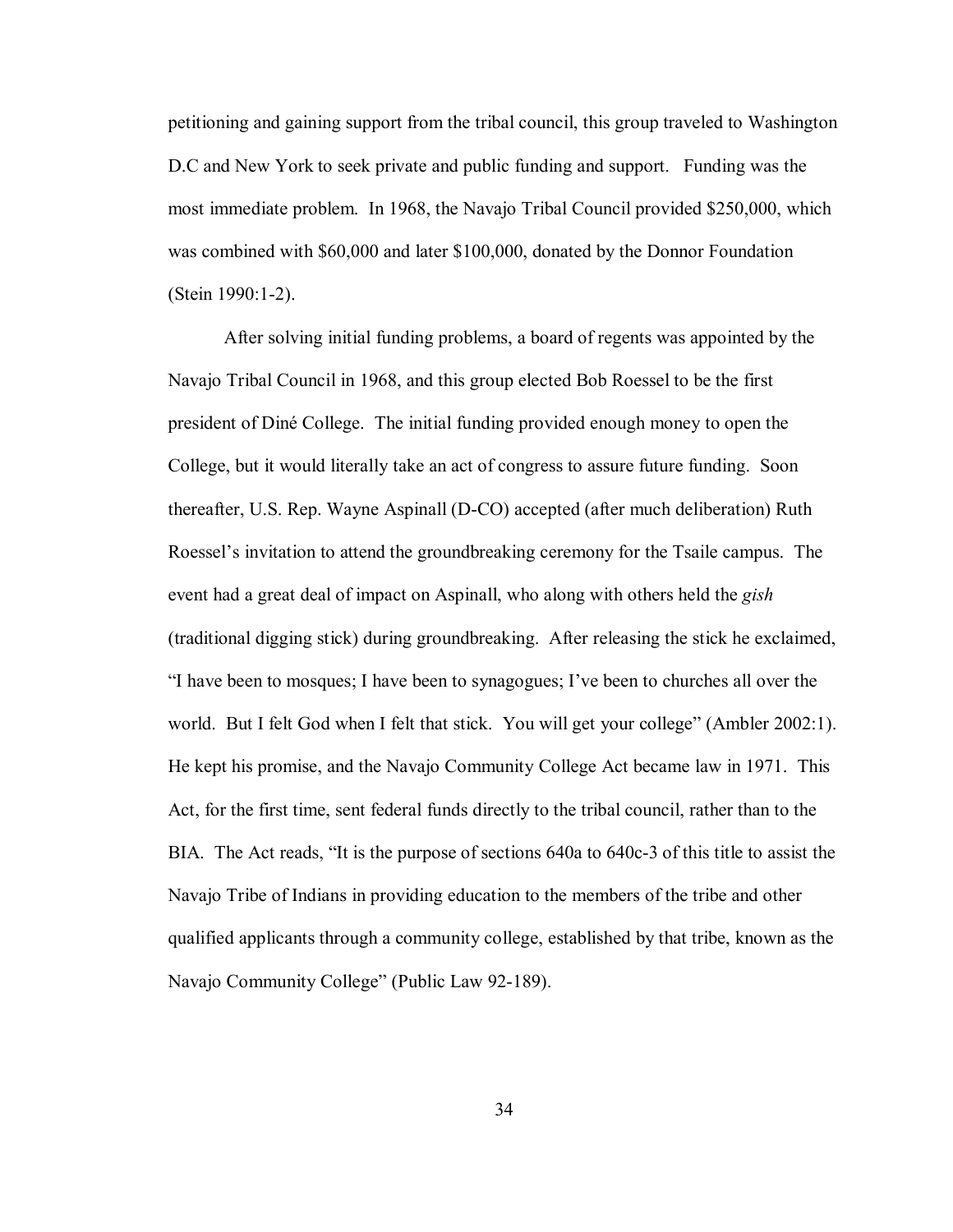The first classes were held on January 1969, in Many Farms, AZ. Peter Iverson (1999:3) describes the BIA high school that housed the first Navajo Community College classrooms and dormitories. Bunk beds were stacked three to a room in a single trailer with little ventilation, and the student union building, which came much later, consisted of a trailer with a grill. The faculty and staff were of various ethnicities and cultural backgrounds, and they strove to survive together in the small community, located ninety minutes from Window Rock.

Aside from the physical and geographical differences from today's Diné College, there was a considerable difference in the initial courses offered and policies for determining credit (Iverson, 1999:9-10). Teachers awarded students pass/fail grades, and inquiry circles' drove course curriculum. Iverson discusses the concept of inquiry circles, developed by a Navajo Community College administrator from New York. The goal of inquiry circles was to encourage students to form groups to determine the issues they would be interested in studying. Students would then direct their inquiries about a particular subject to the assigned teacher, who in turn was responsible for leading student discussions about the topic. Iverson describes one semester in which, "Navajo students" worked through inquiry with me to explore these subjects: the origins and growth of the Navajo reservation, Navajo self-determination, Navajos and Blacks, Navajos and sports, Navajo drinking patterns, Navajo dress through time, sports and society through literature, the Black college athlete, Black power, theory and psychology in coaching, Zuni self-determination, Indian literature, Indian education, Renaissance painting, and American drama" (Iverson 1999:10). Concerns about course transferability eventually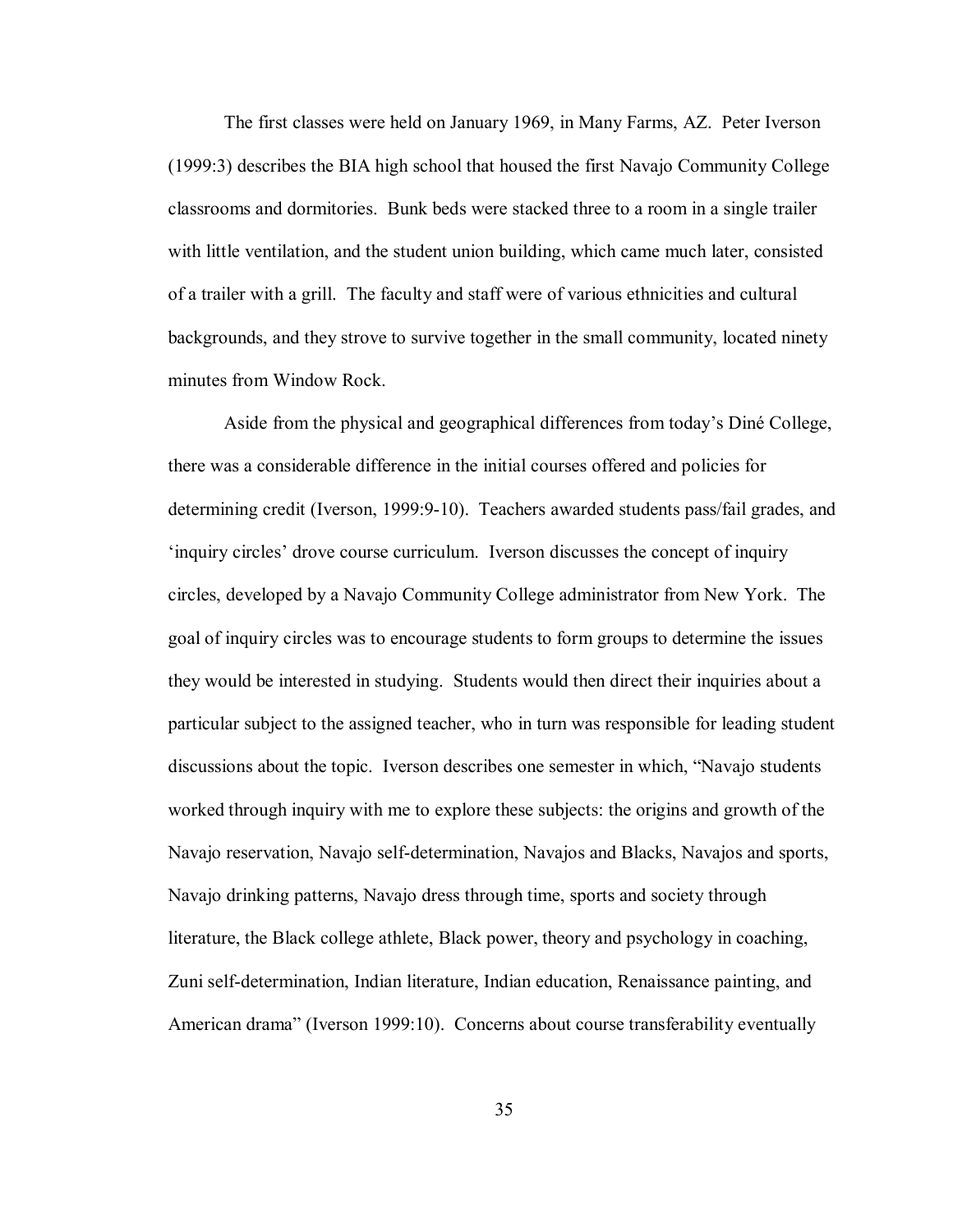resulted in the concept of inquiry circles and the pass/fail grading system being replaced by traditional models, like those found in mainstream colleges.

Six months after the college in Many Farms opened, Congress enacted the 1971 Navajo Community College Act. This act funded the purchase and construction of the current Tsaile campus, a location which was selected by the board of regents. Ned Hatathli became the first Navajo president of the college. Setting the precedent for future tribal colleges, the founders of DinÈ College prioritized DinÈ philosophy in every aspect of the college learning environment. These included the visible layout of the new campus and the heart of its teaching philosophy (see appended photos). House (2002:78) describes the design of the campus as it relates to the "circular, holistic tradition of the Navajo Hogan." In both the Navajo philosophy and Navajo culture classes, students hear a lecture explaining the significance of campus design. The loving care with which the founders of the College planned the design is emphasized in this lecture. Students leave the class with the sense that their elders' thoughts went into every aspect of campus planning, marking the campus even more unique than they previously thought. On a couple of different occasions, students proudly explained to me that everything around me had a plan and a purpose, without knowing that I had attended the same classes.

#### The SNBH Paradigm

ìDinÈ Philosophy is the natural laws of the twelve Holy People. These laws are seen in our philosophy and its teachings work all the time and every minute of our life, they are in every breath we take, and in the working process we call Sa΄ah Naagháí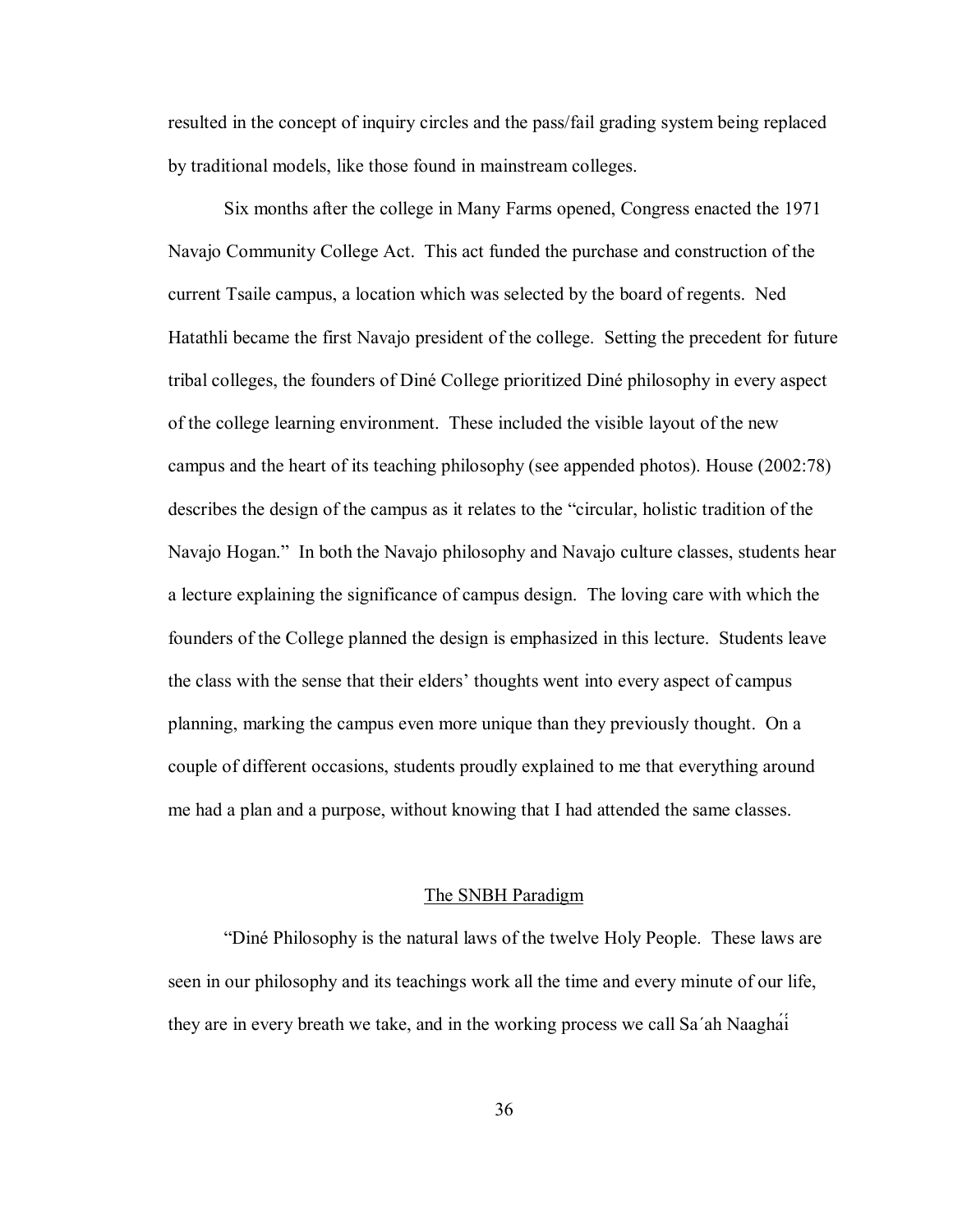Bik'eh Hozhoon<sup>3</sup> (Aronilth 1988:10). The sacredness and power within these words calls for it to be represented by the acronym SNBH, rather than writing or speaking the words repetitively and nonchalantly (House 2002:90). The proposal for the 2005-2009 Diné College mission and philosophy describes SNBH as "the Diné traditional living system, which places human life in harmony with the natural world and the universe. The philosophy provides principles both for protection from the imperfections in life and for the development of well being"

(www.dinecollege.edu/opr/nahata/strategic\_goals\_2005\_2009/index.php).

Many *hataalii* (chanters or singers, often considered 'medicine men') and researchers have spoken and written about the SNBH paradigm (Aronilth (1994), House  $(2002)$ , Lee  $(2005)$ , McNealy  $(1981)$ . According to Aronilth, "Diné philosophy is about our art work, beliefs, feelings, identity, language, mind, self image, thinking, thoughts, values, moral laws, and our ways and customs, including all other capabilities acquired by our forefathersî (1994:45). Informed by some of the greatest contemporary *hataałii* on the reservation, Griffen-Pierce describes SNBH as "the state of wholeness, or holiness, [which] accompanies completion" (1992:188-189). In turn, the lack of balance, incompleteness, is considered dangerous (Griffen-Pierce 1992:189).

All the formal workings of Diné College are grounded in the framework of this paradigm, not only because it is the main framework for Navajo philosophy in a Navajo college, but because of the nature of the problems confronting contemporary DinÈ people. In the opening of the classic text, "Diné Bi Bee Ohoo'aah Ba Sila: An Introduction to Navajo Philosophy," used in the Navajo Philosophy class, Aronilth (1994:8) writes about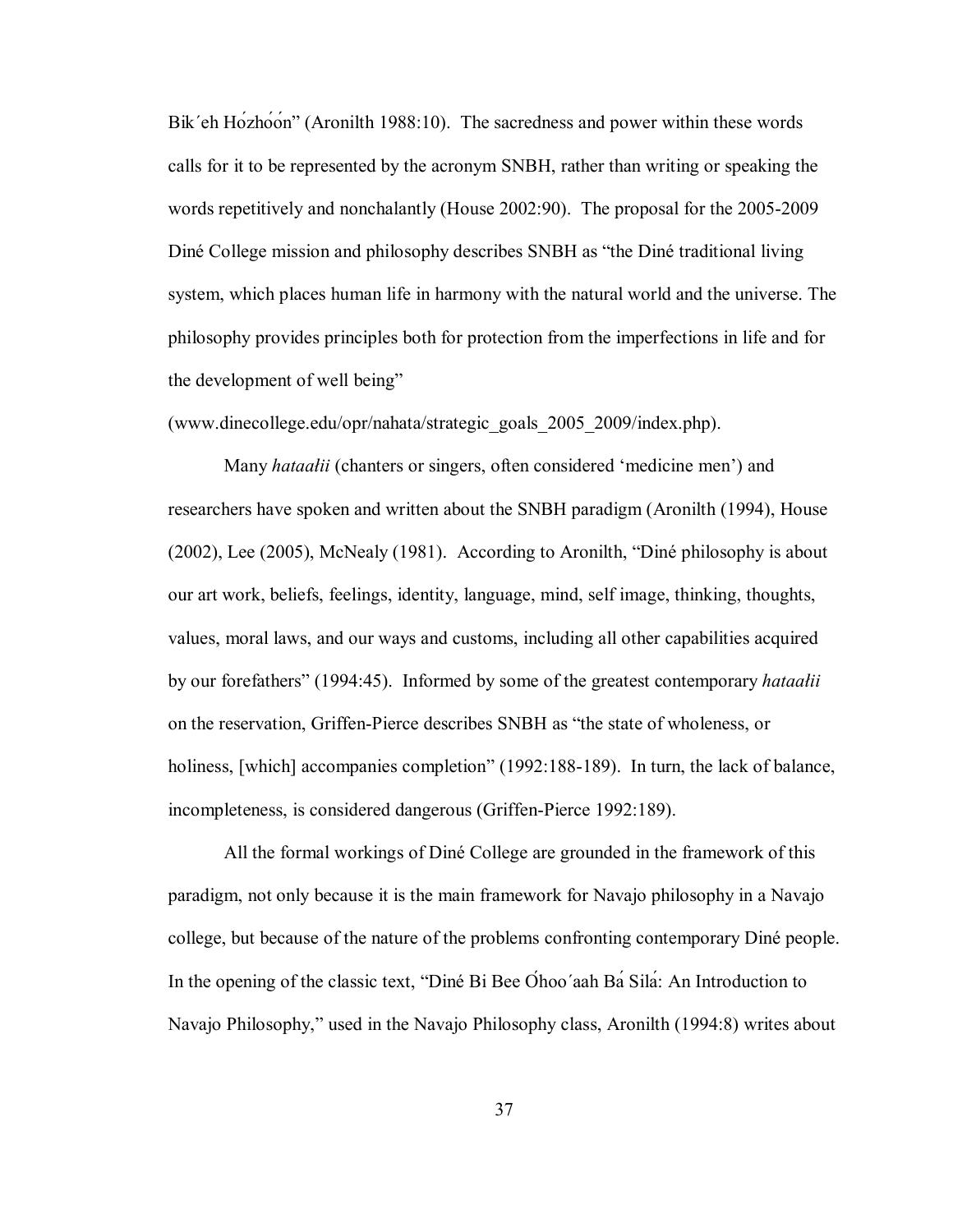the necessity of incorporating the DinÈ philosophy of learning into the curriculum as a means of addressing the many obstacles facing youth. The problems he specifically mentions include: anxiety and depression, hallucinations and grief reaction, school behavior issues, child neglect and abuse, delusions and spiritual issues, and behavior and personality issues. According to traditional Navajo wisdom, most of these ailments are the result of Navajos not learning or living by Navajo values, both by-products of colonization (Aronilth 1994:9).

The Navajo Indian Studies (NIS) program was designed to address the lack of institutionally supported grounding in traditional culture. This had been neglected in earlier educational programs for Navajo students. The significance of this program to the institution cannot be overstated; it is often referred to in NIS classes as the heart of Diné College. By offering educational grounding within the framework of traditional Navajo philosophy, leaders hoped students would develop a sense of who they are as DinÈ people. The SNBH paradigm, as it is taught in the NIS classes, offers students a framework for understanding imbalance and instability as manifestations of colonization. Furthermore, these teachings offer a way to restore balance and completeness through ceremonies and critical examination. There are, however, problems in teaching this philosophy. Many students come to the college from non-traditional backgrounds. Some Navajos object to teaching Diné philosophy on grounds that it is religious, and could potentially pull students away from their faith in other religions. Conversely, others believe the teachings are too sacred to be taught in the classroom context (House 2002:91).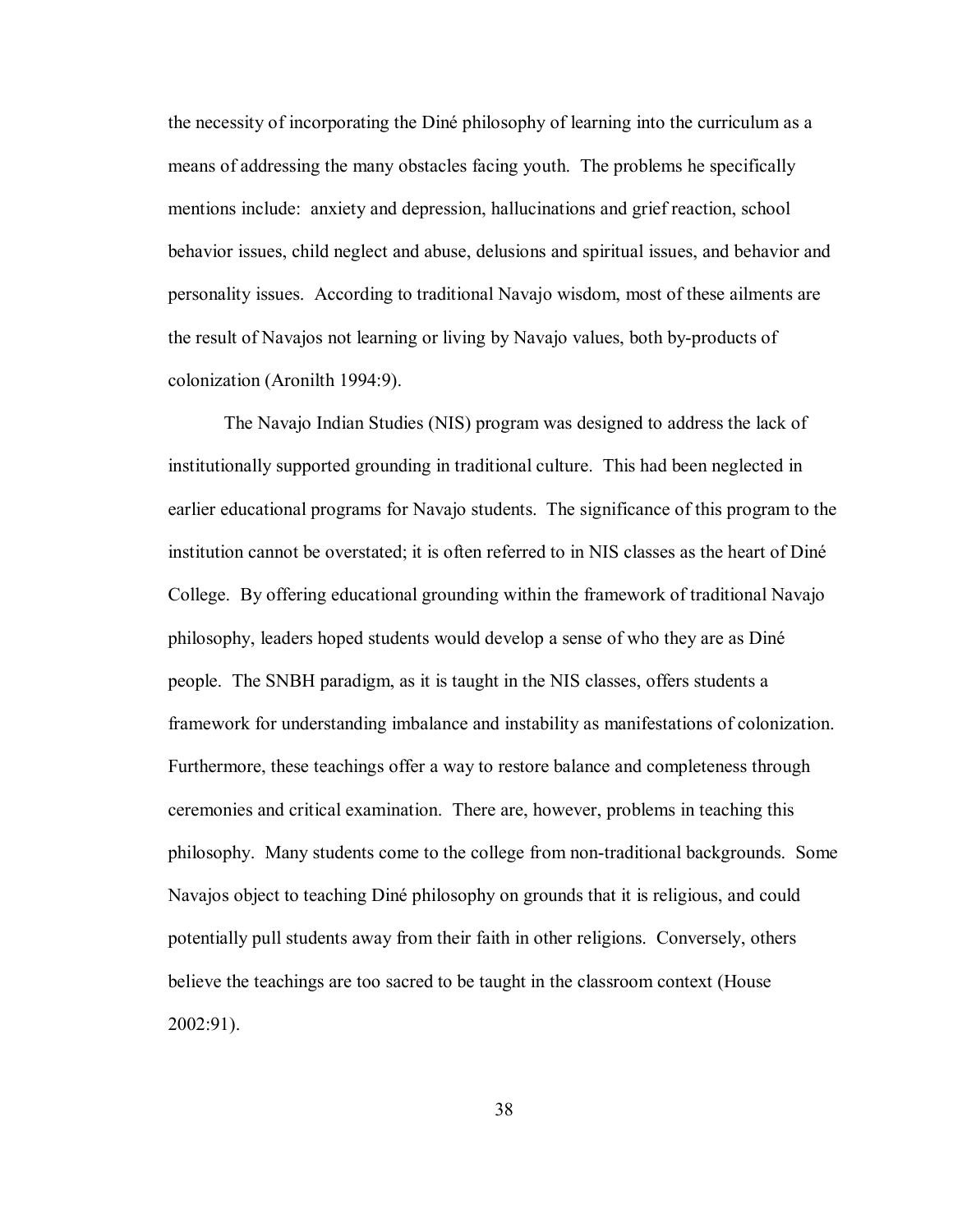In response, only the most basic teachings of the SNBH paradigm are offered in the NIS courses. House  $(2002.91)$  describes this basic level as dealing with the "aspects" of the natural world we live in [and offering students] a process for living a positive life and a system for relating to others." Students can and often do decide to learn more through apprenticeship to one of several *hatałii* on campus, by attending ceremonies, or by seeking explanations from elder clan leaders.

# Adjustments to the Mission Statement and Decolonization

Utilizing the flexibility of tribal control of the college, Navajo administrators and teachers have tried to assess students' success in their programs, and make adjustments accordingly. The students who enrolled at Diné College thirty-nine years ago are much different than those who are enrolling today. Those students were, for the most part, fully fluent in Navajo, and needed English classes to become functionally bilingual. Today, most studentsí proficiency in Navajo is questionable. Several current students came to DinÈ College specifically to learn Navajo through the Navajo Indian Studies program on campus. As an institution, DinÈ College seems to have met this change by making some adjustments. For example the mission statement has been modified three times since the school opened in 1968. The original mission statement

(http://www.dinecollege.edu/opr/nitsahakees/mission-philosophy/mission.php) reads to:

- Provide academic foundations for students who plan to transfer to senior colleges or universities:
- Provide vocational-technical training programs for students;
- Provide adult education courses for individuals who desire further education;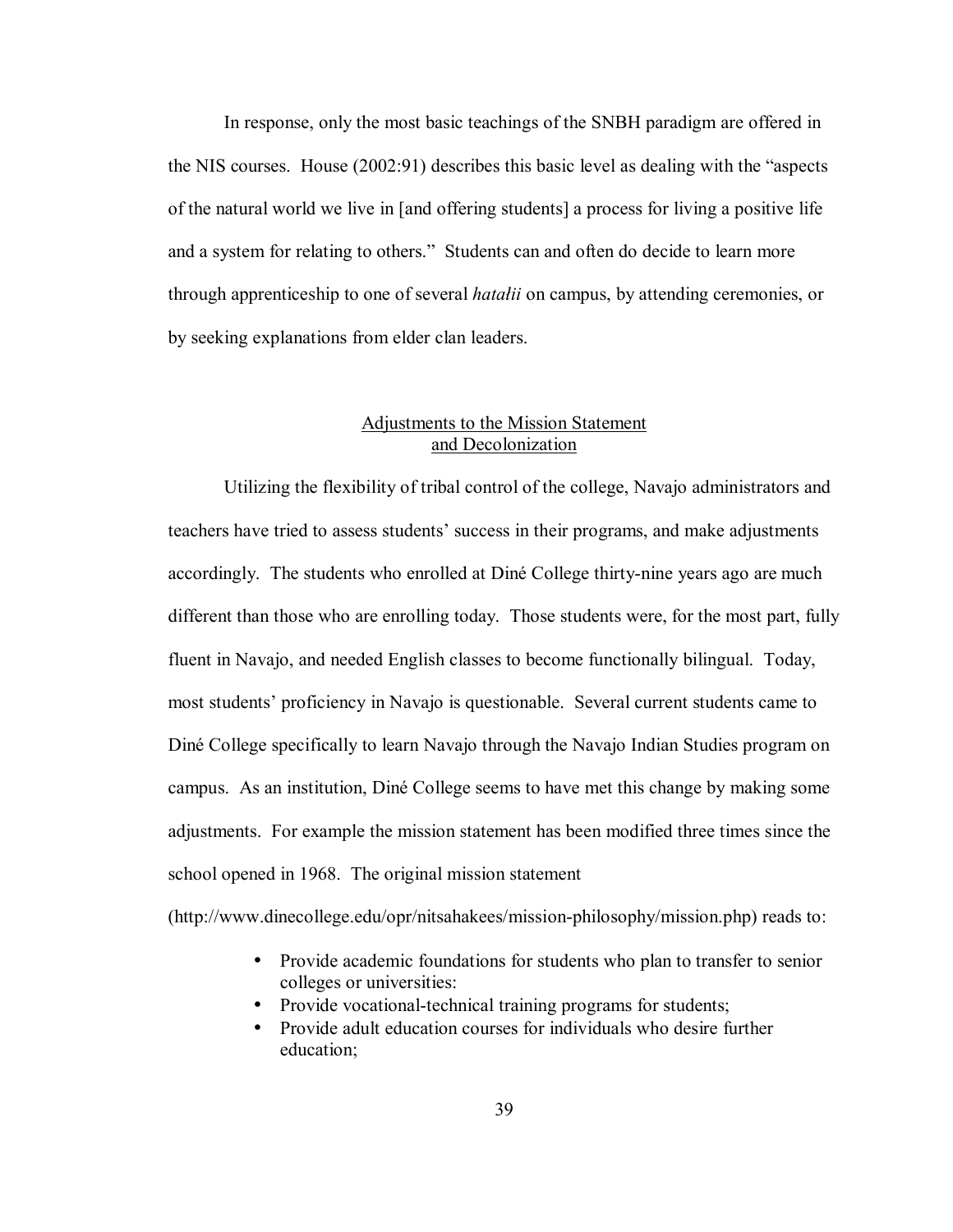- Provide a program of community service and community development;
- Provide assistance and consultation upon request to public, church and Bureau of Indian Affairs schools and other organizations or institutions in the area which the College serves;
- Foster the development and preservation of a healthy pride among Navajo people in their heritage;
- Serve as a center for development of Indian cultures, with special emphasis on the Navajo;

A proposed draft of the next adjustment is currently available online, waiting for

community comments and approval (www.dinecollege.edu/opr/nitsahakees):

Diné College is a public institution of higher education chartered by the Navajo Nation. Our mission is to apply the Sa΄ah Naghái Bik΄e Hózhóón principles to advance quality student learning

- Through Nistahakees, Nahat΄a Iiná, Síhasin.
- In study of the Diné language, history and culture.
- In preparation for further studies and employment in a multicultural and technological world
- In fostering social responsibility, community service and scholarly research that contribute to the social, economic and cultural well being of the Navajo Nation.

House interpreted the 1994-1999 version of the mission statement, which is similar to the proposed statement (above), as being exemplary of counterhegemonic discourse  $(2002:80)$ . Phillips (quoted in House  $2002:13$ ) defines hegemony as, "the consent of the governed through ideological persuasion." Counterhegemonic strategies are those which seek to resist dominant hegemony through opposition to it (House 2002:14). The addition of written Navajo appears in all the versions after the original mission statement. The SNBH paradigm is also incorporated in each revised mission statement, after the first. The current mission statement also includes a new addition of the implementation strategy for the SNBH paradigm, through Nitsahakees (thinking), Nahata (planning), Iina (implementation), Sihasin (thoughtful critique and analysis).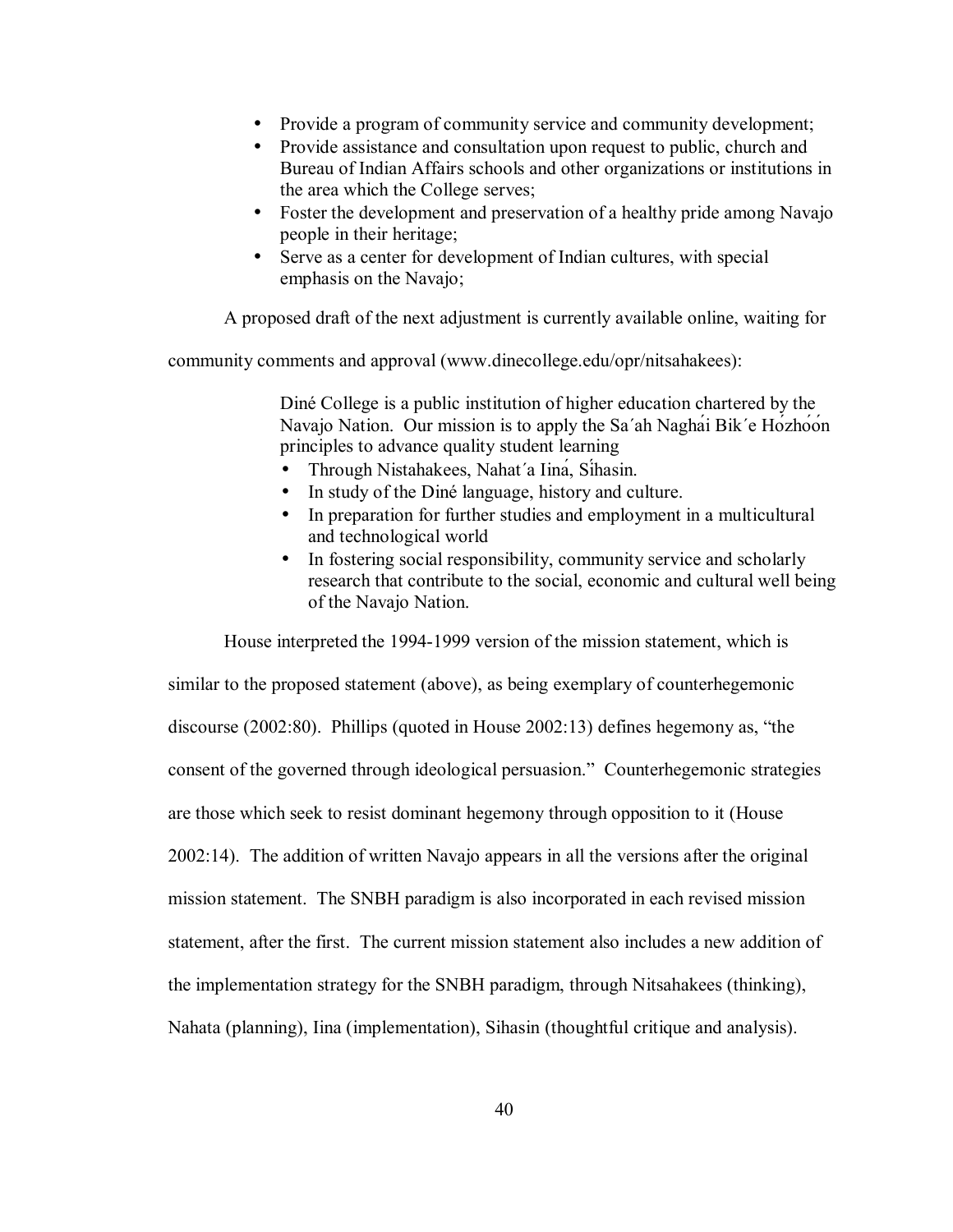According to Lee (personal communication, Feb. 6, 2006), "Diné College's discourse is the beginning of what is required to promote Navajo nationhood...decolonization and resistance is connected to nation building however it is an alternative method from the standard route of nation building, through a Euro-American paradigm."

Aside from being an educational institution specifically designed to meet the needs of Navajo students, DinÈ College often serves as a bearer of contemporary Navajo thought. The extent to which this is true became clearer to me upon talking to the Dean of Student Services, who explained how KTNN (the Navajo radio station) requests newly constructed Navajo words to describe new technology, such as "wireless internet." Both the current and original mission statements reflect the College's commitment to community service. Without community support, the College could not have begun, much less survived. The educational goals of the college appear to have shifted from providing adult educational services and vocational training to a commitment to preparing students for "further studies and employment."

The original and current statements include a section expressing the importance the College places on language and culture. The difference between the two emerges in the shift from cultural preservation (found in the original statement) to advancing students' learning through language, culture and history studies. This shift may be related to the difference in incoming students' proficiency in Navajo language and culture. Initially the school hoped to preserve studentsí abilities in Navajo, yet still provide them a solid education in English. Today this goal has shifted to meet the needs of current students with much less proficiency in Navajo.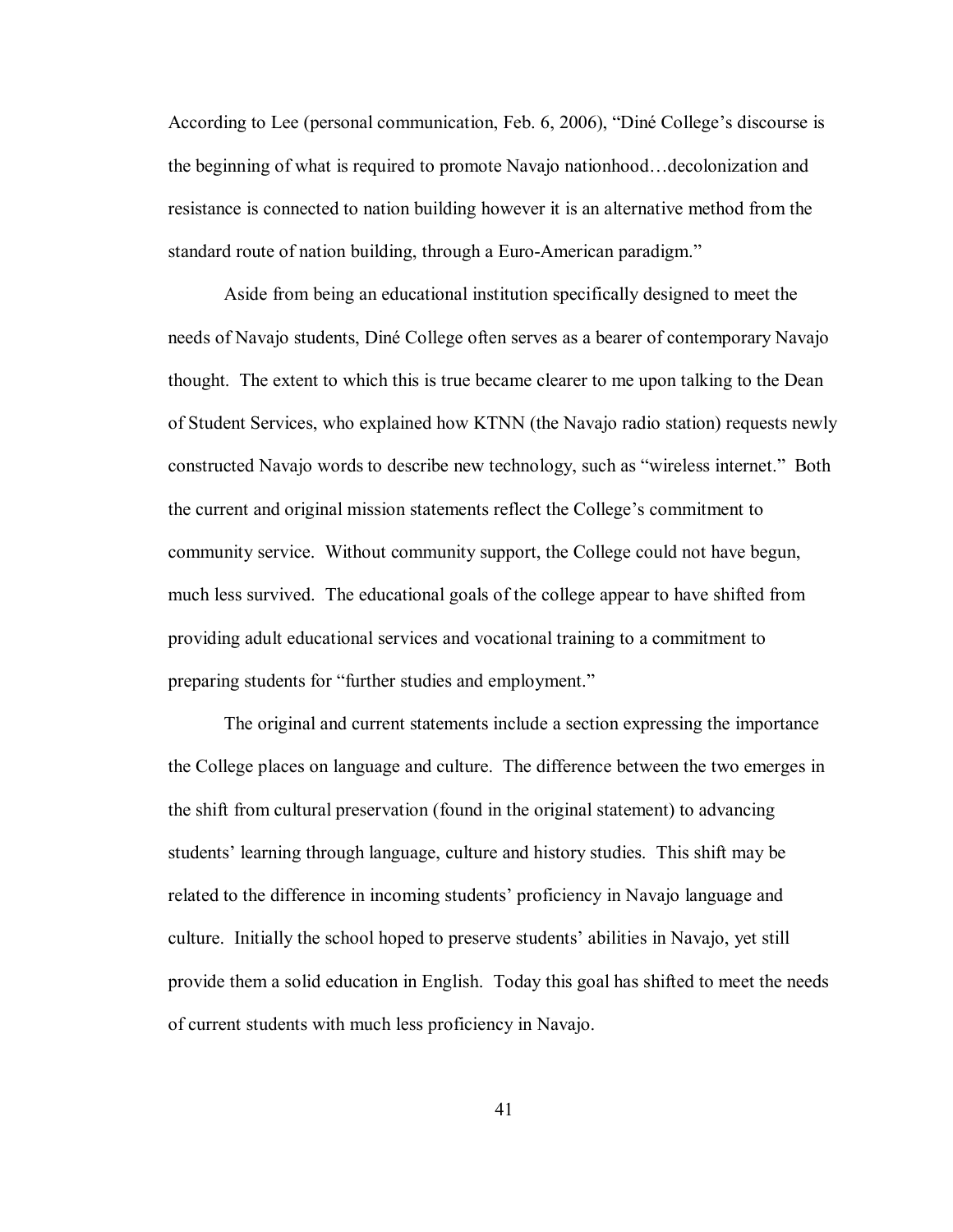The expressed need for Navajo researchers to study Navajo issues, found in the current statement is perhaps the most significant difference. The College is now able to produce students equipped with the tools needed to satisfy some of the research needs of the Navajo Nation. Navajos defining their own issues and research agendas is an extremely important step toward decolonizing. Diné College, like many colleges, has had to adjust to the differing needs of students over time. Unlike mainstream colleges, it has had to develop programs focusing on Navajo issues, while at the same time preparing students to compete in mainstream scholarly circles.

Through examining the unique history of Diné College, we begin to realize the extent that tribal and community support and individual activism paved the road for the dream that became Diné College. Much hope has been placed in this institution as a way of offsetting the challenges facing today's Navajo youth. The College's commitment is partially met by recognizing the harmful psychological effects of colonization, and by prioritizing decolonization through traditional discourse embodied in the SNBH paradigm. My investigation is framed both by this discourse and by the physical setting of the College, but also by students themselves.

In the following chapter I will discuss the kinds of students who come to DinÈ College and the way these students relate to the college setting. This includes examining the different reasons students chose the College, as well as a summary of student diversity. I will incorporate some of the comments students made during interviews, which offer insight into the way they initially related to the College, their experience at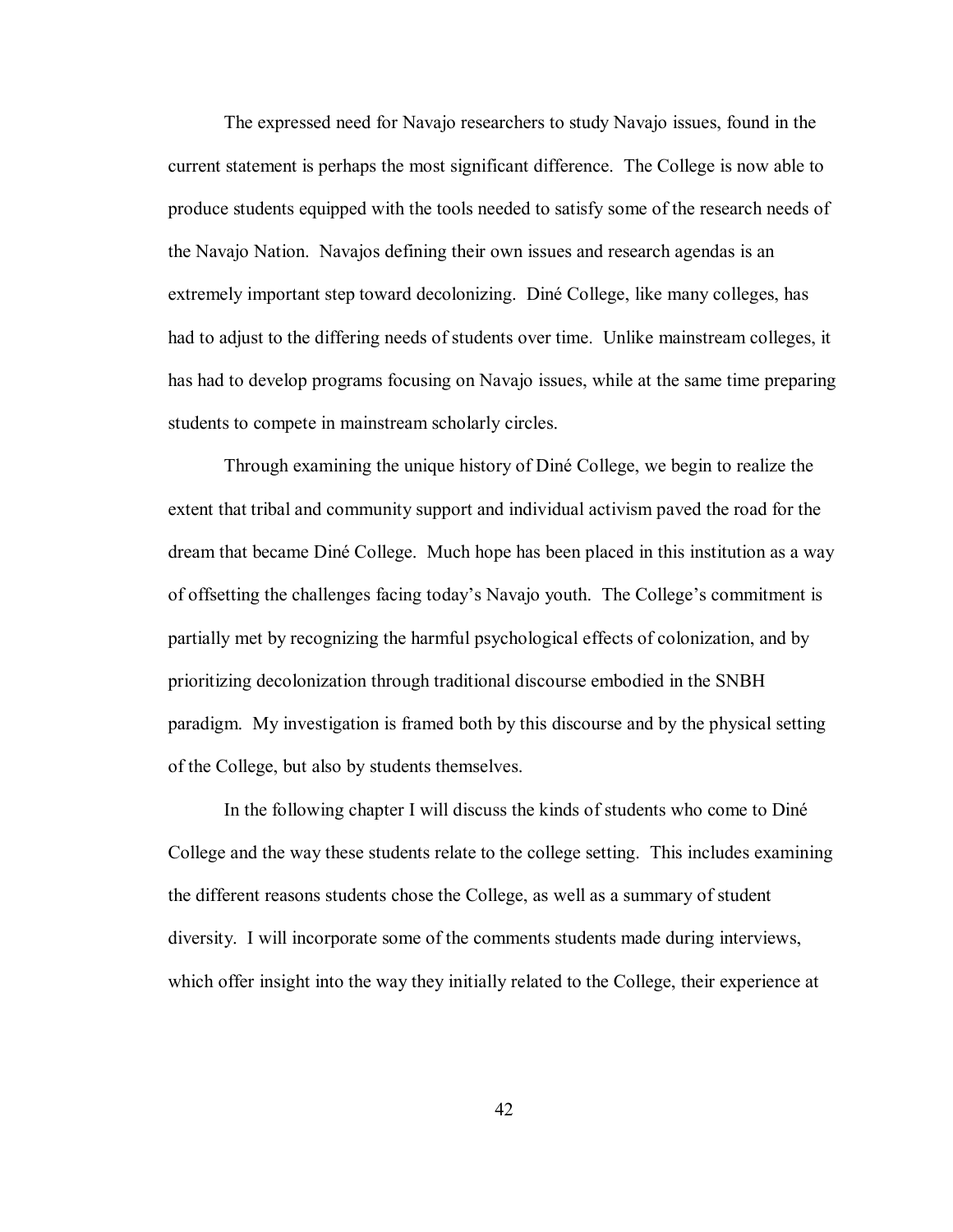the institution, and some of the changes they went through after becoming a part of the Tsaile college community.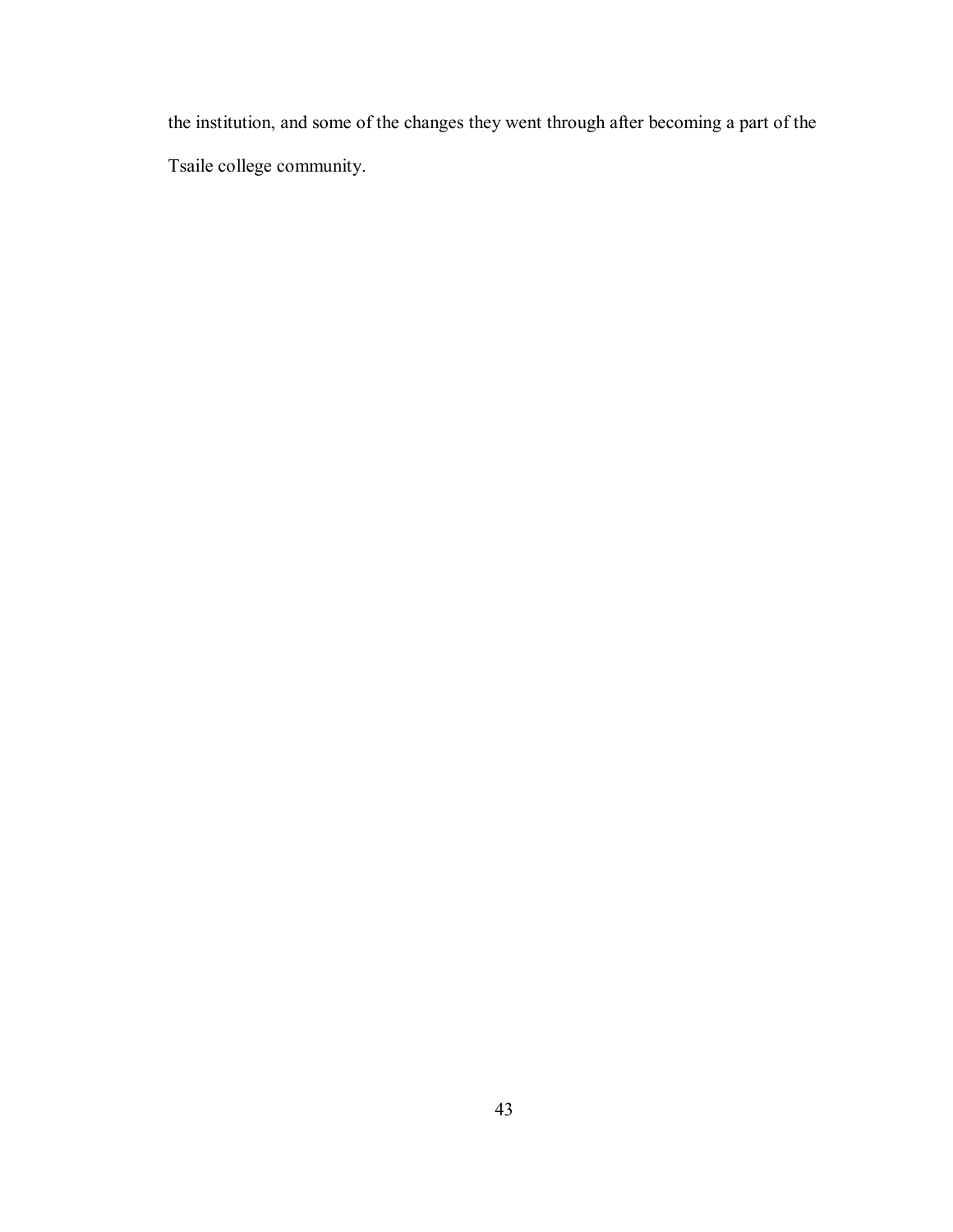# CHAPTER III

# DINÉ COLLEGE STUDENTS

 DinÈ College students are an extremely diverse, dynamic group of people. I will approach campus diversity by first describing some of the reasons a few of the students I knew chose to attend DinÈ College in Tsaile. These examples are not exhaustive, but hopefully offer some insight into the variation in students' reasons for coming to the College. Following this section, I will discuss campus diversity in terms of students' age, ethnicity, and regional origins. Insight into a few individual students' past experiences with language and culture will follow. Lastly, I will describe student life in the dorms, focusing mainly on the situations I observed during the summer session. This will involve describing both the physical and social setting within the dorm context; the dorms form the main backdrop of resident student life.

#### Why Diné College?

Some students live on the reservation with their families and opt to attend DinÈ College after high school. Among this group, some hope to transfer to one of the fouryear universities in Arizona, New Mexico, or Utah, while others hope to obtain their associate's degrees and find a job on the reservation or in one of the towns that border the reservation. The DinÈ students who did not grow up on the reservation often come specifically for the language and culture classes offered in the NIS department. Some of these students aspire to win the Manuelito scholarship, which requires them to have taken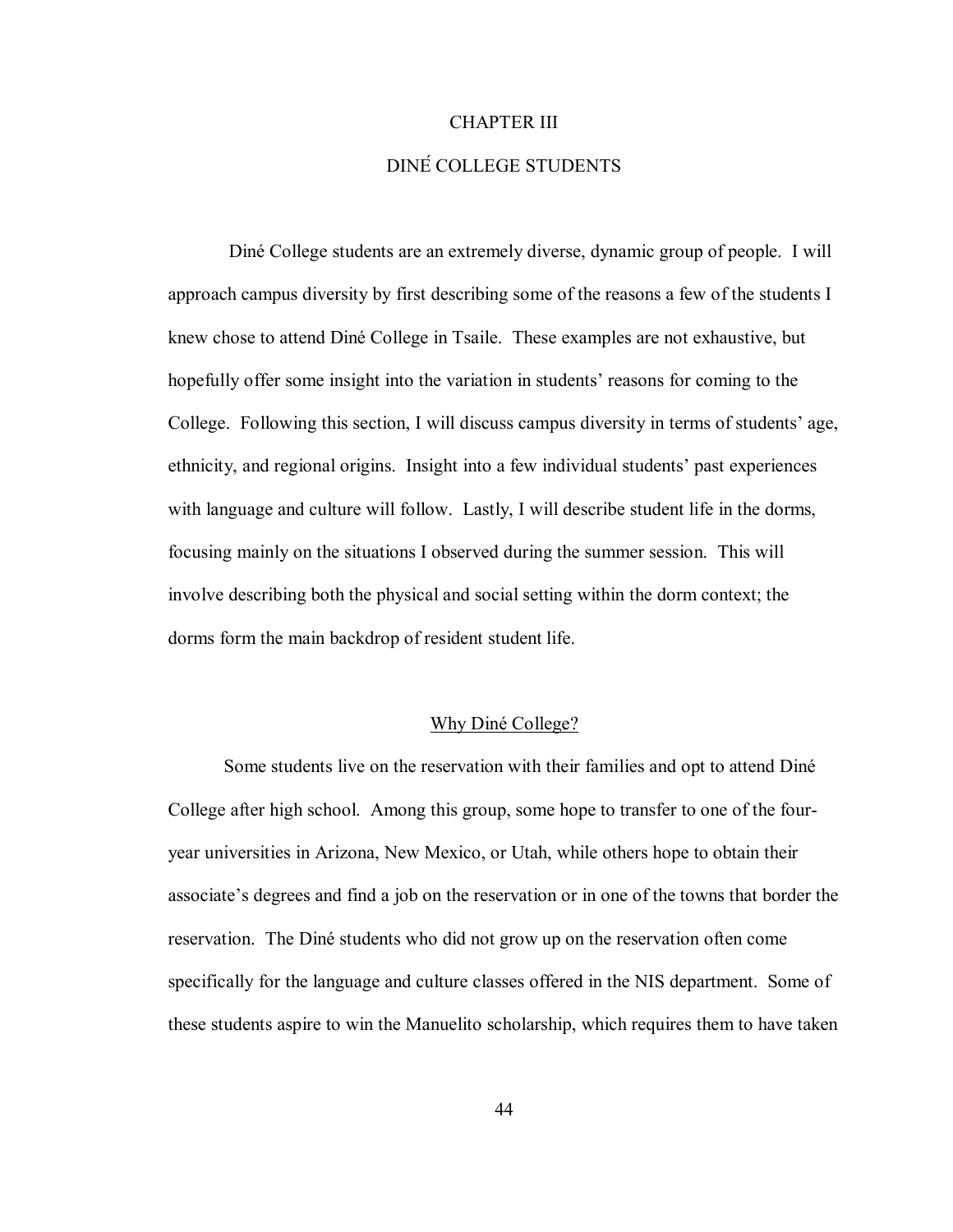several Navajo language and literacy classes. Some students only stay at Diné College for a limited time, perhaps one or two semesters, just to take advantage of the NIS courses.

Some of the bilingual and bicultural students specifically mentioned being more interested in learning 'other' things, rather than saturating themselves in Navajo language or culture studies. These students seek opportunities to perfect or expand their skills in English. They view Diné College as a comfortable Navajo setting for exploring western academic skills. One such student described English and by extension, western knowledge, as a "bow and arrow, or a weapon" which she seeks by attending the College. In their interviews, four fluent students mentioned taking advantage of the 'Western' face of DinÈ College in one way or another. Three students mentioned their desire to learn or perfect their skills in English. One student explained that she would rather learn about tother' things than Navajo language or culture, as an avenue through which she could gain employment off the reservation.

A few students coming from strong Navajo language and culture backgrounds indicated that they prefer their clan or family teachings to the more standardized version of Navajo teachings offered through the college. In contrast, five students I interviewed who came from strong English speaking backgrounds expressed their desire to learn more about their language and culture through the College. These students took delight in the opportunity to learn teachings they felt had been denied to them by their families. One of the themes that emerged in their discussions with me was that of 'transformation'. Several students said that after taking language and culture classes, they finally had the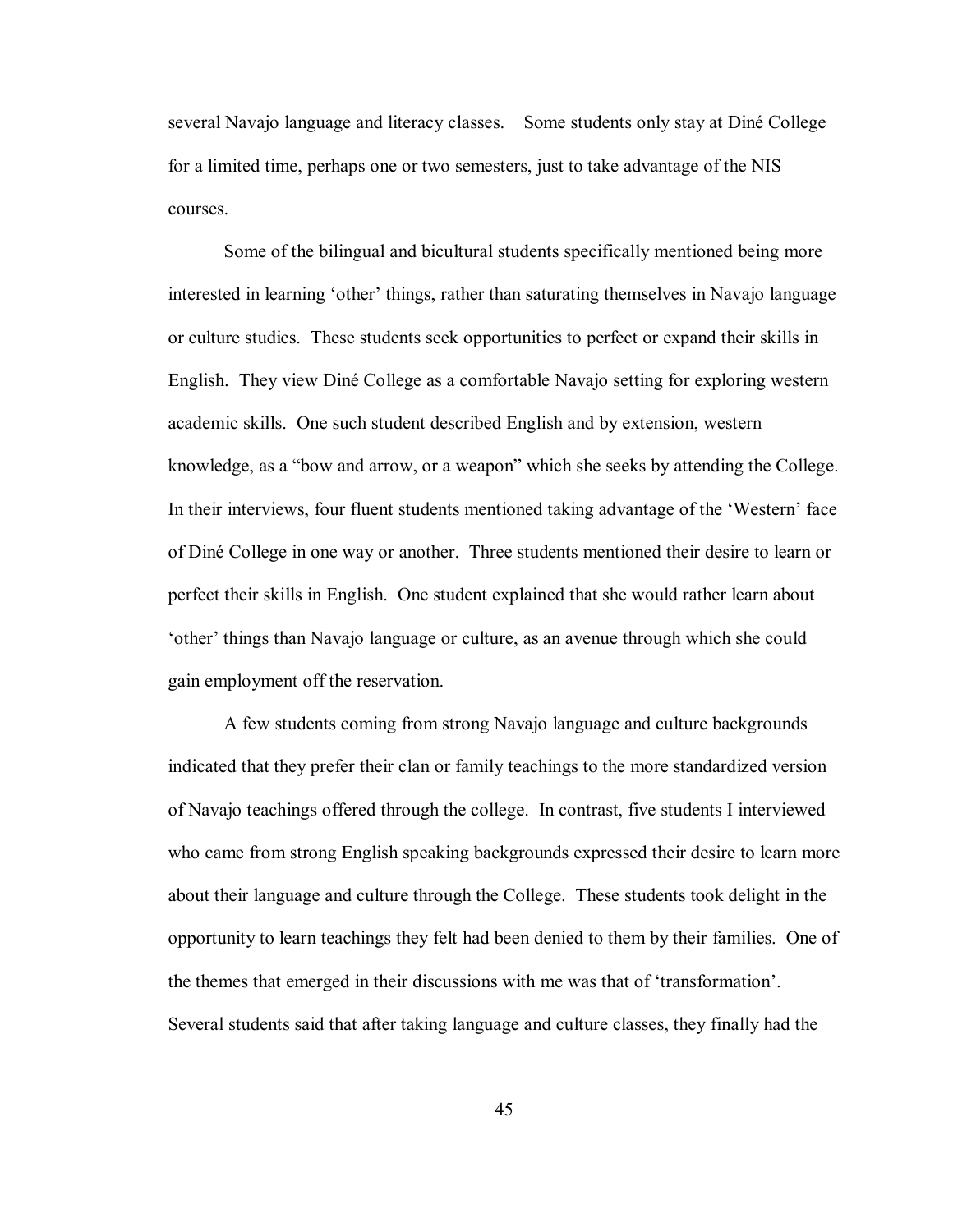chance to learn 'who they are and where they come from', a phrase that is metaphorically and literally significant in several ways. Literally this can refer to students discovering their clans for the first time, through information that students are required to seek when taking Introduction to Navajo Culture (NIS 101). Metaphorically, this phrase refers to the layers of familiarity with Navajo culture teachings. Learning the appropriate way, or Navajo way, to approach a problem (the SNBH paradigm, or through Nisahakee, Nahata, Iina, Sihasin) or how to relate to one's physical environment is the same as knowing who one is as a Navajo and from where one comes.

#### Campus Diversity

Students who come from cities and towns all over the United States are often classified by other students as urban Indians. Not all students who chose to attend Diné College are Navajo or Native American. These non-Native students constitute five percent of the student body (www.dinecollege.edu). Many of these students chose to attend the college because of the low cost, unique classes, or the setting. I knew two students who were not Navajo, rather who were members of other tribes with less intact or available language and culture programs. They hoped to learn more about their own heritage through studying Navajo culture. There are a few Anglo, African-American, Hispanic, and Asian students each semester that, like me, enroll in classes at the College for various reasons, often related to personal enrichment. These students represent a wide variety of ethnic and racial backgrounds and are often well known and remembered long afterwards. Several Navajo students observed that when they first came to Diné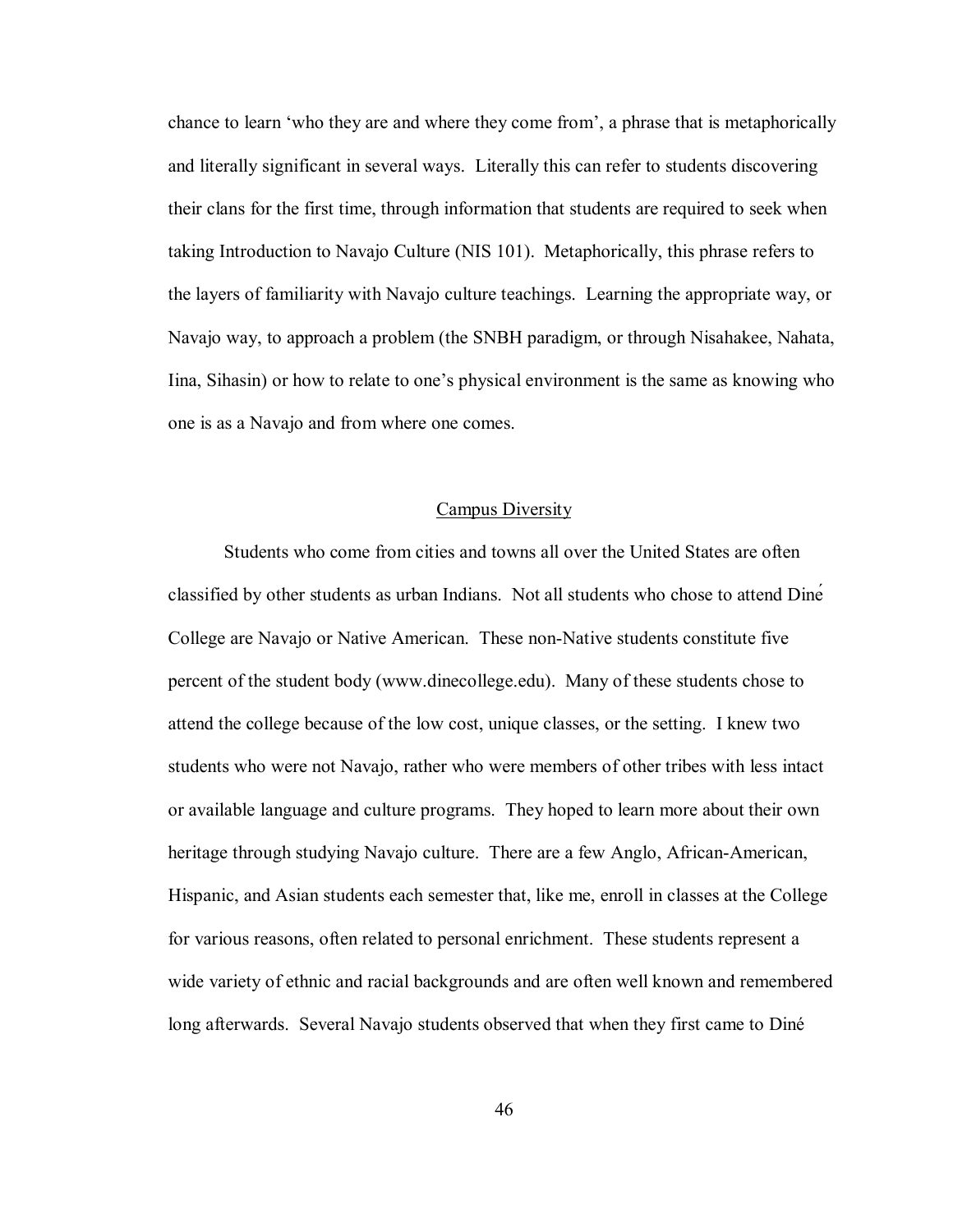College, faculty and students often thought they were members of a different ethnicity. Two students claimed they were mistakenly identified by others as Japanese, while a third student remarked that others thought he was African-American or Anglo. These students' accounts are a testimony to the ethnic diversity on campus.

Students in the residency program at the College also vary greatly in age. There are a large number of non-traditional students, who decide later in life to begin their college education. Like many non-traditional students, they often have well-thought out plans for the future, which require acquiring a specific type of college degree. Many have considerable work experience both on and off the Reservation, but lack a degree necessary for promotion. Most of these students are fluent in Navajo, having grown up when Navajo was usually the language of the home. These students share the dorms with the younger students.

Perhaps more important than age and ethnic diversity is the stylistic diversity between individuals and among groups of students. Students at DinÈ College participate in a wide variety of music and entertainment styles. Their choices are often reflected in their physical appearance, such as their clothes and hairstyles. Students who listen to *imetal,*" a contemporary derivation of the *"heavy metal"* genre of years past, often wear more black clothing and have body piercings. Goth music fans are highly visible because of their long black trench coats, combat boots and spiked black hair. Punkrockers, or ëpunksí, as they are called by other students, listen to punk music. They wear mostly black, accented by brighter colors on their t-shirts, patches on their backpacks (they always appear to carry backpacks). In some cases they have bright colored tattoos and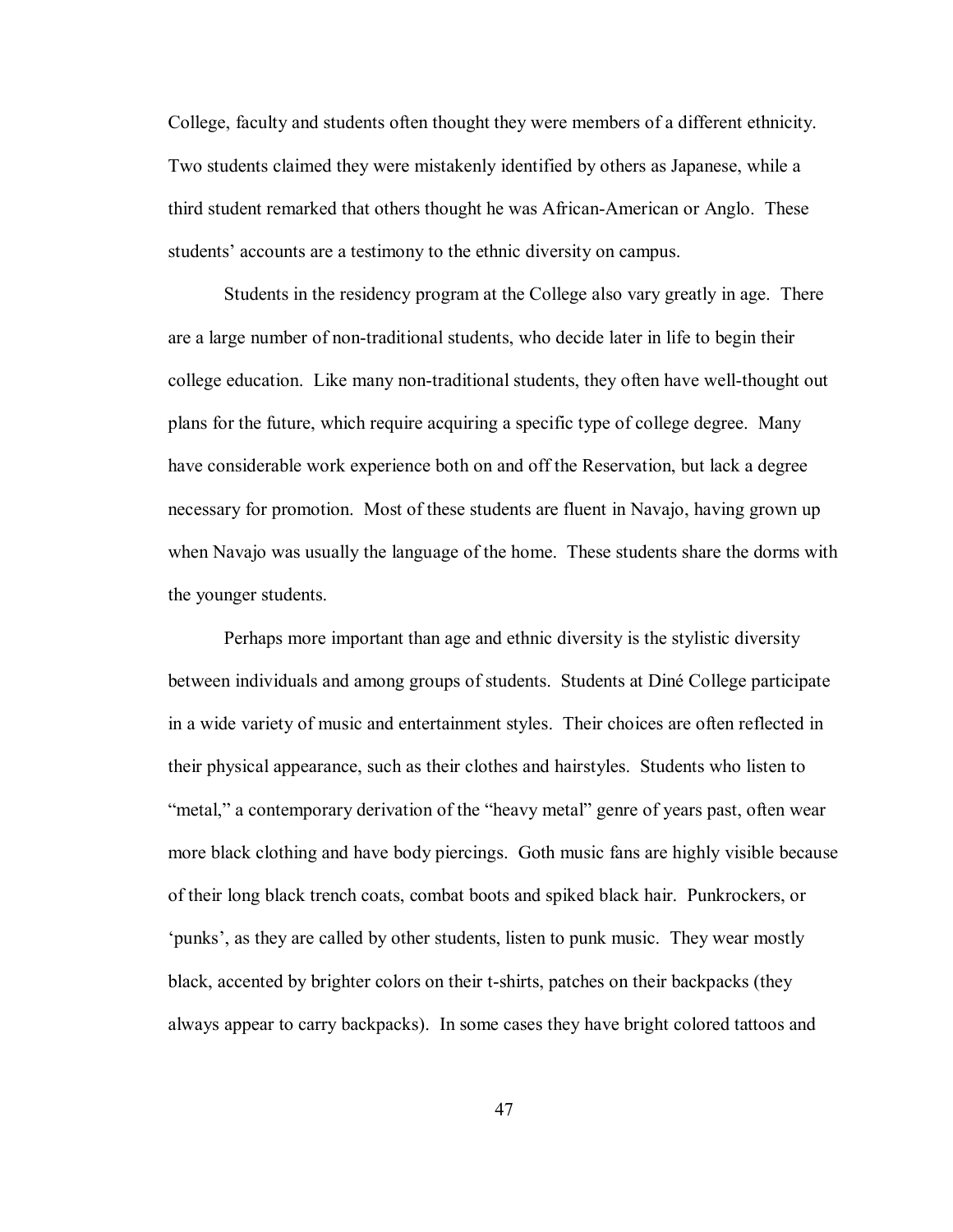hair. These students also may have facial peircings. Students who wear cowboy boots, pearl-snap shirts, and hats often listen to country music, and in some cases are active in rodeo competitions. The hip-hop music style is another kind of style also seen on campus. These students may wear baggier, loose-fitting clothes with large brand labels such as Hilfiger or Sean Jean. Students who participate in this style usually have short hair, if male, and long hair if female. Sexual orientation, or gender, is reflected stylistically as well. Some male students choose to dress in a feminine way and some female students choose to dress butch.

While style can be a way of categorizing students, it does not necessarily reflect their backgrounds and experience. The expression, 'you can't judge a book by its cover' applies to students' styles. For example, I was very surprised to learn that one of the hiphoppers I knew was a cowboy on the weekends. He spoke fluent Navajo and was wellgrounded in Navajo tradition. This student spoke the hip hop lingo (using words like 'tight' 'crunk' and 'yo'), and always wore a baseball cap, slightly tilted. Styles and student identity will be discussed more fully in Section IV, but I believe that the different styles are significant in describing the 'look' of Diné College students.

# Experiences before Coming to College

 Students bring their pasts to the college setting. During my interviews I asked some of them to discuss their backgrounds with the Navajo language. Their responses were highly varied, thus shedding light on the complex ways their home experiences with language and culture teachings intersect with the institutional goals and teachings I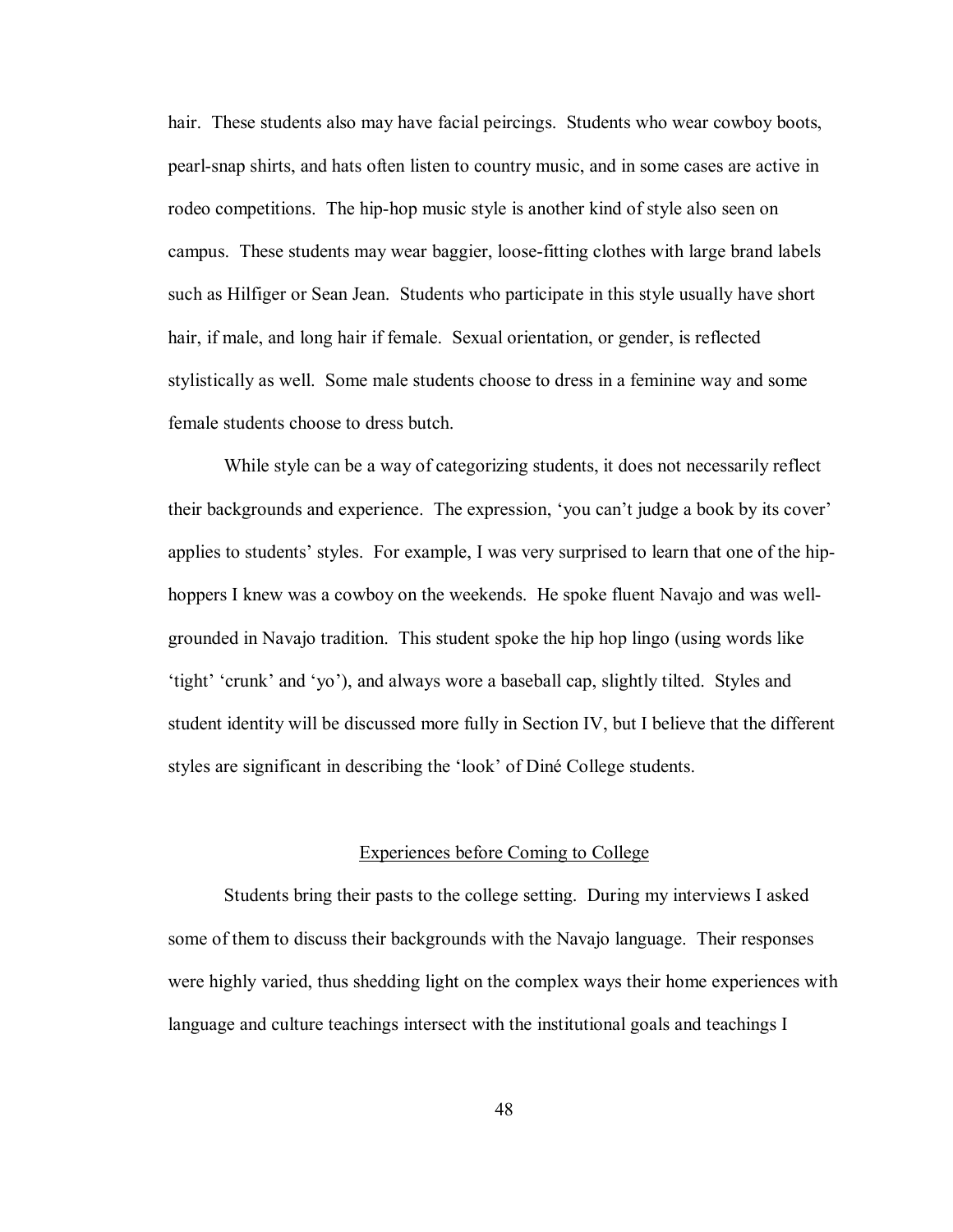discussed earlier. This information is significant in understanding the language choices students make on campus.

 As most people now realize, many Navajo parents are choosing not to teach Navajo in the home. This is certainly not universal. Some students do come from strong Navajo language backgrounds. By the time students come to DinÈ College, they all speak fluent English, and may be bilingual, latent Navajo speakers, or they may lack any familiarity with the Navajo language. The majority appear to fall into either of the first two categories, while the only students who have never been exposed to Navajo are those that come from outside the Reservation. Most students who grow up on the Reservation and come to DinÈ College seem to have considerable exposure to Navajo. They hear it spoken on KTNN, which is the only radio station that reaches every part of the Reservation. They hear it in grocery stores and from other people's relatives even if none of their own relatives speaks it. This, however, is highly unlikely. Everyone I interviewed has at least one close relative who is fluent in Navajo. In describing their experiences with the Navajo language when they were growing up, two groups of people were most frequently mentioned in our interviews: elders or grandparents and friends from school.

 Grandparents and elders are seen by most students as culture bearers. The ability to communicate with their grandparents is the reason most fluent students give for being glad to know the Navajo language. This is also the main reason students give for studying Navajo. Unfortunately, as described in other accounts (House: 2002; Lee: 2005), it is among grandparents and elders that students feel most frustrated with their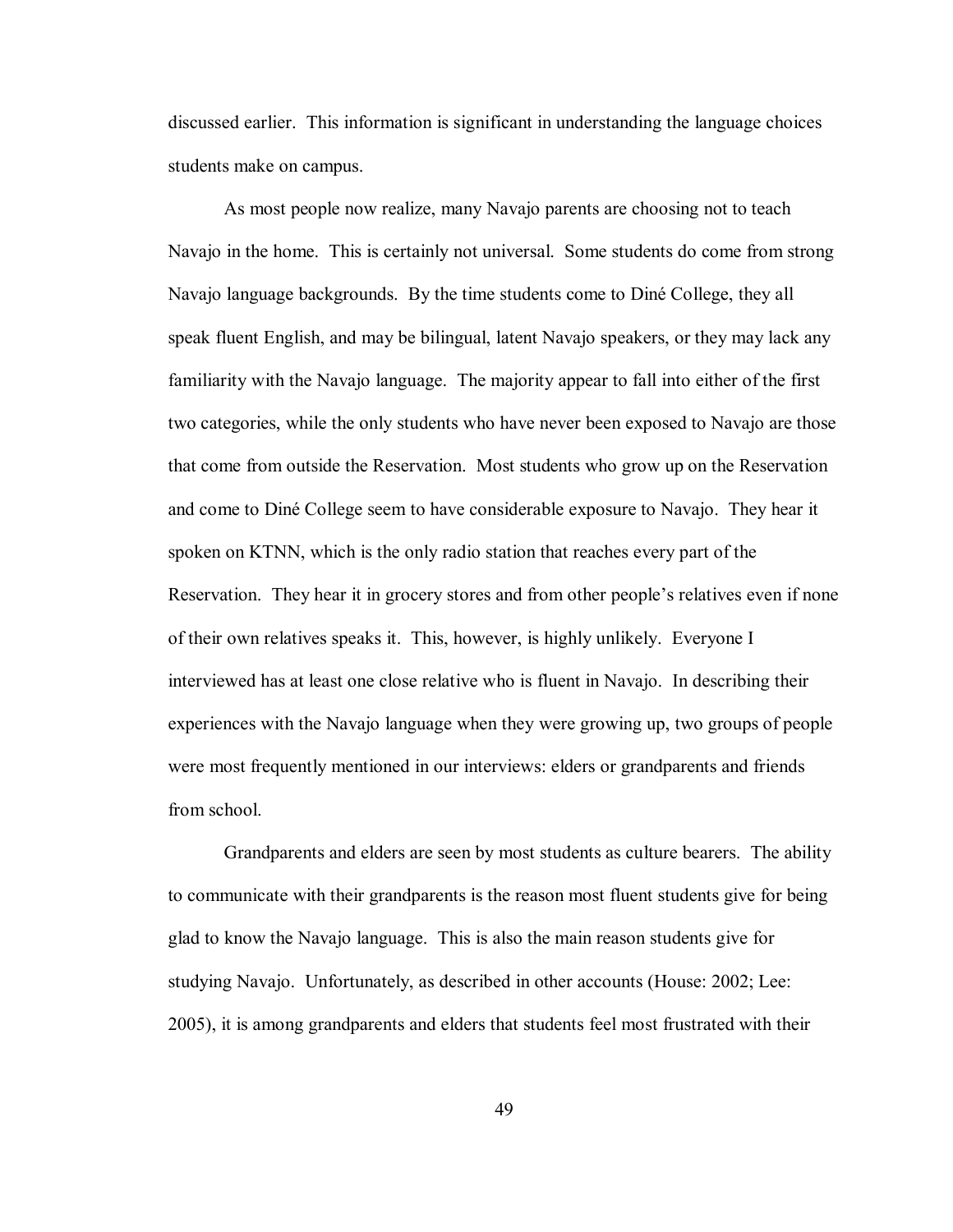inadequate language abilities. Spolsky (2004:44) describes the way older, fluent Māori speakers intimidated younger language learners by their criticism. This was one of three main factors contributing to the younger speakers' anxiety, resulting in their decision to not speak Māori (Spolsky 2004:44-45). Peer groups, rather than family are the leading source of dialect influence on the language of adolescent speakers (Trudgill 1999:227). Many students experienced conflict over the differences in theirs and their elders Navajo dialects. Will, a cultural consultant for this project, explained one aspect of this dilemma as he has witnessed it unfold, "you see them [elders] talking with someone, there are certain words that they [a younger person] canít pronounce, some basic, basic Navajo words they pronounce with a different accent...and they [elders] usually tell that person not to speak it, and then that be the young people." Later in the interview he referred to his own experience, "I start stumbling on words when I start talking with my grandparents, only cause they choke [gasp in shock]." Michael bitterly relates a story of his cousins' experience:

> My cousins are half Hopi and half Navajo, and they tried to speak Navajo and my grandma was like, "what the hell are you talking about, what the fuck are you saying."She said it, and that's the way she was, she was kind of harsh like that. It was just harsh teaching. If you said it wrong, she would say, "what the hell are you talking about?" My cousins were kind of like, they took it the wrong way I guess. And to this day they don't like talking Navajo. Yá΄áát΄ééh, you know [with sarcasm]? English has become their universal language, you know?

Other students describe being teased by their friends and siblings for speaking Navajo.

Celeste describes her experience:

[When I was growing up] they teased me because I spoke [Navajo], they didn't know who they are or where they came from, probably because of T.V. Since I've been a child I've always been taught how to be a Diné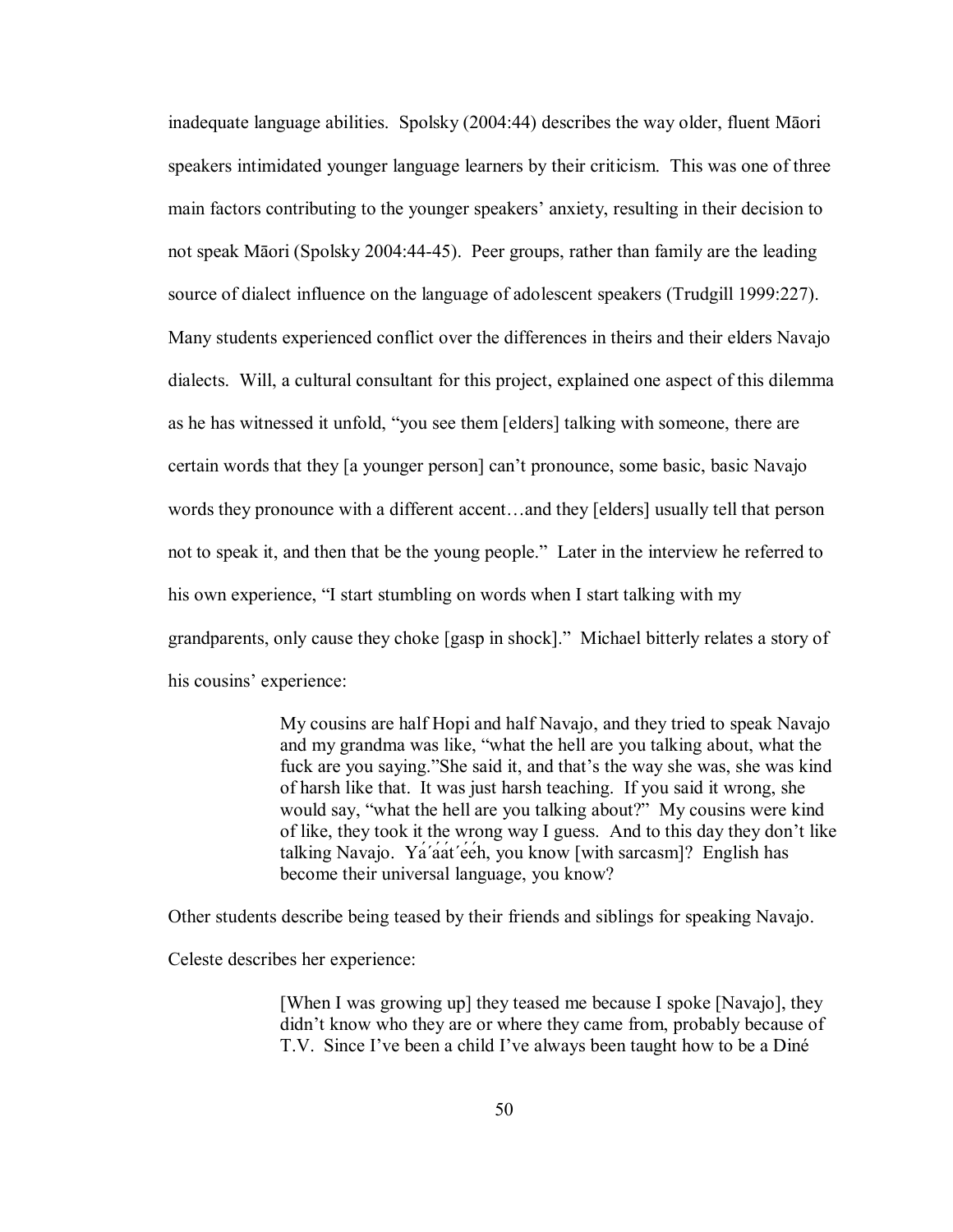person, cause I don't know, it's just like that, like hearing your grandparents tell stories. It's different for me, I actually feel proud, you know?" Michael adds, "It would be like if I were closed minded, they were afraid to [speak it] and then it's just that fear, I mean it's just generation after generation, older brothers tease people if they speak Navajo.

Celeste's statement about being teased by her peers goes to show that there are more than just generational dialectical differences. Not speaking Standard English, and not speaking Standard Navajo, become problematic for many students. According to the students, there appear to be at least two sources of the notion of 'Standard' Navajo: language programs, such as the one at Diné College and Elders. Fluent young speakers' varieties of Navajo are frequently criticized by both, which sends students conflicting messages about their competence in Navajo. Unfortunately, not all students benefit from strong familial support, like Celeste. Milroy and Milroy (1985:1-5) define and discuss prescriptivism, which is "dependent on an ideology concerning language which requires that in language use, as in other matters, things shall be done the 'right' way." These students' accounts offer a great deal of insight into the kinds of dilemmas students face with respect to prescriptivism in both Navajo and English within family and peer group settings outside of the college campus.

#### Determining Fluency in Navajo

Students possess varying degrees of experience with Navajo language and culture. My lack of familiarity with Navajo (although I spent considerable time studying the language in Lubbock, TX) made it quite difficult for me to assess the fluency of other students. I approached the problem of determining students' fluency in Navajo by asking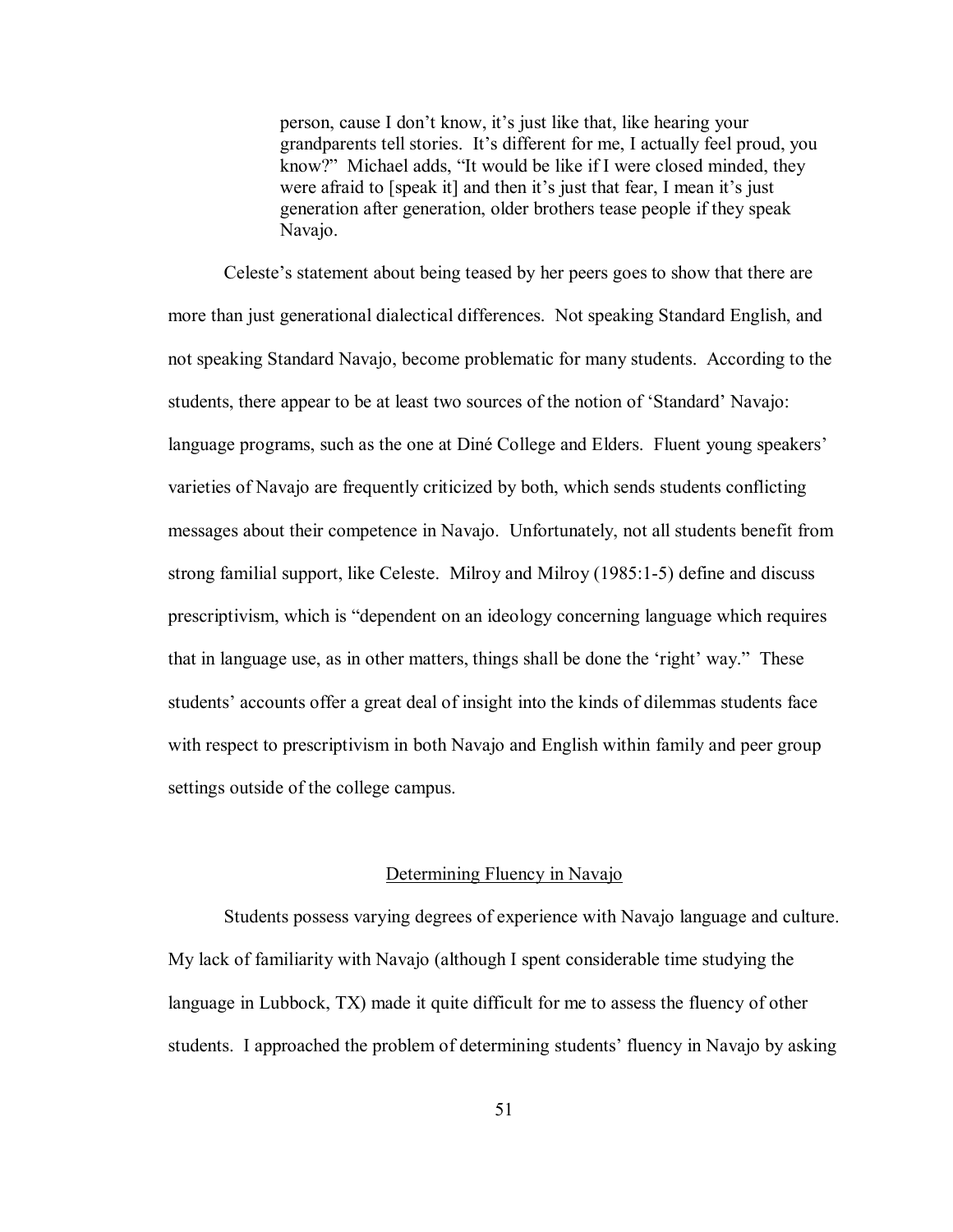individuals to rate their own fluency. Later, I would ask other students to evaluate their peers' language proficiency. This strategy produced conflicting messages: some students would deny fluency, but at the same time others would herald them as among the most fluent students. Conversely, several students who claimed to be highly fluent were not considered fluent by everyone else. I observed some of these students speaking Navajo in various situations, and perhaps their self-perception of being fluent gave them more confidence in speaking Navajo. Spolsky (2004:44) discusses the way "perceptions of fluencyî often determined whether young Māori speakers in New Zealand chose to speak Māori. Without administering a thorough proficiency test, the actual extent of each student's fluency is a matter of speculation. Furthermore, some have noted that the multiple layers of bilingualism expressed in the adult population complicate an accurate depiction of group language proficiency (Benally and Viri 2005:94). For the sake of clarity, I present both individuals' evaluations of their own fluency and the evaluations of other students. In summary, studentsí opinions about who can speak Navajo are highly value laden, making any assessment of individual fluency problematic. Examining the process through which students evaluate other's proficiency in Navajo is a topic for future research.

# Dorm Life

Diné College students have the choice of living on campus or commuting to their classes. Classes are held Monday thru Thursday, like many community colleges. Over the course of the past three summers, two dorms with 16 rooms each were enough to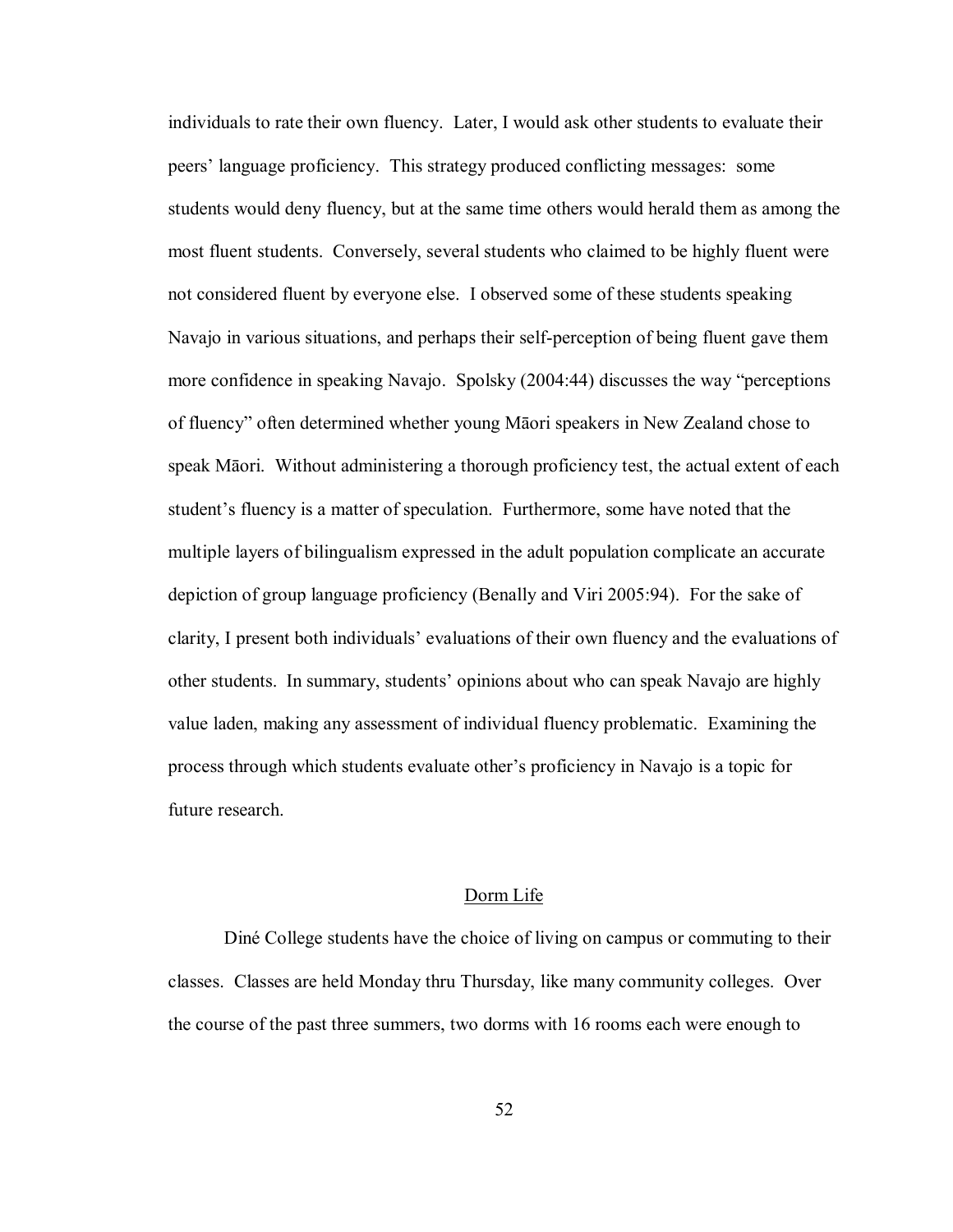house all the resident students. Students with children or a spouse lived in the family dorm. Single residents occupied the other dorm, where each student has chosen or been assigned a roommate by the Housing Office. After the beginning of the first summer session someone usually drags a picnic table to the outdoor area between the two summer dorms, creating an outdoor common area. Additional dorms are opened for single students during the fall and spring semesters. These dorms form clusters of four, and are connected by a short (approximately 20 feet) sidewalk that leads to the main sidewalk. Because the dorms are located on the western part of the campus, students must walk east, and slightly uphill on the main sidewalk, in order to get to the cafeteria, student union building, library, culture center, and classroom building. It is important that students place their request for a dorm room as early as possible, since the dorms fill quickly.

The dorms at Diné College, much like the cafeteria, library, and Ned Hatathli Culture Center, were designed to resemble a traditional octagonal hoghan. Each dorm room forms a triangular wedge within the octagon-shape of the dorm. There are a total of 16 rooms, each with two beds, two desks, a large window, and a polished wooden ceiling that slants upward toward the door leading to the indoor common area or living room. Pairs of individual dorm rooms are connected by bathrooms, creating suites, which consist of two separate rooms and a bathroom. Each room in the dorm opens out to a large round fire place, with a thick black iron smoke stack. This fire place is the first thing to catch your eye when you enter the dorm from outside. Its symbolic significance cannot be overstated. All hoghans, or traditional Navajo homes, have fire place in the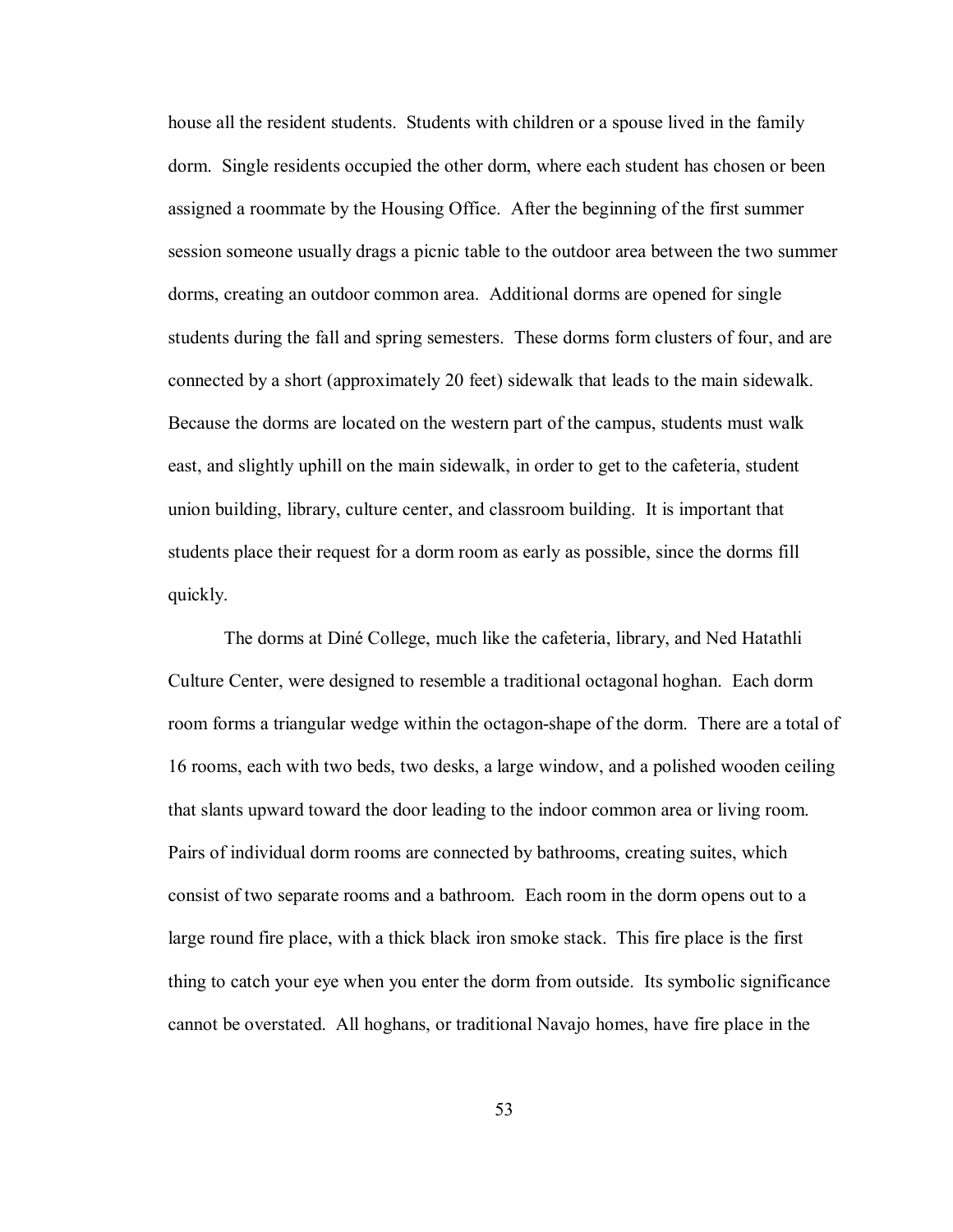center of the residence. Aside from providing warmth and heat for cooking, it symbolically represents the presence of the grandmother and grandfather. Fire is sacred and necessary in ceremonies, which are conducted in hoghans. Like the stove in hoghans, the round fire place is positioned directly in the center of the dorm. Comfortable, cushiony chairs and couches are moved around the room depending on which activities are going on. The chairs usually face the medium-sized television, which is mounted to one of the eight thick wooden beams supporting the high (30 feet) wooden ceiling. Occasionally they face the fire place or form a circle around a table where people study or play a domino game called "Bones." Two additional wedgeshaped rooms are used to house a residence assistant in the dorm, as well as a communal kitchen complete with a microwave and refrigerator.

The housing office allows roommate requests and assigns a roommate to students if they do not submit requests. Most people in the unmarried student dorms have roommates. If a person chooses not to have a roommate, s/he must pay the difference to the housing department. Once students have taken care of reserving a room, many try to come to the college as early as they can in the new semester, in order to claim 'their' side of the room. Most students desire the bed and desk closest to the window for obvious reasons.

The weekends are lonely and quiet on campus, compared to the hustle and bustle of the school week. Most of the resident students choose to return to their families off campus on weekends. Those who remain on campus become better friends over time; the weekends seem to drag by slowly with so few people on campus. Most student residents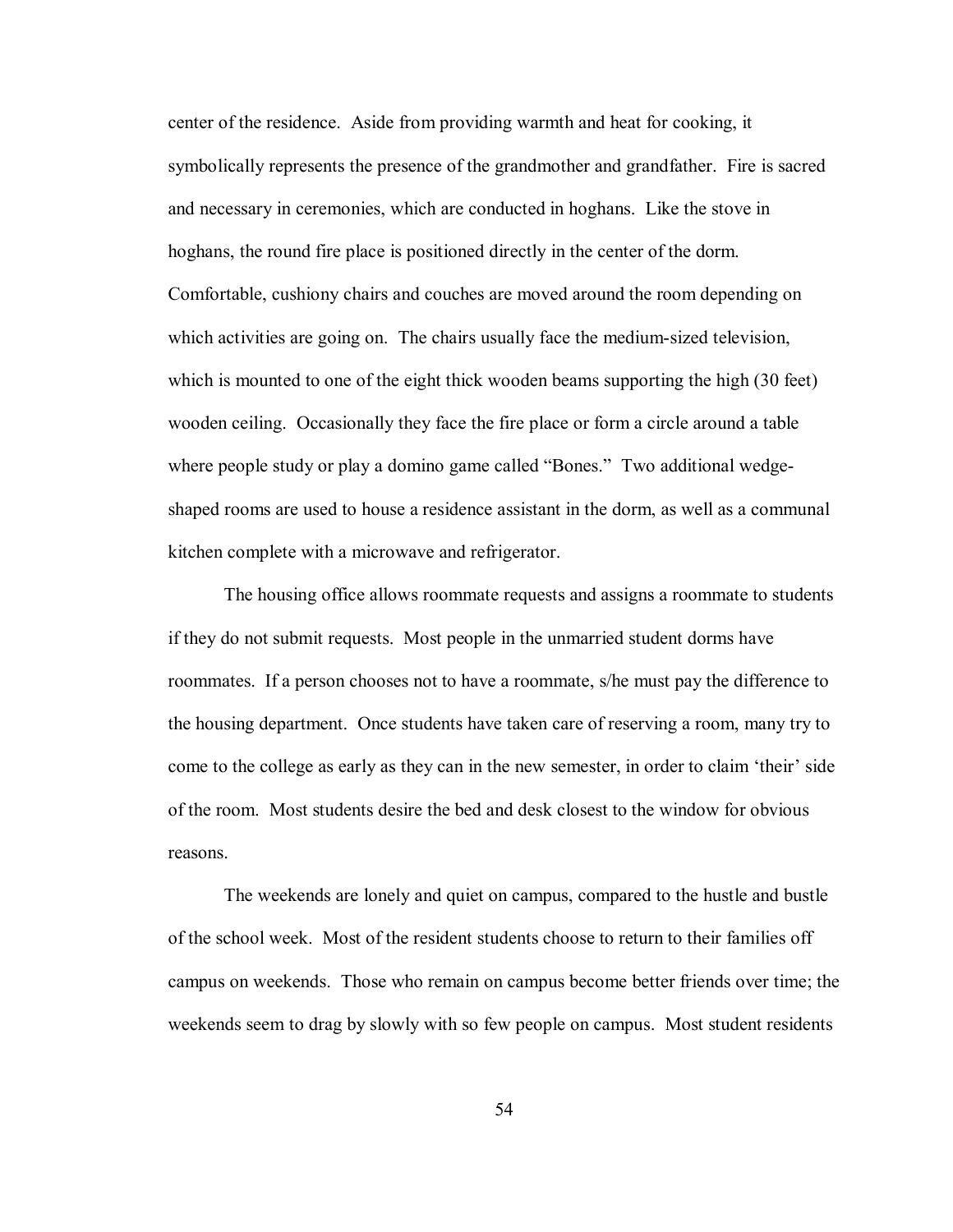do not have their own cars; therefore they rely on others for rides to Chinle, Window Rock, Gallup, and Farmington. In exchange for these rides, most students offer to pay for gas, buy food, or compensate the driver in some way. If a student has an emergency or a doctor's appointment, the housing department willingly provides rides.

## Free Time

During the summer sessions campus is quieter with significantly fewer students than during normal semesters. Over the past three summers, the student residents who remained on campus through the weekend usually became so acquainted with one another that they began referring to themselves as 'the weekenders'. The student services department provided some activities for students on the weekends during summer 05; however during summers 03 and 04, students were left to entertain themselves by watching TV, talking on the phone, studying, walking to the store or the lake. The nonschool supported dorm activities varied from summer session to summer session, depending on the interests of the student residents. Each summer there was always a group of students willing to risk smuggling alcohol into the dorm rooms, and each summer someone got into trouble or wound up in jail for drunken or disorderly conduct.

The College campus, as well as the Navajo Nation, has strict possession laws regarding alcohol. It is absolutely illegal for students to carry alcohol onto the Reservation or possess alcohol. However, there are several bootleggers around the campus who are willing to sell students alcohol, in case they are unable to smuggle it back from Farmington, Gallup or Sage. Because getting alcohol from off the Reservation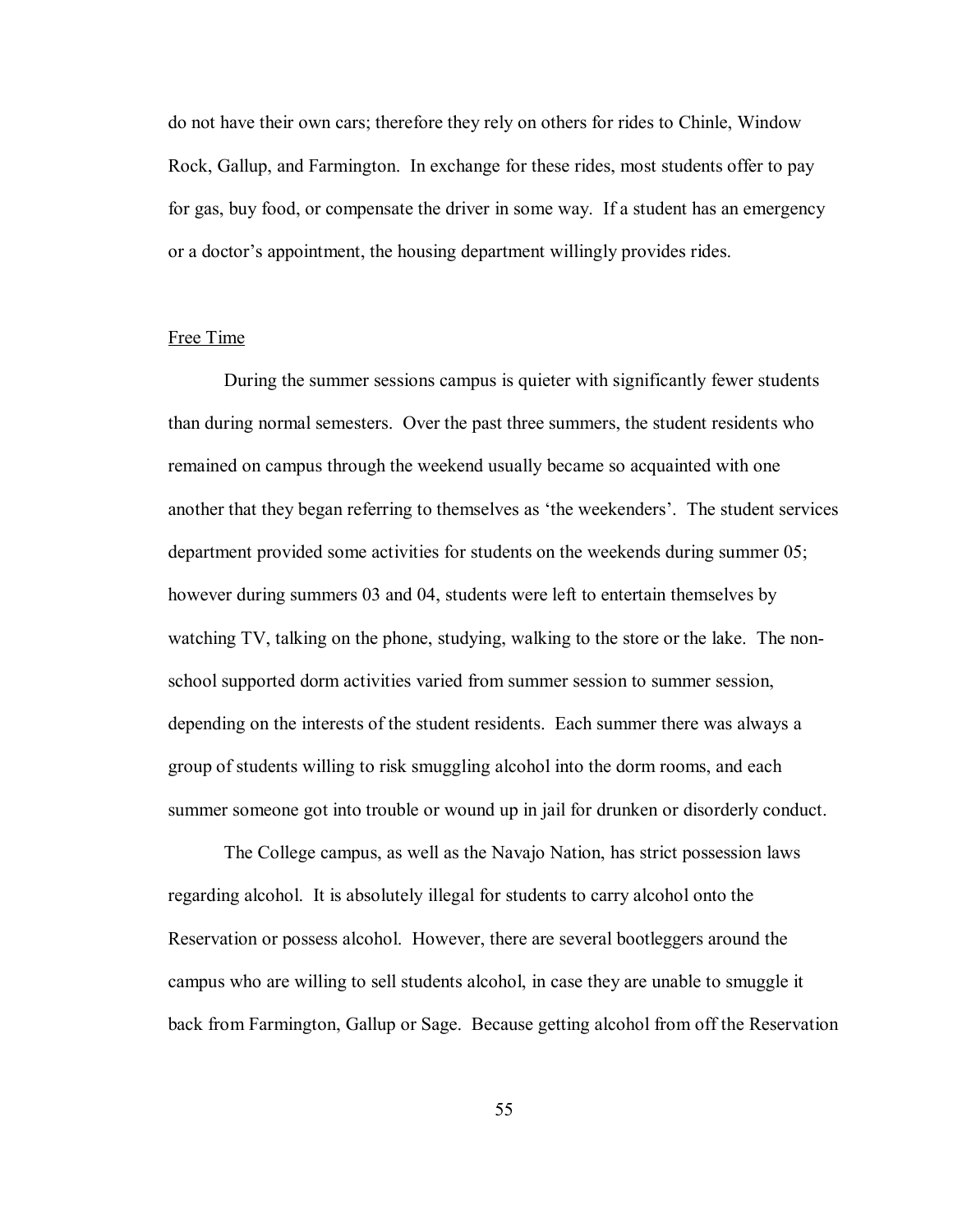is such an ordeal, and bootlegging it is so expensive (\$5.00 for 40 oz. of malt liquor and \$10.00 for 20 oz. of cheap wine), drinking at the dorm is quite limited. The people who choose to drink don't want to get caught, and so initially great care is taken to ensure that only the residents who are 'cool' know that people are drinking. Students employ a variety of strategies to avoid getting caught possessing alcohol, or being arrested by Officer Burbank, the campus police officer. Some students consume the alcohol as quickly as possible in order to get rid of the evidence--a dangerous practice. Other students take great care to keep the fewest number of students involved so they can drink at their leisure without worrying about others turning them in. A few students drank occasionally, but often refused offers because of bad experiences in the past. On nights where the majority of students drink, it is often the students who don't participate who end up dealing with the consequences of the other students' actions. These students usually get knocks on their door at all hours of the night and are subjected to the partiers' noisy behavior.

 Movies, either rented or on television, provide evening entertainment. Every night that the TBS series "How the West Was Won" was broadcast, the majority of the dorm students surrounded the television set, scrutinizing the portrayal of American Indians in the film. The most popular programs were pop culture series. Reality shows, Showtime specials, and edgy movies blared loudly each evening. A few students made jokes about how the outcome of a show would have been different if a Navajo person played the key role. The television was rarely turned off, except on occasion at night. It seemed each summer that there was one student who couldn't stand it when the T.V. was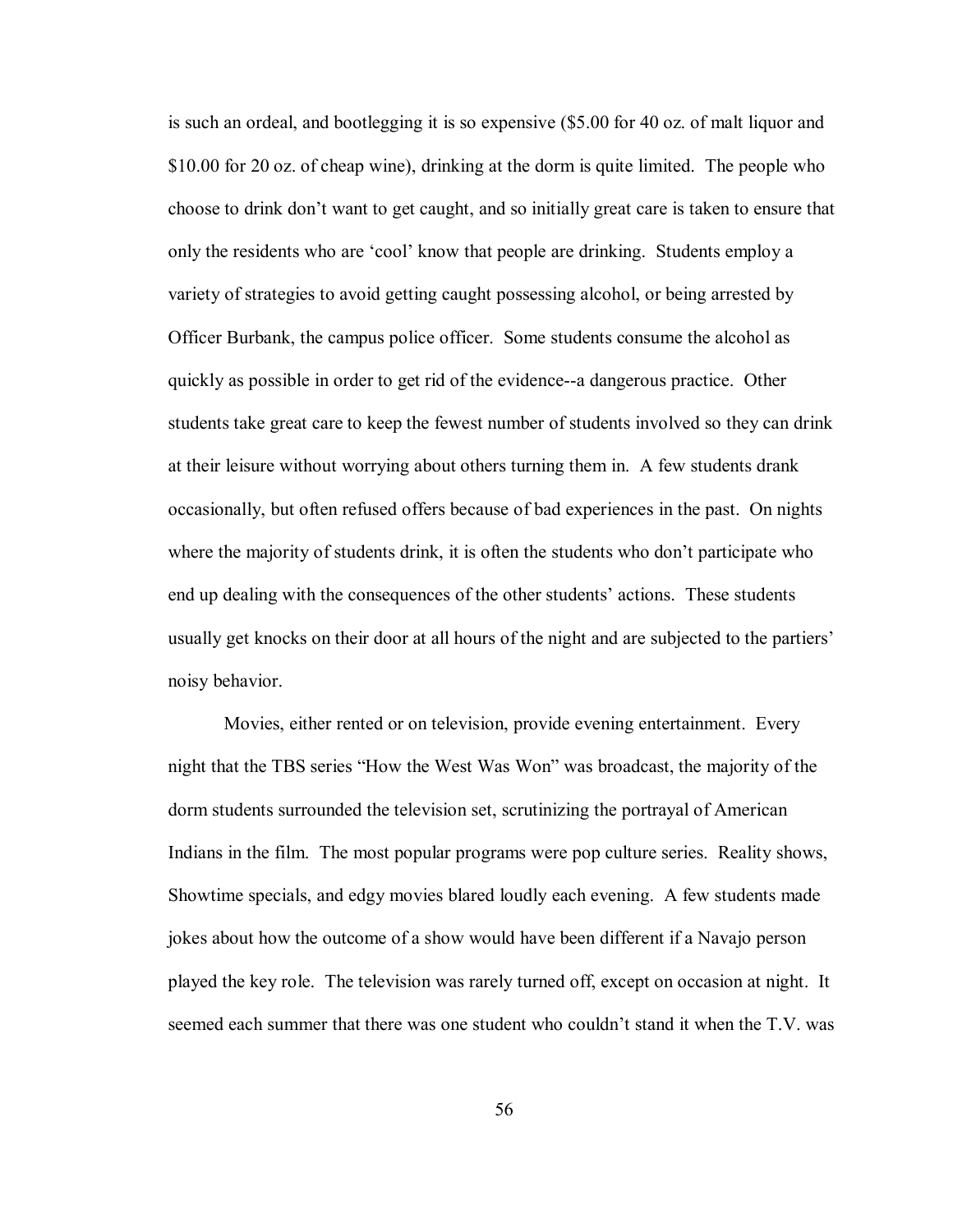on all night long, and was committed to seeing that it was turned off after everyone went to bed. Some students had enormous collections of movies, mostly DVDs. These students often shared their films with other students, who seldom had their own televisions, and borrowed the DVD player from the housing office so the whole dorm could watch the movie.

 During the summer, with so few activities, some students chose to entertain themselves by playing bingo at the bingo hall located behind the recently closed Wilkerson's Trading Post. I had never experienced a bingo game until I lived in Tsaile and a few friends invited me to join them. Most games that summer were sponsored by a family, who ran the game and provided prizes for the players. Each night the bingo hall was packed full, approximately 50 people, mostly women and children. The games go by extremely quickly and I had difficulty keeping up. An eight year old daughter of the host family had to help me locate numbers on the newspaper-thin bingo cards. During the summer of 2006, my roommate from the dorm and her girlfriend invested in the games and hosted several themselves. Their investment proved quite lucrative, and they often returned home with several hundred dollars each night.

The possessions students bring to Diné College vary a great deal. I knew one student who came with nothing more than a few clothes. He borrowed sheets and a pillow from the housing office. His room was completely bare except for a poster of a blond bombshell on the wall. Other students brought so many things with them that it seemed they were planning to reside permanently in the dorm. A few students came equipped with a television, DVD player, a mini-DVD player, a refrigerator, several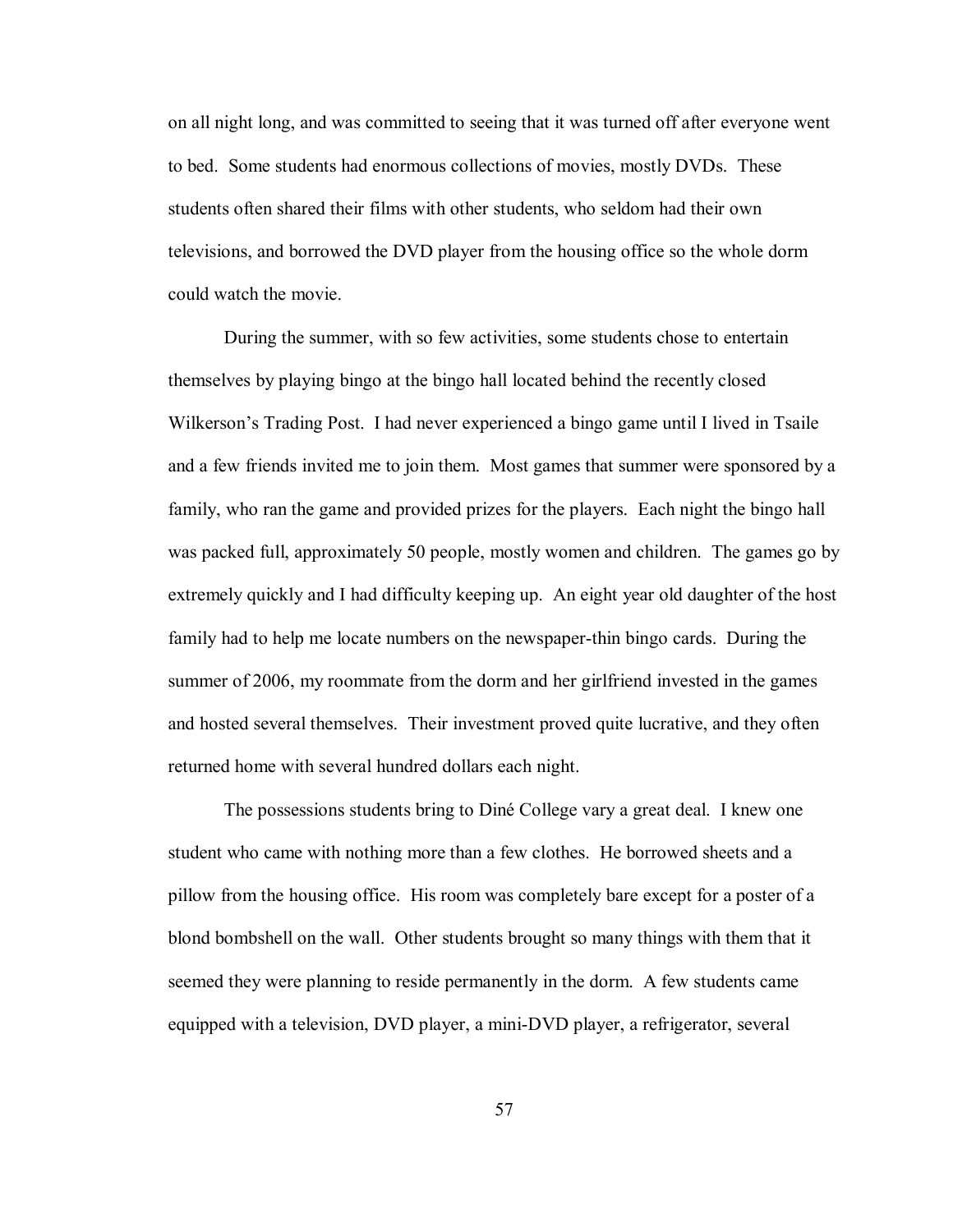bookshelves, and lots of decorations. Most students decorate their rooms in some fashion. The majority bring bright colored wool blankets with elaborate designs. Posters of rock bands, hip-hop stars, and country music singers were among the most popular.

#### On-Campus Employment

Students living on campus have the option to work if they qualify. Some jobs are available through tutoring at the TRIO center, especially if the student is enrolled in higher level courses or is literate or fluent in Navajo. Other students are employed at the cafeteria or one of two snack bars on campus. The library, housing department (resident assistantships), and other administrative offices also offer students employment. These jobs allow students to pay their tuition by working for the college. Students who are hired as resident assistants are provided with a free meal plan and housing, as well as extra earnings to pay their tuition and other expenses.

Aside from money, these jobs offer students responsibilities and leadership positions. Student leadership positions on campus prove to have their own set of problems. I knew two resident assistants who deliberately quit their jobs after the semester because of the difficulty associated with being responsible for the dorm students. Being in charge of the dorms often means dealing with a lot of peer pressure to the other way' when students drink. If you get caught allowing students to drink, you are immediately terminated. The meager salaries from these on-campus jobs in some cases coupled with money from studentsí families, does not allow students to live luxurious lives, but it does enable them pay their tuition, eat in the cafeteria, and afford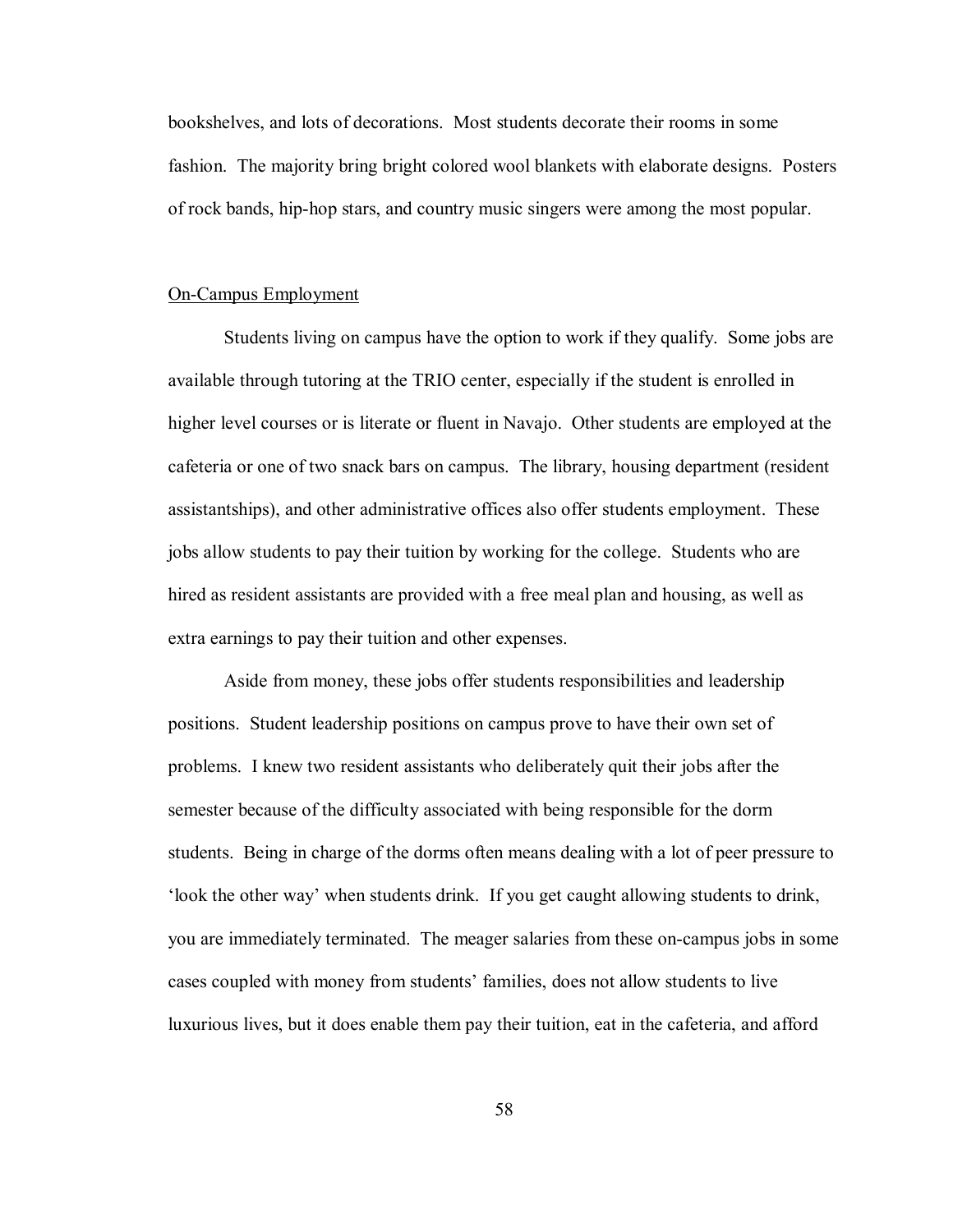snacks. If students are unable to afford a meal plan in the cafeteria, they have the option to work in the cafeteria in exchange for meals. The cafeteria ladies are well known for coming up with odd-jobs so hungry students can eat.

# **Conclusion**

As a group, it is clear that students at Diné College hold a wide range of values and express dynamic individual styles, contributing to a very diverse campus. Students express a wide range of behaviors that constitute a spectrum of 'ways' to be Navajo today. Diverse expressions of individual identity and reasons for coming to the college (Chapter III) interact with institutional discourse to become the stage for this research (Chapter II).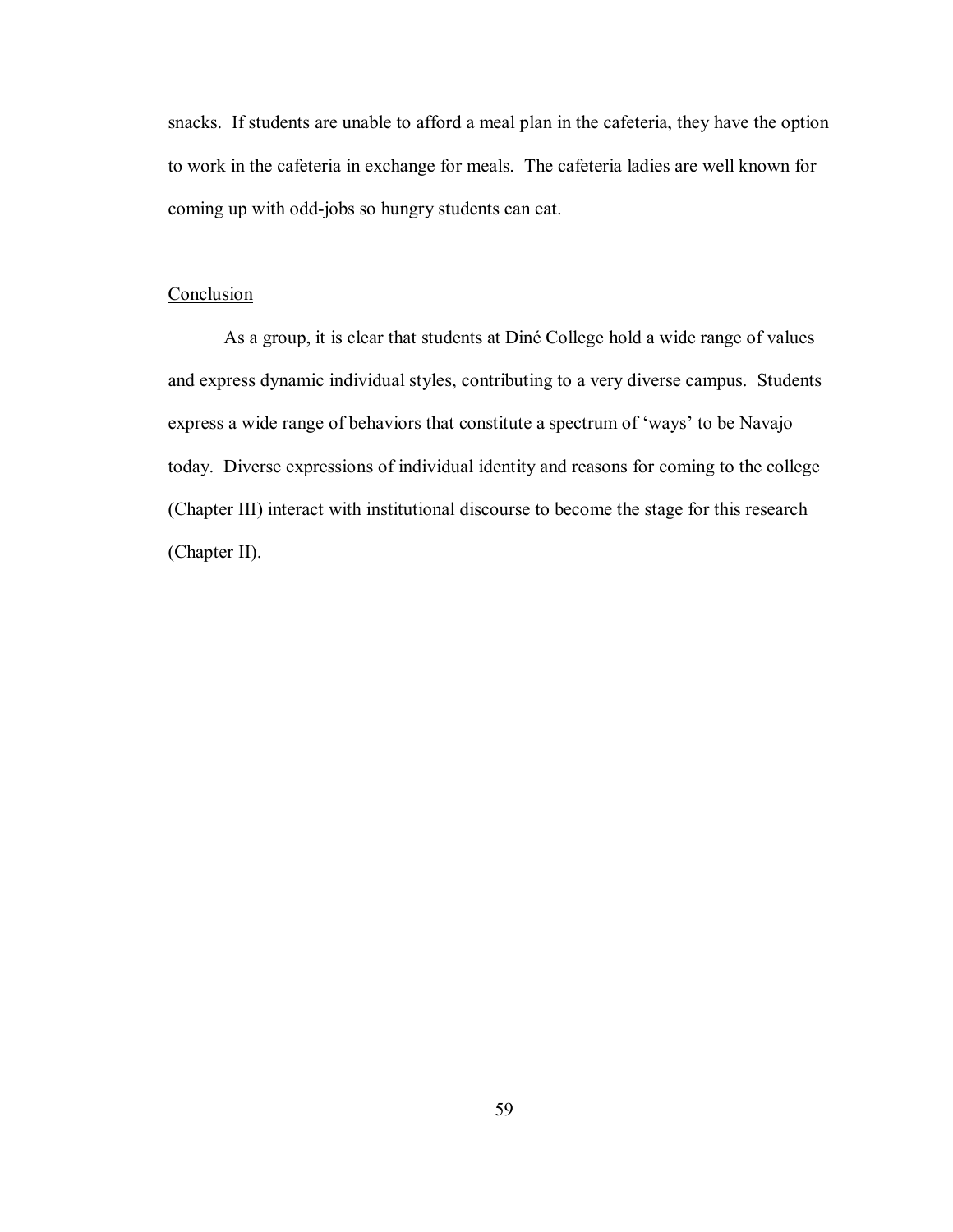#### CHAPTER IV

# REASONS STUDENTS VALUE SPEAKING NAVAJO AND ON-CAMPUS SPEAKING PRACTICE

When asked about factors that motivate them to learn or speak Navajo, Diné College students described the important functions they believe the Navajo language serves in their lives. Three themes emerge about learning or speaking Navajo: (1) identity expression, (2) participation in DinÈ traditions, and (3) daily communication with elders. Speakers' beliefs that there are more appropriate settings or situations for a language than others, conform to Silverstein's definition of language ideology: "sets of beliefs about language articulated by users as a rationalization or justification of perceived language structure and use" (Woolard and Scheiffelin 1994: 57). Students' descriptions of how the Navajo language fits in their individual lives offer insight into the way their language abilities intersect with their lifestyle. This chapter focuses on fluent Navajo speaking students' opinions about speaking Navajo on campus. Their comments suggest that their language choices between speaking Navajo or English may evidence domain-functional language use (Tsunoda 2005:66-69). Functional domains for language are the byproduct of two languages coexisting in one location, where the politically dominant language becomes associated with, "modern life, national, 'outside' world, public, outside family, formal, not intimate, for power, for non-secrecy, and secular uses" while the politically subordinate language is associated with, "traditional life, regionality, the community, the domestic and private, inside the family, informal, intimate, for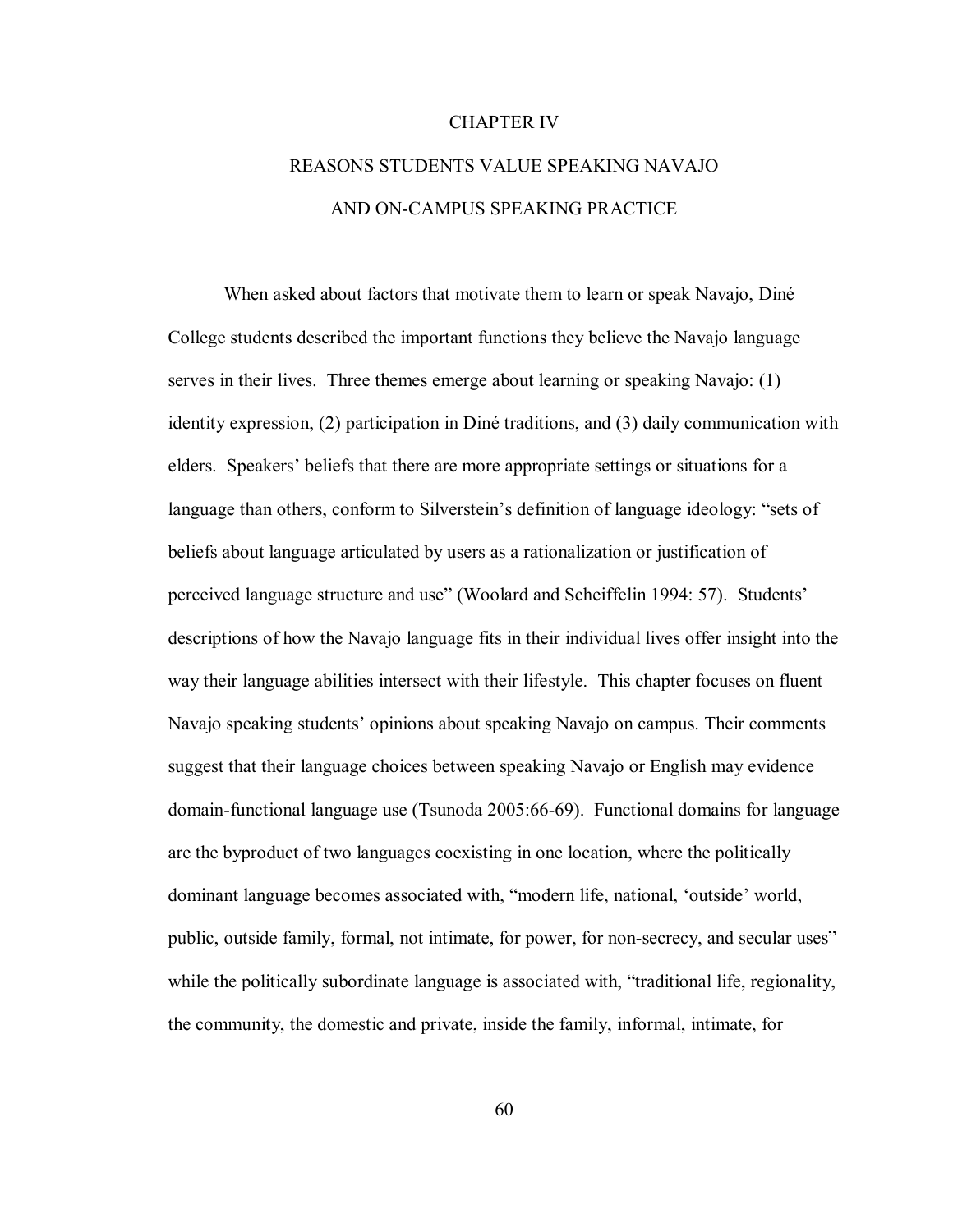solidarity, for secrecy, and religion" (Tsunoda  $2005:66$ ). At the end, fluent students discuss specific reasons they don't speak Navajo on campus.

## Reasons to Speak or Learn Navajo

 All of the students with whom I spoke agree the Navajo language is important; however, their responses indicate that some believe speaking Navajo is most important in domains that are not available at the College. Speaking Navajo on the College campus is a less significant way for students to convey a sense of personal Navajo identity. Students' comments suggest this could be related to the setting at Diné College. While there are ceremonies and spiritual outlets available on campus, the spiritual domain is prominent in the homes of most students. Many teachers on campus are capable of speaking Navajo, but most instruction and student interactions occur in English. Students are seldom required to speak Navajo to teachers or other students, except in the Navajo language classes. This section will describe some of the values students place on speaking the Navajo language. Analyzing students' expressed needs for speaking or learning Navajo, in comparison with the kinds of events in which they actually chose to speak Navajo, shows why students may use the language less on campus than among their families.

# Identity Expression

 One of the primary reasons students stated they value speaking or learning to speak the Navajo language was because they think it is crucial to a harmonious personal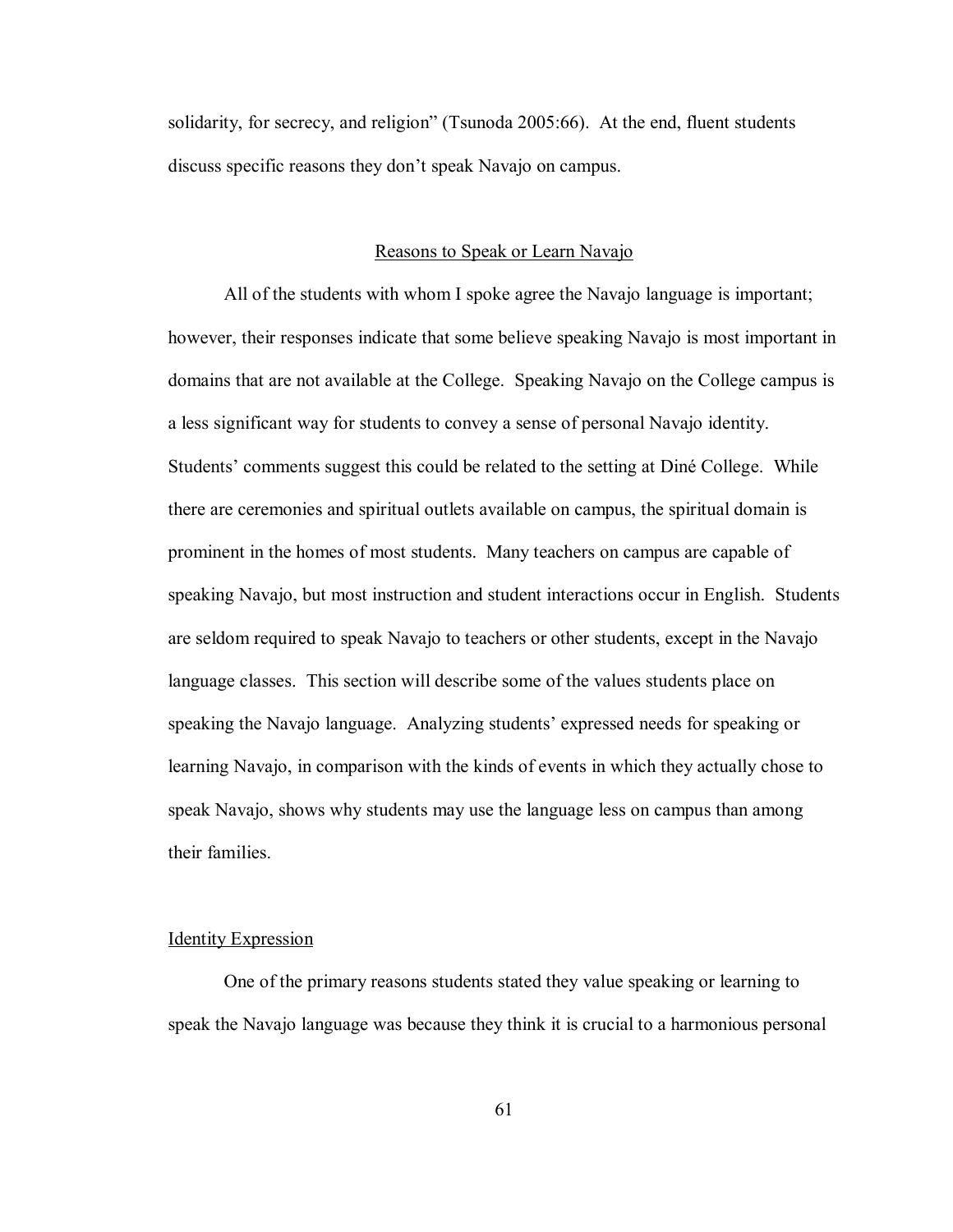identity. As Kroskrity (1998:103-122) found among Tewa speakers, many DinÈ College students also perceive language as an index of identity. This theme resurfaces throughout my interviews with students. Indexicality is one of three sign relationships, first described by Pierce, and later incorporated into the field of language ideology to describe the way languages can signify social groups to others (Irvine and Gal, 2000:37). Silverstein (1998:128) explains the relationship between ideology and indexicality: "Ideology, in other words, is defined only within a discourse of interpretation or construal of inherently dialectic indexical processes, as for example the processes of making or achieving a text (entextualization) by using language and other sign modalities, whether at the denotational plane or the more encompassing plane of interactional textuality." Through "interactional textuality" students construct language as an index of identity.

Spolsky's (2004:44-45) work with Māori speakers in New Zealand reveals a similar connection between speakers' motivation to speak Māori and identity. The belief of ëone language for one peopleí is rooted in Western Nationalist discourse. The discourse of many minority language survival programs is also rooted in this same ideology, with a strong emphasis on minority languages defining minority identity (House 2002:17; Woolard and Schiefflin 1998:61). Prior to colonization, multilingualism in other indigenous languages was common for indigenous peoples. Possibly conforming to the discourse of these programs, many of the students I interviewed believe an individual's identity is actively constructed through their language choice. Aside from constructing their personal identity, several students value speaking Navajo because they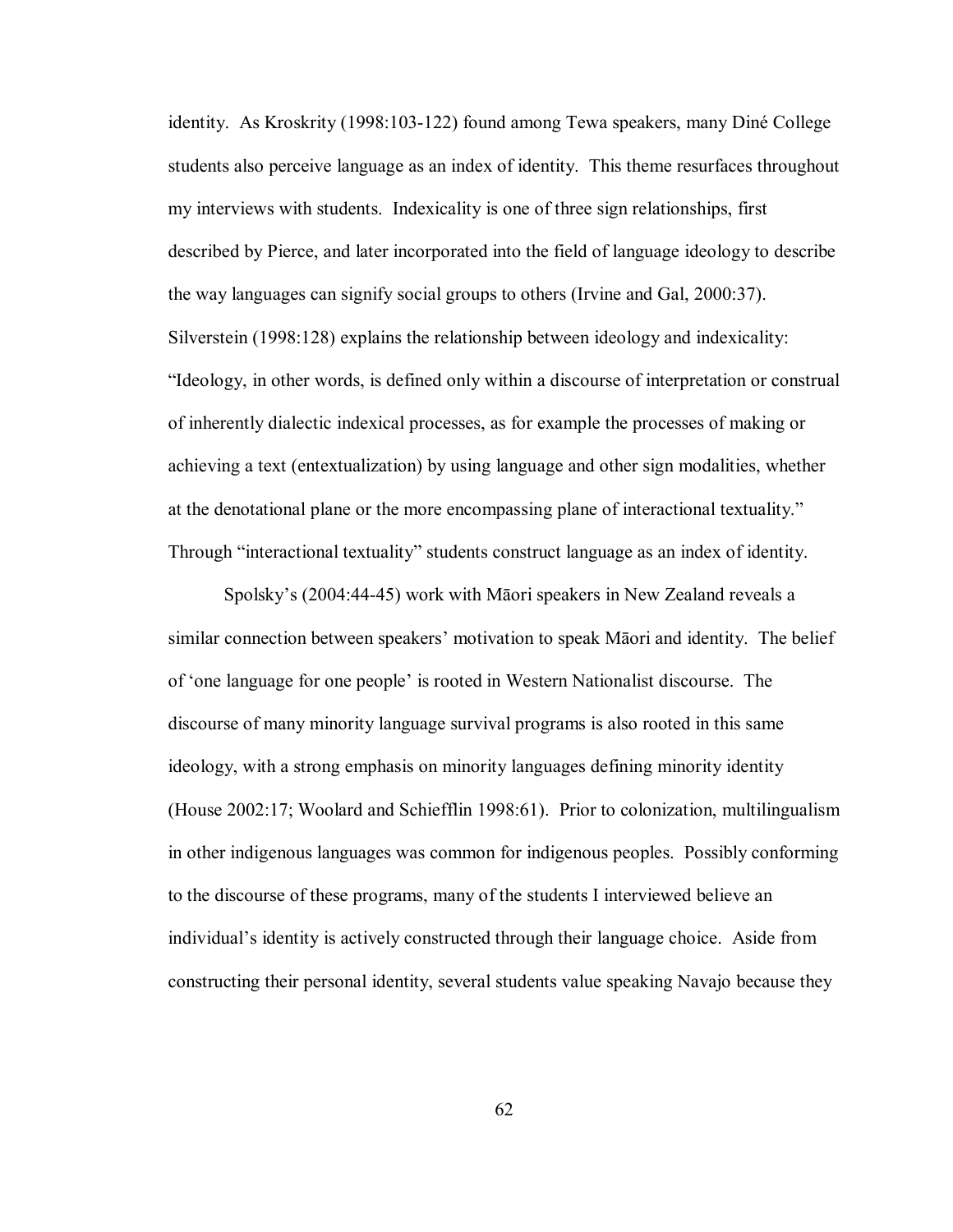believe it is necessary in presenting a coherent tribal identity outwardly, mainly to non-Navajos.

Victoria, a recent graduate of Diné College and current employee of the TRIO oncampus tutor program, relates her ability to speak Navajo to her personal identity: "it is basically who I am. It is a part of me like my limbs." George, a Navajo language learner who was enrolled in the Introduction to Navajo Language class agrees, "The Navajo language] is where I'm coming from. It helps me get a better grip on the culture." Both of these statements reflect studentsí perception of the Navajo language as a synecdoche of themselves. Synecdoche describes relationships where the part refers to the whole. These particular students described the Navajo language as a part of who they are, similar to individual body parts.

A student claimed in a discussion with me that her ability to speak Navajo 'creates balance' in her life. John, another student secure in his fluency, reflects that "Navajo is really deep rooted [in me], and natural." Yet another student, Celeste, explains how Navajo relates to her identity by saying that it helps you to know "where you come from." These students highlighted the way speaking Navajo enables a harmonious identity. Indicating the extent to which she believes the identity of a 'true' Navajo person hinges on the language, Celeste said she believes people who intentionally donít learn Navajo are the same people who move off the Reservation as soon as they can. They belong elsewhere, where English is spoken, and are individuals other than the persons they were "born to be."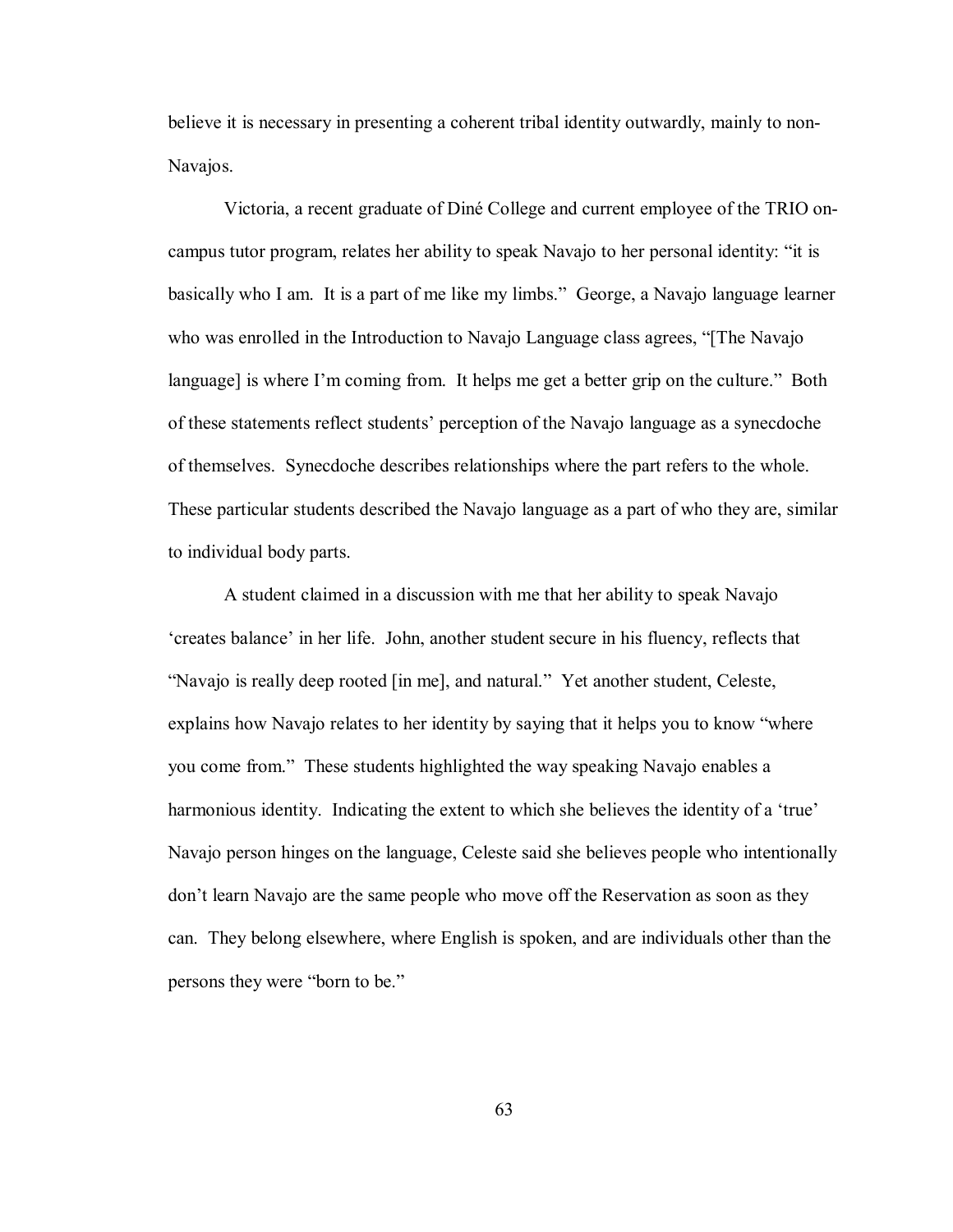Jackie, self defined as a semi-fluent student, explains the importance of speaking Navajo and maintaining the language in order to project a coherent tribal identity to outsiders:

> I think it's very important for the younger generation to try to speak the language because it's who we are. It's what makes us unique. It's what distinguishes us from all other ethnicities, and we are one of the few tribes in this country that still have our language and tradition. Maybe not all of it together, but we still have it, enough to say that we are this tribe, and that's what makes us who we are.

John, like Jackie emphasized that the Navajo language is important and necessary in retaining a strong, collective tribal identity. He adds, "We should be proud [of the Navajo language]...and we have to move forward with it, to stay alive and survive in this whole society. To unite. To have unity. To have a whole nation." Later in John's interview he added, "the language is the culture itself," speaking of how important it is to know the Navajo language in order to understand the culture. Furthermore, it becomes clear through these students statements that they also believe the Navajo language is fundamental in expressing a collective tribal identity.

## Spirituality and the Sacredness of DinÈ Bizaad

 Several of the students with whom I spoke believed they and others need Navajo for healthy spirituality. Arabic is sacred because it is the language of the Koran. In a similar way, these students experienced the Navajo language within a sacred context. It is necessary to attend ceremonies and understand the symbolic meanings of prayers, and to discuss spiritually significant issues with others. After discussing the relationship of language to culture, John added "it isn't only about language. [It's about] the whole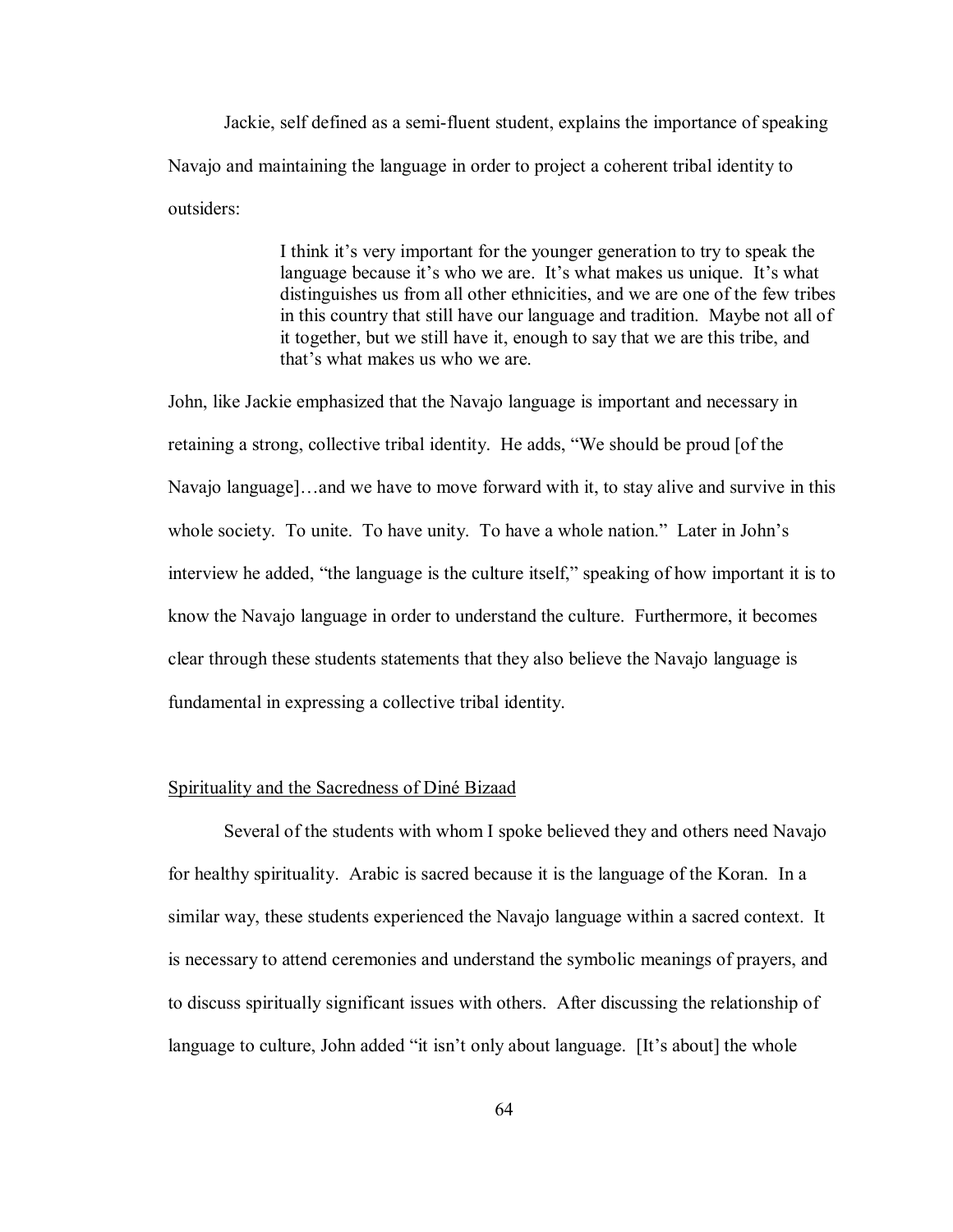culture, the ceremonies, songs, everything. That's more important. That's really important. As far as [all of this], that's also language...and all of that put together makes the whole thing up. That's what makes it move. That's what makes it breathe." He continues by explaining the relationship between healthy Navajo spirituality, which necessarily includes language and the land: "There use to be a lot of shit here, there use to be rain here, it use to rain a lot. But today, a lot of the things with the rain, the grasses, itís not as clean as it use to be. The sheep are mostly gone. A lot of the grandmas have passed away. And that's what's sad."

 A couple of other students believe Navajo is necessary to discuss philosophy and spirituality. Jackie explained, "If I really want to be straightforward, and to express what I am really thinking, then I will express it in English. But, if it has to do with philosophy or spirituality, then I will express it in Navajo. Michael adds:

> When you're talking in Navajo it just can't be translated into English. It's just that certain way that you talk that's different. The crazy thing is that it is a certain way you talk, and if you try to translate it into English, it becomes all cheesy, like 'the Great Spirit', or 'Early Dawn Child', I mean, what the hell? 'Talking God', it makes it sound like Greek mythology.

These students remarks suggest that they code-switch from English to Navajo depending upon the situation. Situational code-switching can occur anytime there is a change in topic or participants (Saville-Troike 2003:49). When I was taking the NIS culture and philosophy classes, I remember a few students walking out of the class stopping to ask whether I could understand the teachings in English. Fluent students would exclaim that they couldnít imagine how the teachings could make sense in English, because the difference was so significant between instructor's Navajo and English.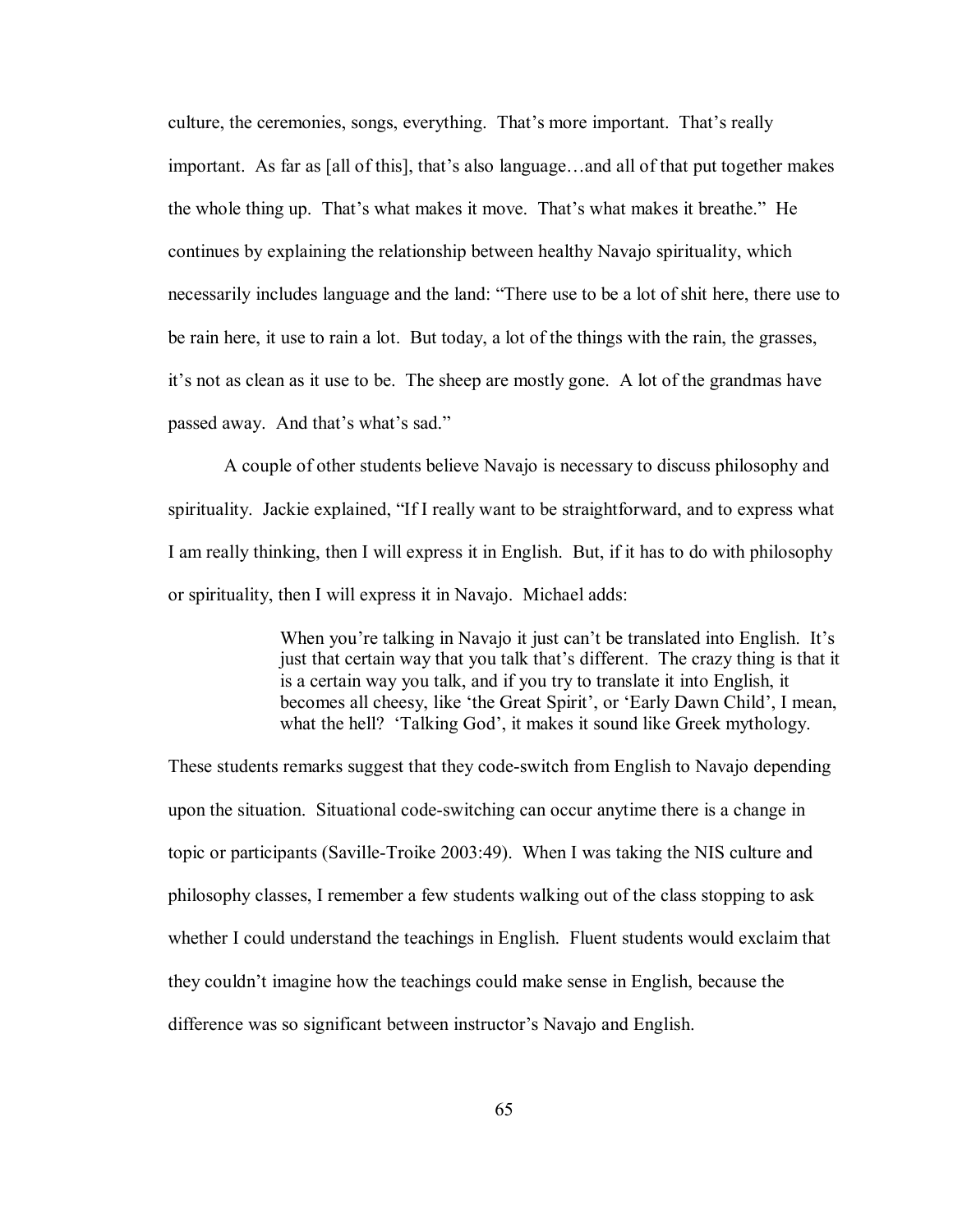Nanabah discusses the sacredness of Navajo: "because of working for the tribal college, I learned that my culture and my language is very sacred. And it is important. And it has, like geared me that way so that I can learn more about it. About myself. Who I am. My roots." From her statements one can see the impact Diné College has had on shaping her perception of the language as sacred. That Navajo teachings, culture and language are sacred are well established components of institutional discourse (House 2002:90-93). Like many other students who come to DinÈ College without a strong traditional background or upbringing, Nanabah learned these values at the college. In this statement she describes how the teachings about her past shape her future. She learned these values from the College, in the NIS classes, rather than at home.

# Communication with Family and Elders

 Several of the students I interviewed explained that they needed Navajo most for communication with certain people. The people they most wish to communicate with in Navajo are their family and elders, particularly grandparents, rather than other students or friends. Students who are learning Navajo, or wish to further develop their skills, described their frustration in not being able to benefit from their grandparents' wisdom. Others told heart wrenching stories about their embarrassment when they were the only ones in the family who could not understand certain relatives. One person described the great lengths he has gone to in order to appear more fluent than he actually is at family gatherings. Being teased or made fun of by other fluent relatives is not an uncommon experience for many students.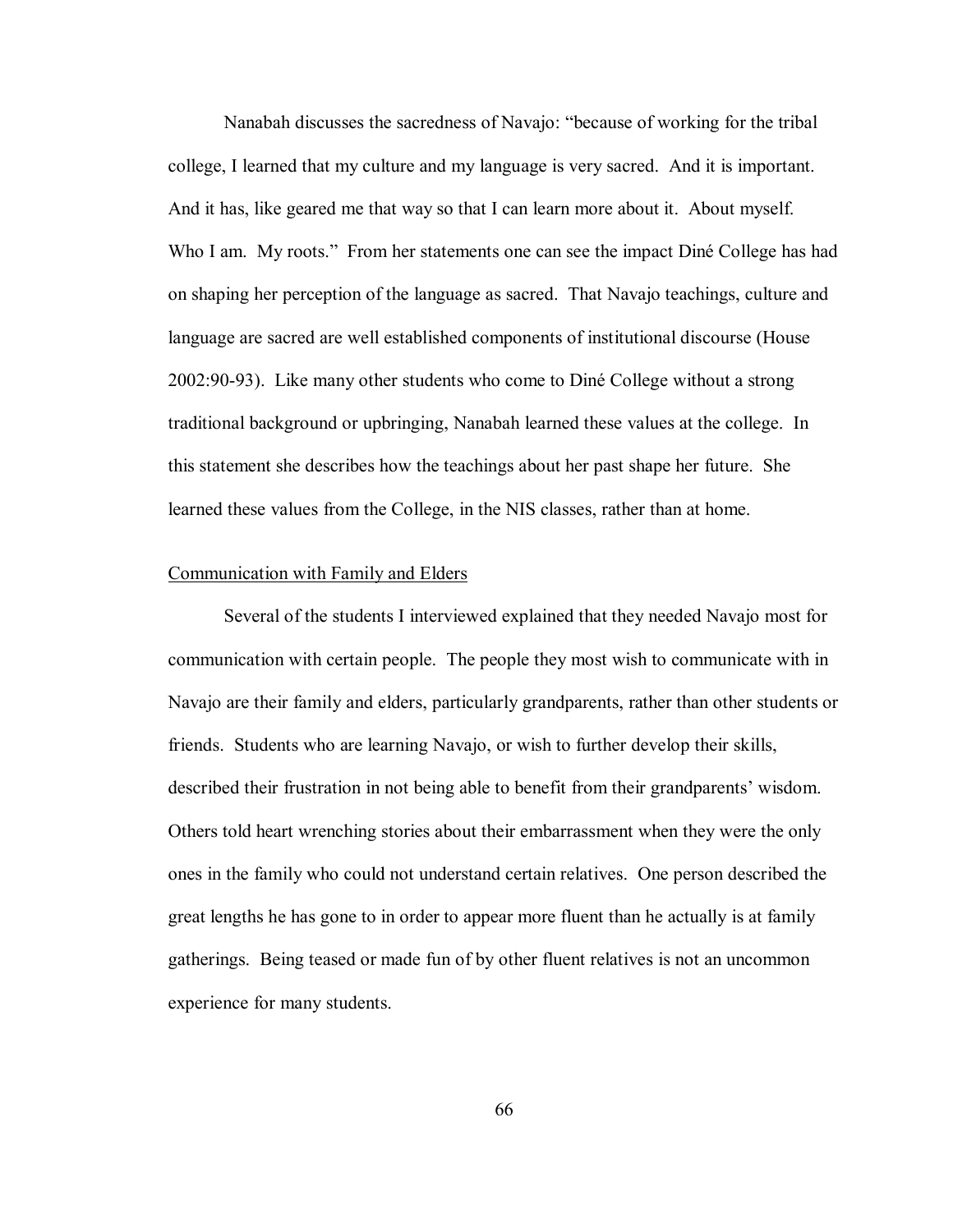When I asked students why they believed the Navajo language is important, several students explained they wanted to show respect when communicating with elders. Saville-Troike's (2003:49) describes Navajo teachers situationally code-switching from Navajo to English when joined by non-Navajo speakers in a conversation, and these students also describe feeling compelled to switch from English to Navajo. Erica, a Navajo language learner, explains, "I started really trying to learn [Navajo], especially for when I talk to my grandparents. Because I think it's really important that you talk to them in a language they understand." Foregrounding this practice as conventional, June adds, "the idea is, that if a person is Navajo, you are suppose to talk Navajo to them. That's respect." John explains the value of speaking Navajo to elders by describing the value judgments they level at you if you don't speak Navajo. According to John:

> The language is really deep rooted. It is really something that, you know, among our elders... how they look at you in that way. [They ask] themselves] are you that kind of person, you know? That's how they...see you, who you are, what kind of person you are. If you are a bad person or a good person. In that way language is a lot of things. A culture. A way of life.

The perception that elders frequently look down on members of the younger generation for not speaking Navajo is common. In discussing elders' perceptions of the younger generation, Jackie, who frequently wears a blue Mohawk, described a hypothetical situation where she sits next to a traditionally dressed young lady at a public event, and an elder approaches to ask the young lady a question in Navajo. In this scenario, the young lady only 'looks' as if she can speak Navajo, and Jackie, who dresses very nontraditionally, is the one who is able to answer the elder's question in Navajo. With great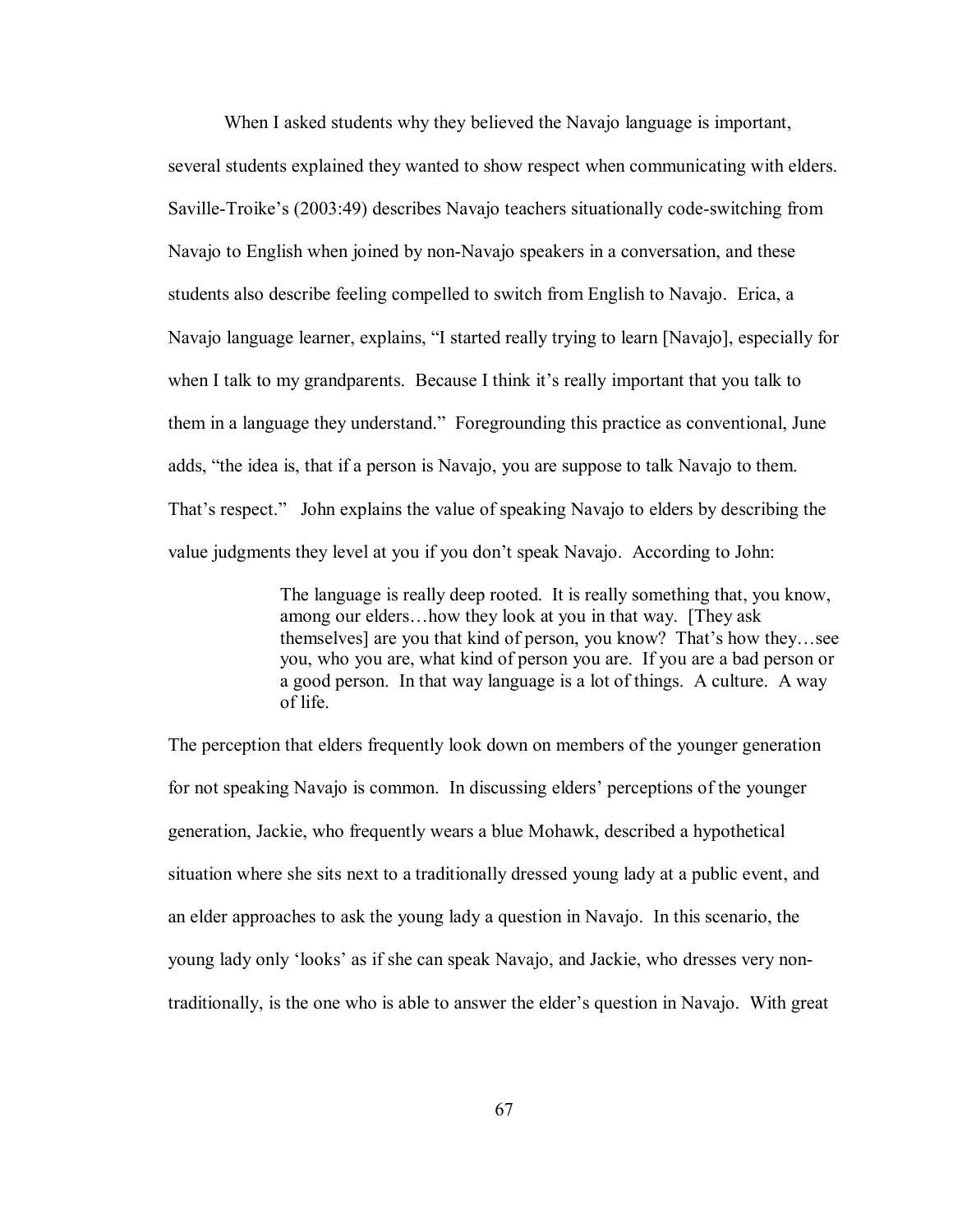pride Jackie describes the unsuspecting look on the elder's face when she realizes that the mohawk-wearing punk rocker is the fluent one in this situation.

June told me that she considers the college campus and her family separate domains. Each domain is its own level, with its own language. "I speak on the level that I prefer at the time. So, when I go back home I prefer to speak Navajo, you know? And English here at this college. It's like everything is learned in English, so I prefer to speak English." Nanabah describes a scenario where she desperately needed Navajo at home, where her mother's relatives all speak Navajo:

> This one time, my grandpa, Sam, he's deaf, and my grandmother [who] only talks Navajo, we all went to town this one time so I was kind of like in the middle, trying to understand. My grandpa, he knows how to write in English, and he interprets into English and then my grandma's like yelling in the background in Navajo. It was so awesome, we were ordering burgers one time and my grandmother was saying burgers in Navajo, and my grandfather was writing burger, and there I was interpreting three other people. We all wanted hamburgers!

Both of these students discussed speaking Navajo with members of their families, rather than on campus. For the majority of students, it is in the family domain that they have the most opportunities to speak Navajo. There wasn't a single student without Navajo-speaking relatives. Nanabah's story is about how 'cool' it was to actually be able to use the Navajo she learned at DinÈ College in a family situation. In truth, there are not very many other opportunities for Nanabah to practice speaking Navajo, the exception being the situation she described here. In the following sections I will describe students' use of spoken Navajo with teachers and other students.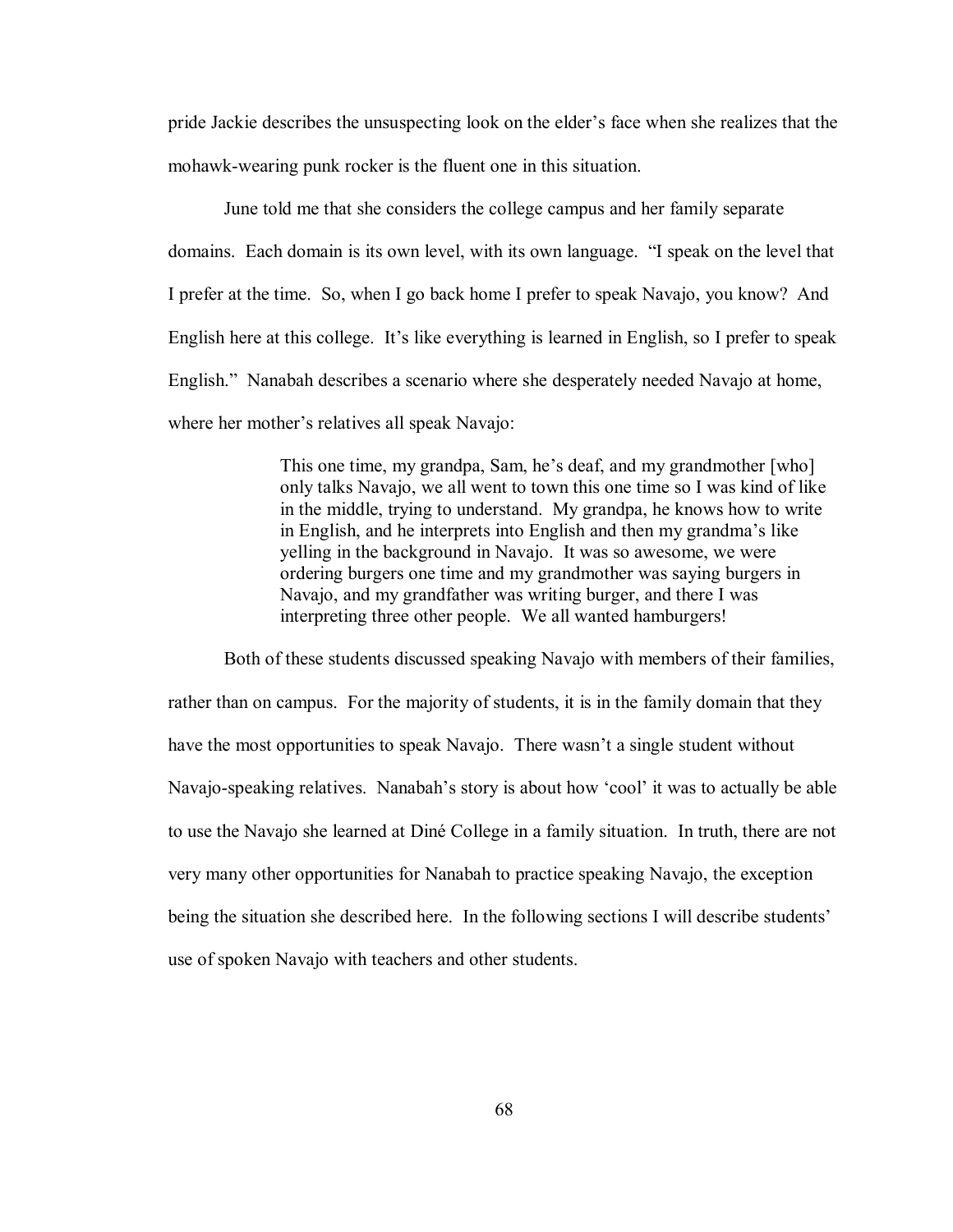# Speaking Navajo with Diné College Faculty and Staff

In order to describe the uses of spoken Navajo on campus, I distinguish between pedagogical and non-pedagogical language situations. This distinction is significant in assessing students' comfort level in speaking Navajo in the various situations and settings that are available. Indeed, studentsí comfort level in these interactions appears to be one of the most significant ways to understand their decision to speak Navajo or English, as indicated by their responses in interviews. First, I describe pedagogical language situations, from my observations in the NIS bilingual courses. Second, I describe students' interactions with cafeteria staff; these interactions, although brief, seem to inspire a greater amount of student participation than do classroom interactions. Following these sections, I describe student-to-student exchanges in Navajo.

## Classroom Interactions in Navajo

The primary setting for pedagogical Navajo language use on campus occurs in the NIS classes. All of the NIS teachers are Navajo, and all are fluent Navajo speakers. Of the five courses in which I participated and observed (Navajo Language for Non-Speakers, Navajo Philosophy, Introduction to Navajo Culture, Holistic Healing, and Navajo History), all are defined as bilingual except the language and history classes. True bilingual classes require all material to be taught in two languages, distributing prestige and significance equally to each language (Reyhner 2002:108-130). Each topic teachers introduced in English or Navajo was followed by a translation into the other language. Signs in the main NIS classroom are in Navajo, with large computer printouts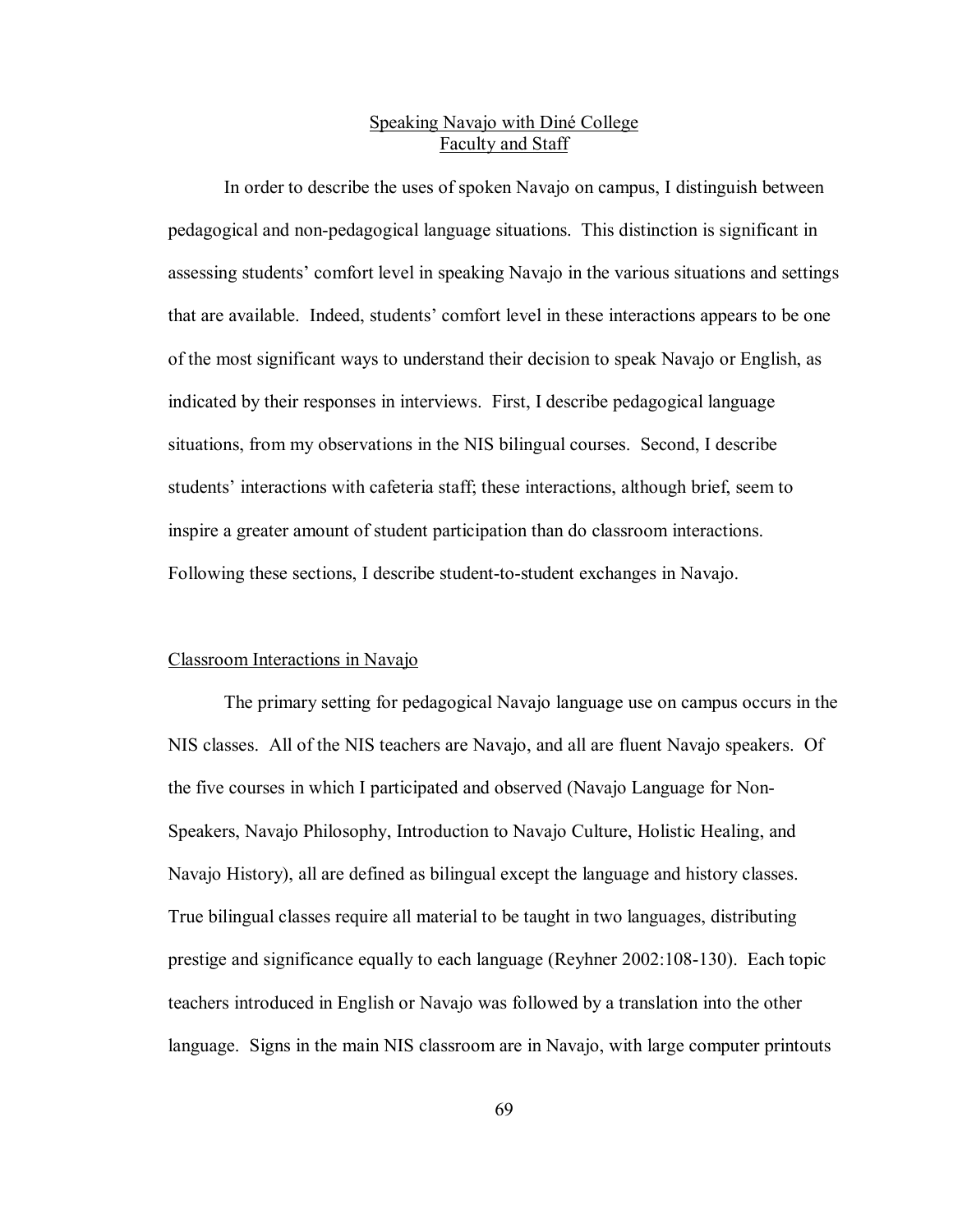listing educational values like  $t' \alpha' \alpha' \alpha'$  *ajiteego'*, which means 'do it yourself'. On either side of the chalkboard, which is mounted on the wall in front of the classroom, are large drawings depicting a traditionally dressed Navajo woman and man. The back wall of the classroom consists of several drawings of Navajo *Yéíís* or gods, labeled with their names. There are two other drawings visible from inside the classroom that depict the travels of the twin hero warriors: *Naayéé neizghání*, the Monster Slayer and *Na΄idígishí*, Child Born for Water.

These courses consist of teachers telling crucial parts of Navajo oral history, accompanied by texts written in English (most Navajo people are not literate in Navajo). Teachers seek studentsí feedback to the issues brought up in the classes by asking questions in both Navajo and English, after lecture sections. In turn students respond in whichever language they feel most comfortable. Students with low proficiency in Navajo may not understand the question until it is asked in English, while students with greater proficiency may nod their heads and comment in either English or Navajo. Teachers' initial responses to the student are in the language the student spoke, followed by a translation into the other language (particularly if the interaction was in Navajo). During student and teacher interactions, I never witnessed a teacher correcting a student or expressing difficulty in understanding what a student said in Navajo. This may indicate that when students speak Navajo in class they are extremely careful to make sure they are well understood. This also could be interpreted as a result of Navajo etiquette, where it would be considered rude to correct someone.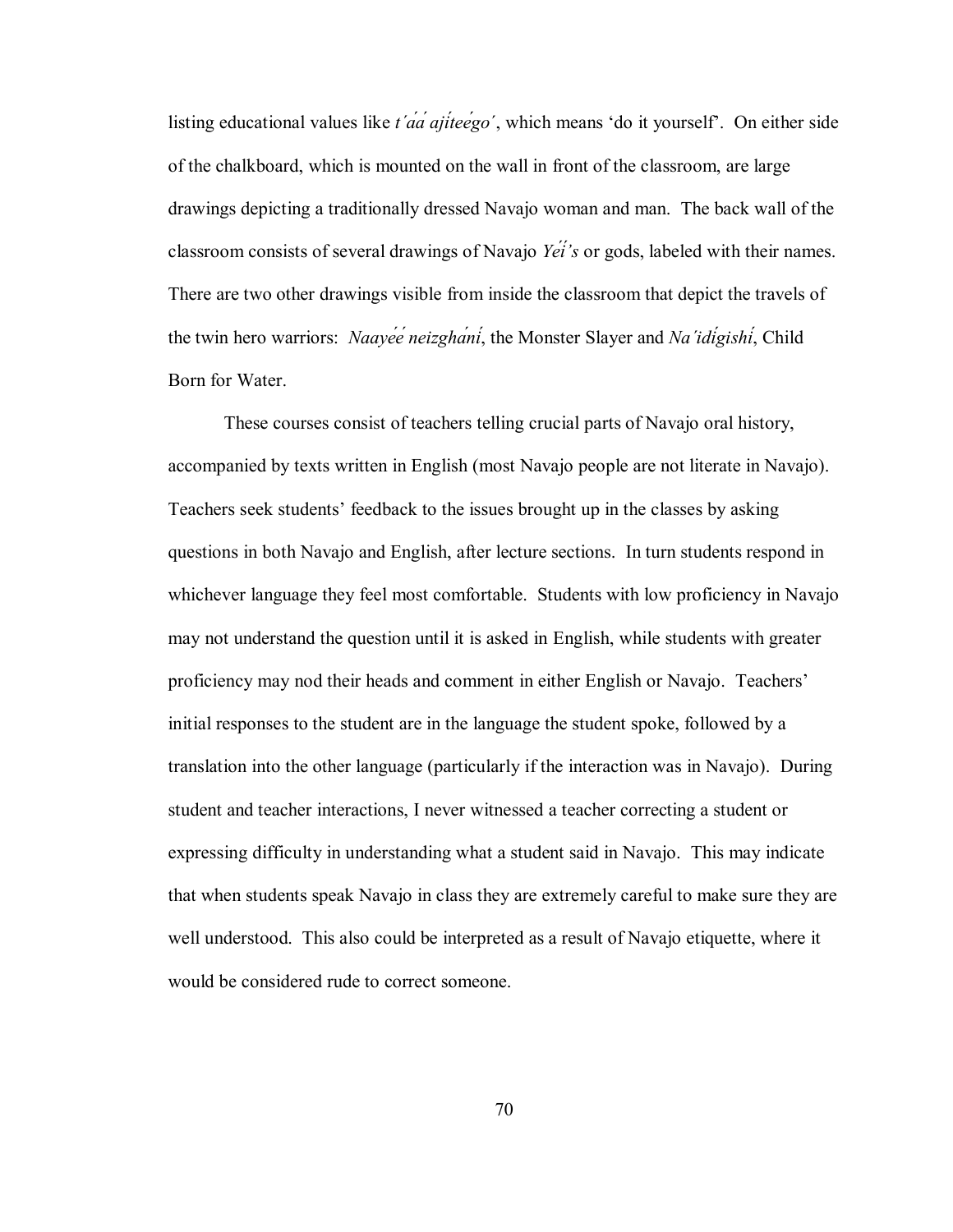Students employ a variety of strategies to compensate for their limits in Navajo. The strategies I observed included: (1) borrowing an English loan word for which there is a seldom used or known Navajo equivalent, (2) inserting English words for common Navajo words a student may have forgotten or never learned and (3) code-switching from English to Navajo and back to English. These features of students' communication with teachers are much like Spanglish blends, where speakers mix English and Spanish. Among the students who communicate with instructors in Navajo, not all are fluent. In fact, many students who are fluent rarely speak Navajo to the instructors.

Some students believe teachers prefer students to respond in Navajo. One student in particular emphasized this when she extended the importance of speaking Navajo to elders, to include Navajo teachers. According to June, "they honestly would prefer you to speak Navajo, especially the Navajo language teachers. If you're talking to a Navajo person, if you're Navajo, the perspective is that it's respectful to talk Navajo to them." However, a student's decision to speak Navajo may more accurately reflect the extent to which a student is comfortable speaking Navajo in the classroom setting, rather than a high degree of proficiency. June, a self-professed fluent speaker of Navajo, explained to me that the only time she speaks Navajo in class is when she is 'forced' to by the teacher. She interprets assignments requiring public Navajo speaking as imposed by force, rather than as incentive or encouragement. On the other hand, Elaine welcomes the chance to practice speaking Navajo. In our interview, Elaine described her attitude toward these events: "I just try to get myself into situations where I have to speak it, because I'm learning. In class, like your NIS classes, you have Navajo speakers, and when you take

71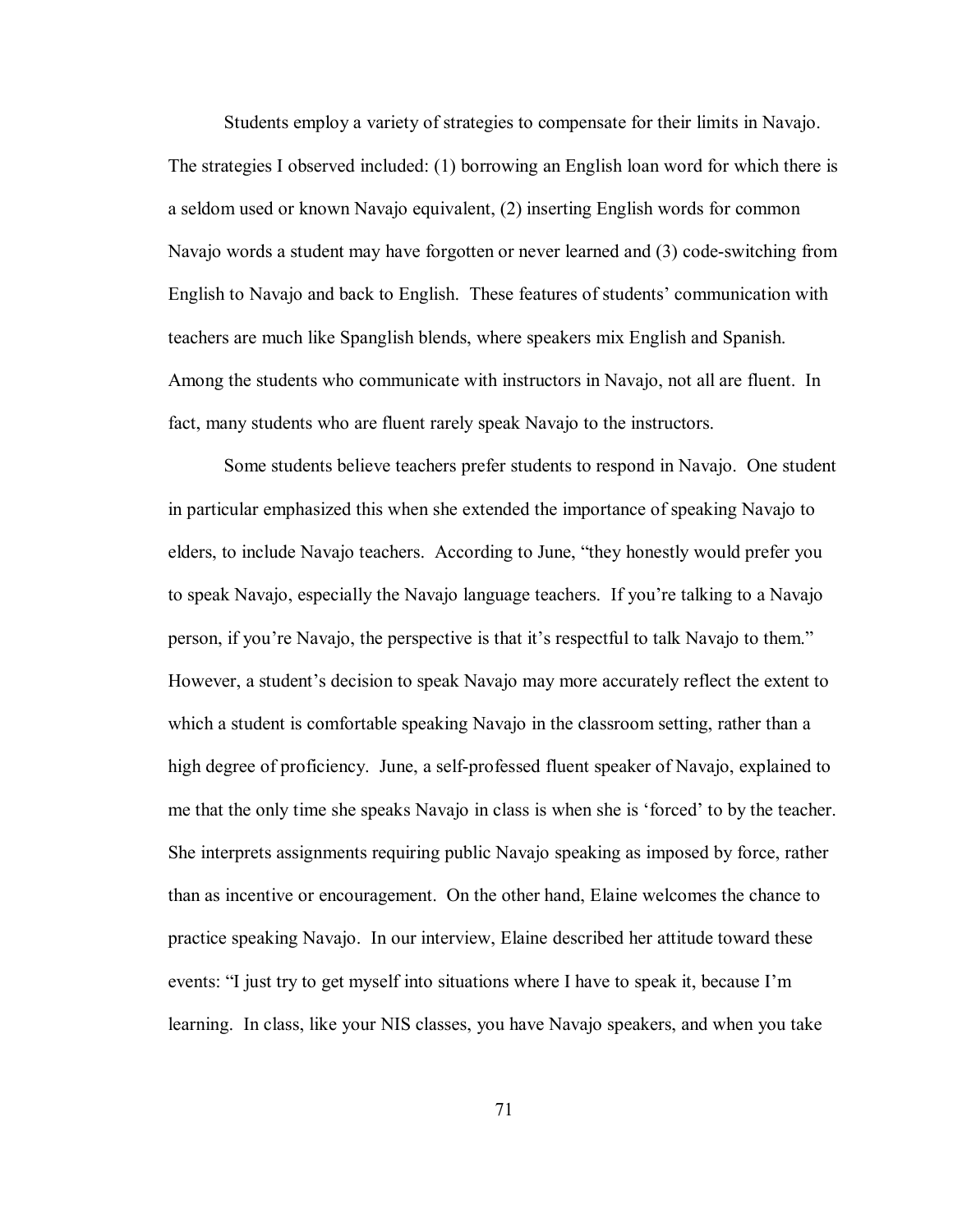those courses you are forced to communicate with your instructors in Navajo, and that's cool.î Later in my interview with June, she described feeling very uncomfortable speaking Navajo in front of people she did not know. From these interviews I learned public speaking in Navajo is not without risks, and that some students may experience a considerable amount of discomfort when asked to speak Navajo publicly.

## The Cafeteria and Interactions with Staff

 Aside from the NIS faculty, I observed students frequently interacting with the cafeteria staff. As in the NIS classrooms, permanent signs in Navajo hang in the cafeteria. These signs label the areas where one collects a tray, gets food, and pays for a meal. Members of the cafeteria staff speak fluent Navajo and are mostly women from one family. When Jane collects students' money, she frequently greets them in Navajo, to which most respond accordingly. The ladies who serve food usually ask each student, in Navajo, what they would like to eat. Their choices include one of two meats and two vegetables. Most students chose to respond to them in Navajo. These interactions are brief and do not require fluency in Navajo for students to participate; rather, a formulaic script guides the exchange. The scripted nature of these exchanges and the fact that the staff is not responsible for assigning grades to students more than likely creates a less stressful environment for speaking Navajo. When I asked Michael whether or not he spoke Navajo to the cafeteria staff he answered, "Yeah! Some people think you get more food if you speak Navajo to them. They prefer it." Even in my own experiences ordering in Navajo, I noticed that the ladies responded kindly to my awkward attempts.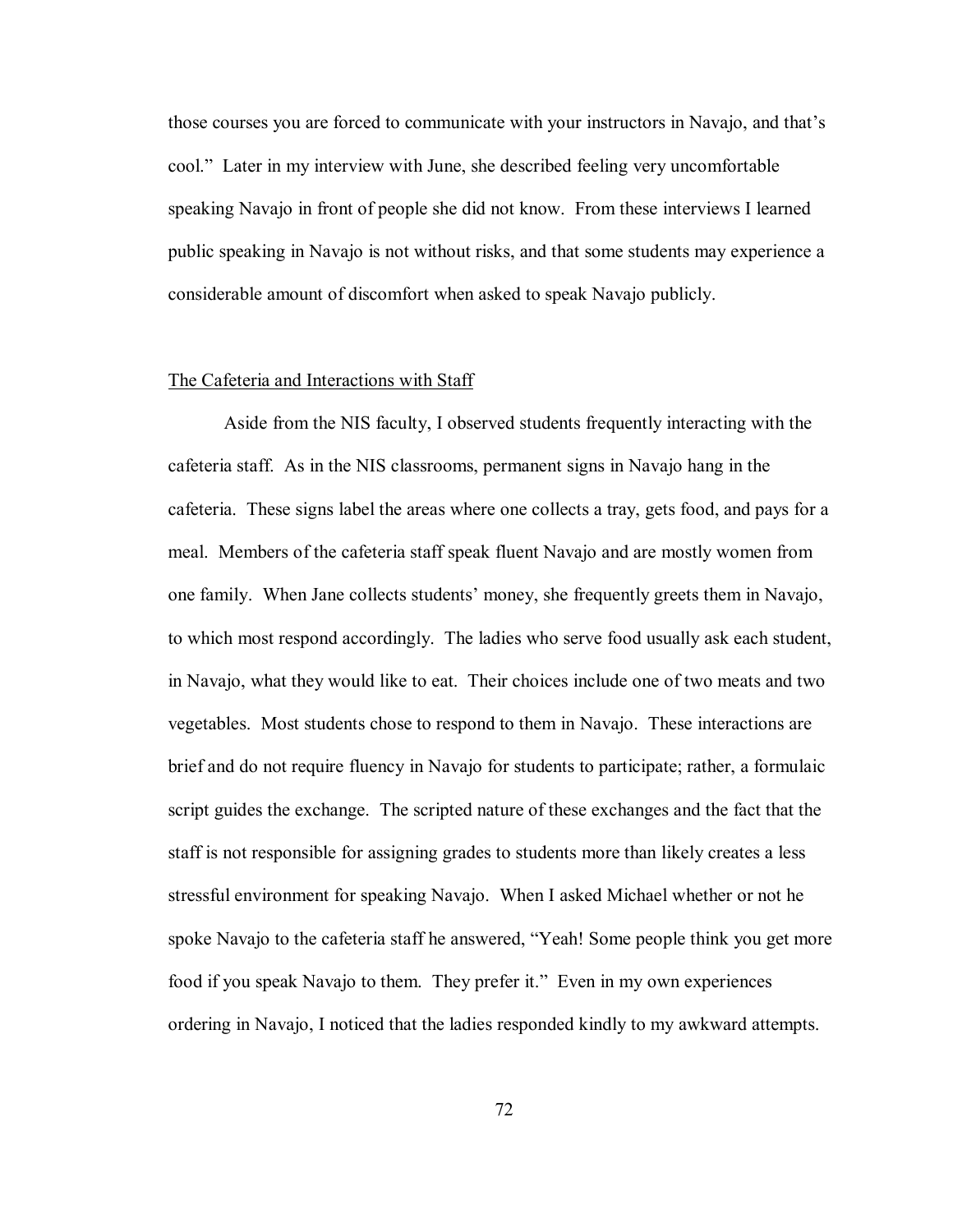#### Students Speaking Navajo to Students

 Although English is the primary language for most student interactions on campus, there are also occasions when students speak Navajo to one another. On occasions in which students did speak Navajo, the situation seemed marked, judging by student reactions. Exchanges in Navajo appear to foster a different response from the audience. At the onset of serious conversations in Navajo, gazes shift and feet shuffle. Jokes in Navajo and English are funny, but jokes in Navajo are hilarious, and laughter is harder and louder. When a student speaks Navajo, it is as if the wind suddenly changes directions; everyone appears to notice. Rather than focus my descriptions on uses of English, I instead focus on Navajo language exchanges, and discuss the circumstances that unfold when students speak Navajo. Following each description is a brief discussion of the communicative functions that may be satisfied. Communicative functions relate to each individual's "purposes or needs" when s/he communicates with others (Saville-Troike 2003:12). By exploring these communicative functions, I strive to capture the variation inherent in Diné College students' language practice, and offer insight into some of the reasons students choose to speak Navajo.

To understand DinÈ College studentsí practice with regard to Navajo, I analyzed several communicative events that included spoken Navajo. Communicative events include formal and informal interactions that have clear, definable boundaries and may call for different behavioral norms (Saville-Troike 2003:108). A communicative event is ìdefined by a unified set of components throughout, beginning with the same general purpose of communication, the same general topic, and involving the same participants,

73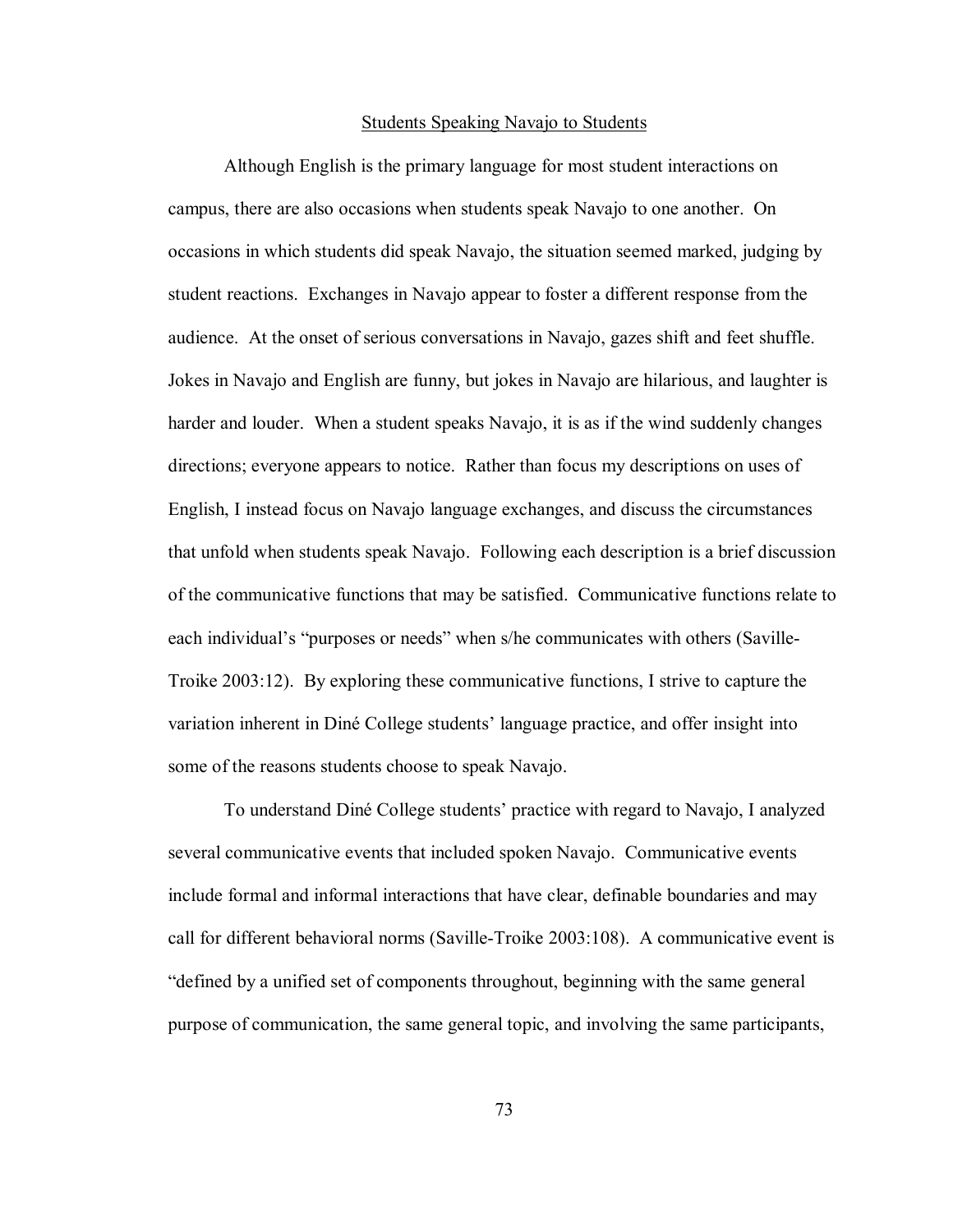generally using the same language variety maintaining the same tone or key and the same rules for interaction, in the same setting" (Saville-Troike 2003:108). Thus, telling a joke is a communicative event with boundaries defined by ritual language, often beginning with "have you heard the one about...?" and concluding with laughter by the audience. In Western circles, less formal, lighthearted demeanor characterizes behavioral norms during joke telling. Defining the boundaries of formal communicative events is easier than for informal communicative events. Formal communicative events are more likely to be defined by highly specific ritual language rather than topic changes, setting changes, or participant changes. Any of these may mark the boundary for informal communicative events (Saville-Troike 2003: 108-109).

DinÈ College students incorporate Navajo words and phrases into myriad communicative genres, or categories of communication (Saville-Troike 2003:110). Among these categories of communication, joke telling and greetings in particular foreground the way language practice intersects with ideological language fields. My description of these communicative events includes: (1) *scene* (genre, topic, purpose, and setting), (2) *key* (emotional tone), (3) *participants* present, (4) *message form* (language or variety choice), (5) *message content*, (6) *rules* for interaction, and (7) *norms* for interpretation. Saville-Troike (2003:110) recommends that ethnographers of communication focus on these and other components when describing communicative events. Not included in my analysis, but recommended by Saville-Troike (2003: 110) and others (Hymes 1967) is a description of *act sequence*, "the ordering of communicative/speech acts, including turn-taking and overlap phenomena." I could not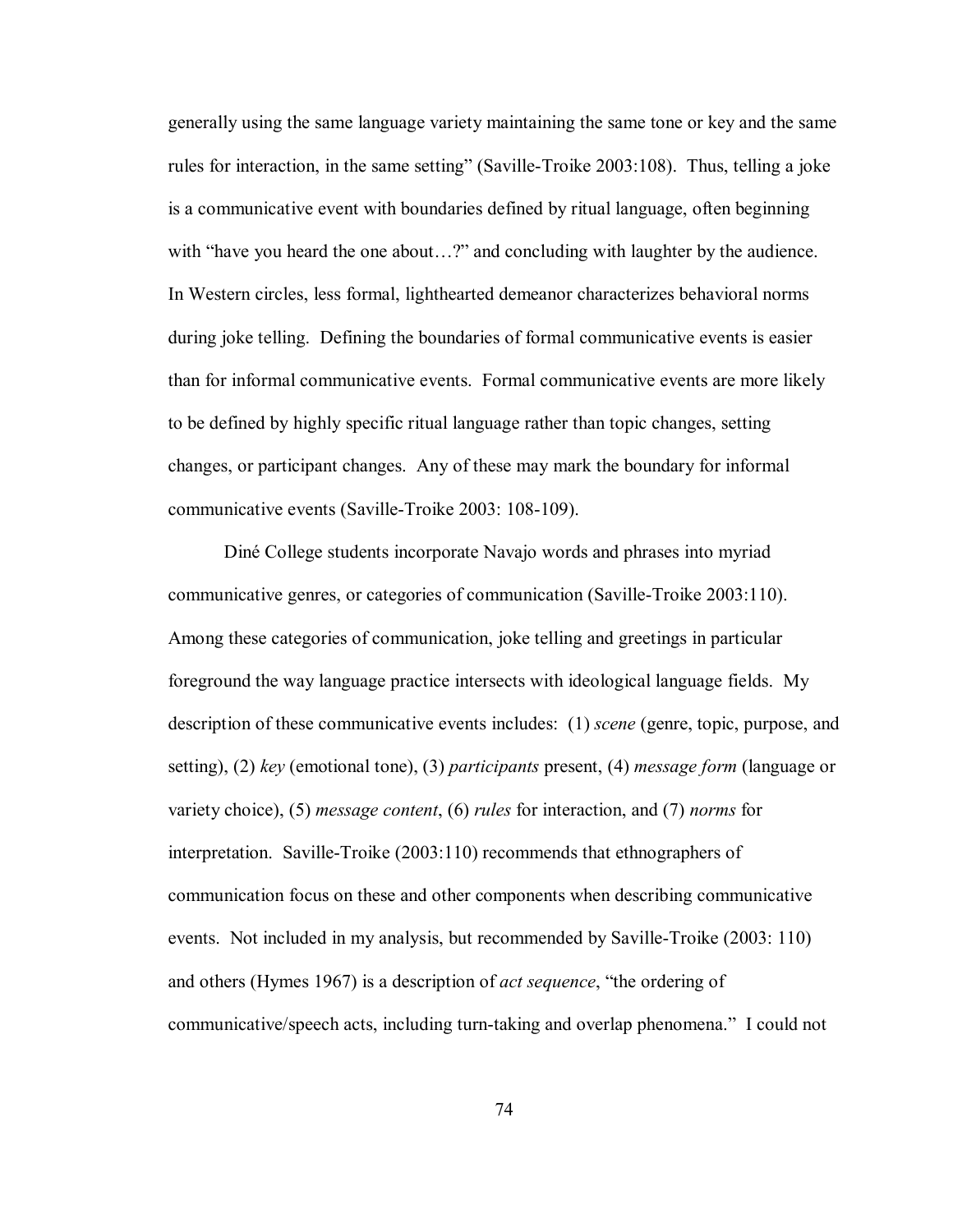include this information without digital recordings, which were inappropriate in these settings.

### Greetings between Students

 I observed a few students using Navajo greetings and kinship terms on various occasions during the summer session. Greetings between students may occur anywhere students familiar with one another come into contact. I noticed students greet one another in English on campus much more frequently than in Navajo; however some students did use Navajo greetings or components of Navajo greetings with one another. Traditional Navajo greetings between relatives may include some variation of the following formula: "Ya'aat'eeh, (kinship term)" Ya'aat'eeh translates to mean 'it is beautiful' or 'it is well', and is used in a similar way as 'hello' among English speakers. Kinship terms are used to address members of one's clan or extended clan relatives. Many students have clan relatives who also attend school at Diné College, but they may not be aware of their relationship. Traditional knowledge requires individual introductions by clan when among strangers. Doing so facilitates mutual acknowledgement of relationship between speakers, and is a strategy to avoid incest. The majority of students do not carry out this practice, unless encouraged by teachers to do so in class. If a person asks someone else to reveal his or her clans, the question implies interest in dating the person. A couple of weeks after the first day of classes, dorm residents usually begin forming small groups, which are reflected in their cafeteria seating choices. Around this time one student may bring up clan affiliations, after which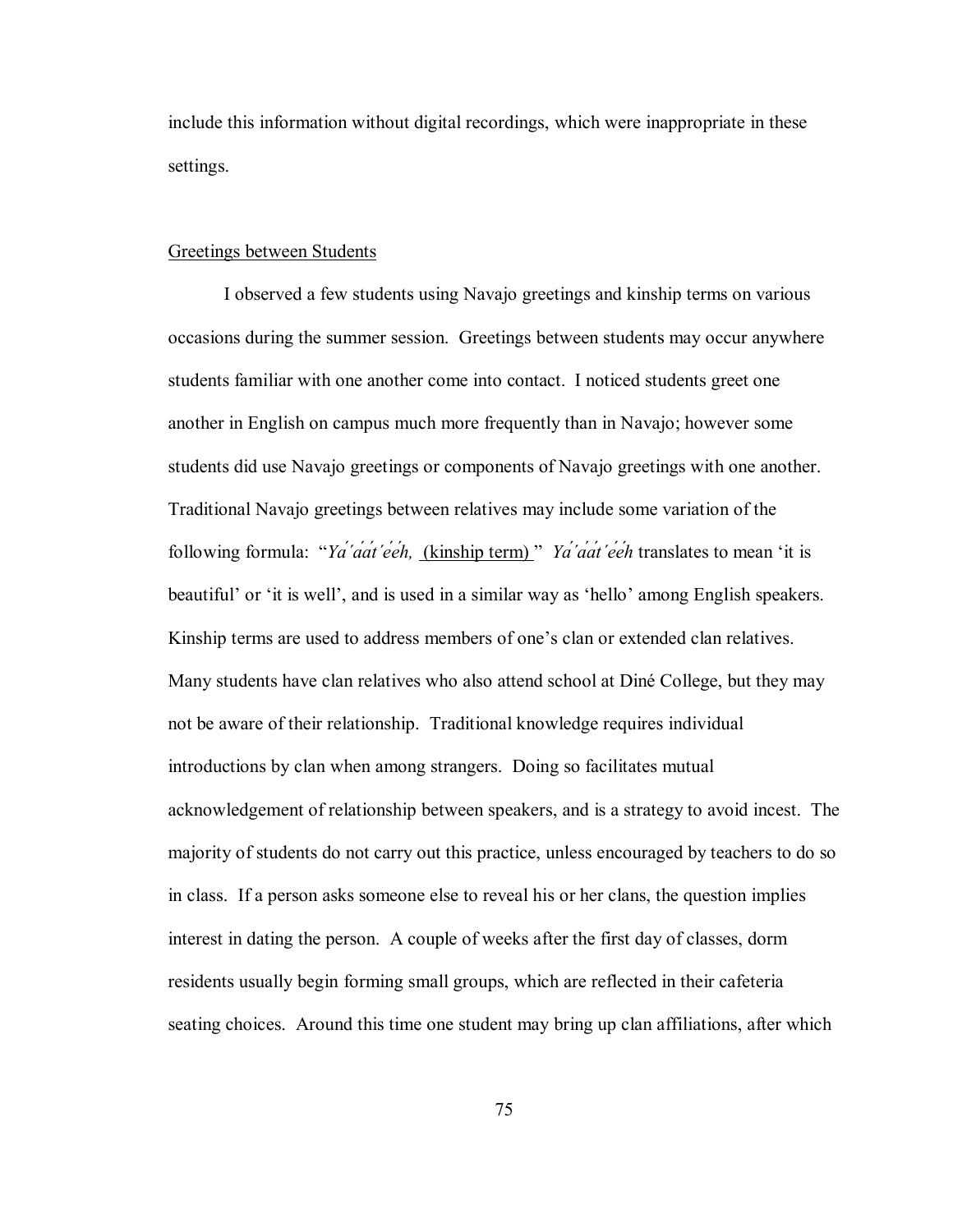other students might snicker and provocatively ask, "Why do you want to know?" Students go around in a circle, thinking for a moment and responding with their clans. Immediately thereafter, members of the group begin determining their relationships to one another. However, seldom did any of the students I observed begin referring to each other by kinship terms.

Katy and Curtis proved to be an exception and did refer to each other by kinship terms. Katy was Curtis's grandmother by clan, even though they were only 10 years apart in age. Although I was not present when they determined their relationship to one another, I know that initially they did not get along well, while living in the same residence hall. Their purpose in using the kinship terms may have been to foster harmony between them, rather than to continue arguing. Their relationship changed over time, and Curtis began treating Katy with a great deal of respect. On one occasion I asked Curtis how long he had known Katy, forgetting they had just met at the beginning of the summer session. He told me they had recently met, but that "she is my grandmother by clan (laughter) and I have to respect her now (laughter)." Most of their interactions consisted of Curtis running up to Katy and jokingly saying, "Ya<sup>'</sup>*dat'eeh*, *Shinali*<sup>\*</sup>,<sup>\*</sup> to which Katy replied "Get out of here *Shinali*!" and both would laugh.

The few other students who used kinship terms with one another did so in a similar way. I should mention that I never noticed female students initiating interaction with male or other female students through kinship terms. However, I am not certain of the extent that this is gendered behavior or simply a lack of time spent observing. The *rules* for using kinship terms of address became clearer to me when I observed a student

76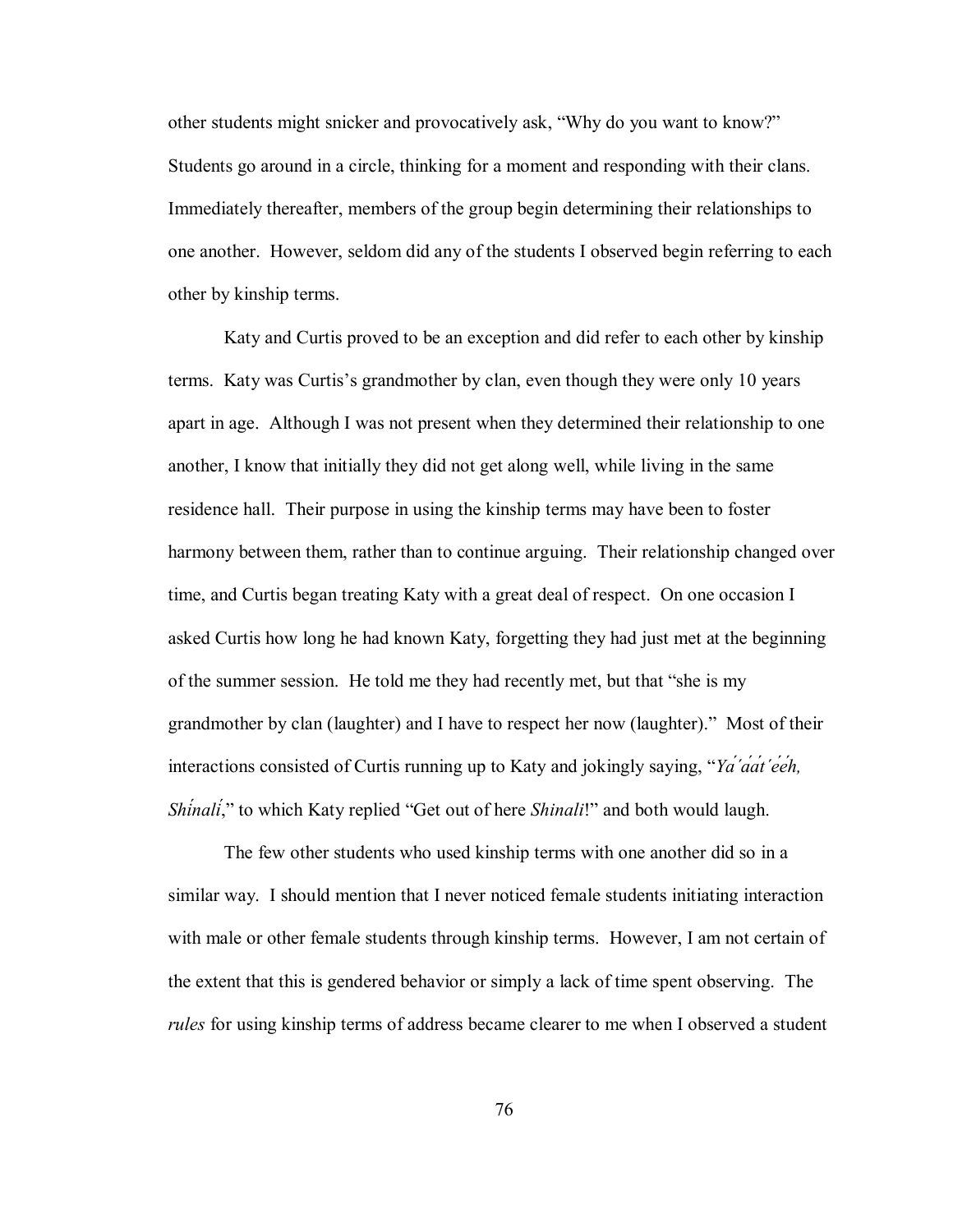breaking the rules. According to Saville-Troike  $(2003:123)$ , "Rules for interaction are often discoverable in reactions to their violation by others, and feelings that contrary behavior is "impolite" or "odd" in some respect." Just such an event occurred when Merl hollered out, across the resident hall to Celeste, "Hey, *Shadi*<sup>'</sup>, come here!" Celeste ignored him completely. At the time I was accompanying her while she looked for June. When we walked out, I asked her why she had ignored him, noting that he had called her "my older sister." She responded by saying exasperatedly, "Whatever! I'm not his older sister, and he doesn't even know me!" Celeste's comment highlights one of the rules of kinship usage among students at the College: know the individual to whom you are addressing by a kinship term. Merl had never introduced himself traditionally to Celeste, and certainly did not know her clans. It was just as likely they were related by clan as not. Merl attempted to use the Navajo word for older sister, as he might have used the English word 'sista' to refer casually to a female friend.

Individual students never used the traditional greeting (*Yá΄áát΄ééh*) in my presence, except when students directed the greeting toward me. One such occasion unfolded when a Navajo student and pageant queen at the College approached me in the computer lab. She had never seen me on campus before (it was the beginning of the semester) and thought I was new. As she walked up to me, she extended her hand, smiling, and said "*Ya<sup>'</sup>a'at'eeh*, I'm Sarah!" I responded with the same, inserting my name. She asked if I was from Michigan, thinking I was one of the Upward Bound graduate student instructors. I told her I was from Texas. Immediately she began telling me that her family calls her by a Navajo name, and that she is very traditional and fluent

77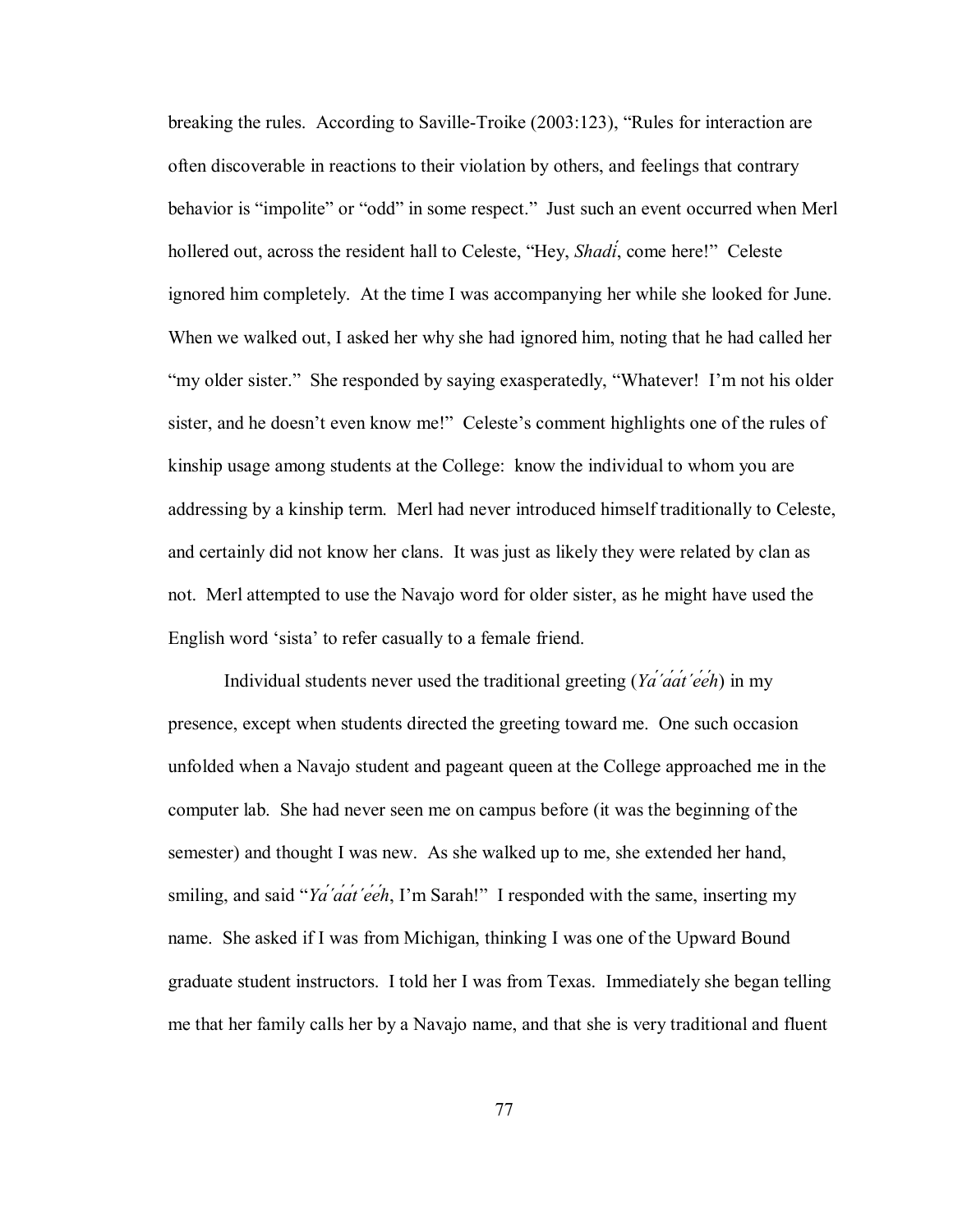in the language. Soon thereafter she began explaining to me that, "Navajos have many gods, like the Greeks." Eventually I was able to tell her that I had been attending the College during the summer for a couple of years. When she found out that I had friends there and was situated, she seemed to lose interest in becoming better friends. A similar situation unfolded when I went to Fort Lewis College to present a research proposal at the Navajo Studies Conference. On separate occasions two different DinÈ College students introduced themselves to me by extending their hands and greeting me in Navajo. The salient feature of these interactions seems to be the fact the students did not know me, or recognize me. They may have believed, like Sarah, that I was on the Reservation for the first time and did not know anything about Navajo culture. By introducing themselves to me in Navajo they may have been marking difference and claiming ownership of the language.

Diné College students' decision to use Navajo greetings with one another seems to be predicated by an already established kin relationship with the person they greet. Merl's breech of this rule resulted in a failure to communicate. It also annoyed Celeste, who thought he was foolish. Katy and Curtis successfully exchanged traditional greetings with one another precisely because they had already discussed doing so. On the other hand, the decision to greet other non-relatives seems to hinge on ethnicity, and on familiarity with the person one wants to greet. As I stated, I never saw any student greet another student in Navajo, but students did greet me and other Anglos they believed to be unfamiliar with the area.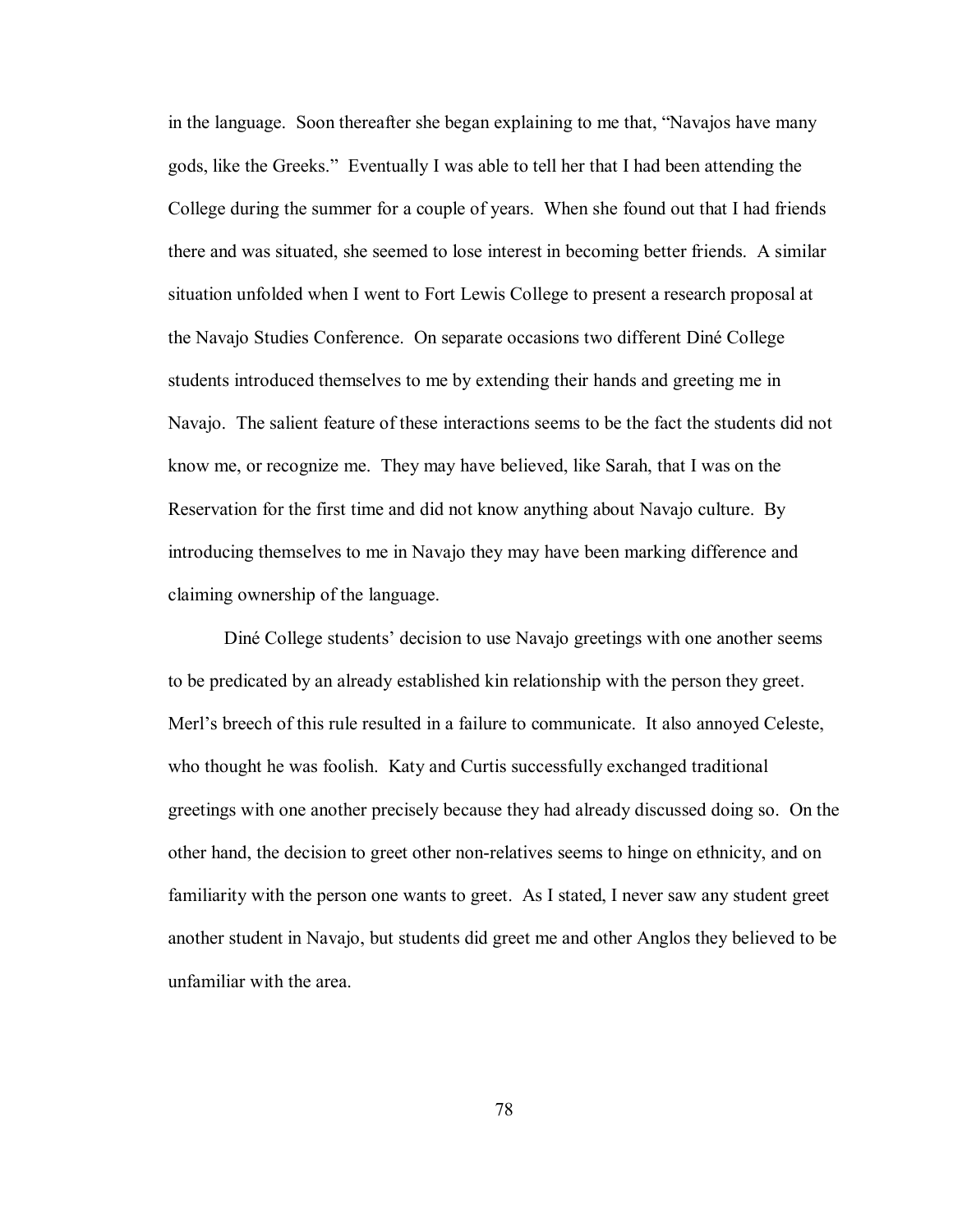## **Joking**

 Joking as a significant communicative event among the Western Apache communities has been described at length by Keith Basso (1979). My limited proficiency in Navajo and my time constraints prevented me from being able to provide a more thorough analysis of this particular genre. However, in terms of the way Navajo is used in joking, I was able to isolate a few salient features of the language with respect to the *message form*. This is defined by Saville-Troike as the language choice or variety used in the interaction (2003:110). In interviews several students mentioned joking as a genre in which they chose to speak Navajo. In their conversations about jokes, which often unfolded by someone asking if anyone knew a joke, someone often asked, in English ìWhat kind of joke, a Navajo joke?î Because of the frequency of this question I believe students distinguish Navajo jokes as a category separate from jokes in English. My observations of these interactions led me to conclude that the salient features of Navajo jokes are found in the message form (Navajo), content (dirty, bathroom humor), and plays on words. Punning is considered a major feature of the Western Apache joking genre (Basso 1979). Students attested to the importance of punning when they explained that the jokes donít make sense in English, because of the play on Navajo words. One common joke that involves a play on words is "Belegaana bilisaána biłikan" (White people like to eat apples).

Joking as communicative genre is distinct from the greeting genre in that it is frequently initiated in English, with someone asking, "Does anyone know any jokes?" This may be related to my presence as the observer, and to the polite convention of not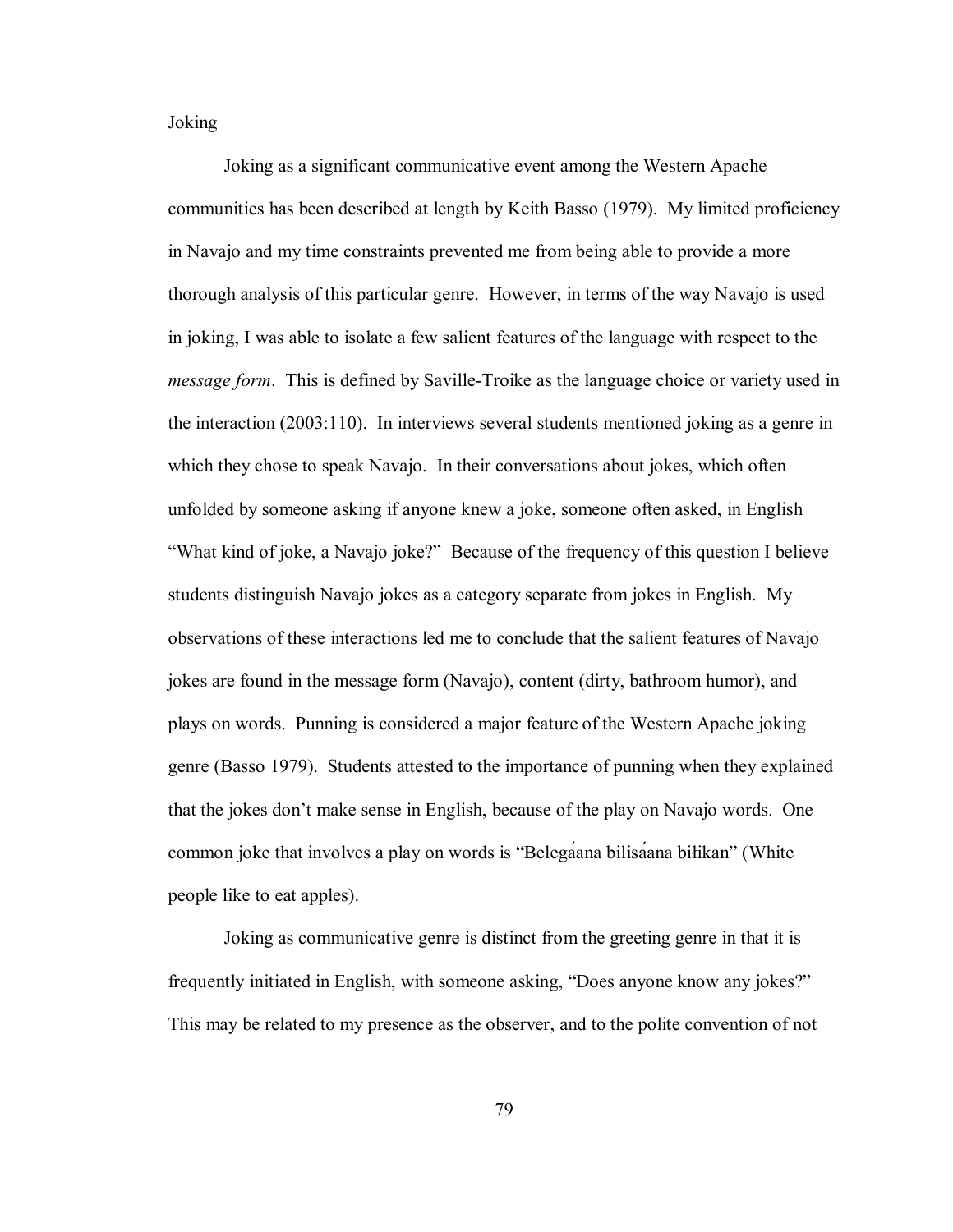speaking Navajo in the presence of non-speakers. Another explanation may be found in students' general reliance on English rather than Navajo for most student interactions on campus. As I mentioned, students are most likely to speak Navajo to those students they know well, rather than to complete strangers or acquaintances. Joking, however, appears to be more informal, and students may tell jokes in Navajo among groups of acquaintances. These interactions constituted the most extensive use of Navajo I heard in group settings, except for pairs of friends. Even a couple of younger Navajo children, both fluent speakers of Navajo, were encouraged by their mother to tell Navajo jokes to students in the dorm. I never heard the two children speak Navajo in any other circumstance except this one.

Rather than being defined by participants, the genre of joking among college students appeared to hinge on the setting. During frequent power outages, the television was not an entertainment option. Students usually lit a fire and re-positioned the chairs, turning them away from the television and towards the fire. Through combining our food and cooking resources (pots and utensils), we were able to cook over the fire. This was quite a dramatic shift from the normal dorm setting, which included all the amenities of electricity: wireless internet, television, radio, electric lights, and hot water. The constant buzzing from the fire alarm nearly drove everyone mad, until maintenance workers came by and shut it off. We sat around the fire talking to one another on these occasions; frequently students from both dorms would participate, seeking fellowship.

The scenario that unfolds during power outages is in fact highly conducive to joke-telling. Gradually students begin talking more personally to one another. Everyone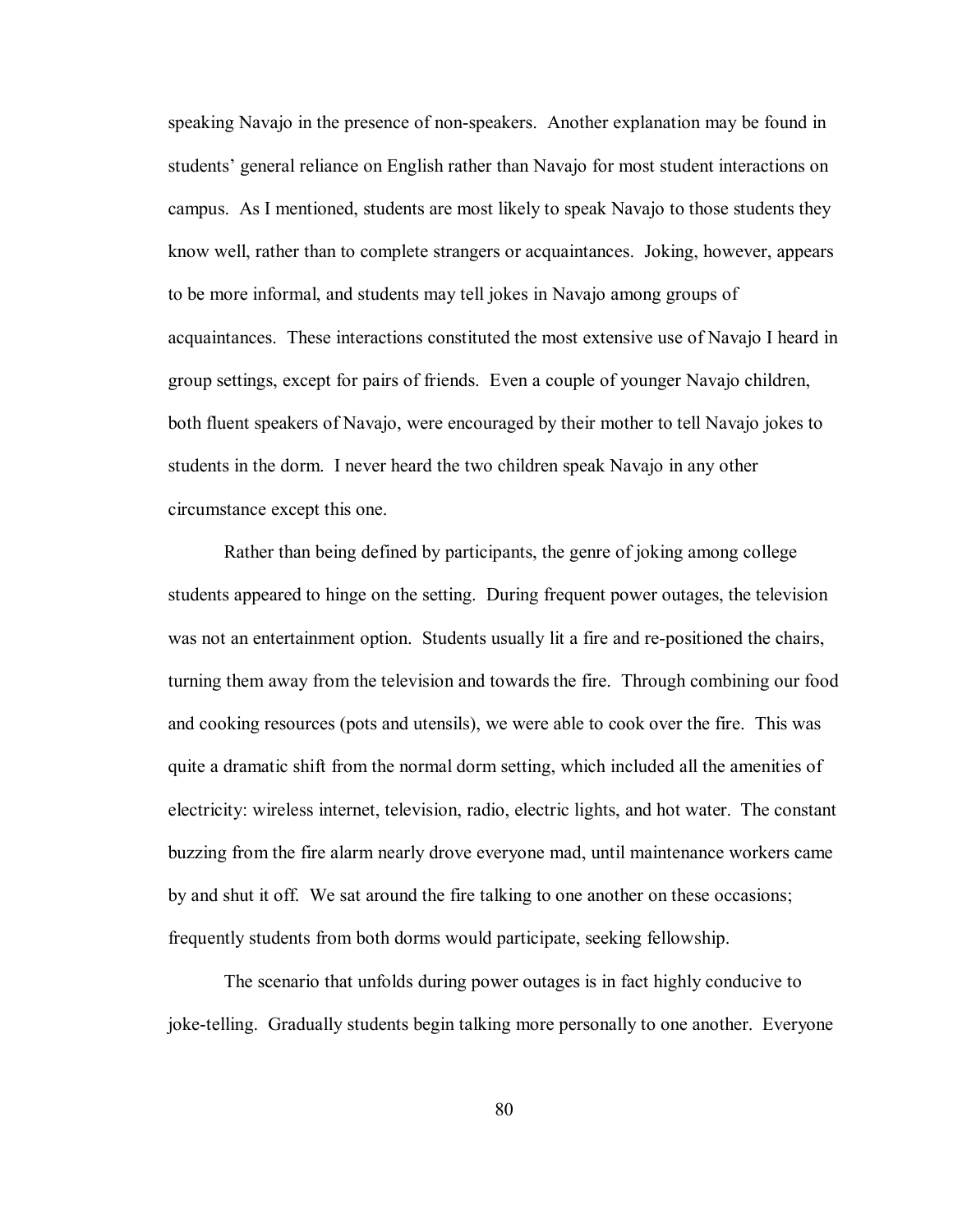seems to realize that no one is going anywhere for a while. As the talk becomes more engaging, without fail someone will either volunteer a joke or ask if anyone else knows any jokes. From there it seemed we all tried to remember a joke. Some would tell a joke in English and eventually others would tell jokes in Navajo. I remember one occasion where Navajo joke telling became competitive, with several students mentioning that their grandmothers had told them the joke. Pointing to their grandmothers as the source for the jokes calls attention to the fact that the grandmother in question is very traditional. As such she doesn't fit the negative, ageist stereotype of White women becoming feeble with 'delicate' sensibilities. Rather, Elders' jokes are perceived by students to be among the dirtiest and cleverest of all Navajo jokes. As students divulged their most provocative Navajo jokes, students who didn't speak the language well could still participate, because translations were provided by others. Furthermore, because all students are required to take Navajo language classes, learners benefited from the experience. The genre of joke telling requires only one teller and an audience that listens and responds with appropriate laughter and shock. Joking allows students with varying proficiency in Navajo to participate fully as an audience. If a student is completely unfamiliar with the language and no translation is provided, his or her lack of fluency is not obvious to others. The scripted nature of the joking genre, which does not rely on improvisation, but can include it, may lessen the intimidation new language learners necessarily feel.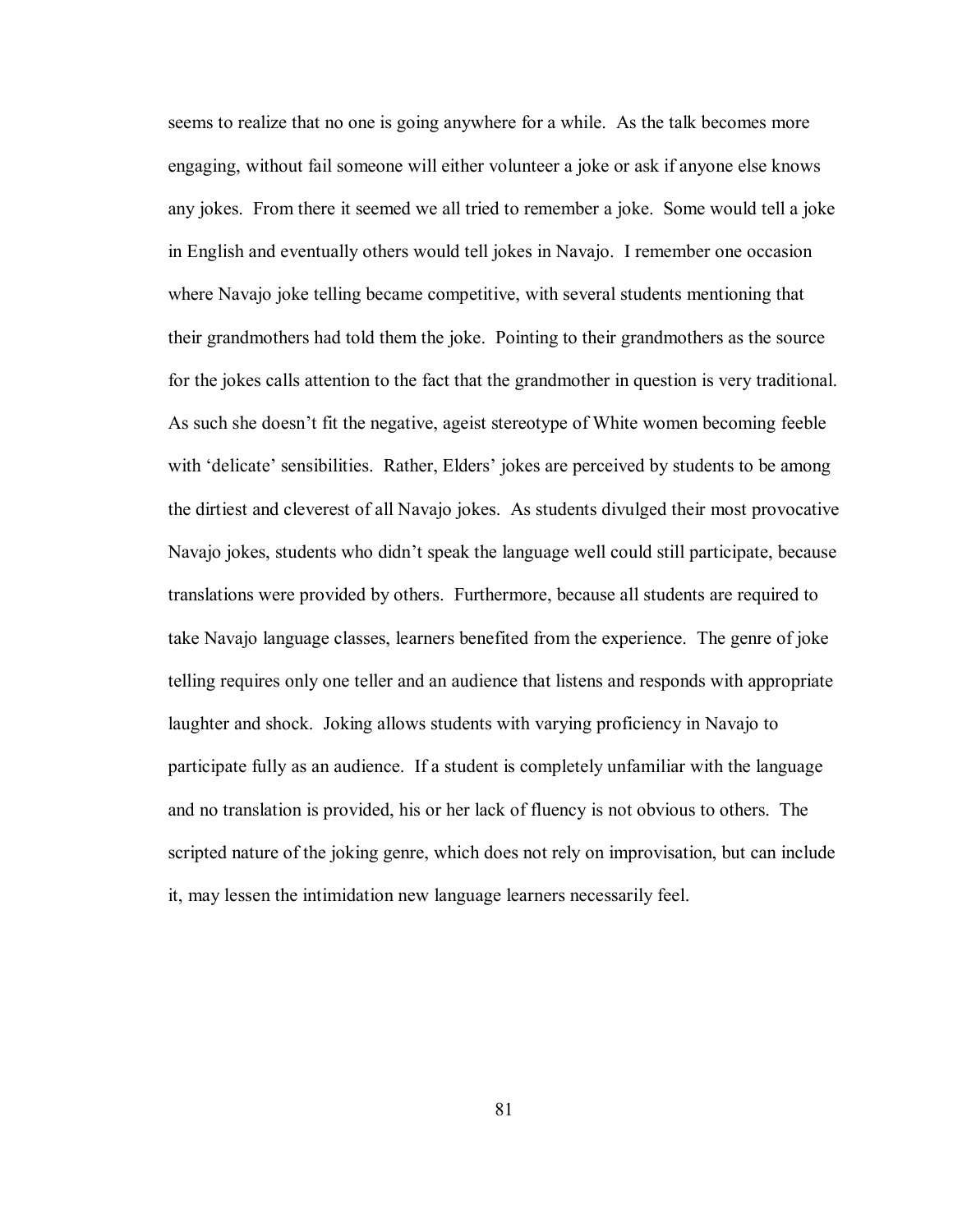## Student Attitudes about Speaking Navajo on Campus

When asked whether she spoke Navajo to her friends, June responded, "What's the point? It's like I want something new, you know? I don't want to have to think about [speaking Navajo] all the time. It's like having a gun to your head. I'm OK with the fact that I know it and that I speak it very well. I mean, no one *has* to know that about me, and if my [child] can speak it too, then..." Upon being asked whether they value their friends speaking Navajo, some students surprised me when they explained they did not care, even though they professed the importance of the language in their lives. Reflecting on how speaking Navajo relates to her identity, June expressed her frustration by adding, ìI donít want to always have to *be* Navajoî (my italics, for emphasis).

According to the students, there may be a correlation between fluency in Navajo and willingness to speak it on campus. Fluent students seem more apathetic about an effort by the College to encourage students to speak Navajo. On the contrary, less fluent students responded much more positively to teachers' efforts to encourage them to learn and speak Navajo. June's opinions and thoughts about speaking Navajo with other students point to the dilemma she faces in presenting a dynamic identity to other students: she believes they judge her as less unique when they find out she speaks Navajo. During our interview, she explained how she thinks others' initial perceptions of her are formed through her language choice:

> The thing about it is like, uh, is kind of interesting because they do have, I don't know if it's racist...[quoting] 'oh, I wonder what her clans are?' that's how they go about it, like, behind a curtain. 'Oh, I wonder if she speaks Navajo. I wonder who she is, where she comes from.' And then when you do speak Navajo, then their like, 'oh, OK, nevermind. So, that's the way I see a lot of Native Americans. That's my experience actually.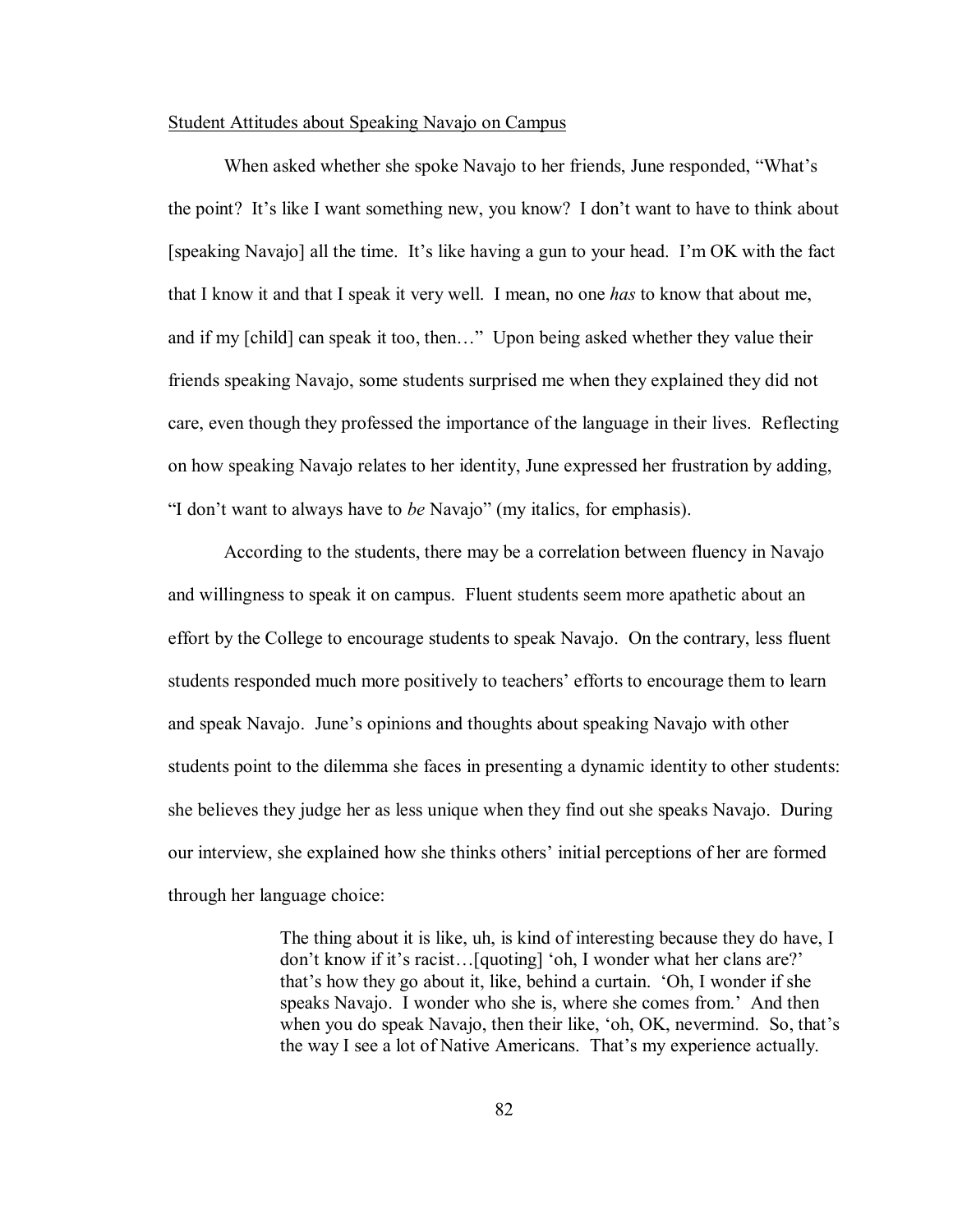They're like, 'oh, there is really nothing interesting about you. They wonder about my skin. The thing about it is, they compare themselves to you. Like, 'oh, I'm lighter than you. Oh, you got darker.' And that's the reaction after they find out you speak Navajo. The reaction is kinda like hatred.

The main reason June is not interested in encouraging students to speak Navajo on campus is her perception that most students are highly judgmental about others<sup>'</sup> language choice. She seems to believe that other students' judgments may create too many risks and too much pressure for her, if she tries to engage them in a Navajo conversation. Others' inquiries about her clan affiliations are interpreted by June as a "sneaky," indirect way of ascertaining the purity of her Navajo ethnicity. It is frequently questioned because of her light complexion. June may feel threatened by other students' frequent evaluations of her "Navajo-ness." She lived several years off the Reservation, and has a markedly different personal style than most other students. Her statement (above) indicates she may feel limited by expressing a Navajo identity that does not include her pasts. When other students dismiss her upon finding out that she speaks and is genetically Navajo, she may question their assumptions about her identity. Earlier in the interview June exclaimed, "I don't want to always *be* Navajo, you know?" June may interpret pressure to speak more Navajo on campus as limiting her and as not conforming to her original in choosing DinÈ College.

Frank, another fluent student, shares June's apathy about Navajo on campus, but for different reasons. He explained that "I don't care if my friends talk to me in Navajo or English. It doesn't really matter because it seems like it doesn't really matter here [at] the College], in a way." For Frank, who says he speaks Navajo at home most of the time,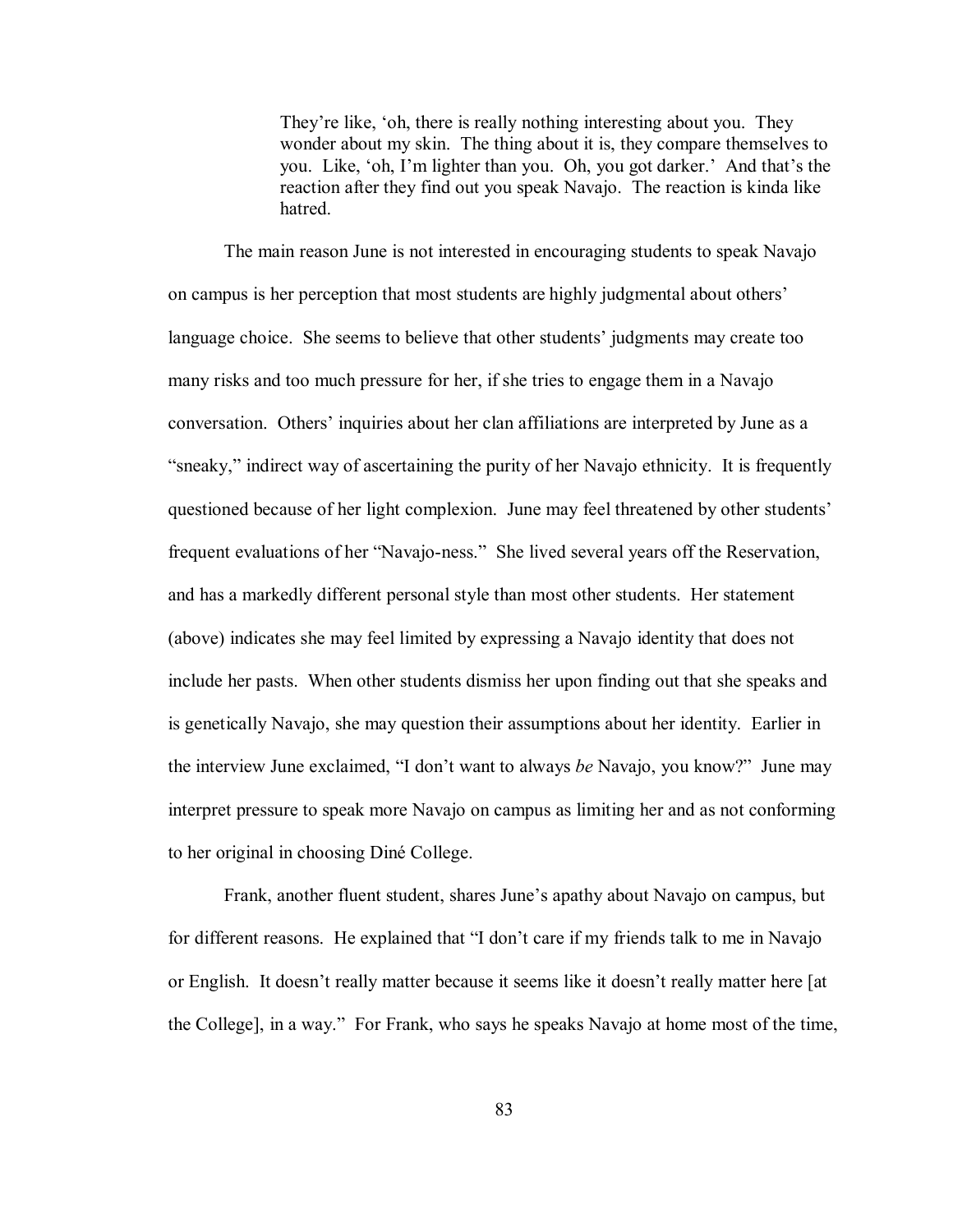the College setting is not an environment where he feels compelled to speak Navajo. He elaborates: "So far, around here, I haven't spoken Navajo to anyone around here. I only speak Navajo around people who are Nali's [paternal grandparents] or who know Navajo, otherwise I don't really use it." One of the primary needs the Navajo language satisfies in Frank's life is enabling him to communicate with his family. He does not experience this need on campus.

Michael, a fluent speaker who spent much time learning Navajo after he became a teenager, downplays efforts by students and teachers to encourage speaking Navajo on campus: "If you don't speak it, then be proud to be one. As long as you feel you're Navajo, you know you're Navajo, you're gonna die Navajo, it doesn't really matter about the language anymore." He places greater value on students having pride about being Navajo than on proficiency in the language. He seems to perceive the choice about learning Navajo as something best left to individual discretion. Later Michael explains how he perceives the shift from Navajo to English: "Even in the stories, it's like the world is going to change in an evolving way. That's what caused the Spanish to speak different than Mexicans; it is all different you know? They have their own ways, you know? And to me, that's how it is in the Navajo world." From his statement, we can see why Michael believes pride in being Navajo outweighs proficiency in the language. The fact that the Navajo language is threatened by English is interpreted by Michael as natural and perhaps inevitable.

From these students' responses, it becomes clear they have a variety of reasons, some more complex than others for not wanting to be pushed toward speaking more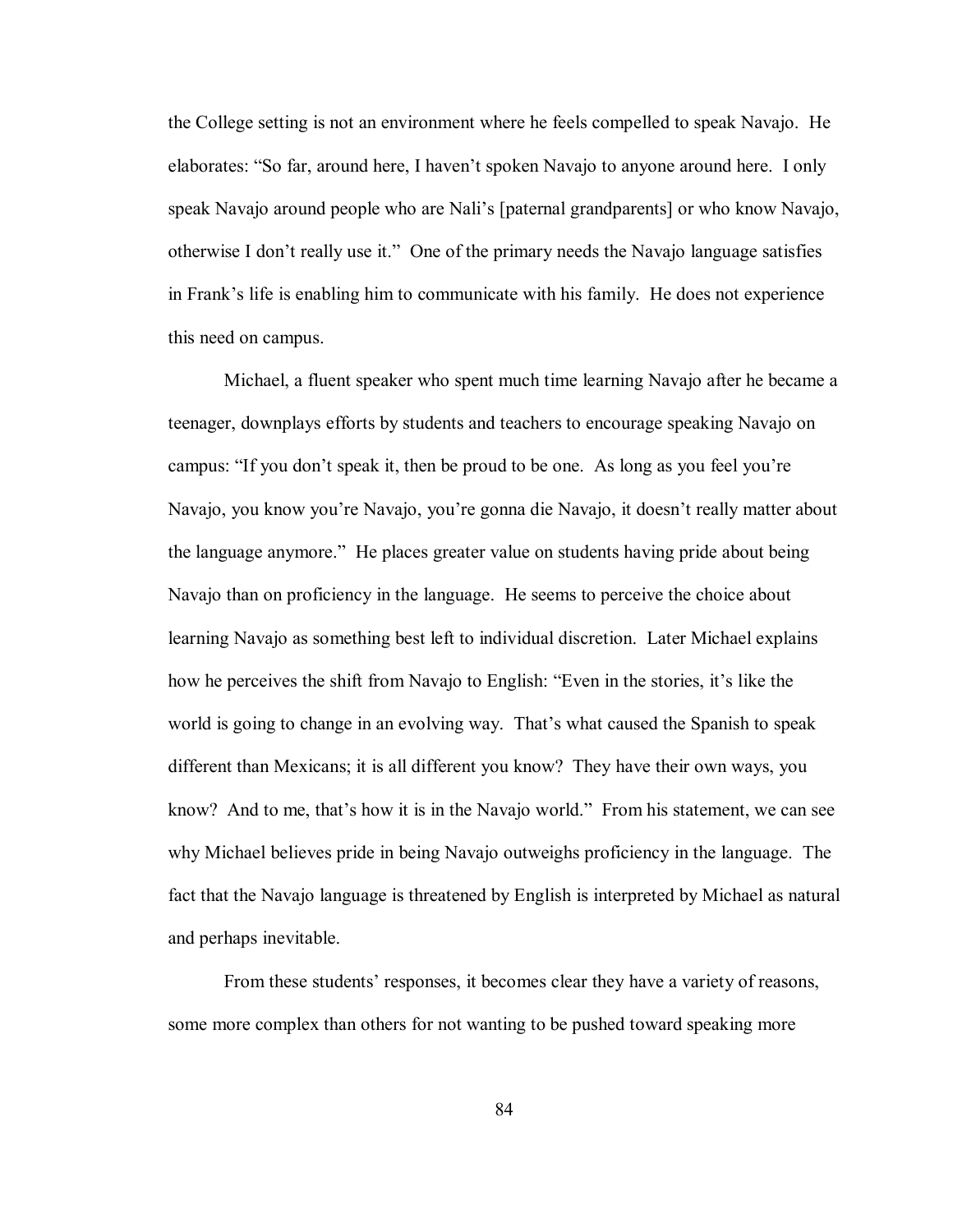Navajo on campus. For June, speaking Navajo on campus threatens her ability to convey a dynamic personal identity to others. Because she speaks Navajo at home, she does not feel compelled to 'practice' speaking it at school. Similarly, Fred's primary form of communication at home is in Navajo. He defines his decision to speak Navajo or English as related to "need," rather than to activism on behalf of one language or the other. Michael believes that pride in being Navajo is much more important than ensuring that everyone be fluent in Navajo.

### Conclusion

While many Diné College students do not participate in genres of communication involving Navajo, some do. The majority of student interactions in Navajo appear to take place in a relatively more relaxed setting, where there is more familiarity with one's interlocutors than in the classroom setting. This observation, based on students' language practice, is also congruent with the values about speaking Navajo expressed to me during interviews. Some students, June for example, believe that school and home require different languages, and students therefore should not be compelled to speak Navajo on campus. However, informal social settings, such as sitting around the fire in the dorms during power outages, and eating meals in the cafeteria, seem to be more conducive to speaking Navajo. Furthermore, genres of communication that do not require a high degree of fluency in Navajo are more likely to encourage a wider range of student participation. Other genres, including conversation, may make an individual's inadequacy in Navajo obvious. Speakers who are more familiar with one another are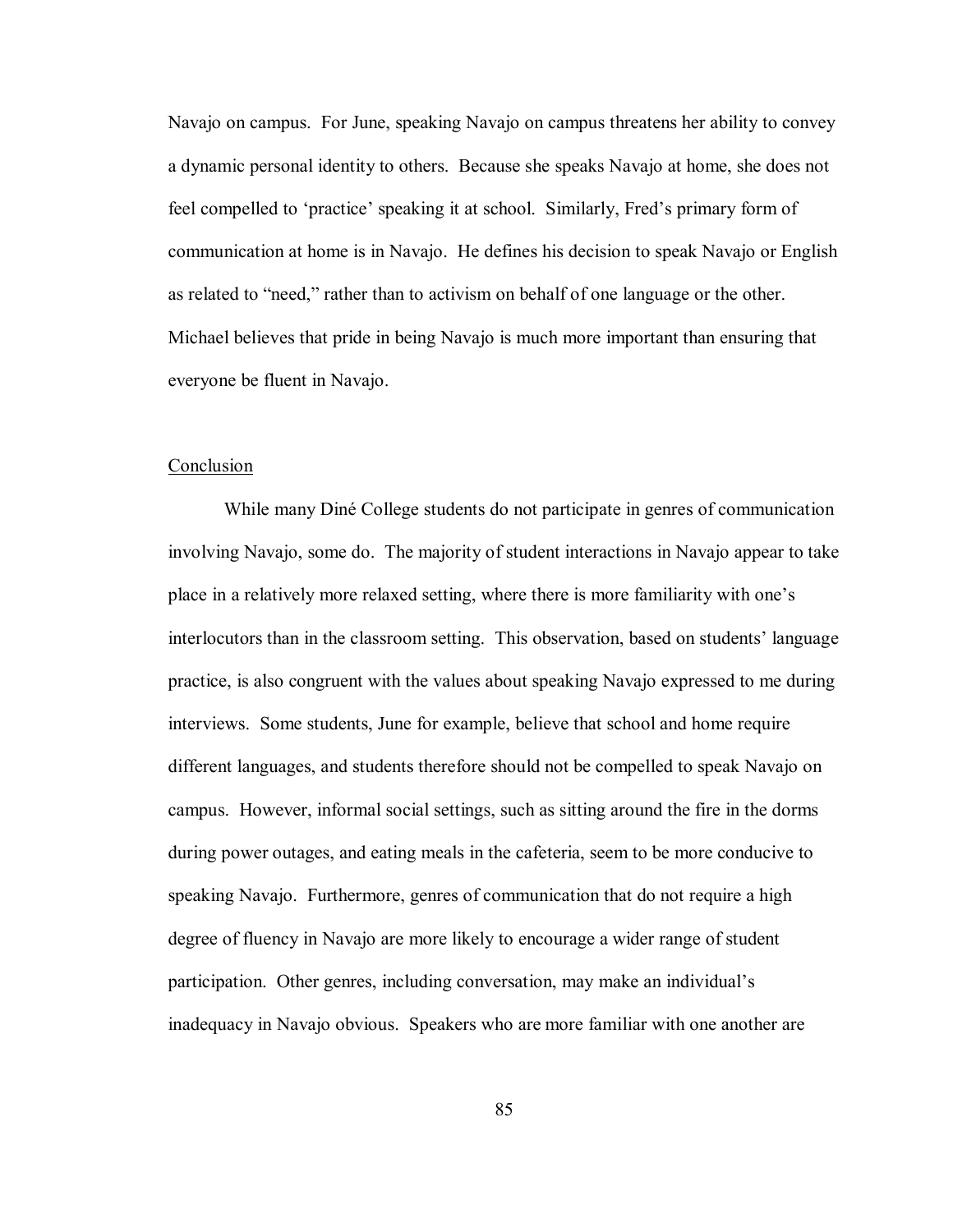more likely to speak Navajo with each other than with strangers, with whom they often prefer English. These observations about students' language practice become clearer in the next chapter, where I present students' opinions and beliefs about 'other' Navajo speaking students. Their remarks help define the ideological field within which many students' choices about speaking or practicing the Navajo are made.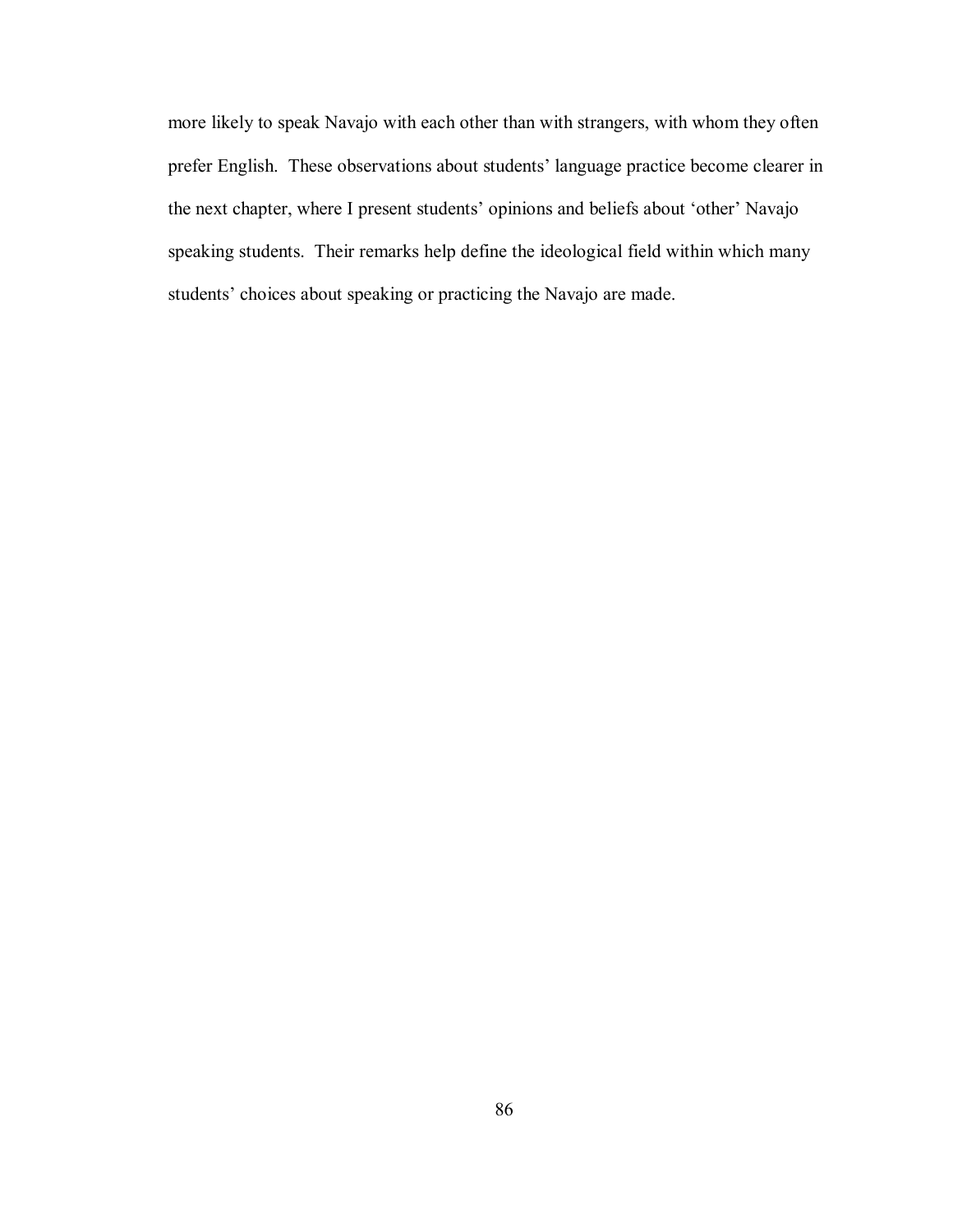## CHAPTER V

# TWO STUDENT DISCOURSES ABOUT "BEING NAVAJO"

According to Gal (1998:320), "different ideologies construct alternate, even opposing realities; they create differing views arising from and often constituting different social positions and subjectivities within a single social formation." House  $(2002)$  makes it clear there are a wide variety of ways to "be Navajo," arguing that there is no clear consensus among Navajos about which is the best. During my interviews with students, I asked several students if they could tell if another student spoke Navajo, just by looking at him or her. According to Irvine and Gal  $(2000:35)$ , "the significance of linguistic differentiation is embedded in the politics of a region and its observers." Students responded in a variety of ways, ranging from there being no way to physically distinguish someone who spoke Navajo, to it being very easy.

In this chapter I focus on the latter, to further explore the way some students conceptualize "being Navajo." The first section is about shame in being Navajo. I focus on the way students think shame causes others to not speak Navajo publicly. I provide one student's negative evaluation of other Navajo speakers in order to explore some of the components of this discourse. House (2002:28) borrows Michael Taussig's (1993) concept of mimesis and alterity to describes adult Navajos attempting to simultaneously position themselves with respect to mainstream America and be different from it, in order to enjoy the benefits of both. She shows that much of their discourse about being Navajo falls between these two extremes, and points out the difficulty in achieving both.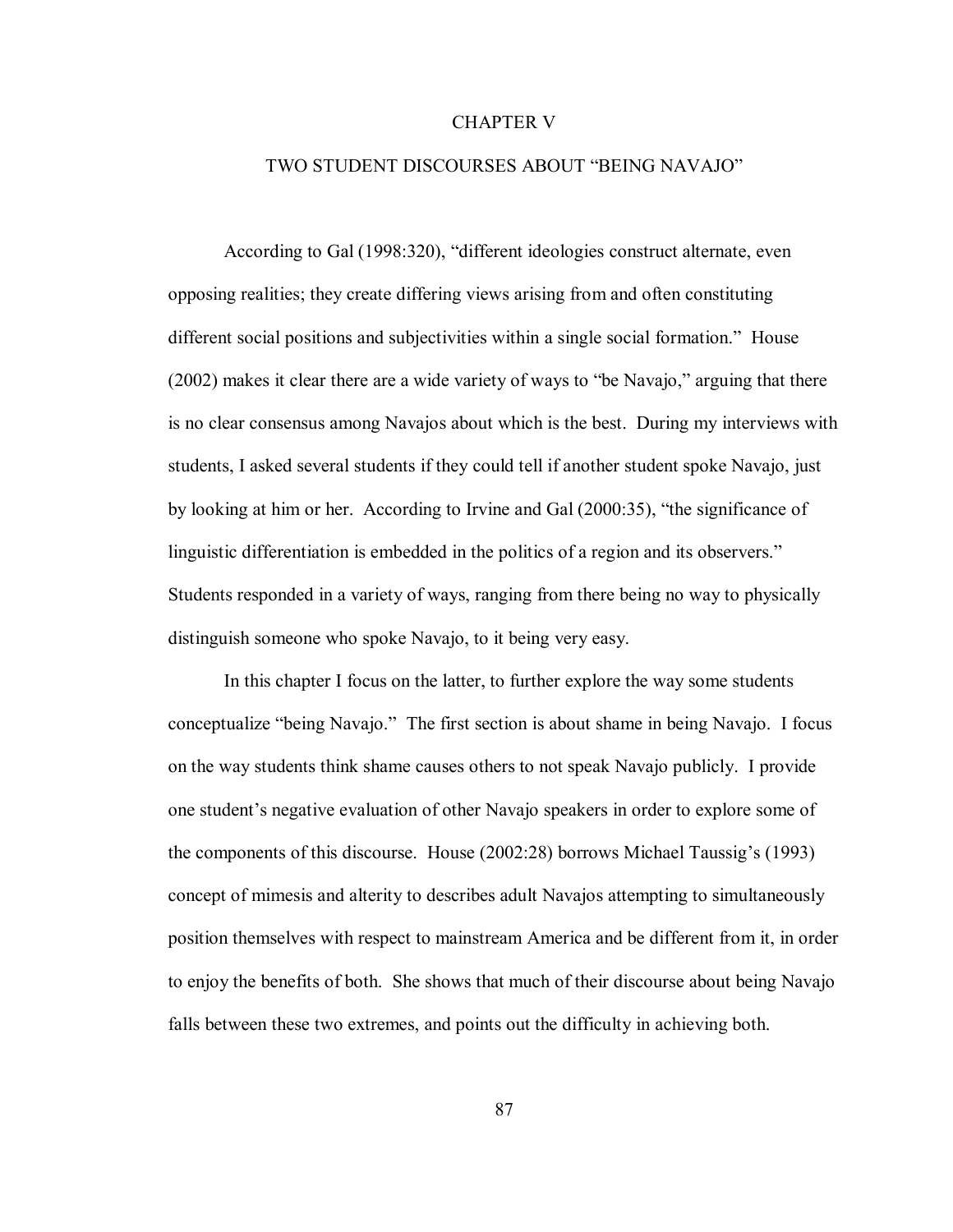Furthermore, she explains, "My speech data show that many Navajos hold clear-cut language ideologies that assign English a tremendous weight in securing them "success" in profession, educational, and other Western settings" (House 2002:28) Through mimesis, many Navajos try to take advantage of the "benefits of being American" (House  $2002:23-31$ . The negative extreme of students' discourse about what it means to speak Navajo, conforms to one of House's observations of adult Navajos; some students, like adults, position themselves toward and evaluate themselves through the hegemonic incorporation of mainstream American ideals. Students' discourses of pride, on the other hand, do not display the romanticized 'ideal' Navajo culture, which House observed among adult Navajos. On the other hand, youth discourses of pride incorporate many aspects of the contemporary struggles of being Navajo: poverty, domestic violence, language shift, and cultural absorption. They then point to Navajo traditional solutions for the problem.

### Hegemonic Discourse and Shame

Shame was the most common reason students gave for their peers choosing not to speak Navajo. Perhaps John explained this best when he said, "A lot of people talk English, Navajo's just a word in itself that is shameful." None of the students I interviewed claimed to be ashamed of speaking Navajo; however a few indicated strongly to me that they were ashamed, albeit indirectly. Students explained that others' shame in speaking Navajo is often connected to their lack of proficiency in the language. One such student explained, "Most everyone can understand [Navajo], but they can't speak it. I'd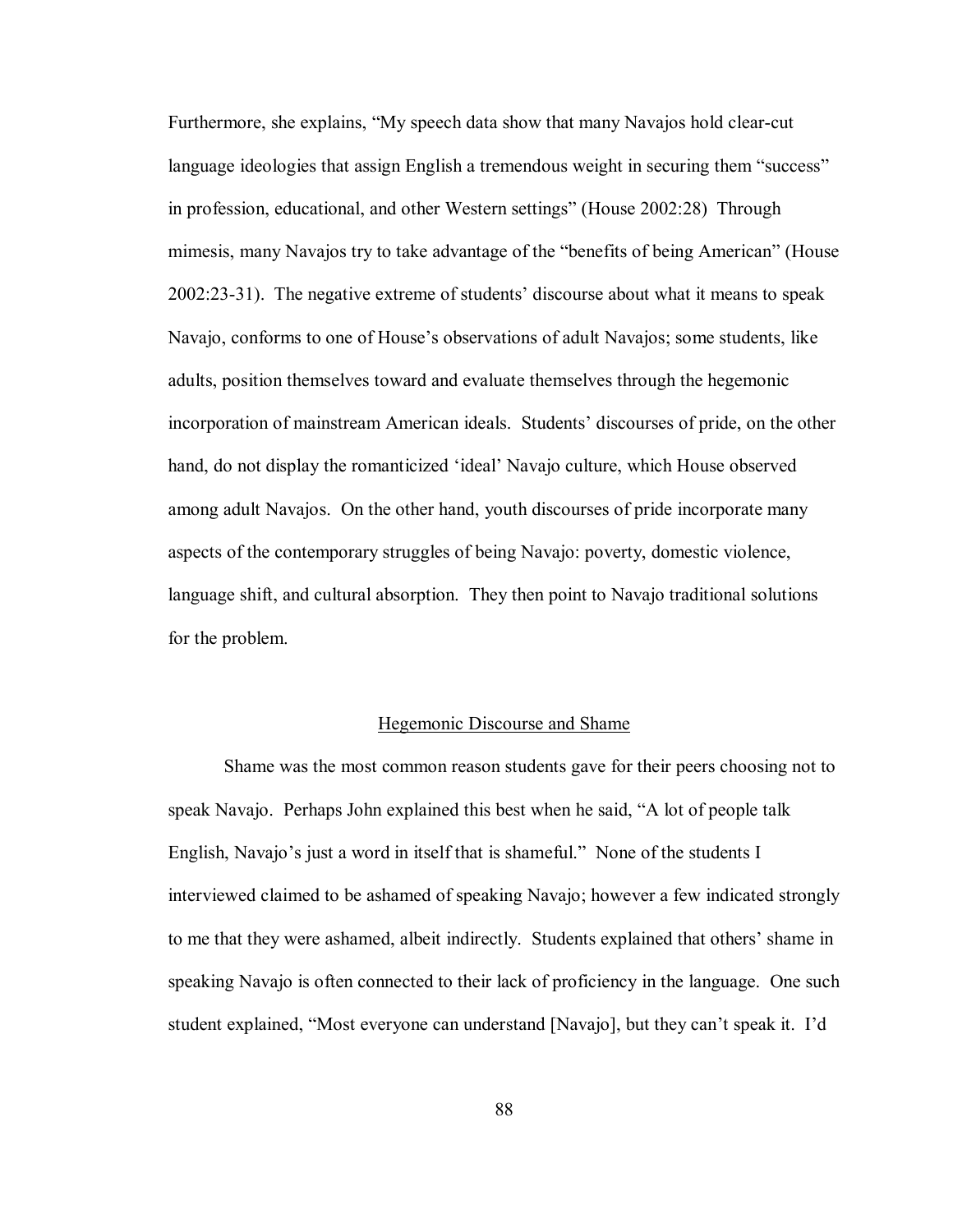say more than half can speak it, but they're ashamed of it, I think." When I asked why, he elaborated by saying, "I don't know...stupid. Because they can't speak it as good." Several of the students seemed to feel more comfortable discussing negative perceptions of younger Navajo speakers by distancing themselves through an outward interpretative stance, rather than by revealing their own value judgments of Navajo speakers. When I asked students whether they could identify a student who was fluent in Navajo, just by looking at him or her, some said there was no way to discern language ability, while others proceeded to name off characteristics I interpret as related to class and lifestyle. When I asked June why she thought more younger fluent speakers choose not to speak Navajo on campus, she explained,

> They want to be different, so much that they want to be another race... think another [reason] would be that they are ashamed of it, they don't want to be known as the Johned-out kids, and a lot of people think Johnedout is uh, outhouse, like white trash. But, um, they don't want to be labeled that.

According to June, the features of someone 'johned-out' include, "a very dark person $\ldots$  just dark and unkempt. He wears anything, is not with the uh, fad I guess. Now, they don't have all that knowledge [fashion sense], so you can easily tell who they are, but you can't really say that someone wants to dress like that. Like my brother is one of these."

I am not positive about the origins of the word "John," but many have explained to me that it is similar to other derogatory, racist words used historically by whites to label non-white minorities. Interestingly, historic diaries kept by American military soldiers, recording their endeavors to ethnically cleanse the American Southwest of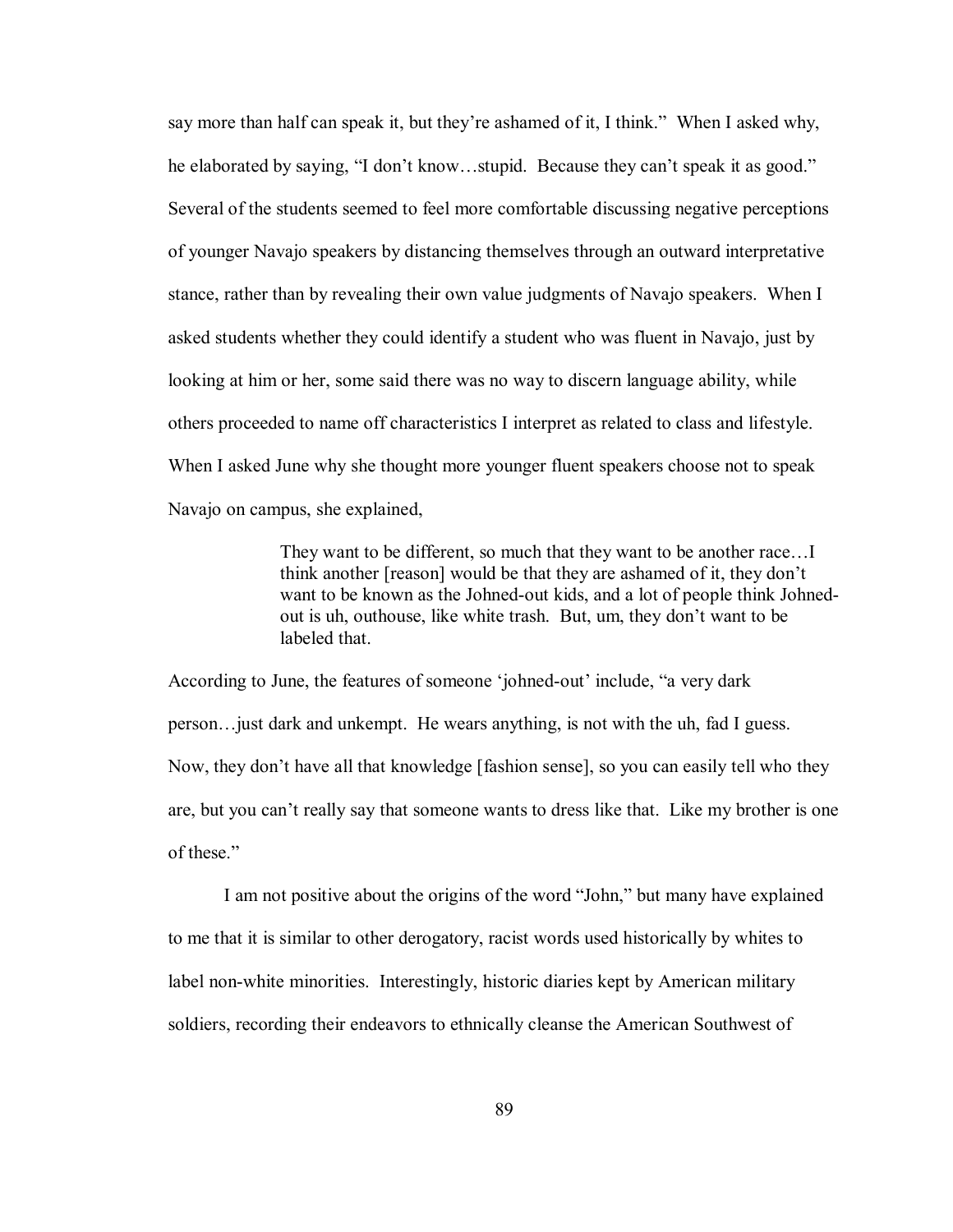Native peoples (Preston, 1995) mention 'Johnny Navajo' in military songs. After burning their crops, poisoning their streams, and other genocidal practices used in General Kit Carson's infamous "Scorched Earth Policy," (Acrey, 2000) his troops marched forward to block each end of Canyon de Chelly, inevitably forcing Navajos to surrender. The troops marched to battle singing:

> *Come dress you ranks, my gallant souls, a standing in a row. Kit Carson he is waiting to march against the foe; At night we march to Moqui, o'er lofty hills of snow, To meet and crush the savage foe, bold Johnny Navajo, Johnny Navajo! O Johnny Navajo!*

The derogatory term 'John' is used in a negative way towards Navajo people by whites living in towns that border the reservation. The Oxford English Dictionary (www.askoxford.com) defines a 'John' first as a toilette and second as a man who receives the services of a prostitute. Analysis of June's description of someone "Johnedout," sheds light on the racist and classist assumptions inherent in the word "John." In order to explain the meaning of the term, June described a 'Johned-out' person as having the following properties: (1) outhouse, (2) like white trash, (3) dark skin, (4) unkempt, (5) no fashion sense. The first feature, "outhouse," is used as a synecdoche for all features of traditional Navajo living. Dark skin, being unkempt, and lacking fashion sense are all visual indicators affected by lifestyle, while 'outhouses' refers to a feature of a more traditional Navajo homestead and is directly linked to lifestyle. Being 'unkempt' may reflect an individual's lack of access to daily showers, or dedication to a life of hard work in maintaining a traditional homestead. A lack of fashion sense implies that an individual is out of touch with mainstream fashion norms. The cause for this could be twofold: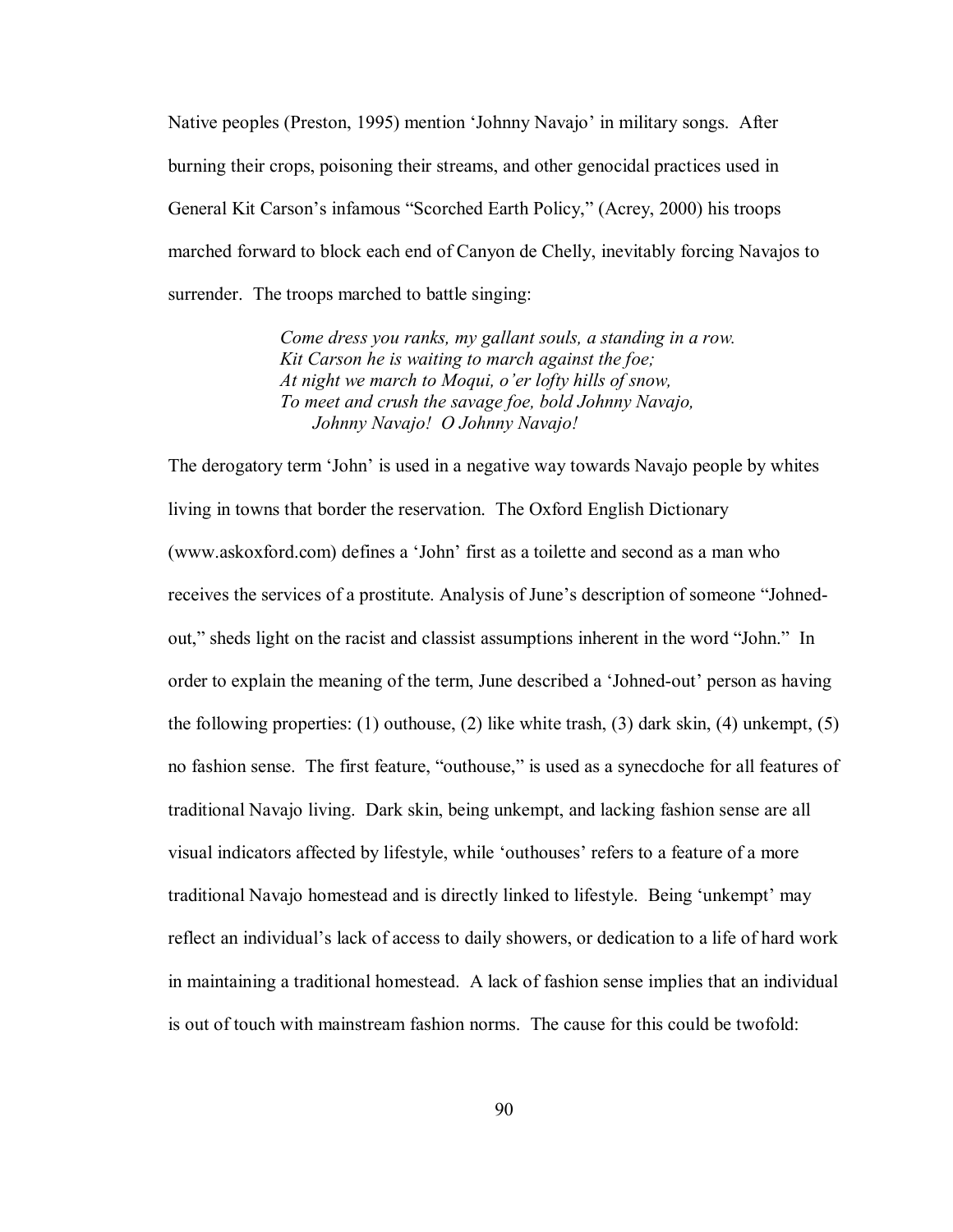people may not be able to afford 'nice' clothes, and/or they may not have access to mainstream media (television, magazines, etc). In his classic work, "Black Skin, White Masks," Franz Fanon theorizes about the personal identity construction of colonized Africans. It is, he argues, a byproduct of people's ideas about themselves, combined with the ideas racial others project onto them (2001). Through interactions with racial others, mainly white colonizers, dark skinned bodies were interpreted negatively in terms of racist and classist assumptions.

From June's description of this stereotype we can begin to see a strong perceived relationship between being able to speak Navajo and visual appearance. In this way language becomes an index of lifestyle, much like smoke is an index of fire. In interpreting students' shame about speaking Navajo and being Navajo, we can invoke Gramsciís concept of hegemony. Raymond Williams (2001) discusses Marxist cultural theory through an analysis of Gramsci's concept of hegemony. Language as an index of lifestyle is not in itself hegemonic; rather, the negative concepts encompassed in June's and John's perception of this indexical relationship (which most students agree exists) can be understood as reflecting a hegemonic situation. According to Williams, ëideologyí is a relatively more surface level description of a societyís assumptions, beliefs, ideas, notions, and habits. He continues (Williams 2001:157):

> For if ideology were merely some abstract imposed set of notions, if our social and political and cultural ideas and assumptions and habits were merely the result of specific manipulation, of a kind of overt training which might be simply ended or withdrawn, then the society would be very much easier to move and to change than in practice it has ever been or is. This notion of hegemony as deeply saturating the consciousness of a society seems to me to be fundamental. And hegemony has the advantage over general notions of totality, that it at the same time emphasizes the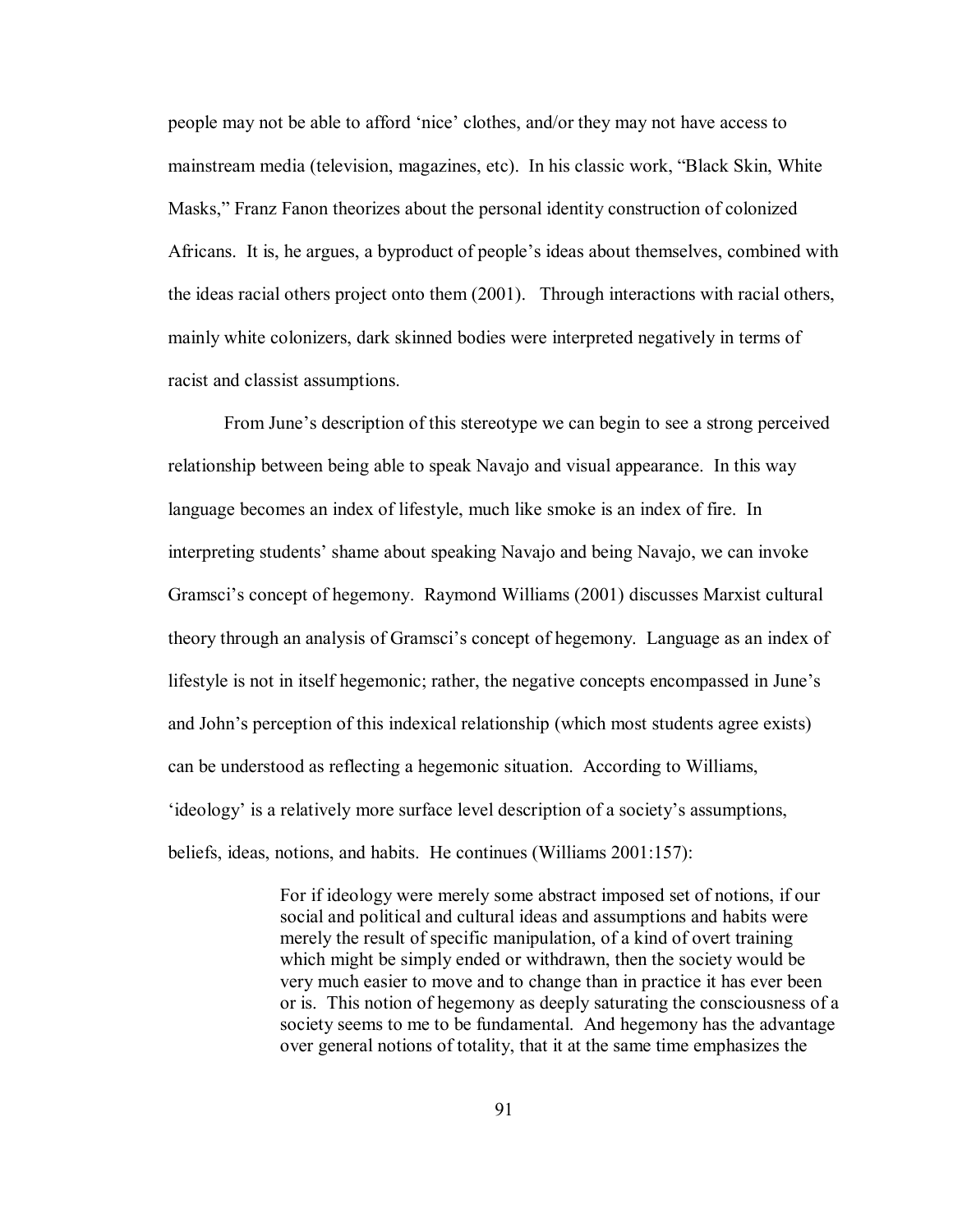facts of domination...That is why hegemony is not to be understood at the level of mere opinion or mere manipulation. It is a whole body of practices and expectations; our assignments of energy, our ordinary understanding of the nature of man and of his world. It is a set of meanings and values which as they are experienced as practices appear as reciprocally confirming.

From June's comments we know that the concept of a 'John' still exists in its pejorative sense. Most likely this word was originally used by Anglos to refer to Navajos, but today many Navajos use 'John' to refer to others in the same way June employed the term. Negative evaluations of Navajo language and lifestyle by their peers are still very much a reality for some students at Diné College. The 'saturation' of hegemonic forces described by Williams becomes even more apparent when one considers the extent to which a small number of students go, in order to avoid their skin becoming tanned. June pointed out that among other features of a "John," dark skin is a primary characteristic. The negative stereotypes of Navajos and their lifestyle by Anglos are embodied in June's description of a 'John'. To the extent that 'Navajo-ness' is perceived by students as embodying these negative value judgments, language shift reversal becomes less and less likely. As Williams points out, ideological change is exceptionally slow because of the saturation inherent the hegemonic ideology.

The following section will examine how students actively redefine these negative stereotypes to reflect a more positive outlook about "Navajo-ness," and what it means to live a Navajo lifestyle.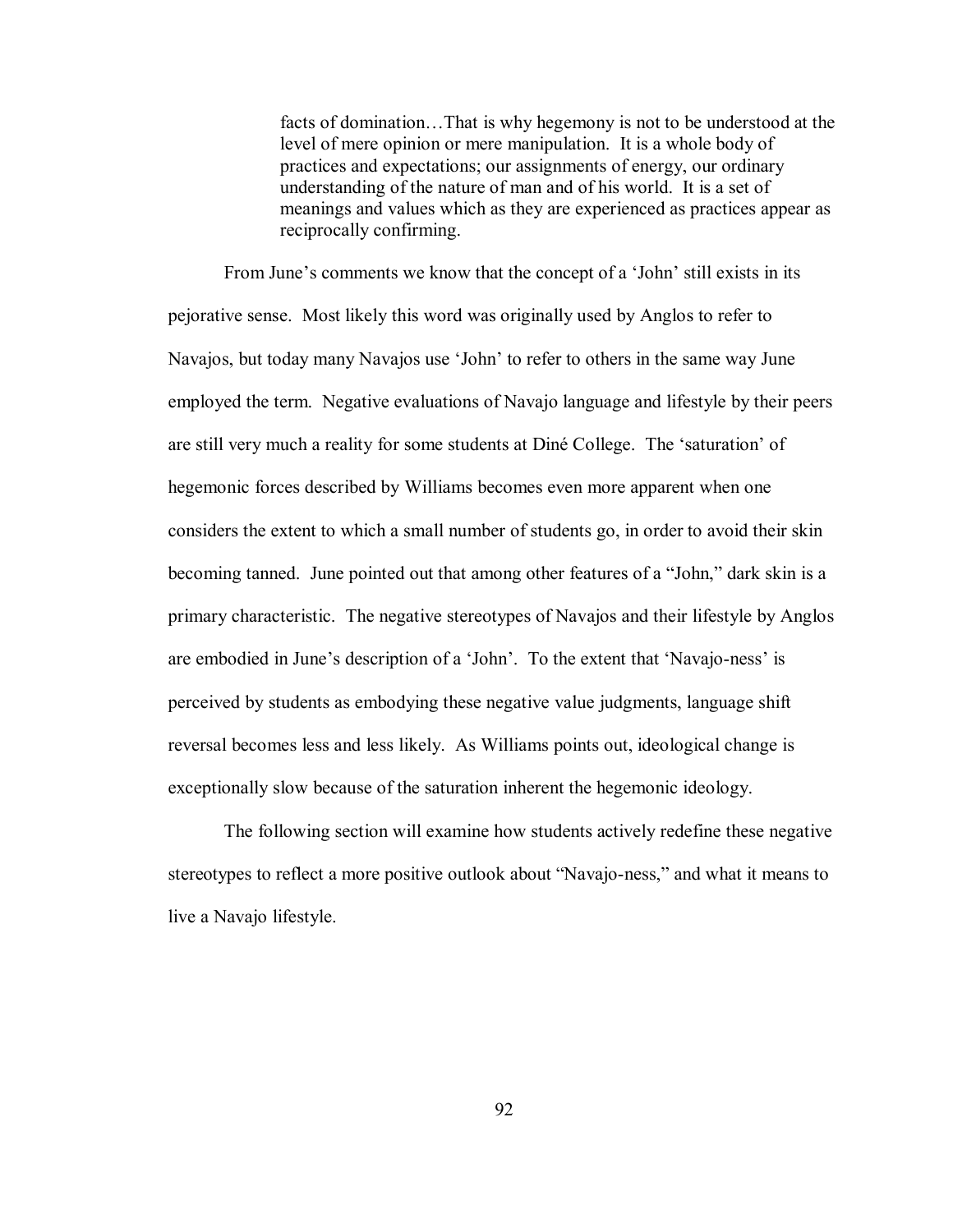### Discourse of Empowerment and Pride

 I also noticed pride in speaking or learning the Navajo language and in *being* Navajo. I include my observations of students actively redefining the negative stereotypes discussed in the previous section. I also give descriptions of visual indicators of student in being Navajo. These include tattoos, graffiti, and t-shirt messages. Navajo Hip Hop music also offers a message of pride in being Navajo. I will describe Navajo Hip Hop as a genre of music defined by the way it empowers younger Navajos. Several of the students with whom I became acquainted participated in the Navajo Hip Hop music scene, making it an important focus of my investigation about student discourses of empowerment.

Students, like Will, express their pride when others speak Navajo by saying,  $\lq$ Pride, man, just pride $\ldots$ anybody who can speak it [Navajo] has got their rez life. Rez life can mean so many different things. It can mean the water, you know? Like that shit in a shit house. It's cold and going outside in the winter time and getting wood and shit. People whose life is like that is [*sic*] people who can speak Navajo." Will interprets a personís ability to speak Navajo as a positive index of lifestyle, compared to the relatively more negative relationship portrayed by June in the section about shame. Of particular interest is the contrast between Will's and June's discussion of "rez life." June accesses some of the same properties of "rez life," through the stereotype of a 'Johned-Outí person. Both June and Will mention outhouses in their description, but June employs the term 'Johned-out' to invoke and negatively interpret the visible effects of traditional living. I observed several students assigning a positive meaning to the words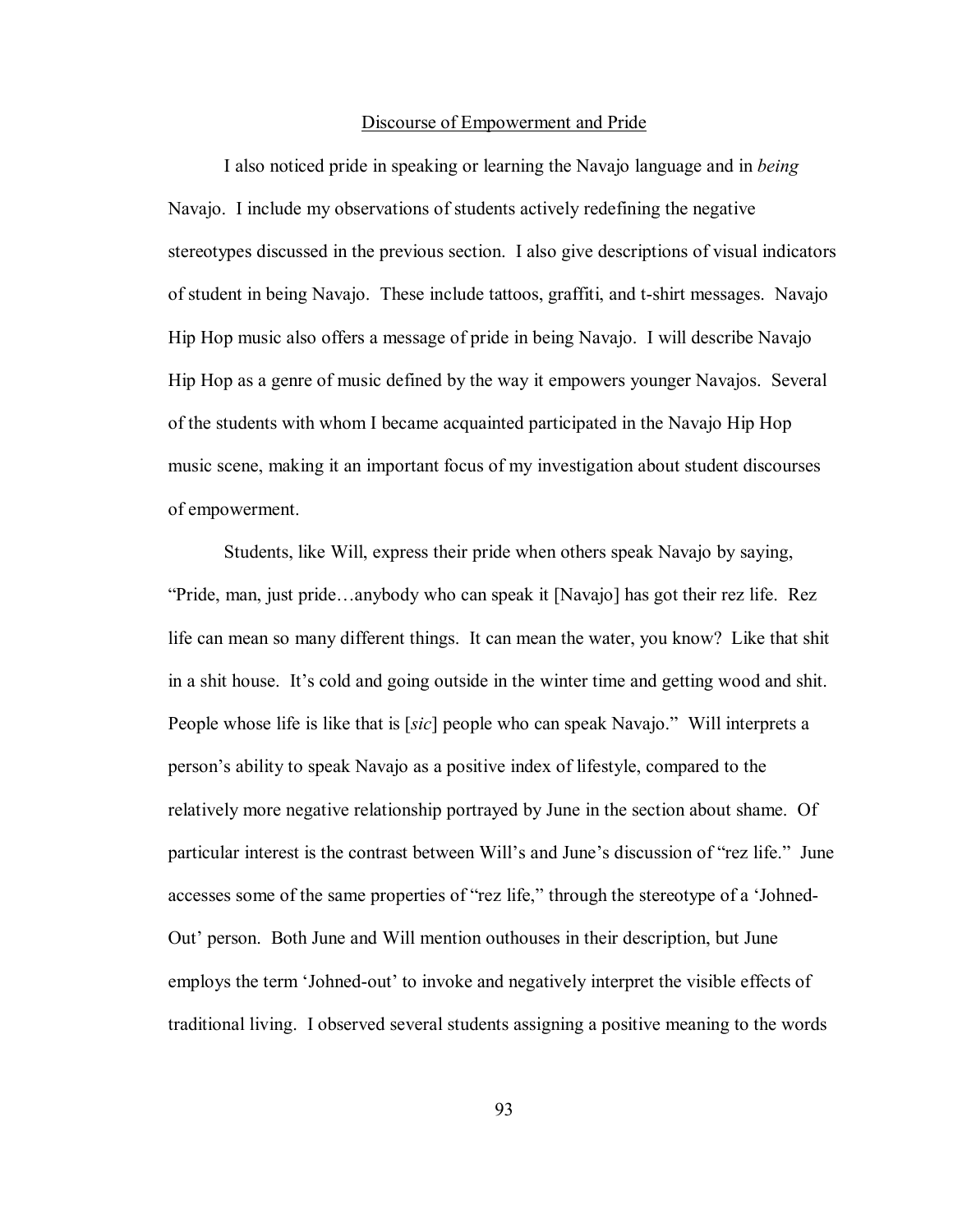ëJohní and ëJohn-outí, ameliorating their original negative connotation. ëJohned-out Productionsí was written across a hot pink flyer announcing a hip hop concert. Some referred to themselves as "Johns," simultaneously claiming and redefining the words.

In discussing students' pride, I include both visual and verbal indicators. I examine statements by other students, such as Will, who interprets the Navajo language as a positive index of lifestyle. The concept of re-appropriation becomes useful in fostering an understanding of how students actively take negative concepts (and stereotypes) and turn them around to become positive statements. I will examine this and other counterhegemonic student strategies through looking at the meanings embodied in Navajo Hip-Hop music, Native Pride brand t-shirts, and individual students' tattoos.

## Navajo Language and the Body: Tattoos, Drawings and T-Shirts

During the two summers I attended Diné College, I noticed several students with tattoos in Navajo. Some of these were professionally done, while others were either completed in jail or at home. These tattoos were of the word Diné, and were similar to graffiti, which tags abandoned buildings and faculty hogans on and around campus: DinÈ Pride. Many students had more than one tattoo, but I will use two students' tattoos as particular examples. Each had tattoos written in Navajo, and each was fluent in the language. Michael has three tattoos. The most prominent are the large feathers that run the full length of his under forearm. A feather is carefully placed on each arm. He calls himself "Jonny Two-Feathers," and often signs his emails as such. I regard Michael as a philosopher and poet; however, I am certain that he would consider these descriptions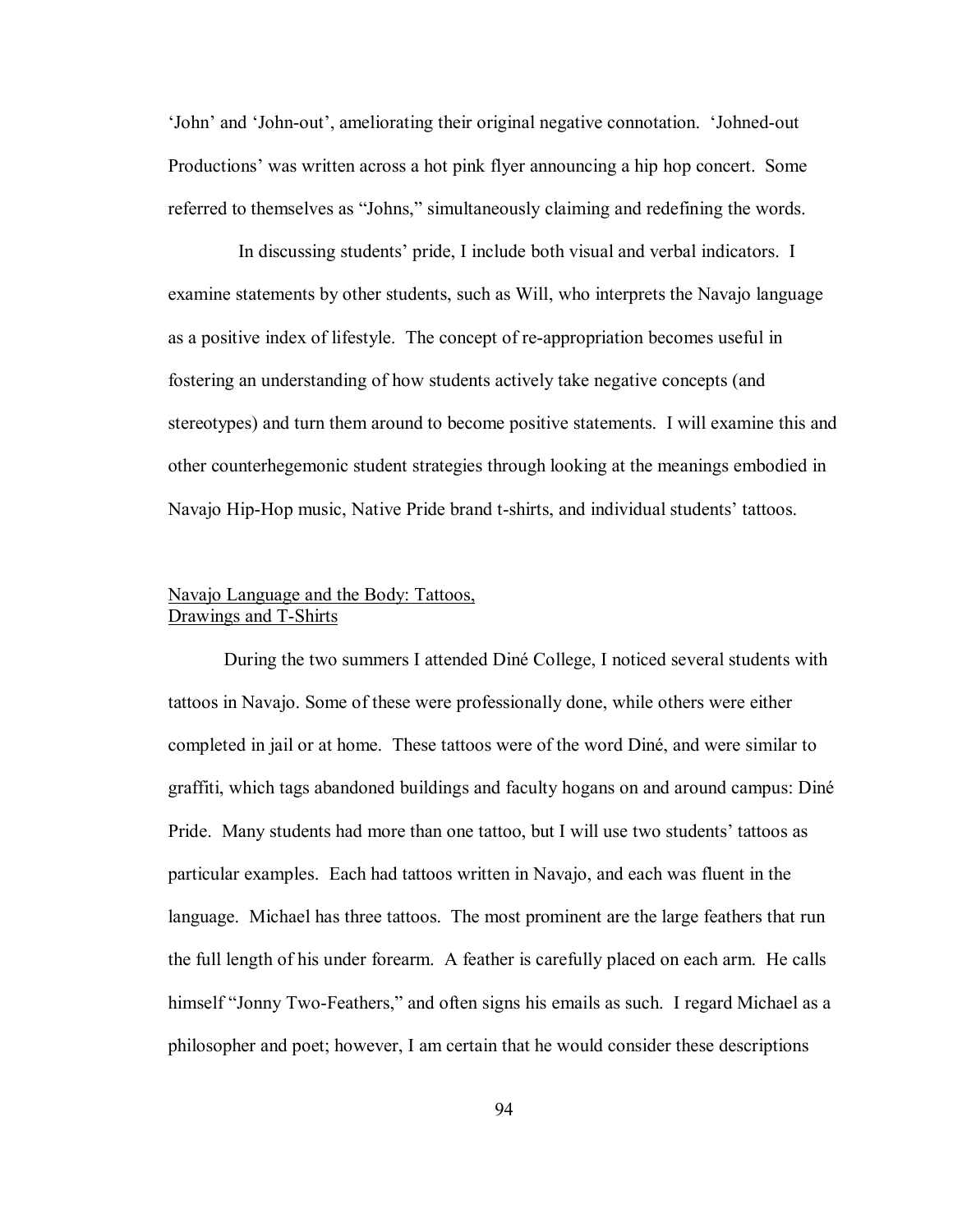prideful. The tattoo on his upper left shoulder is the word 'Diné' written in old English script that has become associated with hip-hop music and style. His third tattoo is between his third and fourth finger, written on the inside of his fourth finger. It is a small feather, no more than  $\frac{1}{4}$  of an inch long.

The second student, Will, has his clan, *Kínłichí΄íí* (The Redhouse Clan) tattooed across his shoulders in the back. He also has a tattoo on his left shoulder of a photo of a stereotypical, proud-looking Native man, with long hair that contrasts with his own short hair. Both of these students, who are also friends, attend hip-hop concerts and are huge supporters of Navajo rap music. They both speak Navajo fluently and in public. Most of the other students consider these students partiers. On several occasions when we sat outside at the wooden benches, Will etched into the wood an image of a Native American man, or objects that are stereotypically associated with Native Americans (tomahawks and feathers). He took great care to draw a good image, and generally worked in solitude. Students may be marking both places and their own bodies with these images, as a way of defining the identity of both.

#### T-Shirts and Identity

Like college students anywhere in the U.S., students at Diné College wear a lot of t-shirts. There are definitely a handful of brands and colors that are trendy, including Sean Jean, Hilfiger, Native Pride, Red Hand, and Diné Pride. Many of these students wear black, tan, dark blue, red and yellow shirts. Not too many pink shirts are seen and when they are, they often include a message like the followings: "All of my black shirts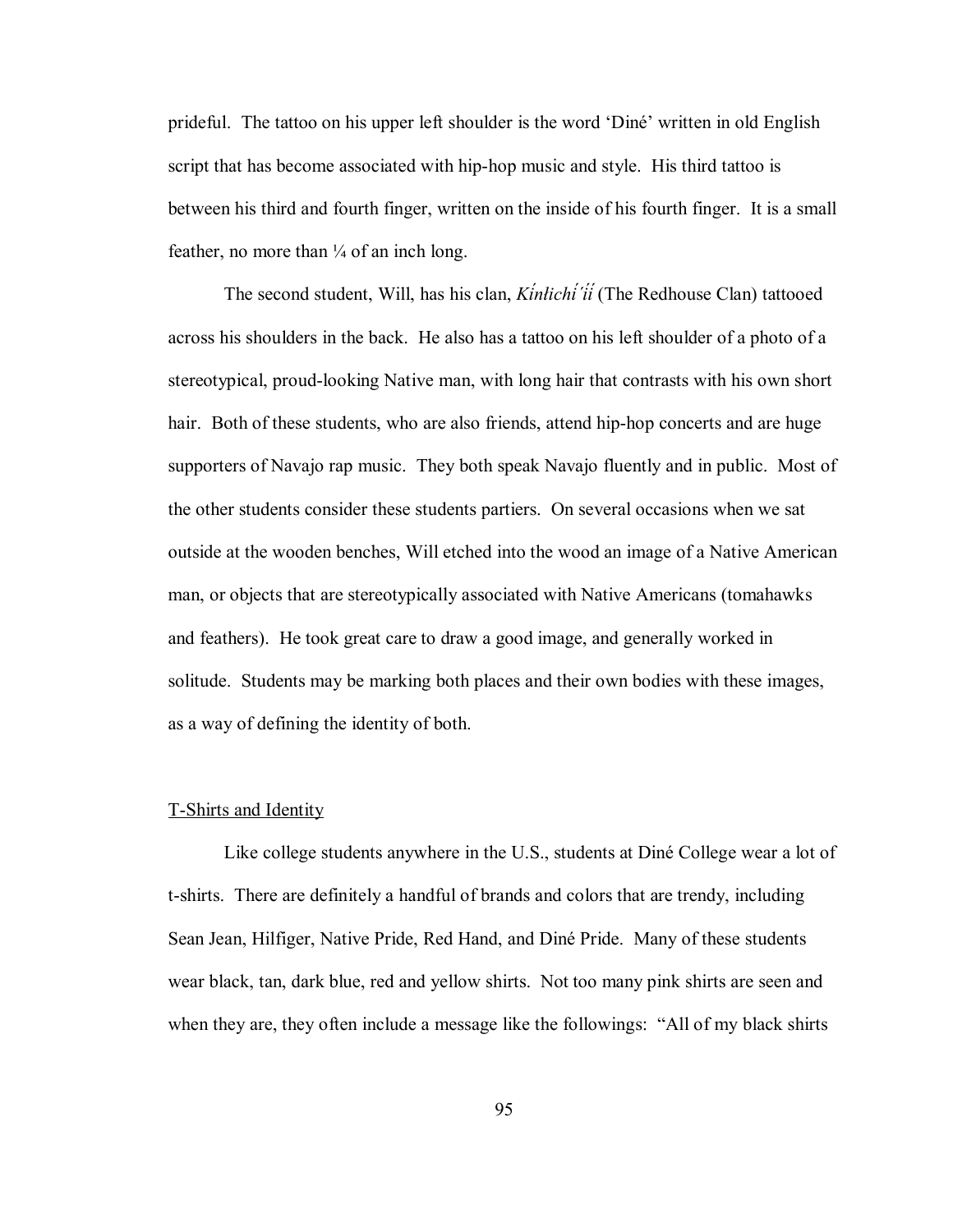are dirty." This makes fun of the popularity of black shirts and the fact that some students are committed to wearing only black ones. I began noticing t-shirts after becoming a Teaching Assistant at Texas Tech University. In large classrooms, I noticed the colors and messages on Tech students<sup>†</sup> t-shirts. As a group, Diné College students<sup>†</sup> tshirts struck me as being quite different than those of Tech students. The difference is primarily in brand name and color. Many DinÈ College students wear t-shirts sold or given away at fundraisers, which often have messages written in Navajo on the shirts.

 The Student Activities program decided one day to have a t-shirt making day, which provided students with a colored t-shirt of their choice, as well as with paint. Many students took the opportunity to personalize the t-shirt with messages about their identity. George, a student who is learning Navajo in the introductory class, wrote the names of his clans on the t-shirt. A gay student drew a rainbow on the shirt, a message of gay pride. Because students could personalize the t-shirts in a number of ways, their finished products reflected certain components of the identity they wanted to represent. Many students chose to foreground a 'Navajo' identity through this activity, by drawing famous landscapes, such as Shiprock and by writing in Navajo. McLaughlin (1992) describes the ways in which writing in Navajo is a source of empowerment among Navajo students in one community.

## Hip-Hop and Navajo

Some students participate in the 'underground' hip-hop music scene on the Reservation. These students go to concerts and get-togethers around the Reservation, and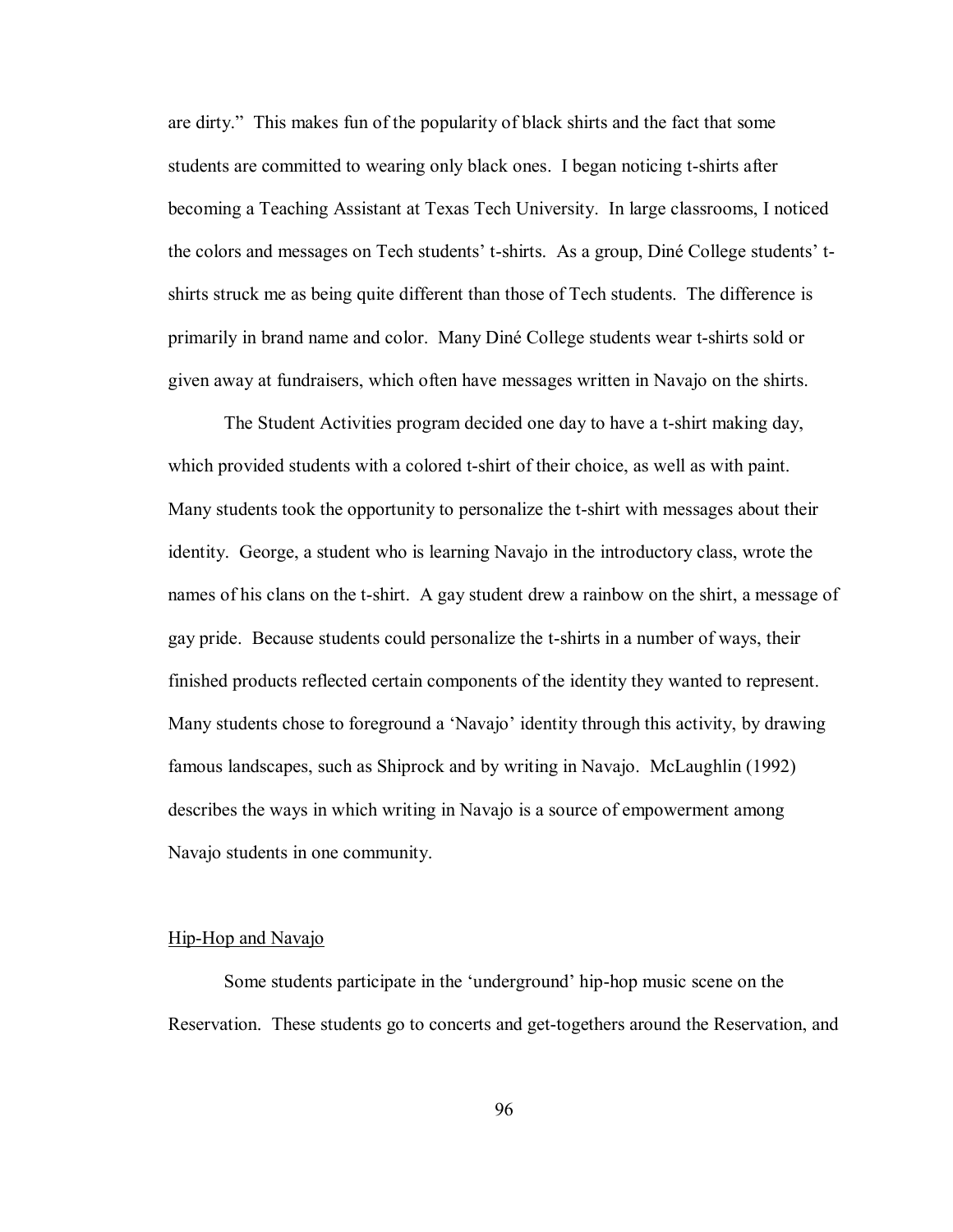often perform. Their friends, frequently other students, try very hard to make it to the events, despite not having reliable transportation or much money for gas. Several rappers have become quite well known, as attested by the high number of concert goers. Some of the students I worked with listened to and owned their CDs. The names of the bands often are often based on key features of reservation life, such as Clan Connected and NDN sounds. Other bands do not use a name that would mark their identity as Navajo, but the lyrics of their music certainly does. The band Mystic is one example. Their album is titled "Rezurrection." Some students casually participate in the rap music scene, but never perform on stage. One such student was a small-time rapper, and when songs with long sections that had no lyrics were played, the student would freestyle rap. Usually his rap songs were in English, but on one occasion, and perhaps for my benefit, he rapped his clan introduction to the beat of techno music on his friend's CD. Everyone laughed and applauded, impressed by the creativity of his performance. Apparently it is very difficult to rap in Navajo; many speakers claim the rhythms are too different to easily accomplish "flow."

Nevertheless, some Navajo rappers are committed to offering rap songs in Navajo on their CD's. Clan Connected is one such band. I had the opportunity to meet some of the members of Clan Connected at their booth, which was set up at the flea market outside of Gallup. After purchasing their CD, I asked them about rapping in Navajo. They explained to me that they rap in Navajo because they want to encourage younger Navajos to learn the language from their grandparents. Furthermore, they told me they don't print the lyrics on the CD cover, so that listeners who aren't fluent have to find out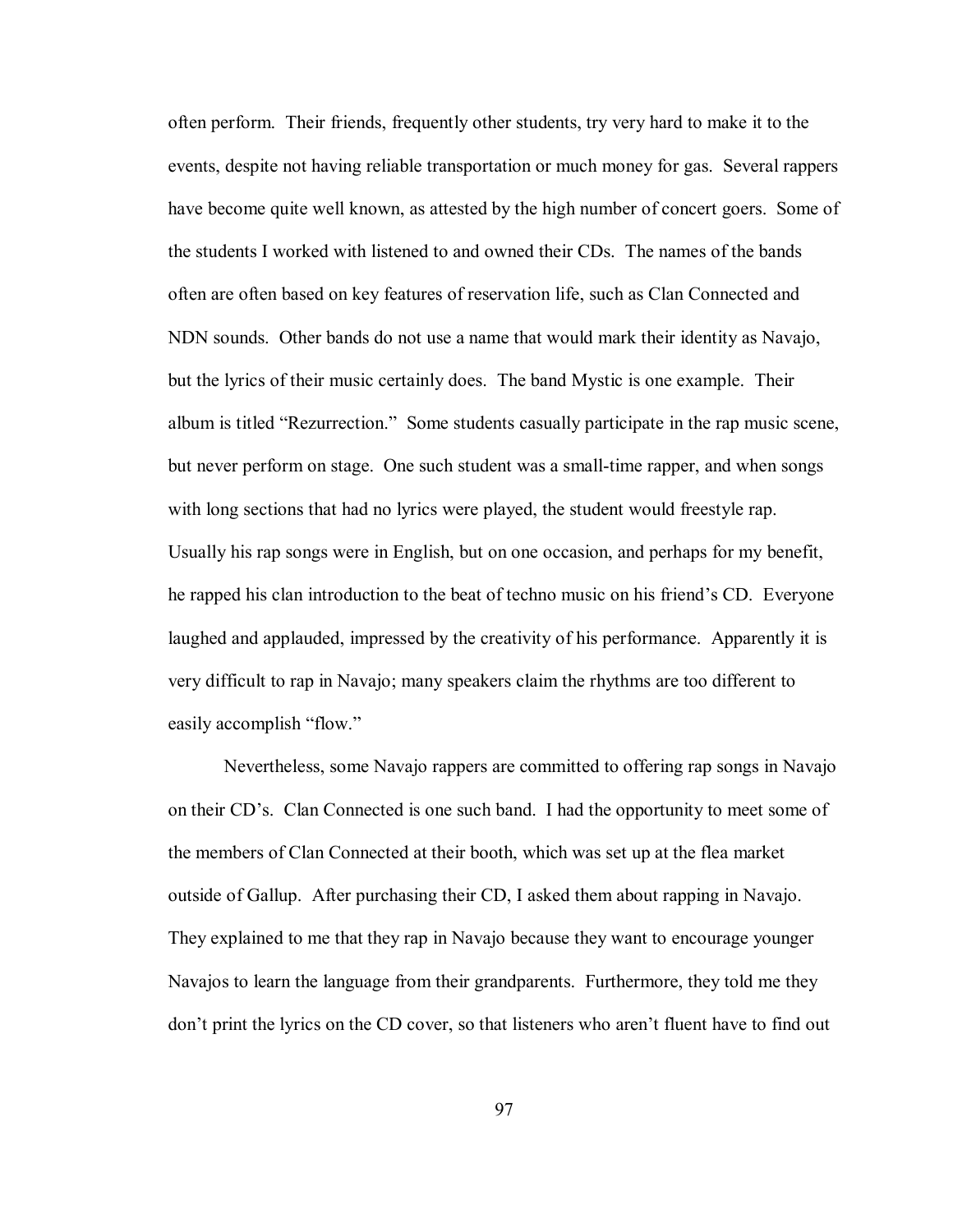the lyricsí meaning by asking their elders. They think the connection between the younger generation and elders is essential for the culture to survive. The fourth song on their first Clan Connected CD is in Navajo, while the rest are in English. The number four is significant in Navajo tradition, symbolized, for example in the four cardinal directions and the four sacred mountains (House 2002:95).

In an interview on Red Nation.com with Native Music journalists, college-aged Mistic and Shade (brothers and producers of Tribe 2 Entertainment) explain their music: ìEverything here at Tribe 2 Entertainment, we incorporate our tribeís language, traditions, and personal beliefs. Each artist brings their own styles to the table. Mistic speaks on issues that surround our people today-poverty, violence, awareness of history, good and bad. Also, [we're] the first to spit flames in our Native language." Mistic and Shade say, "Native Hip Hop today is different from mainstream Hip Hop. You've got your fake ones trying to be down, not knowing anything about what they're rapping. You've got the real ones out there grinding day-in-day-out spreading the truth. I'm not saying names. People who listen know who's real and who's not. But as far from what we've seen, the Mainstream industry is too Pop friendly. Our scene is Underground. We do our own thing-rappin one of the hardest languages to speak."

Several of the students with whom I became acquainted over the past three summers possessed a large number of these local, underground CDs. I purchased several of them, and a student loaned me some of his own to copy onto blank CDs. After listening to them, I had many questions about Navajo hip hop. Will, Michael, Darrel, and Celeste owned some of these CDs and were happy to talk about Navajo Hip Hop.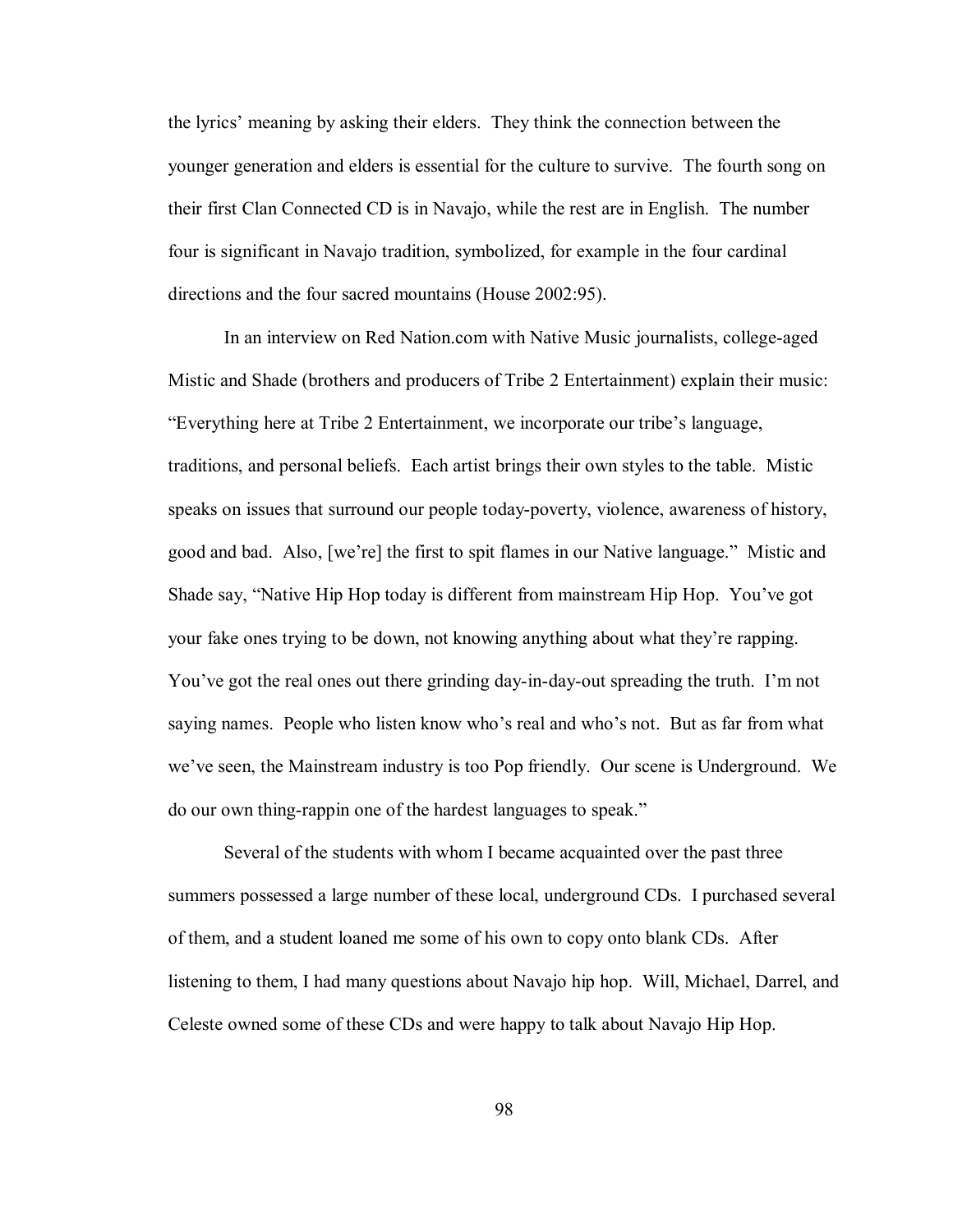Michael participates in the Navajo Hip Hop scene as a freestyle rapper. As Mystic and Shade said in their interview, an important feature of 'good' hip hop is the rappers' ability to convey the authenticity of their experience as Native persons.

A couple of students were skeptical about artists' intentions in using Navajo. This becomes apparent when Celeste explains skepticism about their raps coming from the heart:

> Well, they're just using the language, you know? They're just doing it to make money, you know? They should be role models if they're going to fucking use the language for rap, they should do it in a positive way, you know and try to do something to bring back Navajo and stuff, and not be all like, 'We're losing the language and stuff." But, if they're fearing that then they should preach it to their kids. I don't know, not preach it, but just living it everyday."

Michael adds, "I do it the same way I was raised, I don't know, that's the way I see it, if I wanna be fucking Navajo, I'll rap in Navajo. I talk it everyday, not something I have to look up in a Navajo dictionary to find the words." Most Navajo Hip Hop songs are in English, although Mistic and Shade are currently producing their first all Navajo CD. This CD will be the first full rap CD in any Native American language (RedNation.com).

 The predominate features of Navajo Hip Hop music include pride in being Navajo and the importance of "keepin it real," that is authentically representing the contemporary Navajo experience. Many rap songs encompass the fears Navajo youth have about losing traditional knowledge, and their need to remember the past. The songs emphasize who they are as a people, and envision a future that includes traditional knowledge, and not absorption into mainstream America. A few of the students I interviewed mentioned the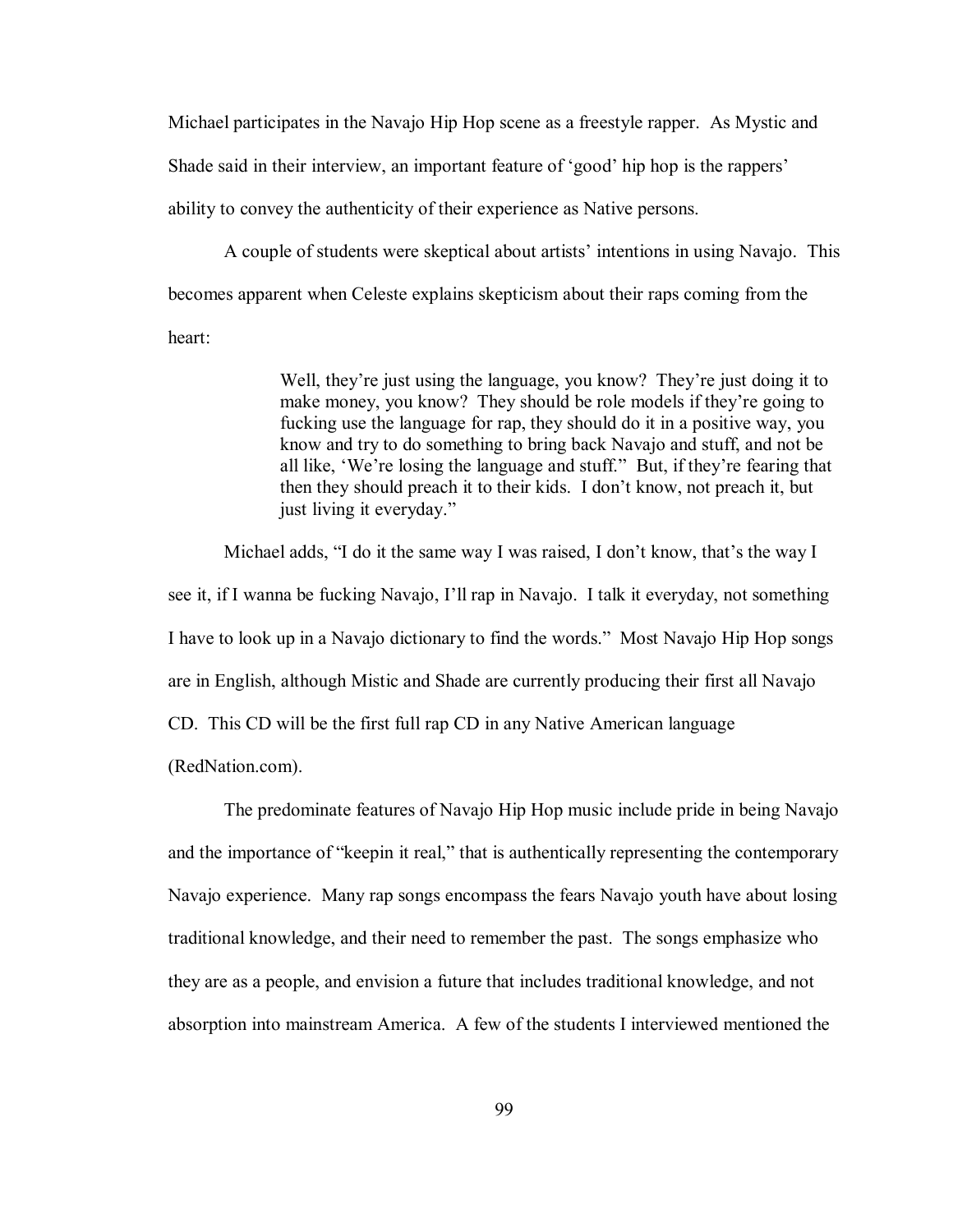gap in knowledge between the young generation and their grandparents. Many expressed

anguish over the fact that their parents' generation did not pass on their grandparents'

teachings. Included in this is the Navajo language. Jackie explains:

I would say there's like a massive gap between this generation of like my grandmother and like, my generation, where it's like our parents  $don't...$  realize how important everything that they were taught would ever be. I don't know like, it's like they kind of fucked up really bad. Because my generation, there are some of us who are trying very hard to hold on to everything and are trying our best to learn as much as we can and so we know this, but I don't know, it's kind of strange, because you know some kids don't really care, and our parents, is like this whole missing stage. It seems like one whole massive void, it's insane...It's like they lost a lot, and they never really cared to actually teach anything they learned.

When I asked her what she thought caused the generation gap, she said:

I think that it has a lot to do with Christianity and the BIA boarding schools. And it has to do with what was passed on to them, and for some of them what was passed on to them from their parents. And some of that comes from history, like the Long Walk, but uh, I don't know...it's insane when you really think about it, how there's so much missing in between our elderlies and our generation, and it seems like our parents, and like how they were thinking, that you know, we should learn how to speak English and become completely assimilated is the best way to live and survive, and that my people want to survive and we want to continue being. We have to. We can't forget the past, we have to try very very hard to remember everything we can, because that will help us to co-exist with modernization and that will help us move forward or we won't have a past and we won't have a future. I don't think [our parents] get that, nor the younger generation, they don't get that either. I think some of the older people have lost hope in the younger people because they try to talk to them, but the younger people quit asking questions. They really don't want to share anything, you know...So that's the way I think is how it is. It's the whole language and tradition, we can't move forward without a past. That's why it's very important to us that we remember who we are as a people.

The following is an example of a Hip Hop song, by Btaka, the Pomo/Apache

producer of Westside Warrior Productions. It speaks of the angst and confusion many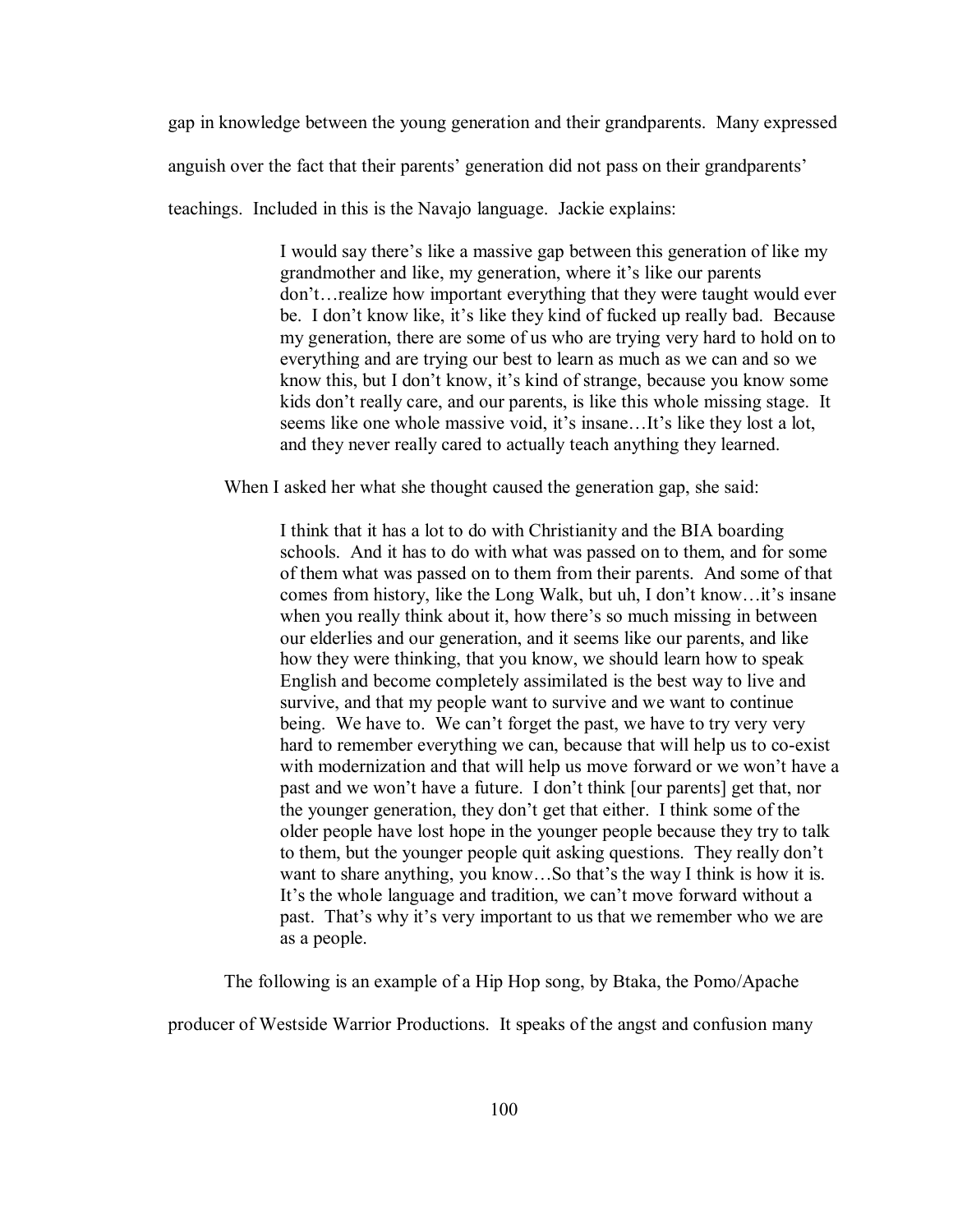younger Natives feel about losing their heritage, dealing with the harsh realities of reservation life, experiencing contemporary racism, and feeling anger about the role of colonization in creating these problems. It is a good example of Native Hip Hop, which focuses on the difficulties of reservation life, and prescribes traditional knowledge as the solution to these difficulties.

"Indian Life" by Btaka

- (1) *When I close my eyes*
- (2) *My mind starts wonderiní*
- (3) *Am I going over or am I going under?*
- (4) *Times are rough and times are hard.*
- (5) *Living on the rez and praying to God.*
- (6) *I must remain way above the game*
- (7) *I gotta maintain and I gotta contain*
- (8) *The anger that I have over the past.*
- (9) *Will my race die, or will it last?*
- (10) *Tell me this as I fall to my knees*
- (11) *(indecipherable) wonít you help me please?*
- (12) *My Indian life is full of tears*
- (13) *Gotta be strong, gotta face my fears*
- (14) *Holy ground is the place to pray*
- (15) *Discrimination day after day.*
- (16) *I donít know why or what to do.*
- (17) *My lifeís gone crazy and Iím only 22.*
- (18) *My father saw what was happening to me,*
- (19) He told me son, "Won't you listen to me?"
- (20) *He sat me down and started to say*
- (21) *The words that stay with me day after day.*
- (22) He said, "Go my son, climb that funky ladder."
- (23) *ìGo, my son, get an education.í*
- (24) *ìGo, my son, make your lyrics phatter.î*
- (25) *ìGo, my son, protect your reservation.î*
- (26) *Dis is my life, my Indian Life*
- (27) *My love in harmony will help me survive.*

The artist begins with an introspective moment  $(1-2)$ , where he closes his eyes

and ponders his own ability to deal with some of the anxiety causing themes he will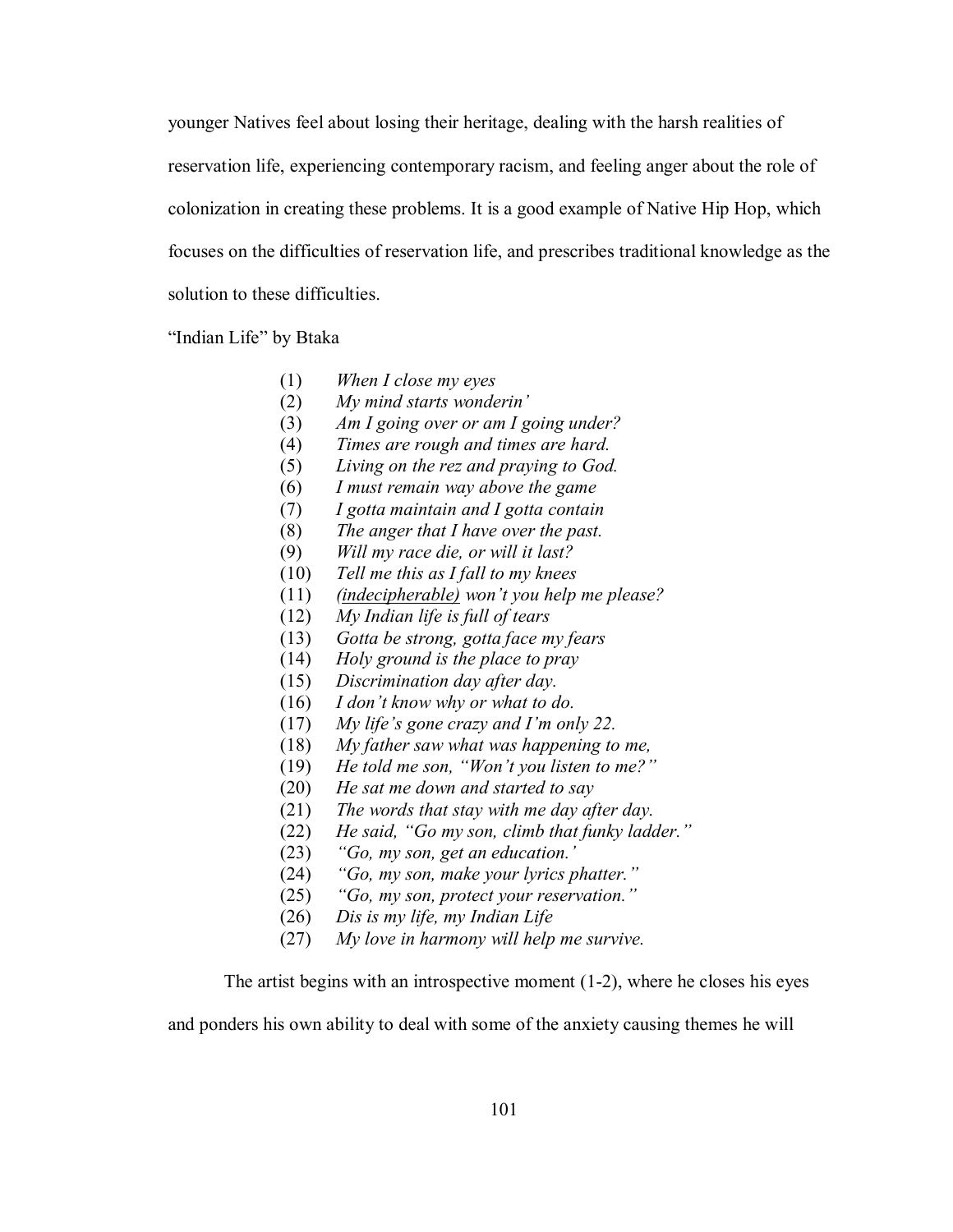explore throughout the remainder of the rap. He views his ability to deal positively with these challenges as being able to remain 'above', while failing is equivalent to sinking, or 'going under'  $(3)$ . The challenges of which he speaks include: the difficulties that comprise reservation life (4), racism (15), and frustration about the role of colonization and American conquest in creating these problems (8). The speaker asks himself three questions that set the stage for the kinds of problems he refers to in the first part of the text (lines 1-17). In line (18), the text takes a different tone; he shifts his focus from the contemporary problems facing younger Navajos, to looking into the past for solutions. To do this he recalls Chief Manuelito's words during the Treaty of 1868, "Education is the ladder, my child. Take it." (Acrey 2000). He brings the famous elder and war chief's teachings into the present, by symbolically replacing Manuelito with his own father, or through figuratively referring to Manuelito as his father. Manuelito's words were originally modified by Sharon Birch, a Navajo singer. She changed them from their original form and made more relevant to a younger audience through inserting the adjective 'funky' before 'ladder'. Btaka borrowed Birch's lyrics and altered them even more. The speaker stops rapping and begins singing, "Go my son, climb that funky ladder. Go my son, get an education"  $(22,23)$ . The rapper may interpret Maunuelito as supporting his endeavors. He raps to represent 'rez life' and its difficulties as well as to remind youth of the relevance of Manuelito's advice, and the relevance of traditional Beauty Way teachings about maintaining harmony (27).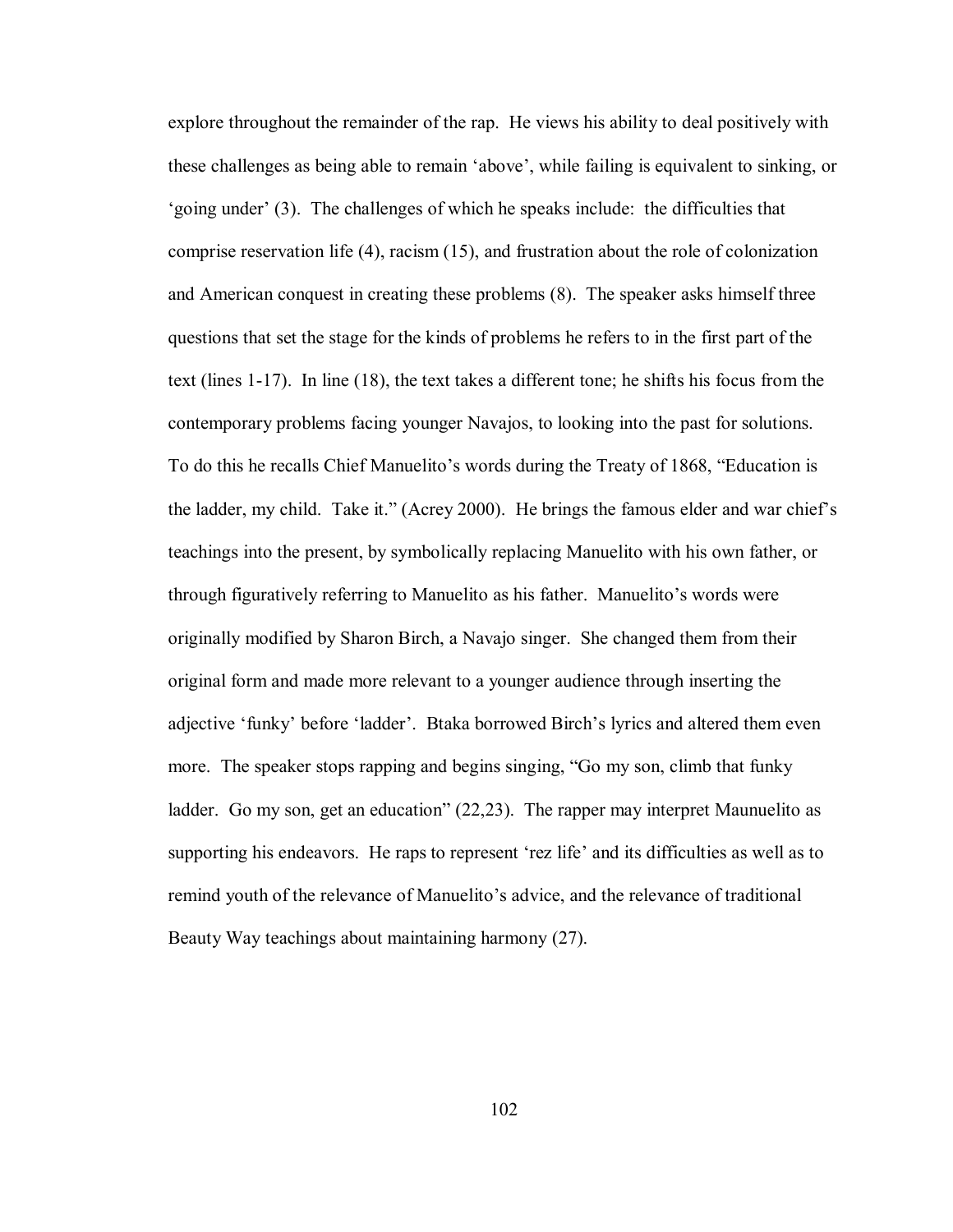### "Johned-out" vs. Traditionalism

 This chapter briefly describes some elements of two different discourses in which students participate. The first is exemplified by June's statements about what it means to be "Johned-out," and the second is exemplified by Wes's statement about taking pride in the same features of a traditional Navajo lifestyle, which includes language. The students offer completely different ways of being Navajo in these discourses. House (2002:23-41) describes two similar extreme and "essentializing" discourses among the adult Navajo population. June's discourse describing the kinds of people who speak Navajo conforms to House's focus on all the things "good about being American." June seems to borrow a racist, Ango-American discourse to interpret "tanness" and "outhouses," one that has hegemonic undertones.

The second discourse, to which Navajo Hip Hop contributes, counters the hegemonic one by simultaneously acknowledging the difficulties in Native American youth's lives, and prescribing a return to traditional teachings as a means to find strength and understanding. Many Navajo Hip Hoppers, including Mystic and Shade, produce music that encourages younger people to follow traditional teachings, attend ceremonies, continue a dialogue with their elders, and learn or speak Navajo. This counterhegemonic discourse is different from the essentializing one House (2002:34-41) discuses, in which people see themselves as different from mainstream Americans and over emphasize the ìgood things about being Navajo.î Navajo Hip Hop does not deny the difficulties of the current Native American experience. Rather, it becomes a way of creating solidarity through common experience among the youth. Solidarity develops between youth who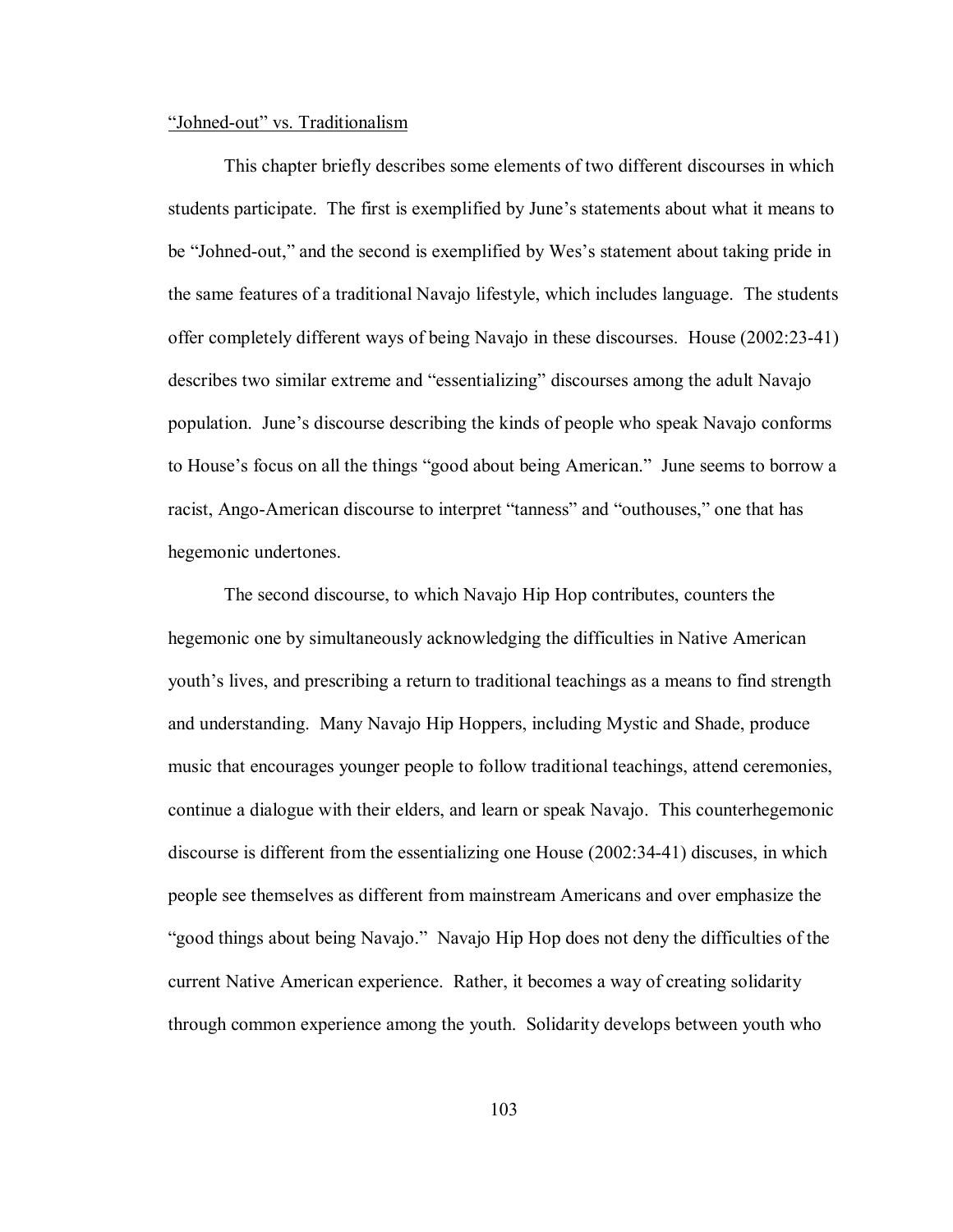listen to and participate in this music style. The students I knew are friends and they speak Navajo to one another on campus more than any other people I observed.

 Most students I spoke with did not participate in either of these genres. However, they borrowed themes from both at different times, depending on the situation and the people present. Only a few students participated in Navajo Hip Hop. Some hip hoppers spoke about being Navajo and being proud of it, but also told me they listened to other music. From these explanations, I believe that Navajo Hip Hop reflects the experience and the values of many Navajo students, and simultaneously contributes to shaping those values. Navajo Hip Hop is not the source of students' pride; rather, it reflects key aspects of it.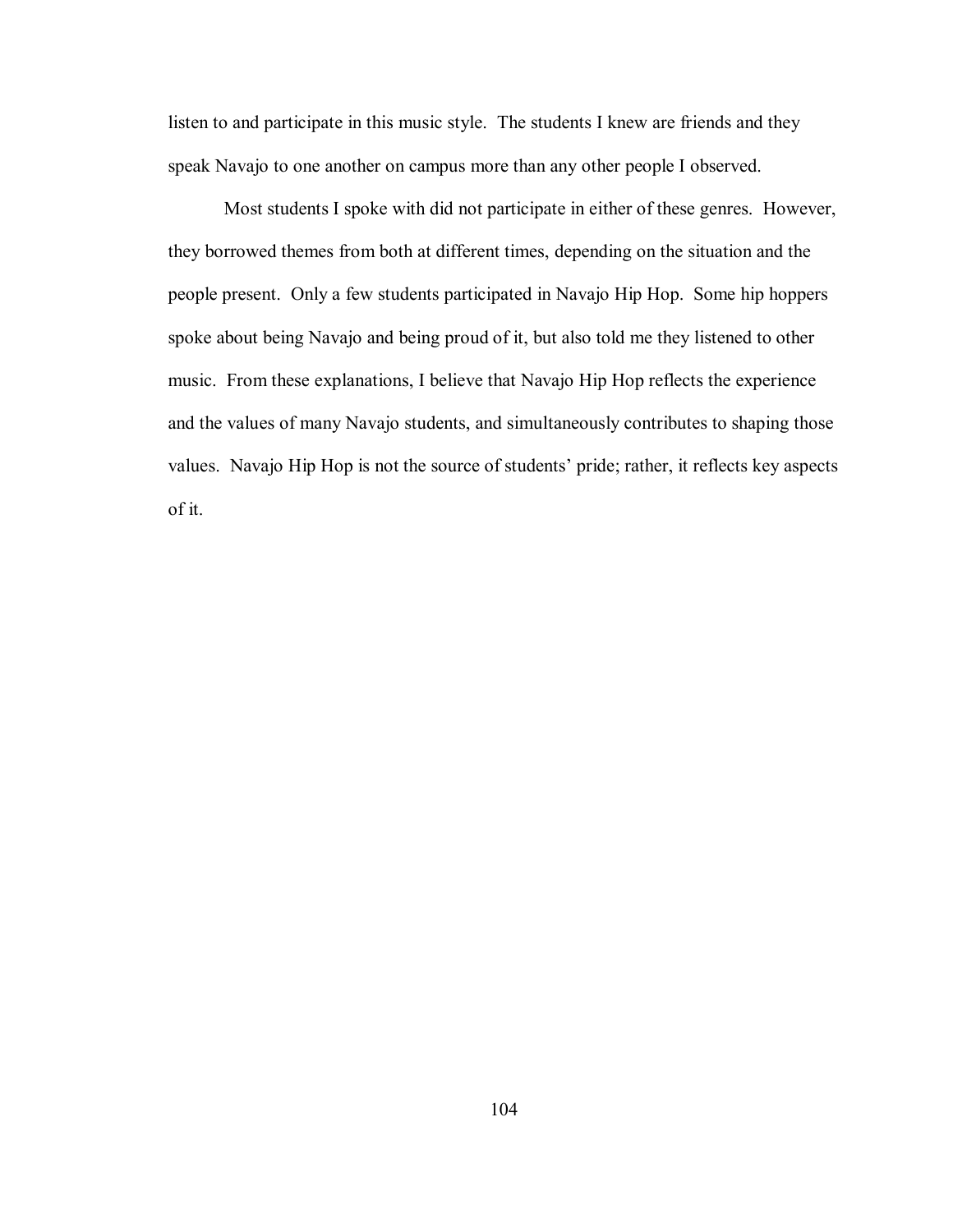## CHAPTER VI

## **CONCLUSION**

Students choose to speak Navajo on the Diné College campus for a variety of reasons, although they prefer English to Navajo for the majority of their interactions. From studentsí accounts in Chapter III, one realizes that student have a variety of reasons for placing a high value on the Navajo language. Some of those reasons, which include the need to express a 'Navajo' identity, participate in ceremonies and prayer, and communicate with family members, are not important in the DinÈ College setting.

Furthermore, many of the students I spoke with offered stories about being teased for their language choice while growing up (Chapter II). Many students had endured harsh teasing from elders and siblings and/or peers, prior to attending the College. Some who spoke Navajo were made fun of by elders who did not think their variety of Navajo was acceptable. For others, like Michael, being teased about not knowing Navajo offered an incentive for him to learn the language on his own. He spent considerable time practicing and correcting his pronunciation in order to become fairly fluent. Some students, like Celeste, were teased by their peers for speaking English with a strong Navajo accent, which is interpreted by many as a result of having Navajo as a first language. From students' descriptions of their past experiences with Navajo and English, it becomes clear that one's language, whether English or Navajo, is judged in different ways. Language is interpreted by students as an index of identity, and many students feel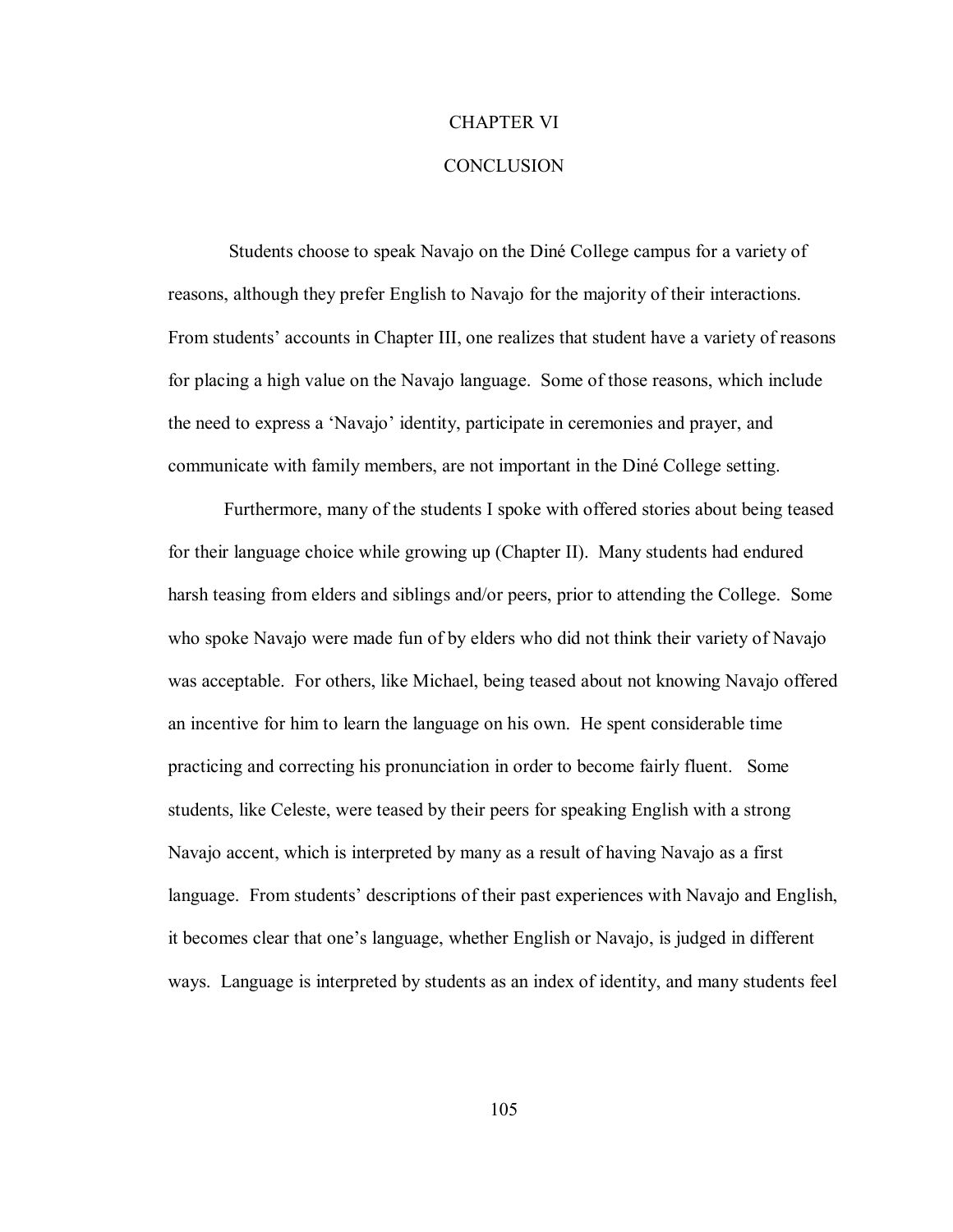pressure in making language decisions. Language also becomes an indicator of one's political values.

Students' negative evaluations of other students, are frequently are based on language choice: clear evidence that hegemonic discourses continue to shape students<sup>'</sup> language practice. On the other hand, many students do not participate in these negative evaluations. They choose instead to create a positive discourse about being Navajo, including elements of broader Native American youth pride. Navajo Hip Hop embodies many of the elements of this positive discourse. Students' incorporation of various elements from both of these discourses is reflected in their language practice. It is evident in their choice about speaking Navajo on campus, a public place, despite the social risks involved. Furthermore, as more hip hop music in Navajo becomes available, these songs can be incorporated into language teaching programs. Older language programs, including the one in which I participated, offered Navajo music belonging to a genre that may be more appealing to older Navajos. College students might respond better to Navajo hip hop, which portrays their experience in a positive constructive way

From my discussions with students and observations of their language choices, I have identified certain types of situations in which the majority of students find it more comfortable to speak Navajo to other students. Navajo joke telling is a genre with which most students are familiar and enjoy. Since most students seem to be latent speakers of Navajo, joke-telling may serve to bridge the gap between more and less fluent speakers. Such students typically seem to avoid communicating with one another, as fluent students do not want to be rude to less fluent ones by conversing with them in a language they do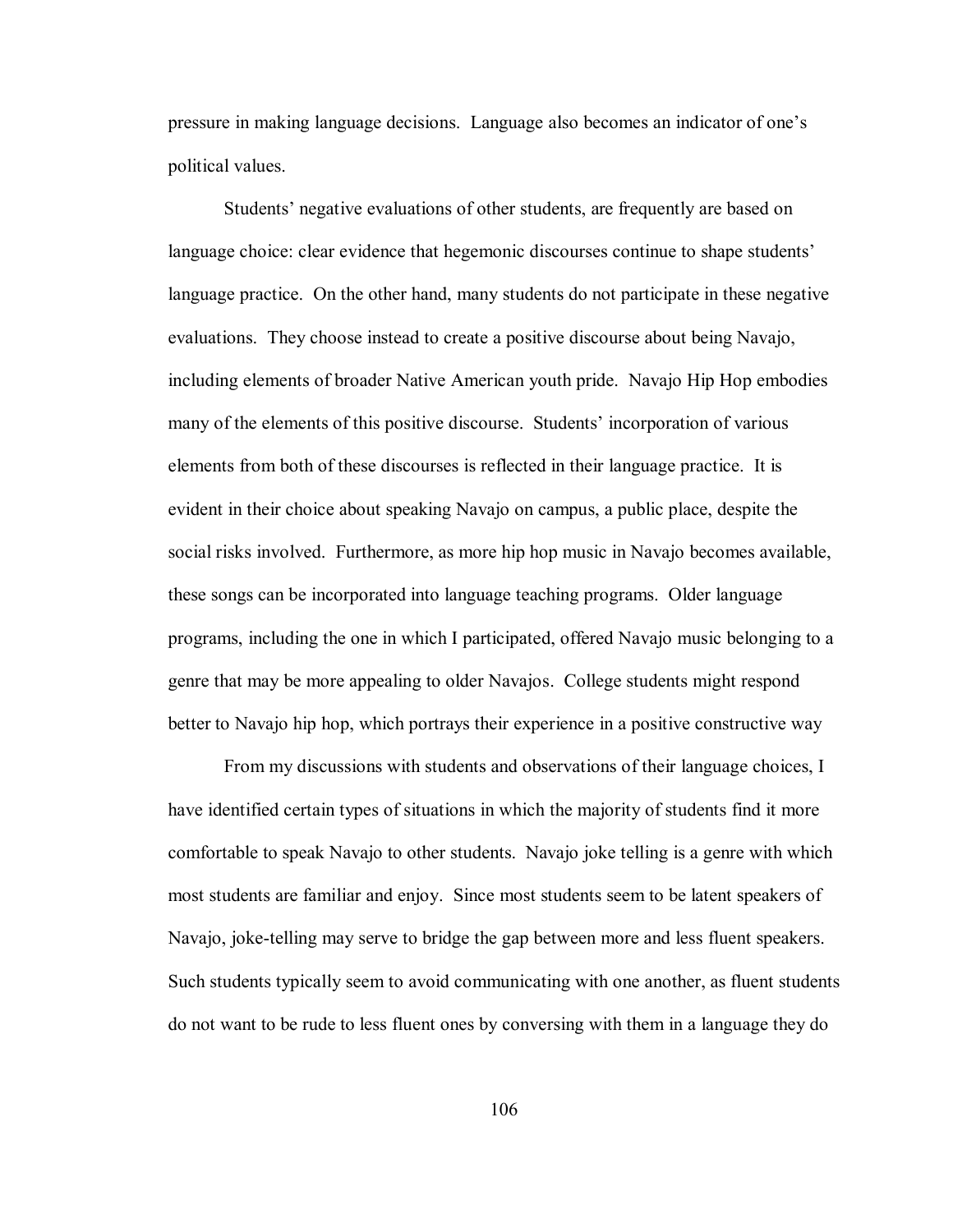not completely understand. Less fluent speakers are intimidated by the prospect of being ridiculed by other, more fluent ones when they speak Navajo. Therefore they do not practice what they learn in the language class outside of class. Creating an event that incorporates joke-telling could take advantage of fluent students' language proficiency, since they would be the joke tellers. The joke telling genre does not require the audience to be extremely fluent, and it could potentially accommodate a wide range of proficiency in Navajo. Joke telling alone is certainly not a complete language learning experience, but it could be a way of encouraging fluent students to interact with less fluent ones. Such practice is already employed successfully during campus concerts. Perhaps smaller and more frequent performances would be helpful.

 Identifying on-campus students who are fluent in Navajo, and offering them a positive leadership role in encouraging others to speak Navajo, could be an effective way of reinforcing the positive value of speaking Navajo. None of the fluent students I spoke with were recognized as a valuable asset in reversing language shift. The existence of young speakers of Navajo is the only hope for language shift reversal, and language revitalization. Recognizing these students as an asset and incorporating them in campus efforts to reverse language shift is important.

It became apparent through my fieldwork, that many believe speaking Navajo is highly personal and revealing. Furthermore, in light of the kinds of judgments made about Navajo speakers that surfaced in Chapter IV, students' apprehensiveness about speaking Navajo increases in less familiar company. Privacy, trust, and familiarity are three themes that emerged from my questions about settings where students feel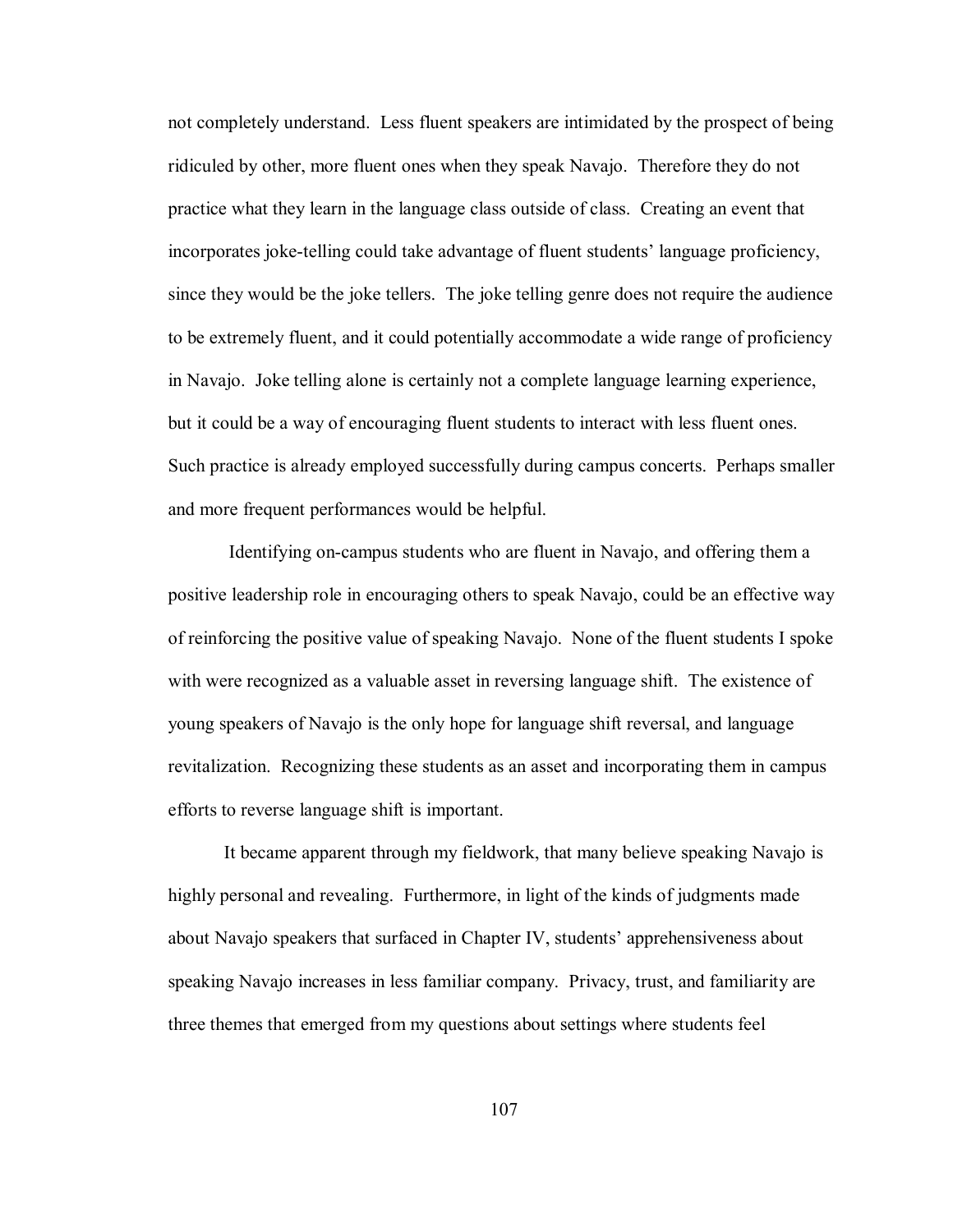comfortable speaking Navajo. The only situation in which fluent students said they enjoyed speaking Navajo with strangers, was in telling jokes.

The college may have greater success in taking Navajo out of the classroom in several ways. The first is through incorporating the less intimidating genre of joking into out-of-class language programs and working to increase students comfort and familiarity with one another, before encouraging them to engage with each other in Navajo. Students' apprehensiveness about speaking Navajo with those they consider strangers is a primary reason they don't speak Navajo on campus. Second, rather than assuming most students do not speak Navajo, the college could take advantage of the rich exposure most students have growing up on the Navajo Nation. It could encourage them to change from language 'listeners' to language producers, simply by facilitating an environment in which they are more comfortable with one another.

I hope that this study benefits the Navajo Nation in its endeavors to revitalize the Navajo language among young Navajos. Through working with late adolescent college students, I offer information that can be used in tailoring a language program to more effectively address this groups experience in speaking and learning Navajo. As language attitude is most crucial in language revitalization efforts, similar studies tailored to understanding younger students' language attitudes could potentially increase the efficacy of these programs.

108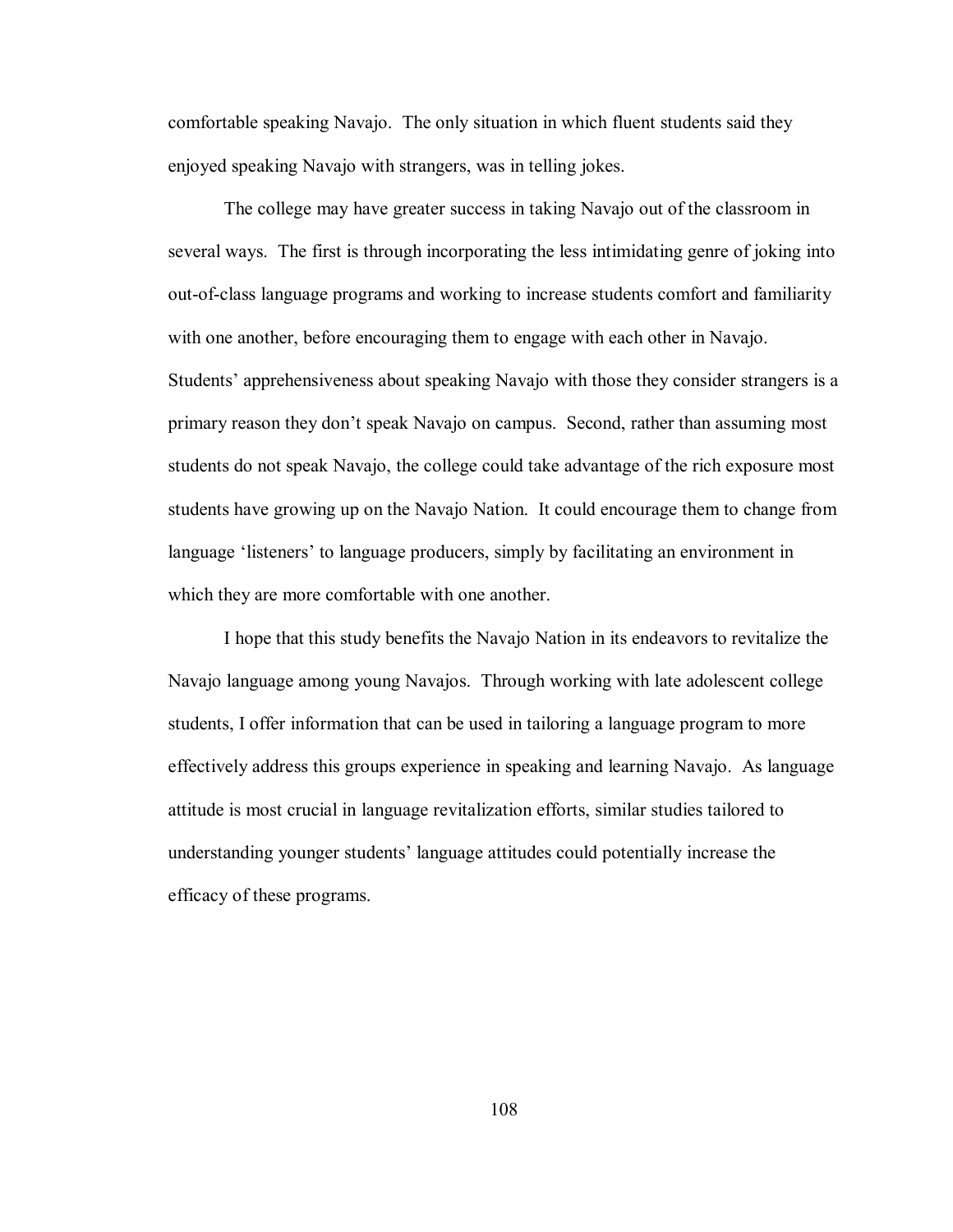# **WORKS CITED**

### Acrey, Bill P.

2000 Navajo History to 1846: The Land and the People. Shiprock, NM: Department of Curriculum Materials Development.

### Ambler, Marjane

1997 Tribal Colleges. The Tribal College Journal IX(2). Online Document: www.tribalcollegejournal.org/themag/backissues/fall97/fall97ee.html.

## Abu-Lughod, Lila

1991 Writing Against Culture. *In* Recapturing Anthropology: Working in the Present. Richard G. Fox, ed. Pp. 137-162. Sante Fe, NM: School of American Indian Research

## Aronilth, Jr. Wilson

1994 Diné Bi Bee Óhoo'aah Ba Sila: An Introduction to Navajo Philosophy. Tsaile, AZ: Navajo Community College Press.

# Basso, Keith

1979 Portraits of "the Whiteman": Linguistic Play and Cultural Symbols among the Western Apache. Cambridge, UK: Cambridge University Press.

## Beaulieu, David L.

2000 Comprehensive Reform and American Indian Education. Journal of American Indian Education 39(2):29-38.

### Benally, AnCita and Denis Viri

2005 Diné Bizaad [Navajo Language] at a Crossroads: Extinction or Revival? Bilingual Research Journal 29(1):85-108.

## Bishop, Wendy

1999 Ethnographic Writing Research: Writing it down, Writing it up, and Reading it. Portsmouth, NH: Boynton/Cook Publishers.

# Clarke, Adele E.

2005 Situational Analysis: Grounded Theory After the Postmodern Turn. London: Sage Publications.

### Deloria, Vine

1995 Red Earth, White Lies: Native Americans and the Myth of Scientific Fact. New York: Scribner Press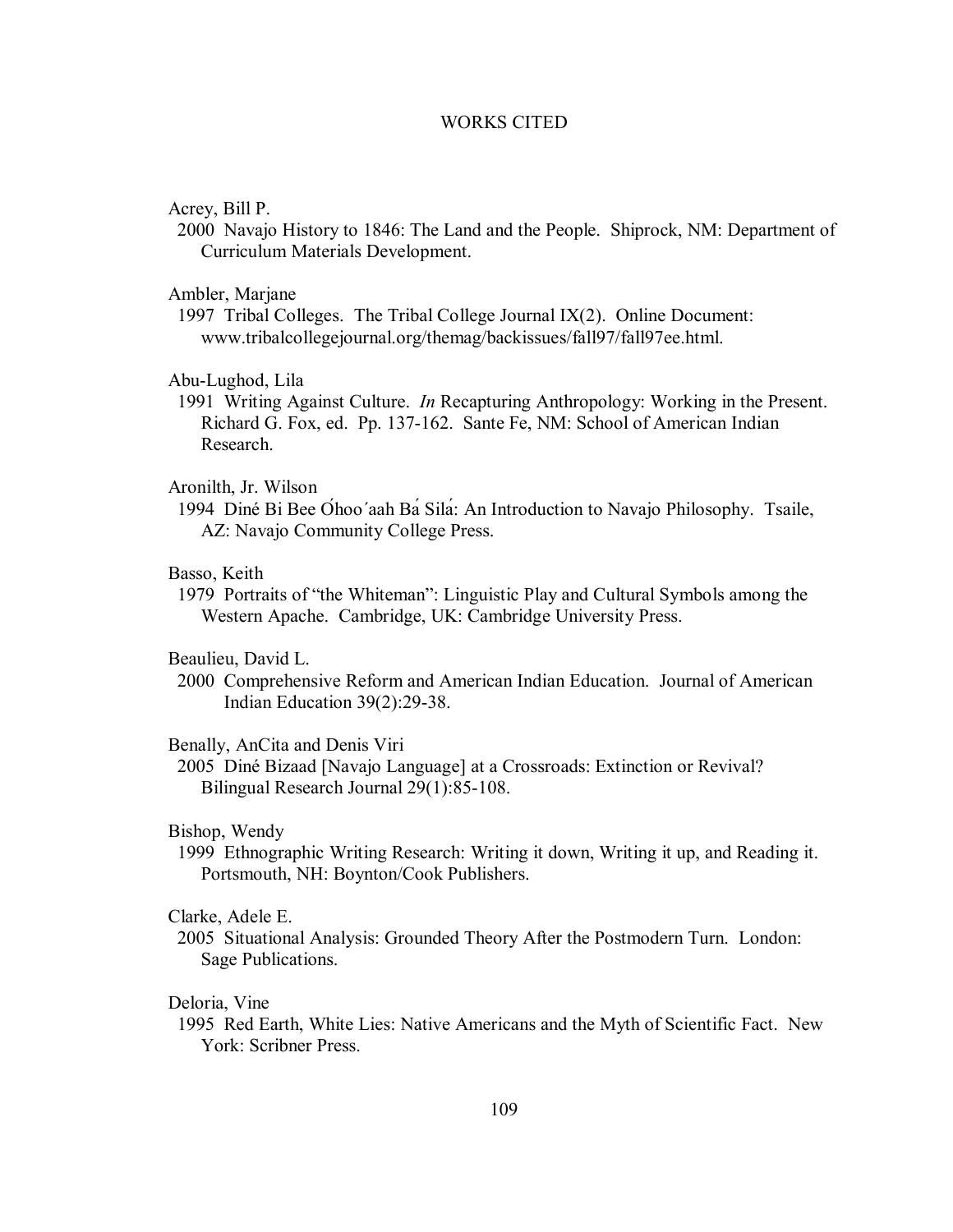## Dey, Ian

1999 Grounding Grounded Theory: Guidelines for Qualitative Inquiry. New York: Academic Press.

### Deyhle, Donna

1986 Break Dancing and Breaking Out: Anglos, Utes, and Navajos in a Border Reservation High School. Anthropology and Education Quarterly 17:111-127.

1996 Navajo Youth and Anglo Racism: Cultural Integrity and Resistance. Harvard Educational Review 65(3):403-444.

# Fanon, Frantz

2000 The Negro and Language. *In* The Routledge Language and Culture Theory Reader. Lucy Burke, Tony Crowley and Alan Girvin, eds. Pp. 419-426.

## Farrer, Claire R.

 1994 Thunder Rides a Black Horse: Mescalero Apaches and the Mythic Present. Prospect Heights, IL: Waveland Press.

## Francis, Norbert and Jon Reyhner

2001 Language and Literacy Teaching for Indigenous Education: A Bilingual Approach. Buffalo, NY: Multilingual Matters LTD

# Gal, Susan

1998 Multiplicity and Contention among Language Ideologies. *In* Language Ideology: Practice and Theory. Bambi B. Schieffelin, Kathryn A. Woolard, and Paul V. Kroskrity, eds. Pp. 317-331. New York: Oxford University Press.

### Glaser and Straus

1967 Discovery of Grounded Theory: Strategies for Qualitative Research. Hawthorne NY: Aldine De Gruyter

#### Gramsci, Antonio

 $2001$  (i) History of the Subaltern Classes, (ii) The Concept of "Ideology," (iii) Culture Themes: Ideological Material. *In* Media and Culture Studies: Keyworks. Meenashki Gigi Durham and Douglas M. Kellner, eds. Pp. 43-47. Malden, MA: Blackwell Publishing.

Grenoble, Lenore A. and Lindsay J. Whaley

2006 Saving Languages: An Introduction to Language Revitalization. Cambridge: Cambridge University Press.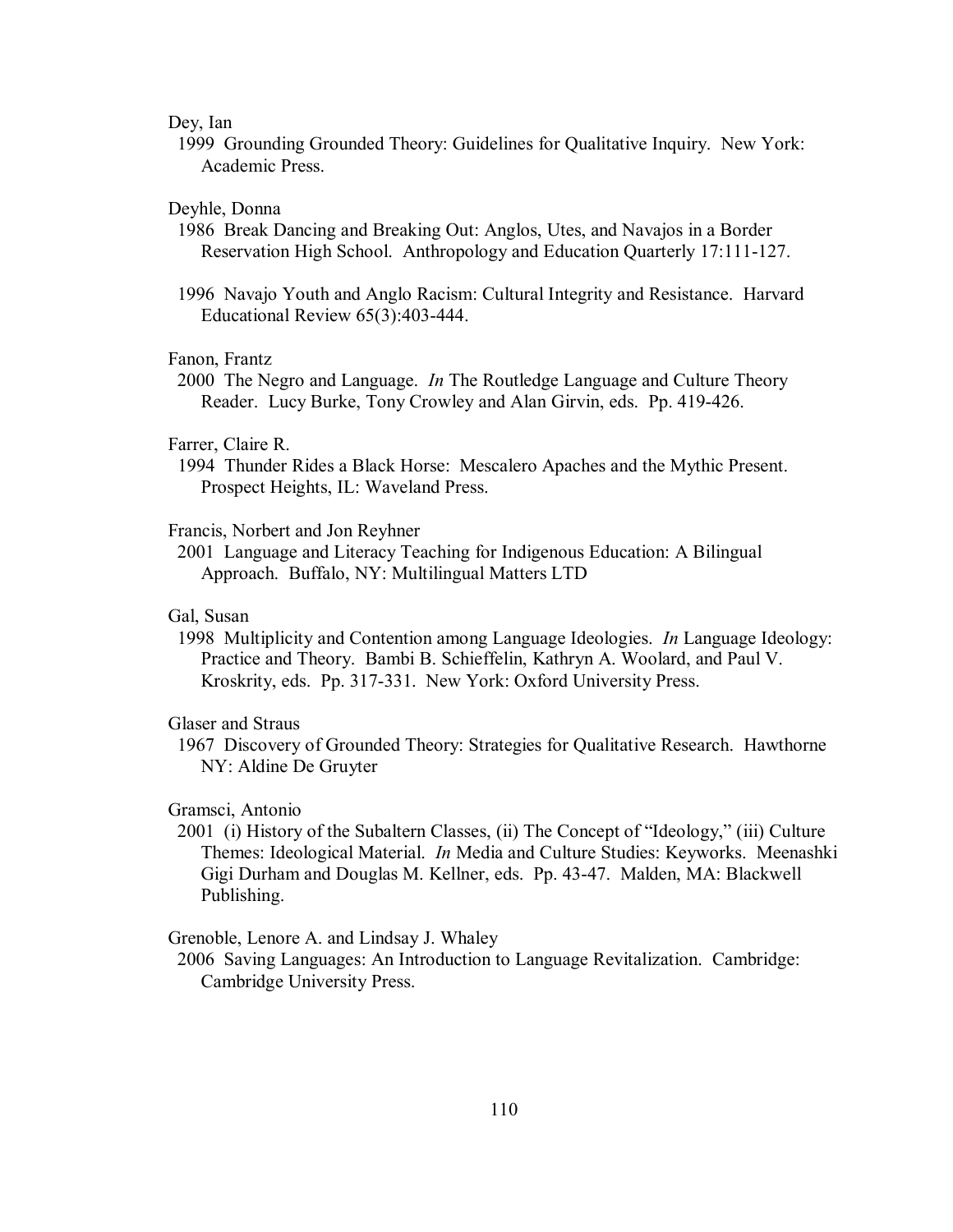## Griffin-Pierce, Trudy

1992 Earth is My Mother, Sky is My Father: Space, Time and Astronomy in Navajo Sandpainting. Albuquerque: University of New Mexico Press.

### Hill, Jane H.

1998 "Today There is No Respect": Nostalgia, "Respect," and Oppositional Discourse in Mexicano (Nahuatl) Language Ideology. *In* Language Ideologies: Practice and Theory. Bambi B. Schieffelin, Kathryn A. Woolard, and Paul V. Kroskrity, eds. Pp.68-86. New York: Oxford University Press.

### Hinton, Leanne

1993 Flutes of Fire: Essays on California Indian Languages. Berkeley, CA: Heyday Books.

#### hooks, bell

2001 Eating the Other. *In* Media and Culture Studies: Keyworks. Meenakshi Gigi Durham and Douglas M. Kellner, eds. Pp. 424-438. Malden, MA: Blackwell Publishing.

### House, Deborah

2002 Language Shift among the Navajos: Identity Politics and Cultural Continuity. Tucson: University of Arizona Press.

# Irvine, Judith T. and Susan Gal

2000 Ideology and Linguistic Differentiation. *In* Regimes of Language: Ideologies, Polities, and Identities. Sante Fe, NM: School of American Research Press.

### Iverson, Peter

1999 The Early Years of DinÈ College. Journal of American Indian Education 38(3):115.

#### Kluckhohn, Clyde

1951 Navaho Means People. London, Oxford University Press.

### Kroskrity, Paul

1999 Arizona Tewa Speech as a Manifestation of a Dominant Language Ideology. *In* Language Ideology: Practice and Theory. Bambi B. Schieffelin, Kathryn A. Woolard, and Paul V. Kroskrity, eds. Pp 103-122. New York: Oxford University Press.

### Lee, Lloyd L.

2005 The Time of the End: Navajo Conformity or Self-Sufficiency? Electronic Document: http://lumen.georgetown.edu/projects/posterTool/data/users/lee2.doc.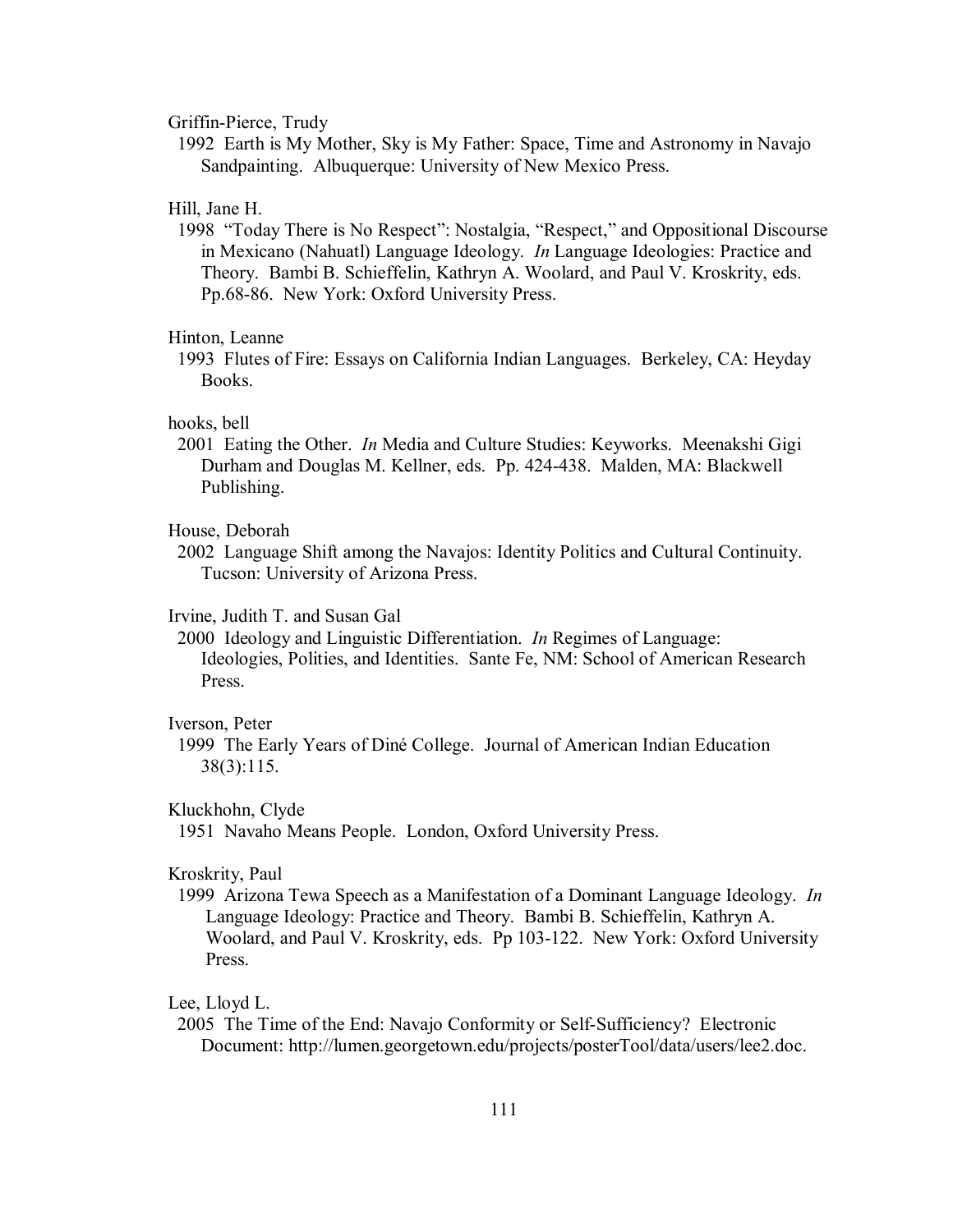Loomba, Ania

1998 Colonialism/Postcolonialism. New York: Routledge Press.

Max, Karen

2005 Anti-colonial Research: Working as an Ally with Aboriginal Peoples. *In* Critical Issues in Anti-Racist Research Methodologies. George J. Sefa Dei and Gurpreet Singh Johal. Pp. 79-94. Baltimore, MD: Peter Lang.

McClaurin, Irma

2001 Introduction: Forging a Theory, Politics, Praxis, and Poetics of Black Feminist Anthropology. *In* Black Feminist Anthropology. Irma McClaurin, ed. Pp. 1-23. New Brunswick, NJ: Rutgers University Press.

McLaughlin, Dan

1992 When Literacy Empowers: Navajo Language in Print. Albuquerque, NM: University of New Mexico Press.

McLuhan, Marshall

2001 The Medium is the Message. *In* Media and Culture Studies: Keyworks. Meenaskshi Gigi Durham and Douglas M. Kellner, eds. Pp. 129-138. Malden, MA: Blackwell Publishing.

#### Milroy, Leslie and James Milroy

1985 Authority in Language, Investigating Standard English. London: Routledge and Kegan Paul.

Oxford English Dictionary

2006 Ask Oxford. Electronic document, www.askoxford.com.

## Platero, Paul R.

2002 Navajo Head Start Language Study. *In* The Green Book of Language Revitalization in Practice. Leanne Hinton and Ken Hale eds. Pp. 87-97. Boston, MA: Academic Press.

Preston, Douglas

1995 Talking to the Ground. Albuquerque: The University of New Mexico Press.

### Reyhner, Jon

2006 Revitalizing Indigenous Languages. Online Document: http://jan.ucc.nau.edu/~jar/RIL\_Intro.html.

Saville-Troike, Muriel

2003 The Ethnography of Communication. Malden, MA: Blackwell Publishing.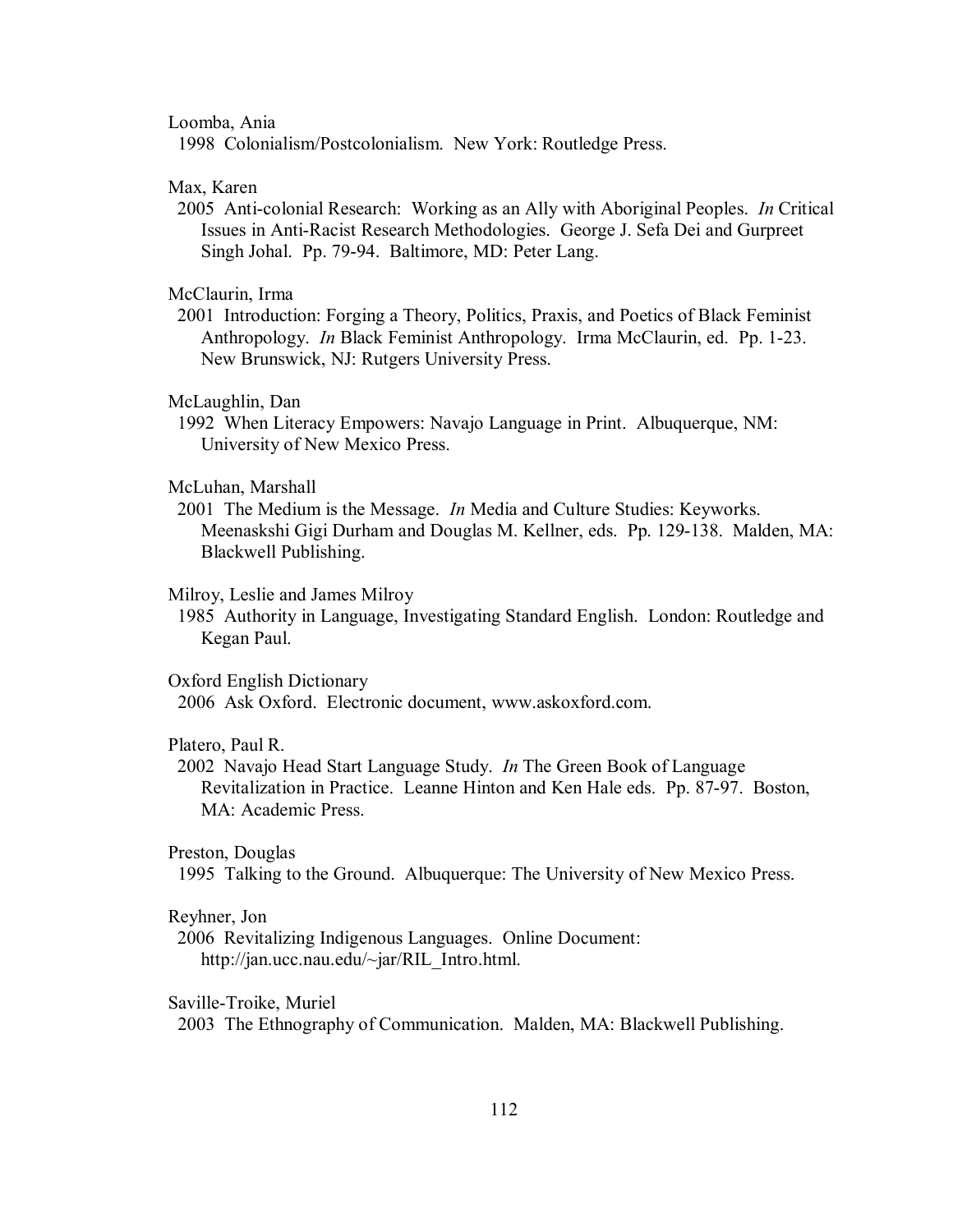Silko, Leslie Marmon

1996 Yellow Woman and A Beauty of the Spirit. New York: Simon and Schuster.

### Silverstein, Michael

1998 Uses and Utility of Ideology: A Commentary. *In* Language Ideologies: Practice and Theory. Bambi B. Schieffelin, Kathryn A. Woolard, and Paul V. Kroskrity, eds. Pp. 123-145. New York: Oxford University Press.

### Simpson, Paul

1993 Language, Ideology and Point of View. London: Routledge.

## Spolsky, Bernard

2004 Language Policy: Topics in Sociolinguistics. Cambridge: University of Cambridge Press.

# Stein, Wayne

1986 Indian/Tribal Studies Programs in the Tribally Controlled Community Colleges. Wicazo Sa Review 2(2):29-33.

## Thiong'o, Ngũgĩ

1986 Decolonizing the Mind: The Politics of Language in African Literature. London: James Currey Press.

# Tippeconnic III, John W.

2000 Reflecting on the Past: Some Important Aspects of Indian Education to Consider as We Look Toward the Future. Journal of American Indian Education 39(2):39-49.

## Tsunoda, Tasaku

2005 Language Endangerment and Language Revitalization. New York: Mouton de Gruyter.

# Trinh T. Minh-ha

1989 Woman, Native, Other: Writing Postcoloniality and Feminism. Bloomington: Indiana University Press.

# Trudgill, Peter

1999 A Window on the Past: "Colonial Lag" and New Zealand Evidence for the Phonology of Nineteenth Century English. American Speech 74(4):227-239.

Vogt, Evon Z. and Clyde Kluckhohn

1951 Navajo Means People. Cambridge: Harvard University Press.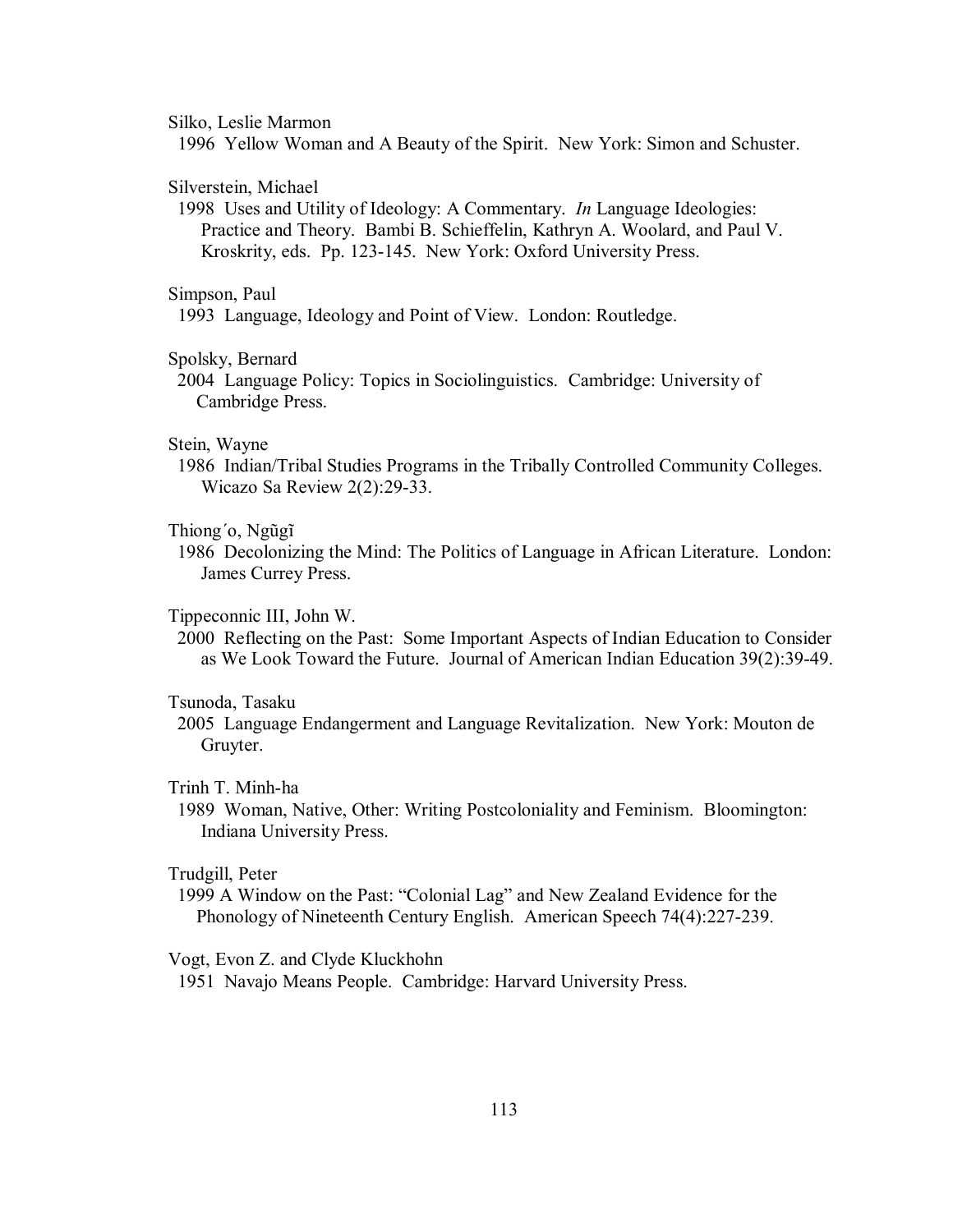Williams, Raymond

2001 Base and Superstructure in Marxist Cultural Theory. *In* Media and Culture Studies: Keyworks. Meenaskshi Gigi Durham and Douglas M. Kellner, eds. Pp. 152-165. Malden, MA: Blackwell Publishing.

Woolard, Kathryn A. and Bambi B. Schieffelin

1994 Language Ideology. Annual Review of Anthropology 23:55-82.